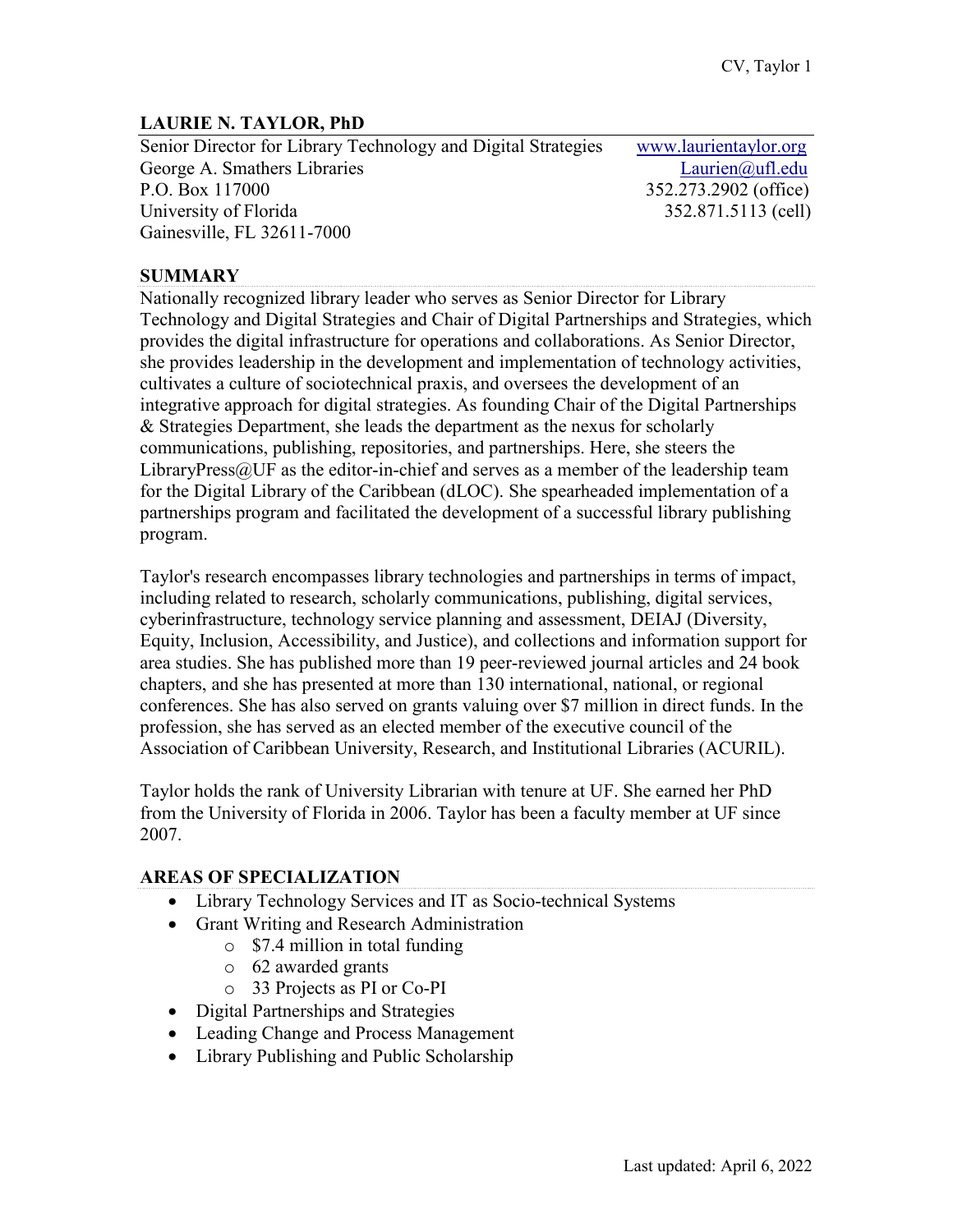### **EDUCATION**

- 2006 PhD, English/Media Studies, University of Florida
- 2002 MA, English/Media Studies, University of Florida
- 1999 BA, English, Jacksonville University

## **LEADERSHIP DEVELOPMENT**

- UF SEC Certification in Multicultural Mentoring, 2021
- Florida Next Level Library Leadership Institute, 2021
- Crucial Conversations, 2020
- Strategic Communications Academy for UF Leaders and Scholars, 2018
- Leadership Institute for Academic Librarians, Harvard Graduate School of Education, 2017
- Spanish Classes (SPN 1130-2240), participant for language and cultural competency, 2017-2020 and tutoring 2022
- Sunshine State Library Leadership Institute (SSLLI), 2010-2011
- Institute for Academic Leadership, Chairs Workshop, Florida, 2009

### **WORK EXPERIENCE**

**Senior Director for Library Technology and Digital Strategies (1/2020-present),**  George A. Smathers Libraries, University of Florida (tenured 2013, promoted to University Librarian 2017)

 Department Chair of the Digital Partnerships & Strategies Department, 9/2018-present Editor-in-Chief, LibraryPress@UF, 2016-present

Graduate Faculty, Museum Studies, 2017-present

 Affiliate, Center for Gender, Sexualities, and Women's Studies Research, 2016-present Affiliate Faculty, Center for Latin American Studies, 2015-present

As the Libraries' Senior Director for Library Technology and Digital Strategies, and Chair of the Digital Partnerships and Strategies Department, serves as the senior administrator for the areas of library technology services, digital strategies, partnerships, library publishing, and IT. Functions under my direction include the Library Technology Services Department, LibraryPress@UF, Copyright and Open Educational Resources, Scholarly Publishing & Repositories (including the Institutional Repository,  $\text{IR}(a/\text{UF})$ , and other Scholarly Communications areas. Optimizes alignment with the Smathers Libraries Strategic Directions and support for the Libraries' collaborative partnerships, initiatives, and programs. Leads digital partnerships between the Smathers Libraries and partners across the university, regionally, nationally, and internationally. Collaborates to create and sustain supports for building data/publishing pipelines, collections, community, and capacity, including diversity, equity, inclusion, accessibility, and justice (DEIAJ). Leads program development and manages program operations to leverage technology for mission and vision. Leads digital scholarship initiatives, including projects associated with the Digital Library of the Caribbean (dLOC) and other digital collections and scholarship efforts hosted at UF, including support for digital scholarly publishing.

**Digital Scholarship Director**, Digital Library of the Caribbean (dLOC), 2015-present dLOC Technical Director (2008-2015)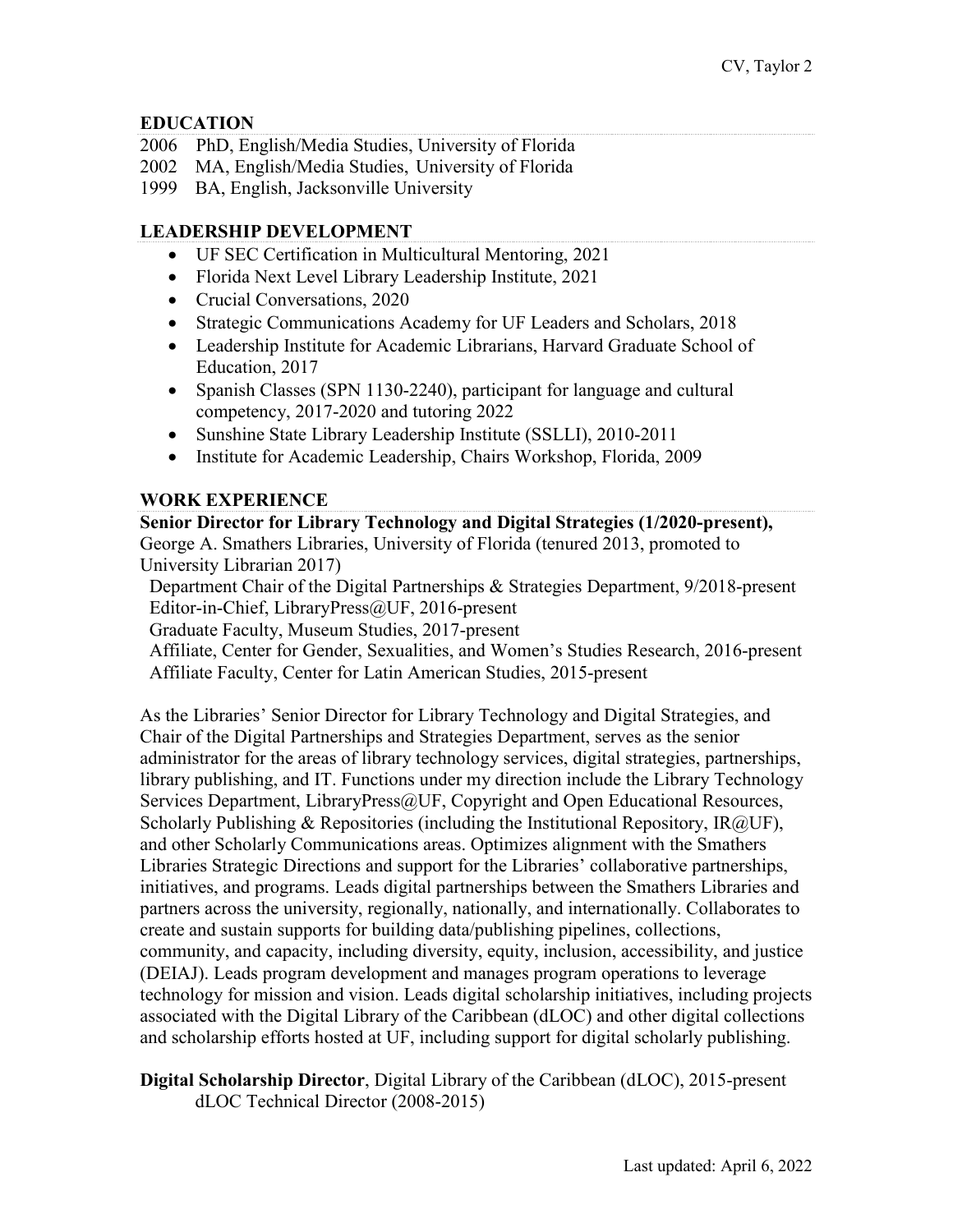As dLOC's first Digital Scholarship Director, facilitates and collaborates with the Scholarly Advisory Board for all activities, including collection development, community development, and specific resource and grant proposal creation. Leads support for collaborative grants (writing grants, serving on grants, and supporting others in writing and administering grants), provides digital scholarship expertise including leading trainings and training programs on digital scholarship tools, serves as the first-contact for scholars needing to use dLOC (contents, connecting with partners) including for potential new scholarly projects as well as for digital collections. Publishes and presents on dLOC. As the Technical Director, served as the primary technical contact for partners, and fostered the community of practice among technical contacts at partner institutions. Led technical work, provided onboarding and orientation, established and managed workflows for partner materials, and collaboratively led the training program for onsite trainings at partner institutions, online trainings, advanced training institutes for multiple partners, and documentation creation and maintenance.

**Digital Scholarship Librarian,** Scholarly Resources & Services, George A. Smathers Libraries, University of Florida, Nov. 2011 – September 2018

Promotion to University Librarian, July 2017 Granted tenure and promoted to Associate University Librarian, July 2013 Head of the LibraryPress@UF Unit, 2016-2018

Led development for socio-technical (e.g., people, policies, communities, technologies) aspects of scholarly cyberinfrastructure to support a culture of transformative collaboration for digital and public scholarship, or scholarship that produces broadly accessible research results. Provided expert information services for digital scholarship, and designed and taught for-credit classes on the Digital Humanities. Built and leveraged infrastructure to create and sustain successful collaborative scholarly projects and initiatives, further integrate libraries with research and teaching on campus, expand scholarly communications in service of public scholarship, and enhance broader impacts from scholarly work. In a dynamic and proactive manner, collaborated across many groups and networks to strengthen campus-wide culture of transformative collaboration that values and supports diversity and inclusivity. Led digital scholarship initiatives, including projects with the UF Digital Collections, Digital Library of the Caribbean (dLOC), and digital collections and scholarship projects hosted at UF. Led publishing initiatives. As founding Editor-in-Chief of the LibraryPress $@UF$ , a joint imprint of the University Press of Florida and the Libraries, liaised with the Press and Libraries to lead development.

**Interim Director,** Digital Library Center, George A. Smathers Libraries, University of Florida, November 2008 – October 2011

Directed digital initiatives, services, and digitization and digital curation operations and workflow; managed departmental, grant, and project budgets; and provided leadership for ongoing staff and program improvement with new technologies and business process improvement opportunities. Responsible for department: 9 staff and 20-50 part-time staff,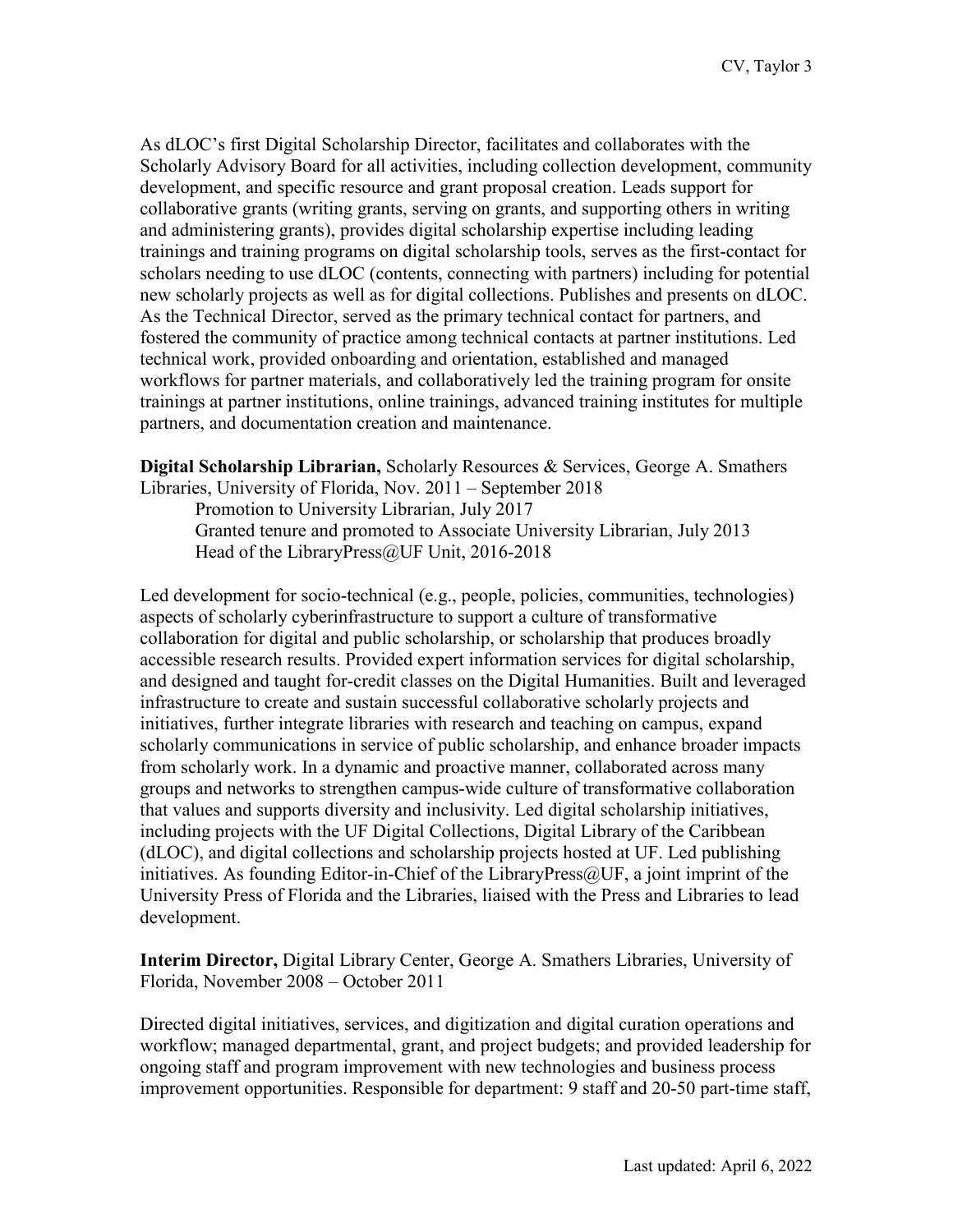as well as fellows, interns, and volunteers. Directly supervised production and service team leaders: Museum & Special Projects Coordinator, Institutional Repository (IR@UF) Coordinator, Production/Operations Manager, and Digital Validation, Archive, & Preservation Coordinator. Fostered a collaborative approach to achieving goals and established policies and procedures for internal and collaborative programs. Contributed to the mastery of functions and services associated with the UF Digital Collections (UFDC) and digitization, developing production and other assessment measures, providing technical expertise, creating and optimizing workflows, leading grant-funded efforts, and enhancing user services. Responsible for digital curation of files and collections, including compliance for interoperability standards; digital preservation; establishing procedures and policies in support of digital preservation; and establishing new services and programs (e.g., digital exhibitions).

**Digital Projects Technology Librarian,** Digital Library Center, George A. Smathers Libraries, University of Florida, May 2007 – November 2008

Project/program manager for digital projects with the Libraries, faculty, and partners. Led and coordinated support for all aspects including planning and development, grant writing, usability assessments, reference, and sustainability.

**Associate Director,** Division of Continuing Education, University of Florida, December 2006 – May 2007 (Academic Coordinator, Division of Continuing Education, University of Florida, May 2006 – December 2006)

Directed Flexible Learning/Correspondence Study credit and non-credit print and online courses. Managed the academic support team, directed student support including instructional design, hired and trained instructors, liaised between various academic units for departmental approval of courses, evaluated effectiveness of courses and programs for future planning and budgeting. Oversaw release of open enrollment WebCT courses, including all aspects of instructor, instructional design, support, and student management. Ensured consistency across marketing, support, and development materials.

**Journalist,** *GamesFirst!* and *The Gainesville Sun*, December 2004 – May 2008 Wrote gaming reviews, previews, news articles, and articles on gaming culture.

*Recess!* **Assistant Producer,** Center for Children's Literature & Culture, University of Florida, 2002 - 2003

Wrote radio programs, conducted interviews. Web developer for *Recess!* Website.

**Instructor,** University of Florida, August 2000 – May 2006 *Recent teaching listed in the Teaching Section.* 

> Prior teaching includes: Department of English (2000-2003; 2005-2006; composition, professional writing, media and game studies courses); University Writing Program (2005; composition courses); College of Liberal Arts & Sciences (2003-2005; Instructional IT Liaison: teaching with technology, instructional design); First Year Florida course (2006).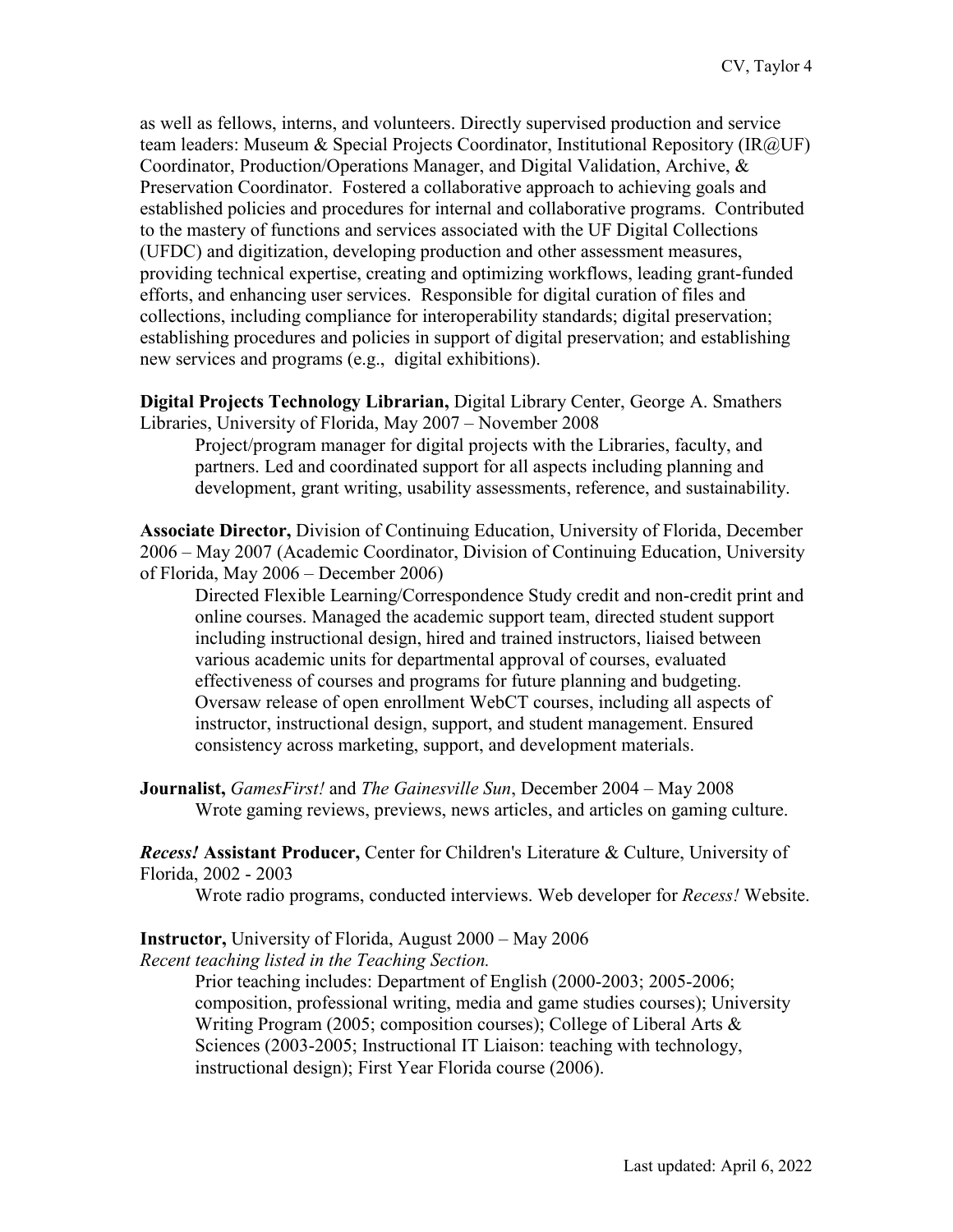### **PUBLICATIONS**

#### **Monographs**

- 1. Laurie N. Taylor, Brian W. Keith, Meredith Morris Babb, and Chelsea Dinsmore. *Libraries, Presses, and Publishing: ARL SPEC Kit 357.* Washington, DC: Association of Research Libraries (ARL), 2017. <http://publications.arl.org/Libraries-Presses-Publishing-SPEC-Kit-357/>
- 2. Marilyn Ochoa, Laurie N. Taylor, and Mark V. Sullivan. *Outreach and Assessment for Locally Curated Digital Collections: ARL SPEC Kit.* Washington, DC: Association of Research Libraries (ARL), 2014. [http://publications.arl.org/Digital-Collections-Assessment-Outreach-SPEC-Kit-](http://publications.arl.org/Digital-Collections-Assessment-Outreach-SPEC-Kit-341/)[341/](http://publications.arl.org/Digital-Collections-Assessment-Outreach-SPEC-Kit-341/) and [http://ufdc.ufl.edu/AA00031719/00001.](http://ufdc.ufl.edu/AA00031719/00001)

#### **Books, Edited**

- 1. Suzan Alteri, Editor, and the Baldwin Editorial Collective (Suzan Alteri, Poushali Bhadury, Kenneth Kidd, and Laurie N. Taylor). *B is for Baldwin: An Alphabet Tour of the Baldwin Library.* Gainesville, FL: LibraryPress@UF, under contract with planned publication in 2022.
- 2. Zach Whalen and Laurie N. Taylor. *Playing the Past: Video Games, History, and Memory.* Nashville, TN: Vanderbilt UP: 2008. [http://ufdc.ufl.edu/AA00040386/00001.](http://ufdc.ufl.edu/AA00040386/00001)

#### **Refereed Journal Articles**

- 1. Perry Collins, Hélène Huet, and Laurie N. Taylor. "Digital Library of the Caribbean (dLOC)." *Reviews in DH.* Forthcoming 2022.
- 2. Hélène Huet, Suzan Alteri, and Laurie N. Taylor. "Manifesto: A Life on the Hyphen: Balancing Identities as Librarians, Scholars, and Digital Practitioners." *Digital Humanities Quarterly* 13.2 (2019): <http://digitalhumanities.org/dhq/vol/13/2/000418/000418.html>
- 3. Brian W. Keith, Laurie N. Taylor, and Lourdes Santamaria-Wheeler. "Broadening Impact for Library Exhibitions and Speakers," *Journal of Library Administration*  (2017: 1-17):<http://dx.doi.org/10.1080/01930826.2017.1288977> and [http://ufdc.ufl.edu/AA00054861/00001.](http://ufdc.ufl.edu/AA00054861/00001)
- 4. Brian W. Keith, Bonnie J. Smith, and Laurie N. Taylor. "Building a Collaborative Digital Archive and a Community of Practice." *portal: Libraries and the Academy* 17.2 (2017: 419-434): [https://muse.jhu.edu/article/653214.](https://muse.jhu.edu/article/653214)
- 5. Suzanne Stapleton, Christine Fruin, Christy Shorey, Laurie N. Taylor, and Chelsea Dinsmore. "Partnerships in Agricultural Publications: University of Florida's Marston Science Library and the Florida State Horticultural Society," *Library Trends* 65.3 (2017: 359-377): [http://muse.jhu.edu/article/653637.](http://muse.jhu.edu/article/653637)
- 6. Laurie N. Taylor, Margarita Vargas-Betancourt, and Brooke Wooldridge. "The Digital Library of the Caribbean (dLOC): Creating a Shared Research Foundation," *Scholarly and Research Communication* 4.3 (Dec. 2013: 7 pp.): <http://src-online.ca/src/index.php/src/article/view/114/246> and [http://www.dloc.com/AA00019156/00001/pdf.](http://www.dloc.com/AA00019156/00001/pdf)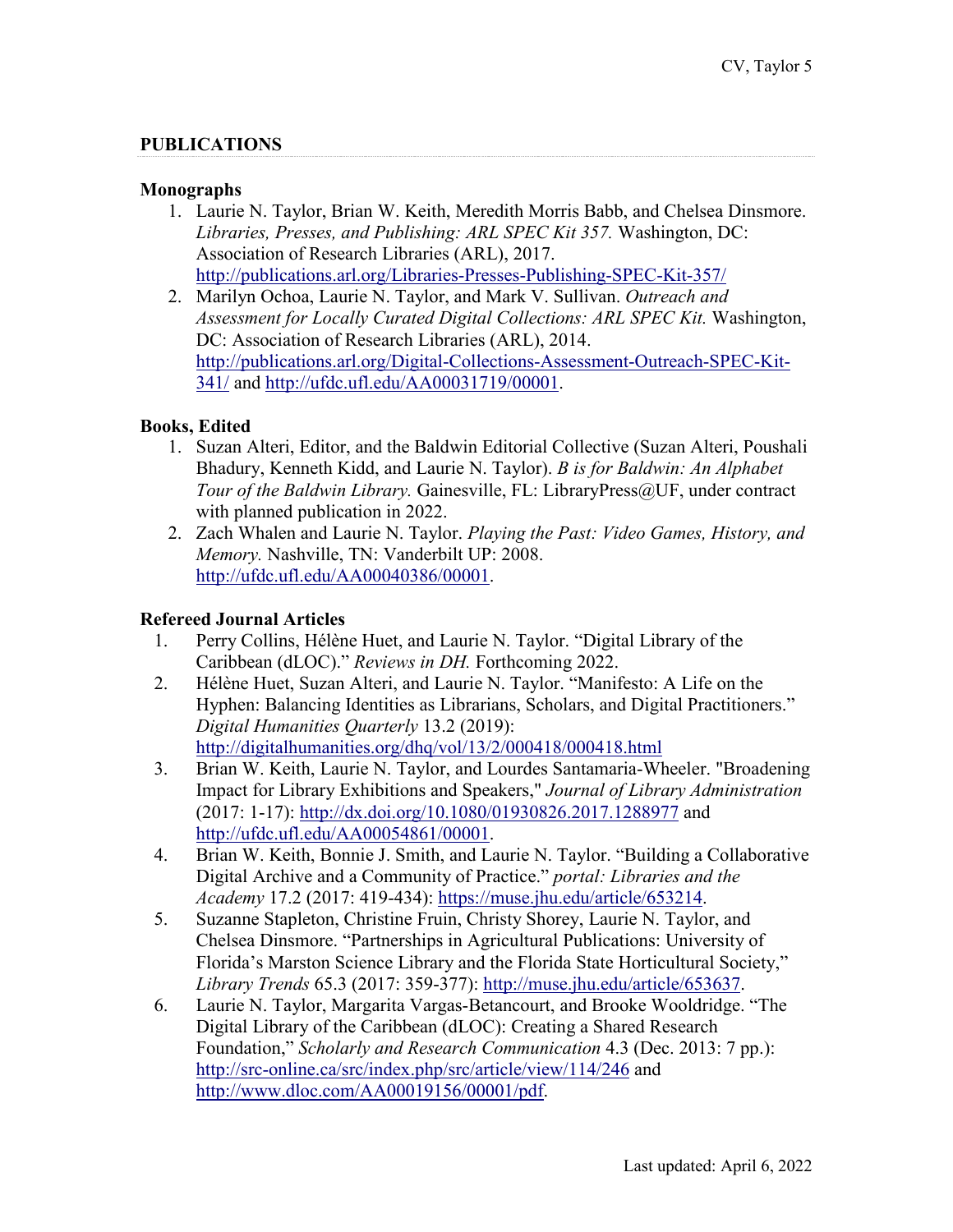- 7. Laurie N. Taylor. "How to Work with Primary Source Documents," *Archive Journal* 2 (2012): [http://www.archivejournal.net/issue/2/notes-and-queries/how](http://www.archivejournal.net/issue/2/notes-and-queries/how-to-work-with-primary-source-documents/)[to-work-with-primary-source-documents/.](http://www.archivejournal.net/issue/2/notes-and-queries/how-to-work-with-primary-source-documents/)
- 8. Lois J. Widmer, Laurie N. Taylor, and Mark V. Sullivan. "Florida Digital Newspaper Library: Library and Publisher Partnerships for Access and Preservation," *Florida Libraries* 55.2 (Fall 2012: 15-17): [http://www.flalib.org/fl\\_lib\\_journal/Fall2012.pdf](http://www.flalib.org/fl_lib_journal/Fall2012.pdf) and expanded version [http://ufdc.ufl.edu/AA00017121/00001/pdf.](http://ufdc.ufl.edu/AA00017121/00001/pdf)
- 9. Rebecca Jefferson, Laurie N. Taylor, and Lourdes Santamaria-Wheeler. "Digital Dreams: the Potential in a Pile of Old Jewish Newspapers," *Journal of Electronic Resources Librarianship* 24.3 (2012: 177-188): <http://ufdc.ufl.edu/AA00012882/00001/pdf> and [http://dx.doi.org/10.1080/1941126X.2012.706109.](http://dx.doi.org/10.1080/1941126X.2012.706109)
- 10. Brooke Wooldridge, Laurie Taylor, and Mark Sullivan. "Managing an Open Access, Multi-Institutional, International Digital Library," *Resource Sharing & Information Networks* (2009: 35-44):<http://ufdc.ufl.edu/AA00004150/00001> and [http://www.informaworld.com/10.1080/07377790903014534.](http://www.informaworld.com/10.1080/07377790903014534)
- 11. Laurie N. Taylor. "Cameras, Radios, and Butterflies: the Influence and Importance of Fan Networks for Game Studies," *Fibreculture Journal* 8 (2006): [http://eight.fibreculturejournal.org/fcj-050-cameras-radios-and-butterflies-the](http://eight.fibreculturejournal.org/fcj-050-cameras-radios-and-butterflies-the-influence-and-importance-of-fan-networks-for-game-studies/)[influence-and-importance-of-fan-networks-for-game-studies/.](http://eight.fibreculturejournal.org/fcj-050-cameras-radios-and-butterflies-the-influence-and-importance-of-fan-networks-for-game-studies/)
- 12. Laurie N. Taylor. "Fractured Identities: Siblings and Doubles in Video Games," *Reconstruction: Studies in Contemporary Culture* 5.2 (Spring 2005): [http://reconstruction.eserver.org/052/taylor.shtml.](http://reconstruction.eserver.org/052/taylor.shtml)
- 13. Laurie N. Taylor and Cathlena Martin. "Gaming's Non-Digital Predecessors," *The International Digital Media & Arts Association Journal* 2.1 (Spring 2005: 25-29): http://www.idmaa.org/journal/pdf/iDMAa Journal Vol 2 No 1 screen.pdf.
- 14. Laurie N. Taylor. "Working the System: Economic Models for Video Game Narrative and Play," *Works and Days* 22.43-44 (2004: 143-153): [http://www.worksanddays.net/2004/File16.Taylor\\_File16.Taylor.pdf.](http://www.worksanddays.net/2004/File16.Taylor_File16.Taylor.pdf)
- *15.* Sean Fenty, Trena Houp, and Laurie Taylor. "WebComics: the Influence and Continuation of the Comix Revolution," *ImageTexT: Interdisciplinary Comics Studies* 1.2 (Winter 2004):

[http://www.english.ufl.edu/imagetext/archives/volume1/issue2/group/.](http://www.english.ufl.edu/imagetext/archives/volume1/issue2/group/)

- 16. Cathlena Martin and Laurie Taylor. "Practicing What We Teach: Collaborative Writing and Teaching Teachers to Blog," *Lore: an E-Journal for Teachers of Writing* (Fall 2004): [www.bedfordstmartins.com/Catalog/static/bsm/lore/digressions/content.htm?dis1](http://www.bedfordstmartins.com/Catalog/static/bsm/lore/digressions/content.htm?dis12) [2.](http://www.bedfordstmartins.com/Catalog/static/bsm/lore/digressions/content.htm?dis12)
- 17. Laurie Taylor and Brendan Riley. "Open Source and Academia," *Computers and Composition Online* (Spring 2004): [http://cconlinejournal.org/tayloriley/intro.html.](http://cconlinejournal.org/tayloriley/intro.html)
- 18. Laurie Taylor. "Compromised Divisions: Thresholds in Comic Books and Video Games," *ImageTexT: Interdisciplinary Comics Studies* 1.1 (Spring 2004): [http://www.english.ufl.edu/imagetext/archives/volume1/issue1/taylor/.](http://www.english.ufl.edu/imagetext/archives/volume1/issue1/taylor/)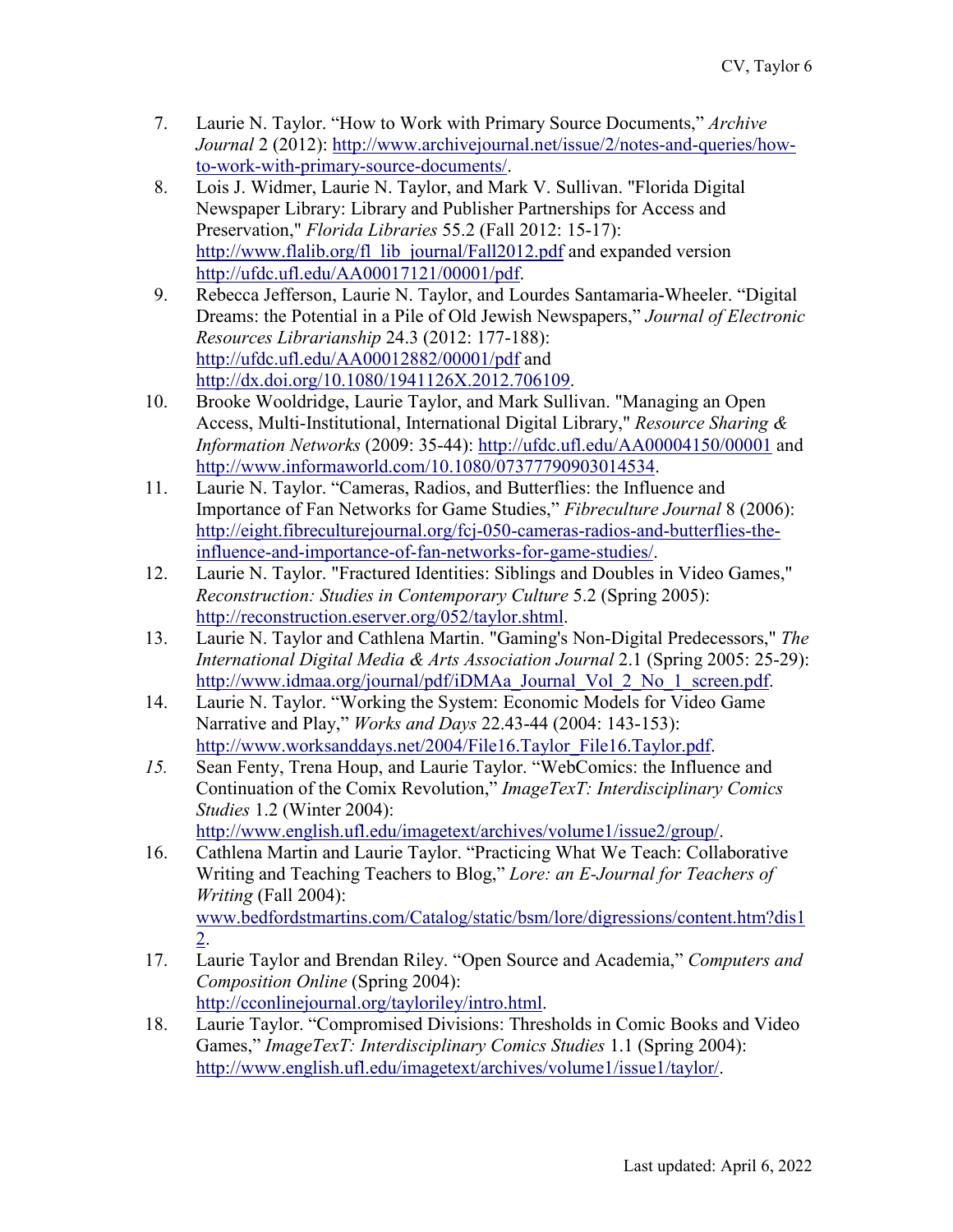- 19. Laurie Taylor. "Video Game Internal Turfs and Turfs of Play," *Media/Culture* 7.2 (Mar. 2004): [http://journal.media-culture.org.au/0403/09-video.php.](http://journal.media-culture.org.au/0403/09-video.php)
- 20. Laurie Taylor. "When Seams Fall Apart: Video Game Space and the Player," *Game Studies: The International Journal of Computer Game Research* 3.2 (Dec. 2003): [http://www.gamestudies.org/0302/taylor/.](http://www.gamestudies.org/0302/taylor/)

### **Refereed Books Chapters**

*Pending*

1. Laurie N. Taylor and Brian W. Keith. "Digital Partnerships and a Washing Machine." *Developing Digital Scholarship Services.* Eds. Pamela Mitchem and Dea Rice. McFarland Publishing, *accepted, 2022.* 

#### *Published*

- 1. Perry Collins, Hélène Huet, Laurie Taylor, Brittany Mistretta, Hannah Toombs, Anita Baksh, Nathan H. Dize, Juliet Glenn-Callender, Ronald Angelo Johnson, Aaron Kamugisha, K. Adele Okoli, Laëtitia Saint-Loubert, and Keja Valens. "An Institute-Based Approach to OER in Digital Caribbean Studies" (in *Using Open Educational Resources to Promote Social Justice.* Eds. CJ Ivory and Angela Pashia. Association of College and Research Libraries, 2022.
- 2. Suzan Alteri, Hélène Huet, and Laurie N. Taylor. "Radical Collaboration to Improve Library Collections." *The Digital Black Atlantic* (in the "Debates in the Digital Humanities Series"). Eds. Roopika Risam and Kelly Baker Josephs. University of Minnesota Press. 2021.
- 3. Laurie N. Taylor. "Digital Re-staging of Early Caribbean Texts." *[Caribbean](https://www.cambridge.org/core/books/caribbean-literature-in-transition-18001920/BAEE08F63269F0EAE66CA030B93DA8CA?pageNum=2&searchWithinIds=BAEE08F63269F0EAE66CA030B93DA8CA&productType=BOOK_PART&searchWithinIds=BAEE08F63269F0EAE66CA030B93DA8CA&productType=BOOK_PART&sort=mtdMetadata.bookPartMeta._mtdPositionSortable%3Aasc&pageSize=30&template=cambridge-core%2Fbook%2Fcontents%2Flistings&ignoreExclusions=true)  [literature in Transition Volume One: 1800-1920](https://www.cambridge.org/core/books/caribbean-literature-in-transition-18001920/BAEE08F63269F0EAE66CA030B93DA8CA?pageNum=2&searchWithinIds=BAEE08F63269F0EAE66CA030B93DA8CA&productType=BOOK_PART&searchWithinIds=BAEE08F63269F0EAE66CA030B93DA8CA&productType=BOOK_PART&sort=mtdMetadata.bookPartMeta._mtdPositionSortable%3Aasc&pageSize=30&template=cambridge-core%2Fbook%2Fcontents%2Flistings&ignoreExclusions=true)*. Eds. Evelyn O'Callaghan and Tim Watson. Cambridge University Press, 2020. 374-389.
- *4.* Hélène Huet and Laurie N. Taylor. "Teaching Together for the Digital Humanities Graduate Certificate." *[Quick Hits for Teaching with Digital](https://iupress.org/9780253050212/quick-hits-for-teaching-with-digital-humanities/)  [Humanities: Successful Strategies from Award-Winning Teachers.](https://iupress.org/9780253050212/quick-hits-for-teaching-with-digital-humanities/)* Eds. Christopher J. Young, Michael C. Morrone, Thomas C. Wilson, and Emma Annette Wilson. Indiana University Press, 2020.
- 5. Laurie N. Taylor and Brian W. Keith. "Open Pedagogical Design for Graduate Student Internships, A New Collaborative Model." *[Open Pedagogy Approaches:](https://milnepublishing.geneseo.edu/openpedagogyapproaches/)  [Faculty, Library, and Student Collaborations](https://milnepublishing.geneseo.edu/openpedagogyapproaches/)*. Rebus, 2020*.*
- 6. Brian W. Keith and Laurie N. Taylor. "Creative Collaborations for Change: A New Take on an Old Idea Produces Unique, Transformative Library Internships for Grad Students." *Leading Change in Academic Libraries.* Chicago, IL: ACRL. 2020.
- 7. Plato Smith, Crystal Felima, Fletcher Durant, David Van Kleeck, Hélène Huet, and Laurie Taylor. "Building Socio-technical Systems to Support Data Management and Digital Scholarship in the Social Sciences." *Anthropological Data in the Digital Age: New Possibilities, New Challenges, Same Concerns.* New York: Palgrave Macmillan, 2020.
- 8. Laurie N. Taylor and Brian W. Keith. "Sustainability Course Module" for the Library Publishing Curriculum Project, 2018. The Sustainability course module with 5-7 subtopics providing approximately 15 hours of instruction and materials. Proposal accepted for curriculum development based on review of the Advisory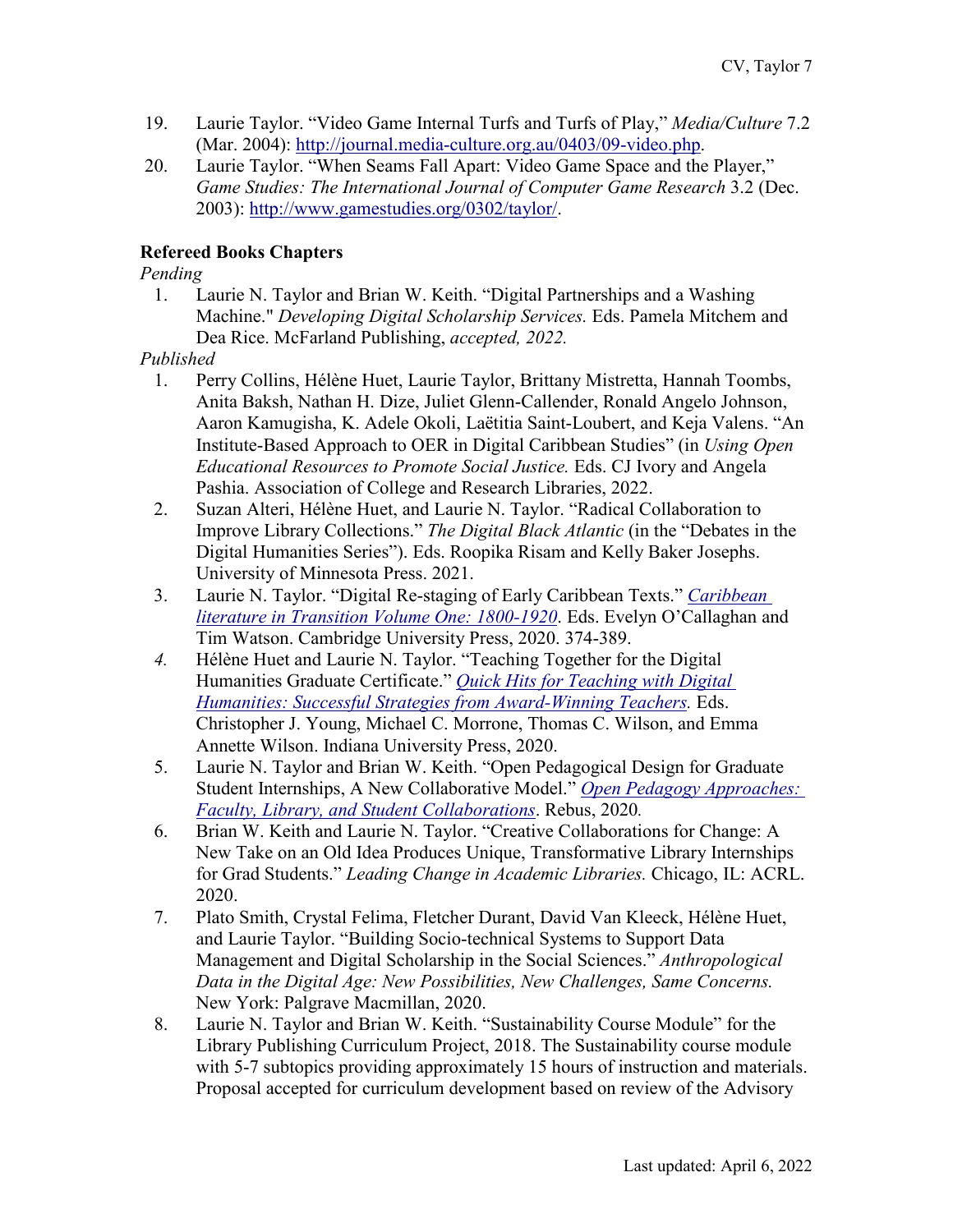Board of the IMLS-funded grant "Developing a Curriculum to Advance LibraryBased Publishing": [http://ufdc.ufl.edu/AA00054637.](http://ufdc.ufl.edu/AA00054637)

- 9. Laurie N. Taylor, Poushali Bhadury, Elizabeth Dale, Randi Gill-Sadler, Brian W. Keith, Prea Persaud, and Leah R. Rosenberg. "Engaging the Digital Humanities with Graduate Internships in Libraries for Transformative Collaboration." *Digital Humanities, Libraries and Partnerships*. Eds. Kate Joranson and Robin Kear. Chandos Publishing, 2018.<http://ufdc.ufl.edu/AA00048267/00001>
- 10. Laurie N. Taylor, Suzan Alteri, Val (Davis) Minson, Ben Walker, Haven Hawley, Chelsea Dinsmore, and Rebecca Jefferson. "Library Collaborative Networks Forging Scholarly Cyberinfrastructure and Radical Collaboration." *Handbook of Research on Academic Library Partnerships and Collaborations.* Ed. Brian Doherty. Hershey, PA: IGI Global, 2016: 1-30. Abstract:<http://ufdc.ufl.edu/AA00030795/00001>
- 11. Laurie N. Taylor, Mark V. Sullivan, and Val (Davis) Minson. "Data Curation for Small Databases; Research Data Management Solutions for Dinky Databases." *Creating Research Infrastructures in the 21st-Century Academic Library: Conceiving, Funding, and Building New Facilities and Staff*. Ed. Bradford Lee Eden. Lanham, MD: Rowman & Littlefield, 2015: 51-64*.*  Abstract:<http://ufdc.ufl.edu/AA00019314/00001/pdf>
- 12. Daniel A. Reboussin and Laurie N. Taylor. "Improving Digital Collection Access with Simple Search Engine Optimisation Strategies." *Dis/connects: African Studies in the Digital Age.* Eds. Terry Barringer and Marion Wallace (and publication of SCOLMA, the UK Libraries and Archives Group on Africa, and wide group of editors). Leiden: Brill, 2014: 78-108. [http://ufdc.ufl.edu/IR00004158/00001.](http://ufdc.ufl.edu/IR00004158/00001)
- 13. Laurie N. Taylor, Brooke Wooldridge, Lourdes Santamaria-Wheeler, Mark V. Sullivan, Benjamin Hebblethwaite, and Megan Raitano. "Scholarly Publishing in the Digital Library of the Caribbean (dLOC)." *Library Publishing Toolkit.* Ed. Allison Brown. Geneseo, NY: Milne Library at SUNY Geneseo and the Monroe County Library System. 2013: 351-358.<http://www.publishingtoolkit.org/> and [http://dloc.com/AA00016370/00001.](http://dloc.com/AA00016370/00001)
- 14. Laurie N. Taylor. "Gothic Bloodlines in Survival Horror Gaming." *Horror Video Games: Essays on the Fusion of Fear and Play.* Ed. Bernard Perron. Jefferson, NC: McFarland, 2009: 46-61.
- 15. Laurie N. Taylor. "Snow White in the City: Teaching Fables, Nursery Rhymes, and Revisions in Graphic Novels." *Approaches to Teaching the Graphic Novel.* Ed. Stephen E. Tabachnick. New York: Modern Language Association (MLA), 2009: 172-178.
- 16. Laurie N. Taylor. "Psychoanalysis." *The Video Game Theory Reader 2*. Eds. Bernard Perron and Mark J. P. Wolf. New York: Routledge, 2009: 376-378.
- 17. Sara Russell Gonzalez, Valrie Davis, Chelsea Dinsmore, Cynthia Frey, Carrie Newsom, and Laurie Taylor. "Bioterrorism at UF: Exploring and Developing a Library Instruction Game for New Students." *Gaming in Academic Libraries: Collections, Marketing, and Information Literacy.* Eds. Amy Harris and Scott E. Rice. Chicago: Association of College and Research Libraries, 2008: 164-174.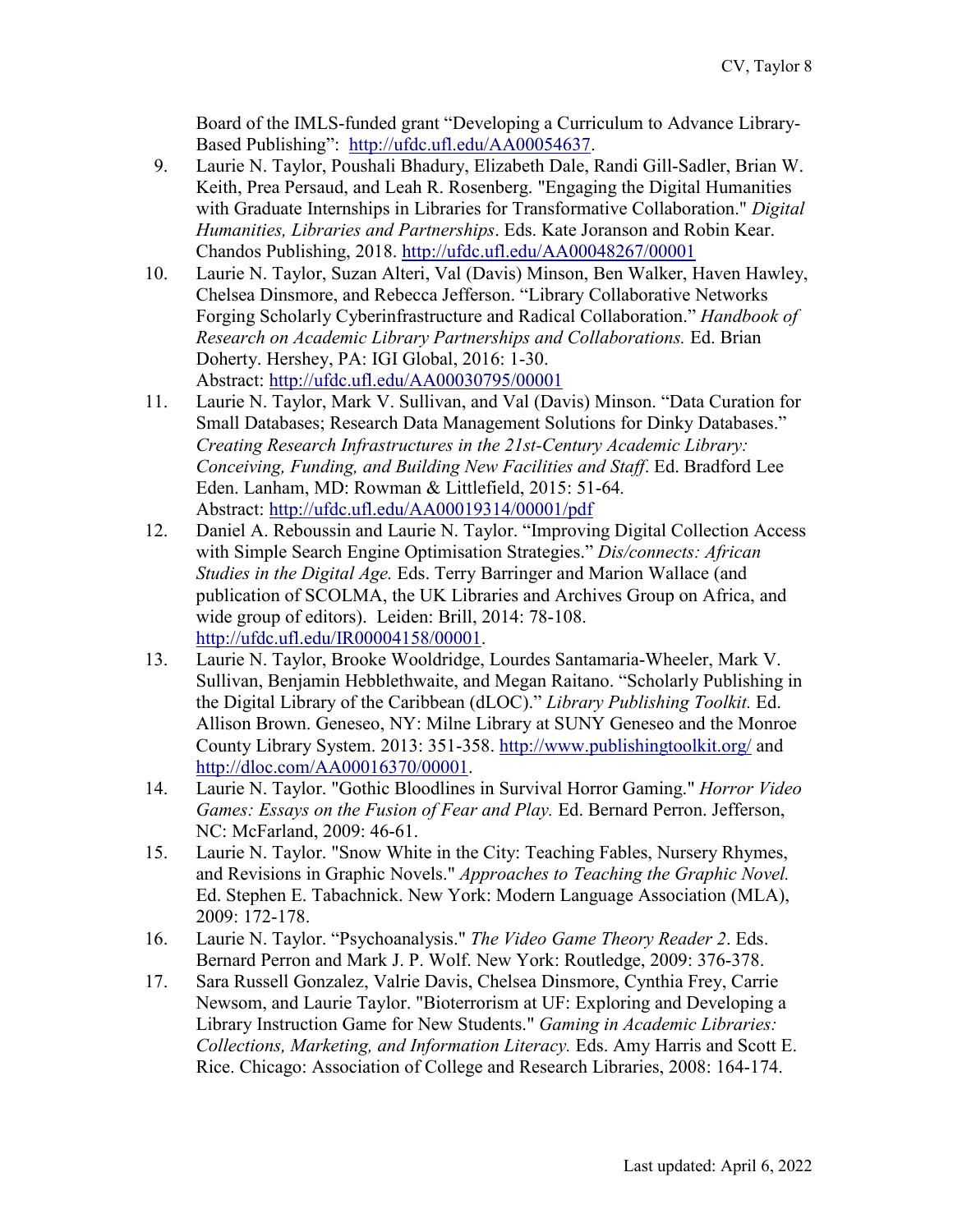- 18. Laurie N. Taylor and Zach Whalen. "Introduction." *Playing the Past: Video Games, History, and Memory*. Eds. Zach Whalen and Laurie N. Taylor. Nashville, TN: Vanderbilt UP, 2008: 1-15: [http://ufdc.ufl.edu/AA00040386/00001.](http://ufdc.ufl.edu/AA00040386/00001)
- 19. Laurie N. Taylor. "Gaming Ethics, Rules, Etiquette and Learning." *Handbook of Research on Effective Electronic Gaming in Education*. Ed. Richard E. Ferdig. Hershey, PA: Information Science Reference, 2008: 1057-1067.
- 20. Laurie N. Taylor. "Comics and Children's Literature: Justice, Superheroes, and Suffering." *To See the Wizard: Politics and the Literature of Children*. Ed. Laurie Ousley. Newcastle, UK: Cambridge Scholars Publishing, 2008: 256-273.
- 21. Laurie N. Taylor. "Making Nightmares into New Fairytales: Goth Comics as Children's Literature." *The Gothic in Children's Literature: Haunting the Borders.* Eds. Anna Jackson, Karen Coats, and Roderick McGillis. New York: Routledge, 2008: 195-208.
- 22. Laurie Taylor. "Platform Dependent: Console and Computer Cultures." *The Player's Realm: Studies on the Culture of Video Games and Gaming.* Eds. J. Patrick Williams and Jonas Heide Smith. Jefferson, NC: McFarland Press, 2007: 223-237.
- 23. Laurie Taylor. "Networking Power: Video Game Structure from Concept Art." *Videogames and Art.* Eds. Andy Clarke and Grethe Mitchell. Chicago, IL: U of Chicago P, 2007: 226-237.
- 24. Laurie N. Taylor. "From Stompin' Mushrooms to Bustin' Heads: Grand Theft Auto III as Paradigm Shift." *The Meaning and Culture of Grand Theft Auto.* Ed. Nathan Garrelts. Jefferson, NC: McFarland Press, 2006: 115-127.
- 25. Cathlena Martin and Laurie Taylor. "Playing in Neverland: *Peter Pan* Video Game Revisions." *J. M. Barrie's Peter Pan In and Out of Time: A Children's Classic at 100*. Eds. Donna R. White and C. Anita Tarr. Lanham, MD: Scarecrow Press, 2006: 173-193.
- 26. Laurie Taylor. "Positive Features of Video Games." *Handbook of Children, Culture, and Violence*. Eds. Nancy Dowd, Dorothy G. Singer, and Robin Fretwell Wilson. Thousand Oaks, CA: Sage, 2005: 247-266.

## **Refereed Articles in Conference Proceedings**

- 1. Laura Spears, Lisa Campbell, Amy Buhler, Hannah Norton, Laurie Taylor, Sarah Moczygemba, Alexandrea Glenn, Pauline Bickford-Duane, David Carnell. "Using innovative cultural information processing to assess an academic library web presence." *Proceedings of the 14th International Conference on Performance Measurement in Libraries,* 2021.
- 2. Brian W. Keith and Laurie N. Taylor. "Mutuality v. Decolonized Digital Library Collections." *Proceedings from the ACRL 2021 Virtual Conference*, 2021; pages 118-124:

[http://www.ala.org/acrl/sites/ala.org.acrl/files/content/conferences/confsandpreco](http://www.ala.org/acrl/sites/ala.org.acrl/files/content/conferences/confsandpreconfs/2021/LiberatoryvDecolonized.pdf) [nfs/2021/LiberatoryvDecolonized.pdf](http://www.ala.org/acrl/sites/ala.org.acrl/files/content/conferences/confsandpreconfs/2021/LiberatoryvDecolonized.pdf)

3. Laura I. Spears and Laurie N. Taylor. "Assessing the Digital Humanities Working Group Projects at the University of Florida." *Proceedings of the 2016 Library Assessment Conference.* Washington, DC: Association of Research Libraries, 2016; pages 33-40: [http://old.libraryassessment.org/bm~doc/proceedings-](http://old.libraryassessment.org/bm%7Edoc/proceedings-2016.pdf)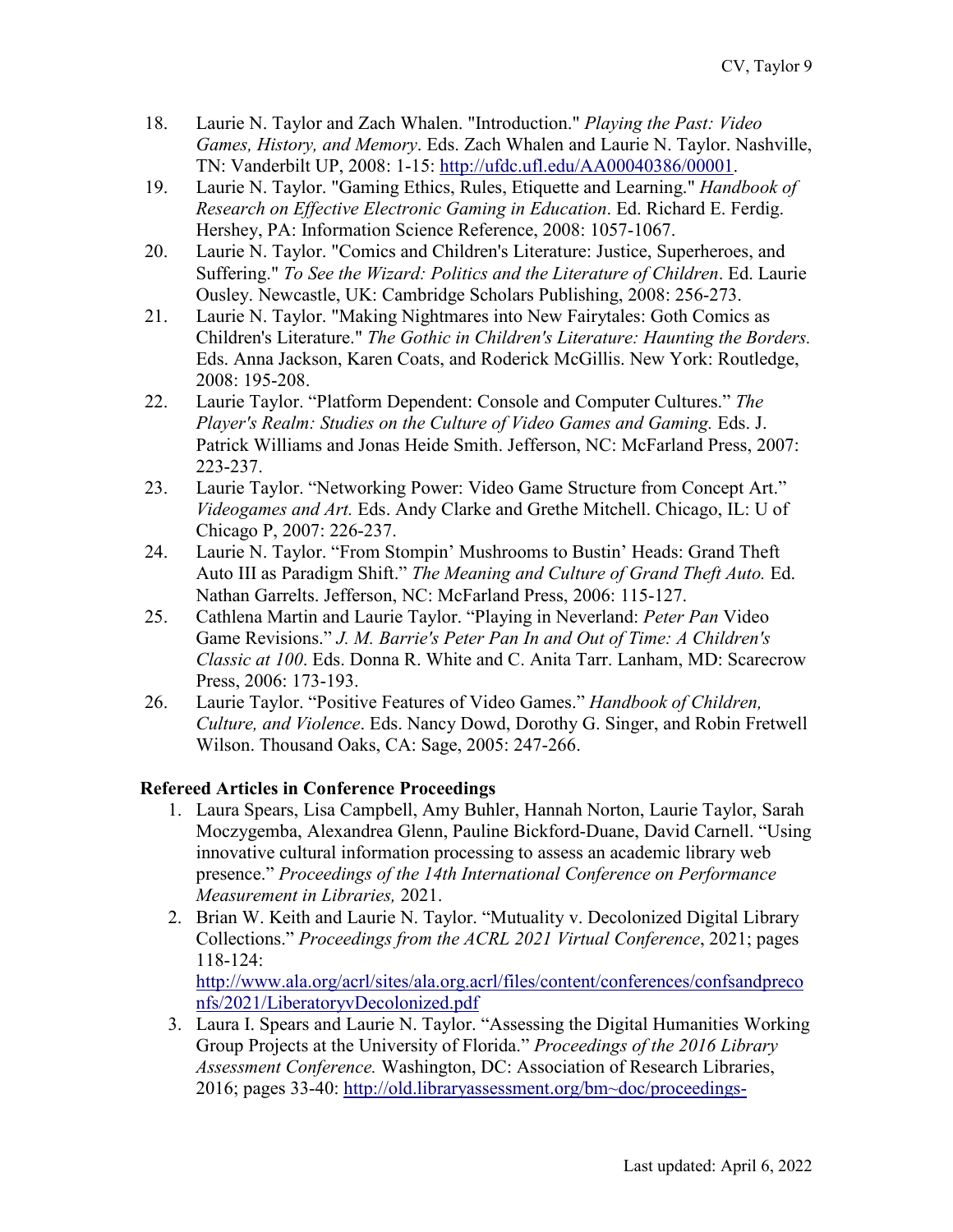[2016.pdf](http://old.libraryassessment.org/bm%7Edoc/proceedings-2016.pdf)

[See Presentations, National, Refereed]

4. Rebecca Jefferson, Laurie N. Taylor, and Lourdes Santamaria-Wheeler. "Turning Views into Visits: How Online Exhibits Can Encourage Collection Awareness and Usage." *Proceedings of the Association of College & Research Libraries (ACRL) Conference 2013* (2013): <http://ufdc.ufl.edu/AA00014740/00001> and [http://www.ala.org/acrl/sites/ala.org.acrl/files/content/conferences/confsandpreco](http://www.ala.org/acrl/sites/ala.org.acrl/files/content/conferences/confsandpreconfs/2013/papers/Jefferson_etal_Turning.pdf) [nfs/2013/papers/Jefferson\\_etal\\_Turning.pdf.](http://www.ala.org/acrl/sites/ala.org.acrl/files/content/conferences/confsandpreconfs/2013/papers/Jefferson_etal_Turning.pdf) [See Presentations, National, Refereed]

- 5. Laurie N. Taylor and Brooke Wooldridge. "The Role of Digital Libraries in Disaster Preparedness and Mitigation." *ACURIL XLI: Proceedings from the Annual Conference: the Role of Libraries and Archives in Disaster Preparedness, Response, and Research*. Ed. Alicia K. Long. Association of Caribbean University, Research and Institutional Libraries (ACURIL) 2011 Conference, Tampa, FL: 2011. [http://www.dloc.com/AA00037691.](http://www.dloc.com/AA00037691) [See Presentations, International, Refereed]
- 6. Val Davis, Laurie Taylor, Stephen Williams, Dina Benson, Sara Russell Gonzalez, and Mark Sullivan. "Increasing access to agricultural publications using digital repositories and the semantic web." *Proceedings of the 2nd International Conference on Digital Libraries*, 2010: [http://ufdc.ufl.edu/IR00000077/00001.](http://ufdc.ufl.edu/IR00000077/00001)

## **Non-refereed, Public Scholarship Publications**

- 1. Laurie N. Taylor and Todd Digby. "Compassionate Computing: Reframing Technology Work for Cultural Change and Optimal Work Performance." *Trends & Issues in Library Technology: IFLA IT Newsletter*, May/June 2021: [https://www.ifla.org/files/assets/information](https://www.ifla.org/files/assets/information-technology/newsletters/tilt_newsletter_june_2021.pdf)[technology/newsletters/tilt\\_newsletter\\_june\\_2021.pdf](https://www.ifla.org/files/assets/information-technology/newsletters/tilt_newsletter_june_2021.pdf)
- 2. Laurie N. Taylor. "We Are Called to Labor Activism in the Digital Age, for the Work of Remembering." *MediaCommons.* 29 Nov. 2017. [http://mediacommons.futureofthebook.org/question/how-do-issues-erasure](http://mediacommons.futureofthebook.org/question/how-do-issues-erasure-redaction-deletion-censor-displacement-etc-digital-spaces-impact-memo)[redaction-deletion-censor-displacement-etc-digital-spaces-impact-memo](http://mediacommons.futureofthebook.org/question/how-do-issues-erasure-redaction-deletion-censor-displacement-etc-digital-spaces-impact-memo)
- 3. Don Ault, Roger Whitson, Stephanie Boluk, Ron Broglio, Richard Burt, Tof Eklund, Laurie N. Taylor, and Zach Whalen. "Romantic Circles Chat: Tribute to Don Ault." *Romantic Circles.* 28 July 2017.<https://www.rc.umd.edu/>
- 4. Kelly Baker Josephs, Kaiama L. Glover, Evelyn O'Callaghan, Patricia J. Saunders, and Laurie N. Taylor. "Digital Publishing: A Roundtable Conversation from the 2016 West Indian Literature Conference." Revised transcript of the conversation at the 2016 West Indian Literature Conference "Archiving Caribbean Literature & Popular Culture," Montego Bay, Jamaica, October 2016. Published in the Small Axe Project *sx salon* 24, February 2017: <http://smallaxe.net/sxsalon/discussions/digital-publishing>
- 5. Judith C. Russell, Alicia Wise, Chelsea S. Dinsmore, Laura I. Spears, Robert V. Phillips, and Laurie N. Taylor. "Academic Library and Publisher Collaboration: Utilizing an Institutional Repository to Maximize the Visibility and Impact of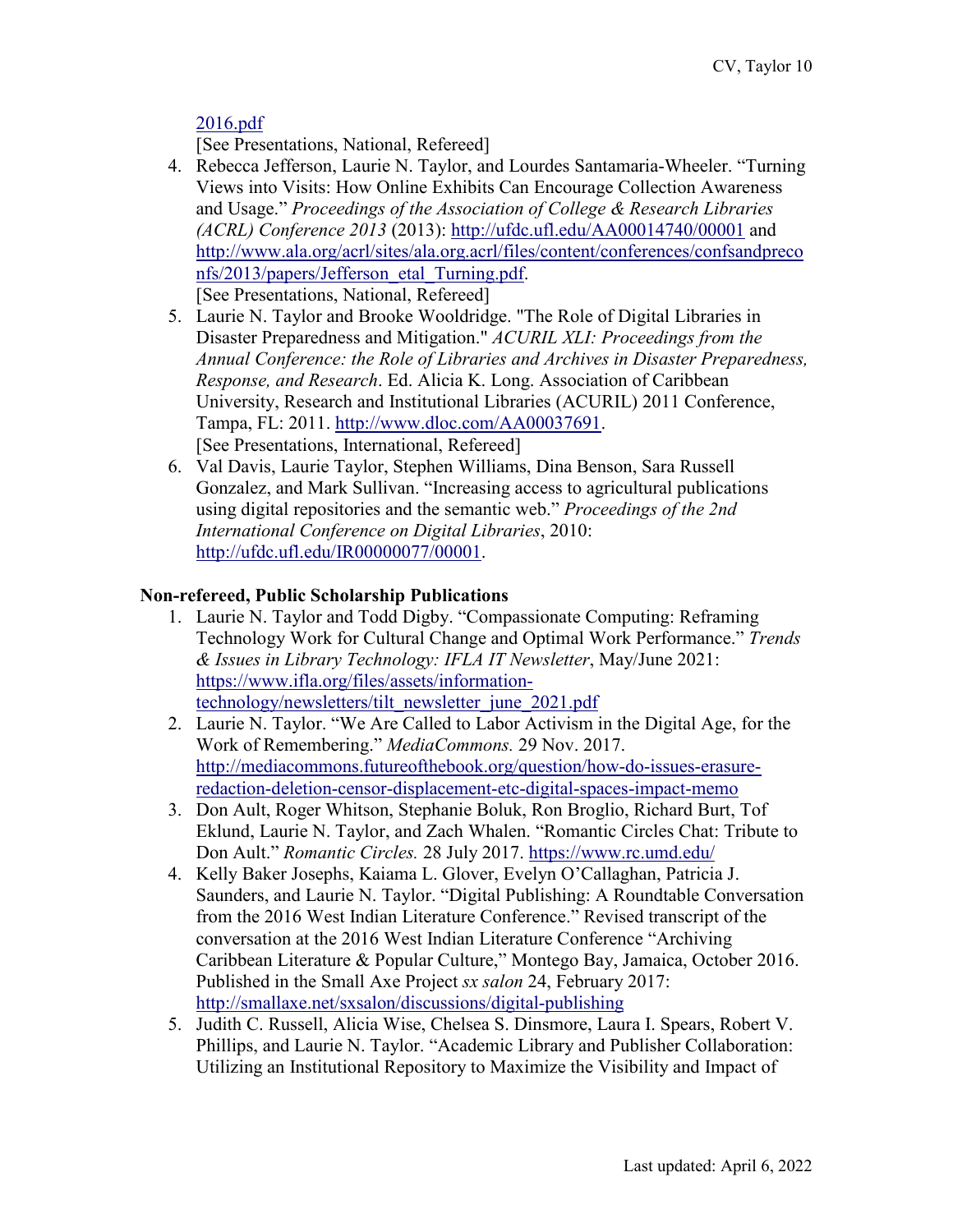Articles by University Authors." *Collaborative Librarianship,* 8.2 (2016: 63-73): [http://digitalcommons.du.edu/collaborativelibrarianship/vol8/iss2/4/.](http://digitalcommons.du.edu/collaborativelibrarianship/vol8/iss2/4/)

6. Laurie N. Taylor. "Digital Scholarship in the Humanities." Invited keynote speaker for USETDA (US Electronic Thesis and Dissertation Association); *Proceedings of the USETDA Conference 2014*, 2014. [https://conferences.tdl.org/usetda/index.php/USETDA/USETDA2014/schedConf/](https://conferences.tdl.org/usetda/index.php/USETDA/USETDA2014/schedConf/presentations) [presentations.](https://conferences.tdl.org/usetda/index.php/USETDA/USETDA2014/schedConf/presentations)

[See Presentations, National, Invited]

- 7. Laurie N. Taylor and Blake Landor. "Intertwingularity with Digital Humanities at the University of Florida." *dh+lib: where the digital humanities and librarianship meet* (23 Jul. 2014): [http://acrl.ala.org/dh/2014/07/23/intertwingularity-digital](http://acrl.ala.org/dh/2014/07/23/intertwingularity-digital-humanities-university-florida/)[humanities-university-florida/.](http://acrl.ala.org/dh/2014/07/23/intertwingularity-digital-humanities-university-florida/)
- 8. Laurie N. Taylor and Mark V. Sullivan. "The Digital Library of the Caribbean (dLOC) and the SobekCM Open Source Software: Socio-Technical Communities & Collaboration." Digital Library Federation (DLF) Contribute Section (25 Mar. 2014):<http://www.diglib.org/archives/5692/>
- *9.* Laurie N. Taylor. "Panama & the Canal Digital Collection, and the *Digital Library of the Caribbean (dLOC).*" *Panama Canal Centennial Publication.*  Gainesville, FL: Smathers Libraries and Printer-Faircount, 2014: [http://ufdc.ufl.edu/IR00003853.](http://ufdc.ufl.edu/IR00003853)
- 10. Laurie N. Taylor. "Re-Born, Born Again Digital Comics: Digital Comics Week," *In Media Res: a MediaCommons Project* (24 Feb. 2012): [http://mediacommons.futureofthebook.org/imr/.](http://mediacommons.futureofthebook.org/imr/)
- 11. Erik Deumens, Laurie N. Taylor, Rachel Schipper, Cecilia Botero Rolando Garcia-Milian, Hannah Norton, Michele Tennant, Sophia Acord, Chris Barnes. "Research Data Lifecycle Management: Tools and Guidelines." Non-refereed proceedings from the "Workshop on Research Data Lifecycle Management." Princeton University, Princeton, NJ: July 18-20, 2011. <http://ufdc.ufl.edu/IR00000570/> and [http://www.columbia.edu/~rb2568/rdlm/Deumens\\_UF\\_RDLM2011.pdf.](http://www.columbia.edu/%7Erb2568/rdlm/Deumens_UF_RDLM2011.pdf) [See Presentations, National, Refereed]
- 12. Laurie N. Taylor. "What's Cooking in the Library?: Tested Recipes for Building Digital Libraries," *Readex Report Newsletter* (Spring 2008): [http://www.readex.com/readex/newsletter.cfm?newsletter=170.](http://www.readex.com/readex/newsletter.cfm?newsletter=170)
- 13. Laurie N. Taylor. "Game Designers." *Women in Science Fiction and Fantasy: An Encyclopedia. Vol. 2.* Ed. Robin Anne Reid. Westport, CT: Greenwood Press, 2008: 134-135.
- 14. Laurie N. Taylor. "Gaming." *Women in Science Fiction and Fantasy: An Encyclopedia. Vol. 1.* Ed. Robin Anne Reid. Westport, CT: Greenwood Press, 2008: 159-169.
- 15. Laurie N. Taylor. "Re-contextualizing Archives," *In Media Res: a MediaCommons Project* (24 Mar. 2008): [http://mediacommons.futureofthebook.org/videos/2008/03/24/re-contextualizing](http://mediacommons.futureofthebook.org/videos/2008/03/24/re-contextualizing-archives/)[archives/.](http://mediacommons.futureofthebook.org/videos/2008/03/24/re-contextualizing-archives/)
- 16. Laurie N. Taylor. "Labyrinths, Mazes, Gardens, and Sandboxes: Game Space Metaphors." Proceedings of *GameSetandMatch II: On Computer Games,*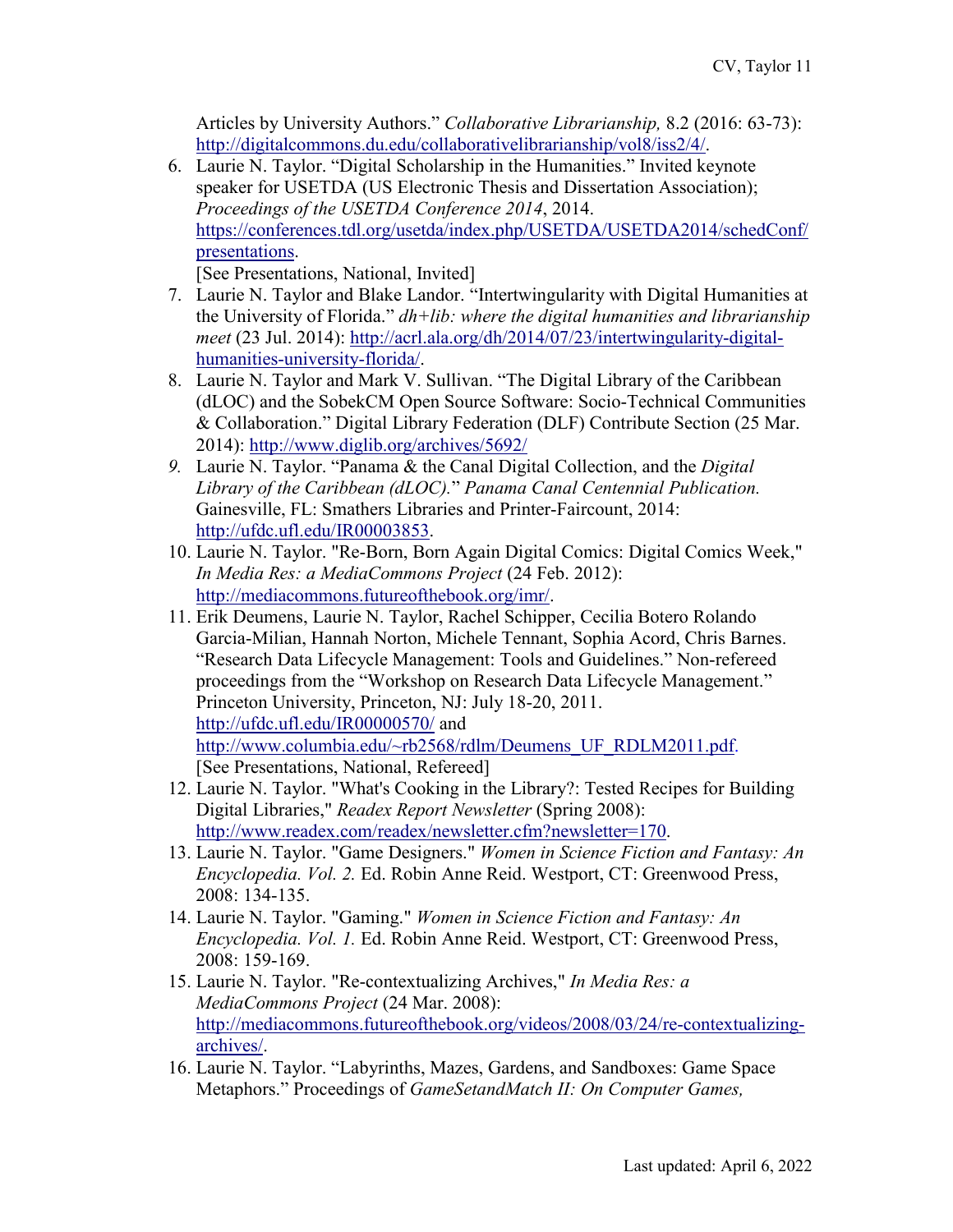*Advanced Geometries, and Digital Technologies.* Rotterdam, Netherlands: Episode Publishers, 2006: 98-106.

17. Laurie Taylor and Cathlena Martin. "E is for Everyone – A Call for Interdisciplinary Studies," *[International Game Developers Association \(IGDA\) -](http://www.igda.org/columns/ivorytower/ivory_Jan05.php) [The Ivory Tower](http://www.igda.org/columns/ivorytower/ivory_Jan05.php)* (Jan. 2005): [http://archives.igda.org/columns/ivorytower/ivory\\_Jan05.php.](http://archives.igda.org/columns/ivorytower/ivory_Jan05.php)

### **Bibliographies/Catalogs**

1. Laurie N. Taylor, Cathlena Martin, and Trena Houp. "Introduction" and "Selected Bibliography on Comics: History, Theory, and Culture." *'Help is on the way!' Comic Books and Superheroes in Special Collections.* Exhibition catalog. George A. Smathers Libraries, University of Florida, Gainesville, FL: Oct. 2004: 4-5. [http://www.english.ufl.edu/imagetext/archives/exhibit1/.](http://www.english.ufl.edu/imagetext/archives/exhibit1/)

### **Book Reviews**

See website for list of book reviews: [http://laurientaylor.org/research-programs](http://laurientaylor.org/research-programs-projects/journalism/#bookreviews)[projects/journalism/#bookreviews](http://laurientaylor.org/research-programs-projects/journalism/#bookreviews)

| Role    | <b>Agency</b>   | <b>Grant Title</b>                   | <b>Dates</b>  | <b>Total</b> |
|---------|-----------------|--------------------------------------|---------------|--------------|
|         |                 |                                      |               | Award        |
| PI      | Mellon          | Revitalizing the Digital Library     | Apr. 2022-    | \$2,000,000  |
|         | Foundation      | of the Caribbean                     | Mar. 2026     |              |
| $Co-PI$ | <b>DLIS</b>     | Today's Technology for               | Sept. 2021    | \$503,644    |
|         | Florida         | <b>Accessing Florida Newspapers</b>  | - Sept.       |              |
|         | American        |                                      | 2022          |              |
|         | Rescue Plan     |                                      |               |              |
|         | Act             |                                      |               |              |
|         | (ARPA)          |                                      |               |              |
| $Co-PI$ | UF              | Academic Library Web                 | Aug. 2021     | \$4,858      |
|         | Libraries       | Presence: Assessing Information      | $-$ Jul. 2022 |              |
|         |                 | Organization across                  |               |              |
|         |                 | Interdependent Webpages              |               |              |
| Investi | Institute of    | Middle Grade and Young Adult         | Sept. 2021    | \$427,100    |
| gator   | Museum &        | Books with Black, Indigenous         | $- Aug.$      |              |
|         | Library         | People and People of Color:          | 2024          |              |
|         | <b>Services</b> | Where are they?                      |               |              |
|         | (IMLS)          |                                      |               |              |
| $Co-PI$ | Association     | <b>ARL Position Description Bank</b> | Jan.-Dec.     | \$11,900     |
|         | of Research     | (PD Bank) Programming and            | 2021          |              |
|         | Libraries       | Testing                              |               |              |
| Investi | Mellon          | Emergency Response Archive of        | Sept. 2020    | \$325,000    |
| gator   | Foundation      | Puerto Rico                          | $-$ Sept.     |              |
|         |                 |                                      | 2023          |              |

# **CONTRACTS AND GRANTS**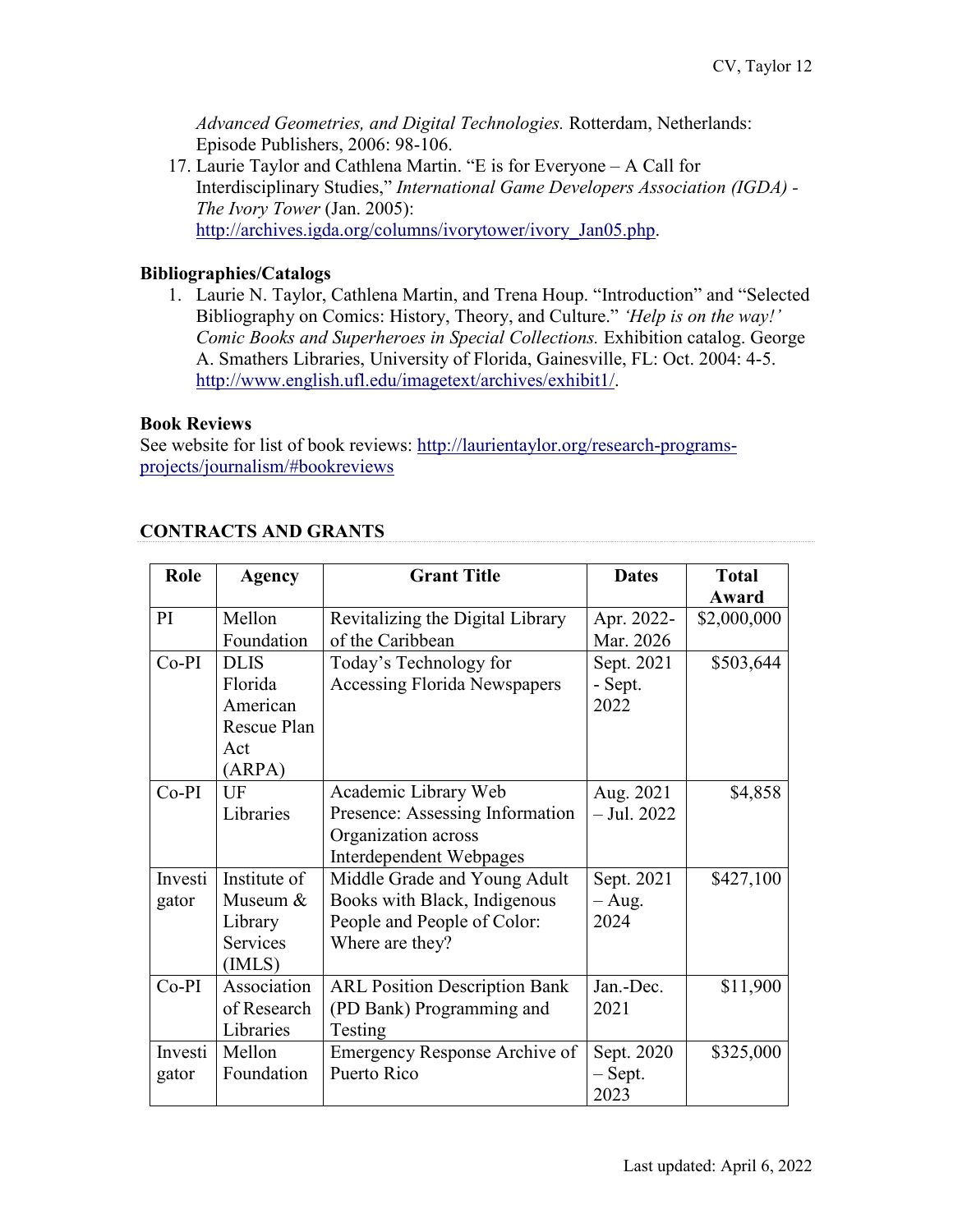| Investi       | Arts and                | <b>Enhancing Diversity of Digital</b>                                 | Feb. 2020      | In-kind   |
|---------------|-------------------------|-----------------------------------------------------------------------|----------------|-----------|
| gator         | Humanities              | Children's Literature Collections                                     | – Feb.         |           |
|               | Research                | in the UK and US (DEI)                                                | 2021           |           |
|               | Council                 |                                                                       |                |           |
|               | (AHRC),                 |                                                                       |                |           |
|               | <b>UK</b>               |                                                                       |                |           |
| Investi       | Mellon,                 | dLOC as Data                                                          | Jan. 2020-     | \$14,209  |
| gator         | Collections             |                                                                       | Mar. 2021      |           |
|               | as Data                 |                                                                       |                |           |
| Investi       | <b>NEH</b>              | US Caribbean and Ethnic Florida                                       | Sept.          | \$324,965 |
| gator         |                         | Newspaper Project                                                     | 2019- Aug.     |           |
|               |                         |                                                                       | 2021           |           |
| $Co-PI$       | <b>CLIR</b>             | Film on a Boat: Digitizing                                            | Jan. 2019-     | \$434,124 |
|               |                         | Historical Newspapers of the                                          | Dec. 2021      |           |
|               |                         | Caribbean                                                             |                |           |
| Investi       | Arts and                | Digital Collections in Children's                                     | Feb. 2019      | In-kind   |
| gator         | Humanities              | Literature: Distance Reading,                                         | $-$ Jan. 2020  |           |
|               | Research                | Scholarship, Community                                                |                |           |
|               | Council                 | Partnership with the University                                       |                |           |
|               | (AHRC),                 | of Florida, George A. Smathers                                        |                |           |
|               | <b>UK</b>               | Libraries                                                             |                |           |
| PI            | UF                      | <b>Building Dialogue About</b>                                        | Jan. - Dec.    | \$4,973   |
|               | Libraries               | <b>Collections with Museum</b>                                        | 2019           |           |
|               |                         | <b>Educators and Libraries</b>                                        |                |           |
| Investi       | UF                      | Enhancing the Legacy Digital                                          | Jan. - Dec.    | \$4,954   |
| gator         | Libraries               | Collections of the SPOHP for                                          | 2019           |           |
|               | UF                      | <b>Improved User Access</b>                                           |                |           |
| Investi       |                         | Latin American Feminist Video                                         | $Jan. - Dec.$  | \$5,000   |
| gator<br>PI   | Libraries<br><b>NEH</b> | Oral History Archive                                                  | 2019           |           |
|               |                         | Migration, Mobility, and                                              | Sept.<br>2018- | \$212,047 |
|               |                         | Sustainability: Caribbean Studies<br>and Digital Humanities Institute |                |           |
|               |                         |                                                                       | August<br>2020 |           |
| Investi       | <b>UF</b> Creative      | <b>Collaborating Across Undersea</b>                                  | May 2018-      | \$5,628   |
| gator         | Campus                  | Cables: Creating a Collaborative                                      | Apr. 2018      |           |
|               |                         | <b>International Teaching Network</b>                                 |                |           |
|               |                         | (CITN)                                                                |                |           |
| Investi       | Association             | <b>ARL Position Description (ARL</b>                                  | $Jan. - Jul.$  | \$15,000  |
| gator         | of Research             | PD) Bank Phase II                                                     | 2018           |           |
|               | Libraries               |                                                                       |                |           |
| Investi       | Mellon                  | Intersections: Animating                                              | Oct. 2017-     | \$59,686  |
| gator         |                         | conversations with the                                                | Sept. 2020     |           |
|               |                         | Humanities                                                            |                |           |
| <sub>PI</sub> | UF                      | Digital Humanities (DH) &                                             | Aug. 2017      | \$5,000   |
|               | Libraries               | <b>Public Humanities Graduate</b>                                     | $-$ Apr.       |           |
|               |                         | Student Internship                                                    | 2018           |           |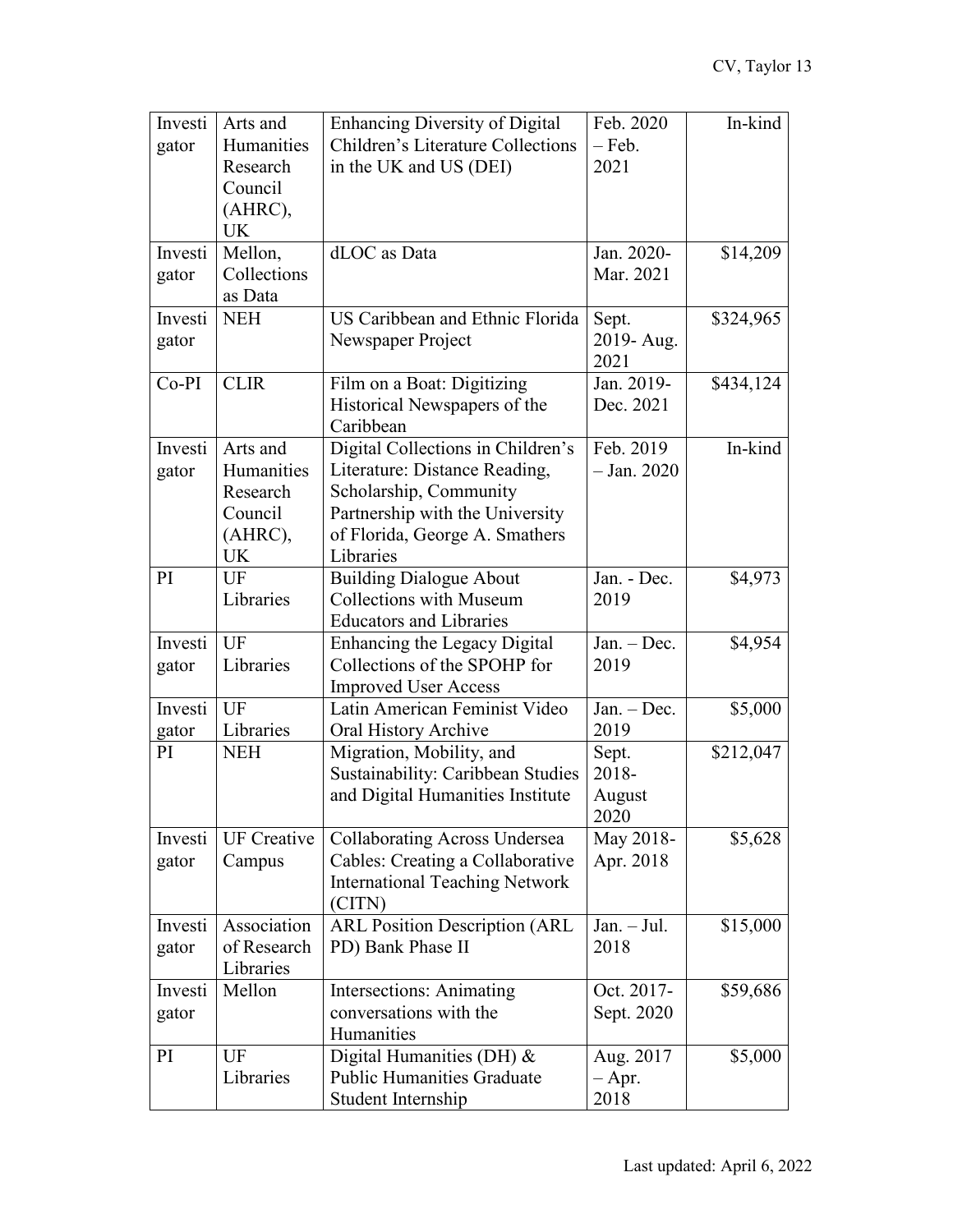| PI      | UF                 | Digital Library of the Caribbean   | Aug. 2017   | \$5,000   |
|---------|--------------------|------------------------------------|-------------|-----------|
|         | Libraries          | (dLOC) & Digital Pedagogy          | $-$ Apr.    |           |
|         |                    | Graduate Student Internship        | 2018        |           |
| Investi | <b>UF</b> Creative | Collaborating Across the Divide:   | Aug. 2017-  | \$3,737   |
| gator   | Campus             | Digital Humanities and the         | Apr. 2018   |           |
|         |                    | Caribbean                          |             |           |
| PI      | <b>UF</b> Center   | Collaborating Across the Divide:   | Aug. 2017-  | \$5,000   |
|         | for the            | Digital Humanities and             | May 2018    |           |
|         | Humanities         | Globalization                      |             |           |
|         | and the            |                                    |             |           |
|         | Public             |                                    |             |           |
|         | Sphere             |                                    |             |           |
| $Co-PI$ | UF Abroad,         | Digital Humanities in the          | May 2017-   | \$4,914   |
|         | Internationa       | Caribbean, Study Abroad            | Aug. 2018   |           |
|         | 1 Center           | Program                            |             |           |
| PI      | Council on         | Postdoctoral Fellow in             | Jul. 2017-  | \$167,700 |
|         | Library $&$        | Caribbean Studies Data             | Jun. 2019   |           |
|         | Information        | <b>Curation, CLIR Postdoctoral</b> |             |           |
|         | Resources          | Fellowship Hosts for 2017-2019     |             |           |
|         | (CLIR)             |                                    |             |           |
| PI      | <b>UF</b> Center   | Digital Library of the Caribbean   | Oct. 2016-  | \$4,300   |
|         | for Latin          | (dLOC) as a Research/Teaching      | May 2018    |           |
|         | American           | Commons: An Interdisciplinary      |             |           |
|         | <b>Studies</b>     | Working Group on the Arts and      |             |           |
|         |                    | Humanities                         |             |           |
| PI      | UF                 | 'Librarian on a Boat' or Digital   | Aug. 2016   | \$20,952  |
|         | Alternative        | Scholarship, Caribbean Studies,    | $-$ Apr.    |           |
|         | Sabbatical         | and the Digital Library of the     | 2017        |           |
|         |                    | Caribbean (dLOC)                   |             |           |
| PI      | <b>UF SEC</b>      | Convening a Research Group for     | Aug. 2016   | \$2,500   |
|         | Travel             | Collaboration Development of       | $-$ Apr.    |           |
|         | Grant              | Caribbean Studies Research &       | 2017        |           |
|         |                    | <b>Teaching Commons</b>            |             |           |
| PI      | UF                 | Digital Scholarship & Library      | May 2016    | \$7,500   |
|         | Libraries          | <b>Publishing Graduate Student</b> | $-$ Apr.    |           |
|         |                    | Internship                         | 2017        |           |
| PI      | UF                 | Digital Library of the Caribbean   | May 2016    | \$7,500   |
|         | Libraries          | (dLOC) Graduate Student            | $-$ Apr.    |           |
|         |                    | Internship                         | 2017        |           |
| PI      | Mellon             | Books about Florida and the        | Jan. 2016 - | \$79,000  |
|         |                    | Caribbean: from the University     | Dec. 2017   |           |
|         |                    | Press of Florida to the World      |             |           |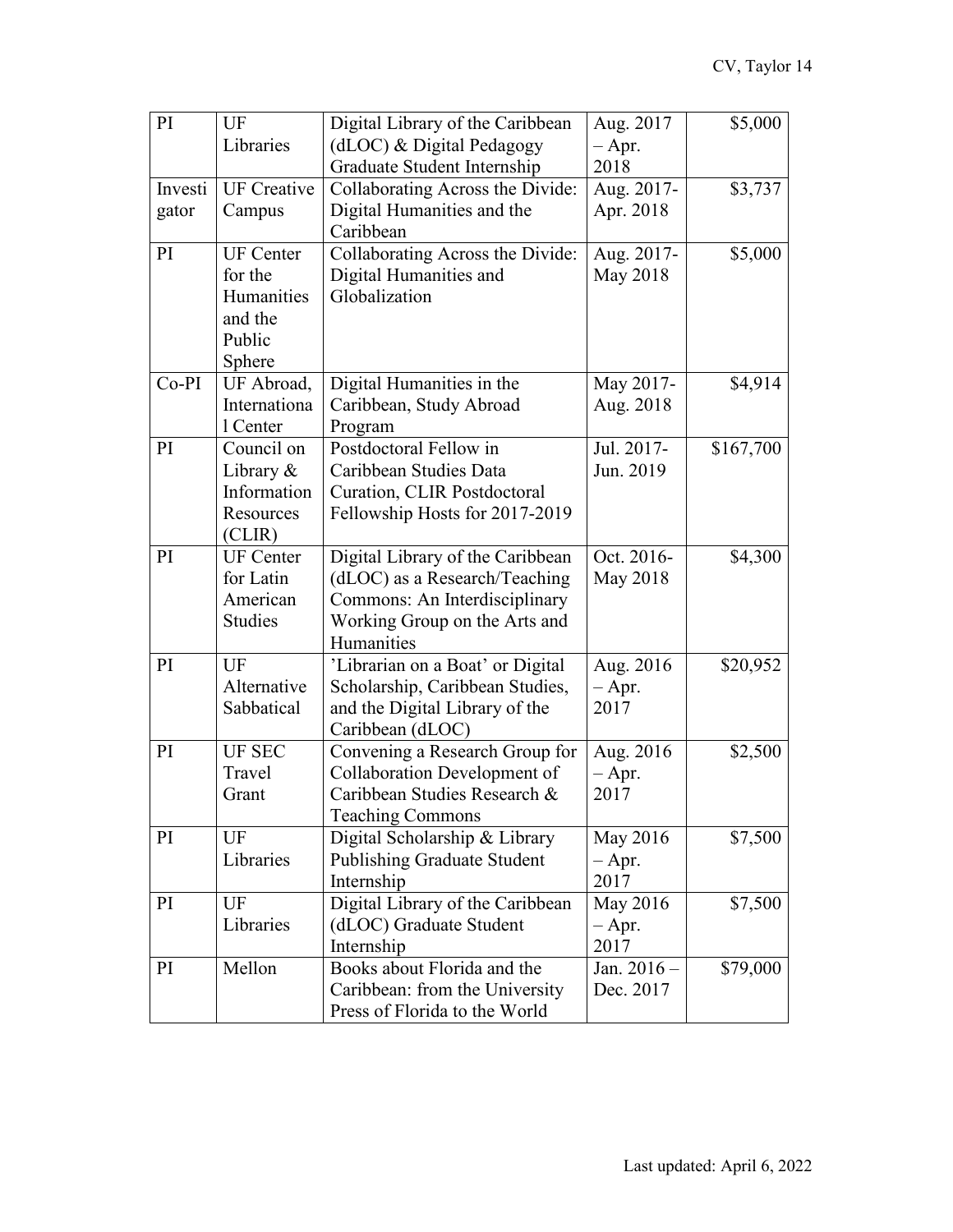| Investi | Latin                       | Guantanamo Naval Base              | Oct. 2015   | \$4,550   |
|---------|-----------------------------|------------------------------------|-------------|-----------|
| gator   | American                    | Newspapers Digitization Project    | $-$ Jul.    |           |
|         | Materials                   | $(1948 - 2005)$                    | 2016        |           |
|         | Project                     |                                    |             |           |
|         | (LAMP)                      |                                    |             |           |
| Investi | <b>NEH</b>                  | Florida and Puerto Rico Digital    | Sept. 2015  | \$288,000 |
| gator   |                             | Newspaper Project - Phase II       | - Aug.      |           |
|         |                             |                                    | 2017        |           |
| Investi | UF Tech                     | <b>Community Engagement Engine</b> | Aug. 2015   | \$28,123  |
| gator   | Fee                         | (CEE): Fostering Student           | $-$ May     |           |
|         |                             | Connections with Experts and       | 2016        |           |
|         |                             | Unique Library Materials           |             |           |
| $Co-PI$ | UF                          | MassMine Development and           | May 2015    | \$49,837  |
|         | Informatics                 | <b>Training Project</b>            | $-$ Apr.    |           |
|         | Institute                   |                                    | 2016        |           |
| $Co-PI$ | <b>NEH</b>                  | MassMine: collecting and           | May 2015    | \$60,000  |
|         |                             | archiving big data for social      | $-$ Apr.    |           |
|         |                             | media humanities researchers       | 2016        |           |
| PI      | <b>UF</b> Creative          | Digital Humanities Collaboration   | Jan. 2015 - | \$10,000  |
|         | Campus                      | Bootcamp                           | Apr. 2015   |           |
| Investi | <b>NEH</b>                  | Repositioning Florida's Judaic     | Dec. 2014   | \$500,000 |
| gator   |                             | Library: Increasing Access to      | $-$ Nov.    |           |
|         |                             | Humanities Resources from          | 2018        |           |
|         |                             | Florida, Latin America, and the    |             |           |
|         |                             | Caribbean Communities              |             |           |
| PI      | Fords                       | Remembering Lincoln: A Digital     | Dec. 2014   | \$1,000   |
|         | Theatre                     | Collection of Responses to His     | $-$ Apr.    |           |
|         | Society                     | Assassination (00096375)           | 2015        |           |
| Investi | <b>US</b>                   | University of the Virgin Islands   | Sep. 2014   | \$10,125  |
| gator   | Agricultural                | (UVI) and University of Florida    | $-$ Oct.    |           |
|         | Information                 | collaboration: digitization for    | 2015        |           |
|         | Network                     | preservation                       |             |           |
|         | $(USAIN)$ -<br><b>CERES</b> |                                    |             |           |
| $Co-PI$ | UF                          | 'Developing Librarian' Digital     | Jul. 2014-  | \$4,993   |
|         | Libraries                   | Humanities Pilot Training          | Jun. 2015   |           |
|         |                             | Project                            |             |           |
| Investi | UF                          | Forging a Collaborative            | Nov. 2013   | \$4,983   |
| gator   | Libraries                   | <b>Structure for Sustaining</b>    | $-Nov.$     |           |
|         |                             | Scholarly Access to the Baldwin    | 2014        |           |
|         |                             | Library of Historical Children's   |             |           |
|         |                             | Literature                         |             |           |
| Investi | <b>NEH</b>                  | Florida and Puerto Rico Digital    | Sep. 2013   | \$325,000 |
| gator   |                             | Newspaper Project                  | $-$ Aug.    |           |
|         |                             |                                    | 2015        |           |
|         |                             |                                    |             |           |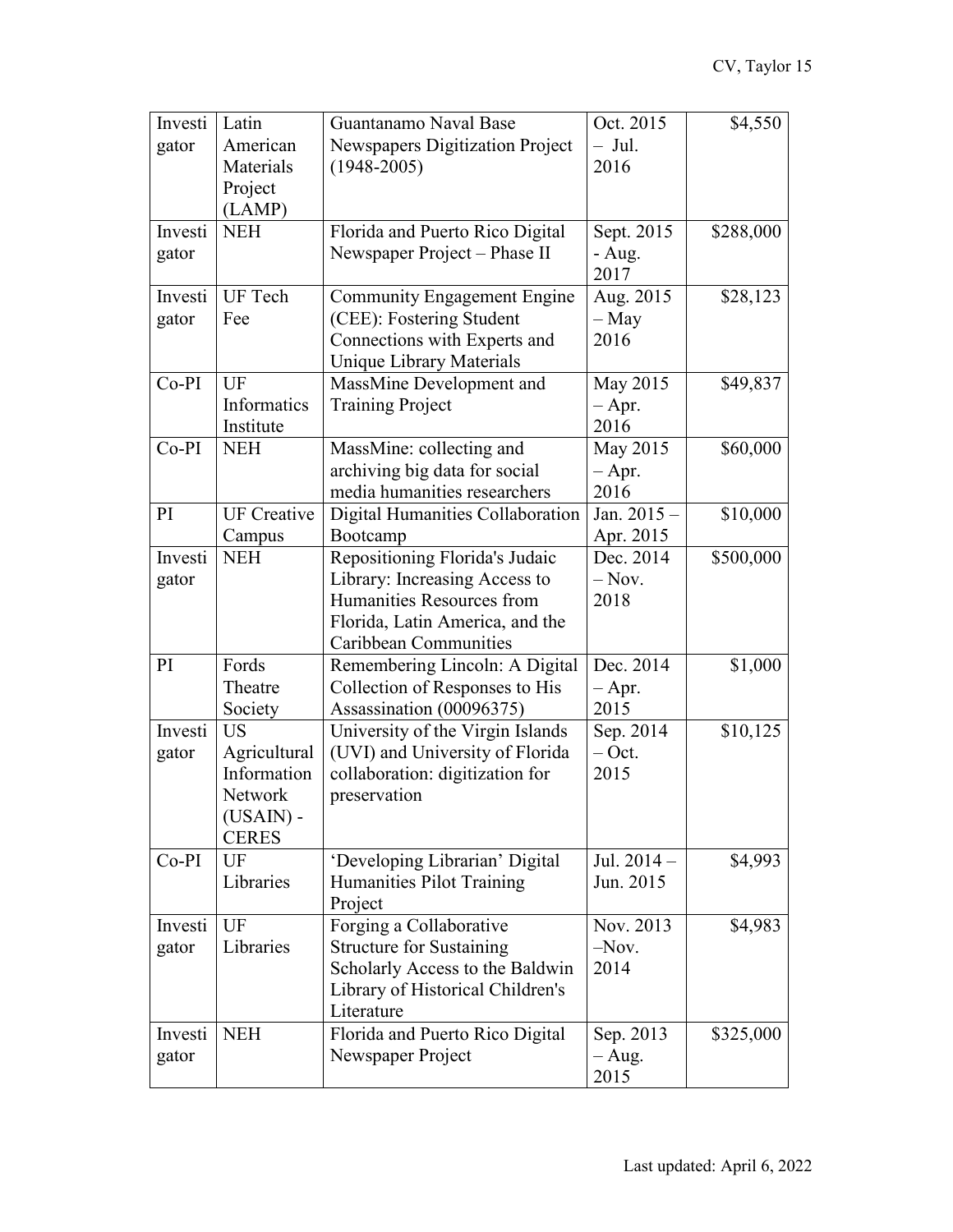| Investi | UF              | Freedom Summer Oral History           | Jul. 2013-    | \$4,939   |
|---------|-----------------|---------------------------------------|---------------|-----------|
| gator   | Libraries       | and Library Data Curation /           | Jun. 2014     |           |
|         |                 | <b>Digital Curation Project</b>       |               |           |
| PI      | <b>NEH</b>      | <b>French Pamphlet Planning</b>       | Apr. 2013     | \$39,246  |
|         |                 | Project: An International             | $-$ Apr.      |           |
|         |                 | Collaboration for Improvement         | 2015          |           |
|         |                 | of Collection Access                  |               |           |
| Investi | <b>NEH</b>      | Pioneer Days in Florida: Diaries      | Apr. 2013     | \$79,950  |
| gator   |                 | and Letters for the Settling of the   | $-$ Mar.      |           |
|         |                 | Sunshine State 1800-1900              | 2015          |           |
|         |                 |                                       |               |           |
| Investi | Institute of    | The Panama Canal – Preserving         | Oct. 2012     | \$477,312 |
| gator   | Museum &        | a Legacy, Celebrating a               | $-$ Sep. 2015 |           |
|         | Library         | Centennial, Leveraging an             |               |           |
|         | <b>Services</b> | <b>Extraordinary Human</b>            |               |           |
|         | (IMLS)          | Achievement                           |               |           |
| Investi | Library         | The Florida Newspaper                 | Oct. 2012     | \$21,753  |
| gator   | Services &      | <b>Collection: Broadening Access</b>  | $-$ Sep. 2013 |           |
|         | Technology      | and Users                             |               |           |
|         | Act (LSTA)      |                                       |               |           |
| Investi | <b>NEH</b>      | The Vodou Archive: Curating           | Sep. 2012     | \$240,804 |
|         |                 | and Sharing the Sources of            | $-$ Sep.      |           |
| gator   |                 |                                       | 2016          |           |
|         |                 | Vodou Religion and Culture            |               |           |
| PI      | <b>FIU</b>      | dLOC Annual Support for               | Jul. 2012 -   | \$50,000  |
|         |                 | <b>Technical Leadership</b>           | Jun. 2017     |           |
| Investi | <b>NEH</b>      | Unearthing St. Augustine: An          | Jul. 2012-    | \$265,000 |
| gator   |                 | Interactive Digital Collection for    | Dec. 2014     |           |
|         |                 | the Nation's Oldest City              |               |           |
| PI      | UF              | Holistic Supports for the UF          | Jul. 2012 -   | \$4,989   |
|         | Libraries       | Digital Collections (UFDC) and        | Jun. 2013     |           |
|         |                 | Digital Scholarship                   |               |           |
| $Co-PI$ | Association     | <b>Association of Research</b>        | Apr. 2012-    | \$16,069  |
|         | of Research     | <b>Libraries Position Description</b> | Apr. 2013     |           |
|         | Libraries       | Bank (ARL PD Bank)                    |               |           |
| PI      | UF FEO,         | Digital Humanities Collaboration      | Feb. 2012     | \$14,544  |
|         | Provost Ofc     |                                       | – May         |           |
|         |                 |                                       | 2012          |           |
| Investi | UF              | Moving Forward! A Second              | Oct. 2011     | \$1,280   |
| gator   | Libraries       | Phase                                 | $-$ Sep.      |           |
|         |                 |                                       | 2012          |           |
| Investi | UF              | Collaboratively Developing an         | Oct. 2011     | \$5,000   |
| gator   | Libraries       | Online Exhibit with International     | $-$ Sep.      |           |
|         |                 | Scholars: About Face: Revisiting      | 2012          |           |
|         |                 | Jamaica's First Post-                 |               |           |
|         |                 | Independence International Art        |               |           |
|         |                 | Exhibition                            |               |           |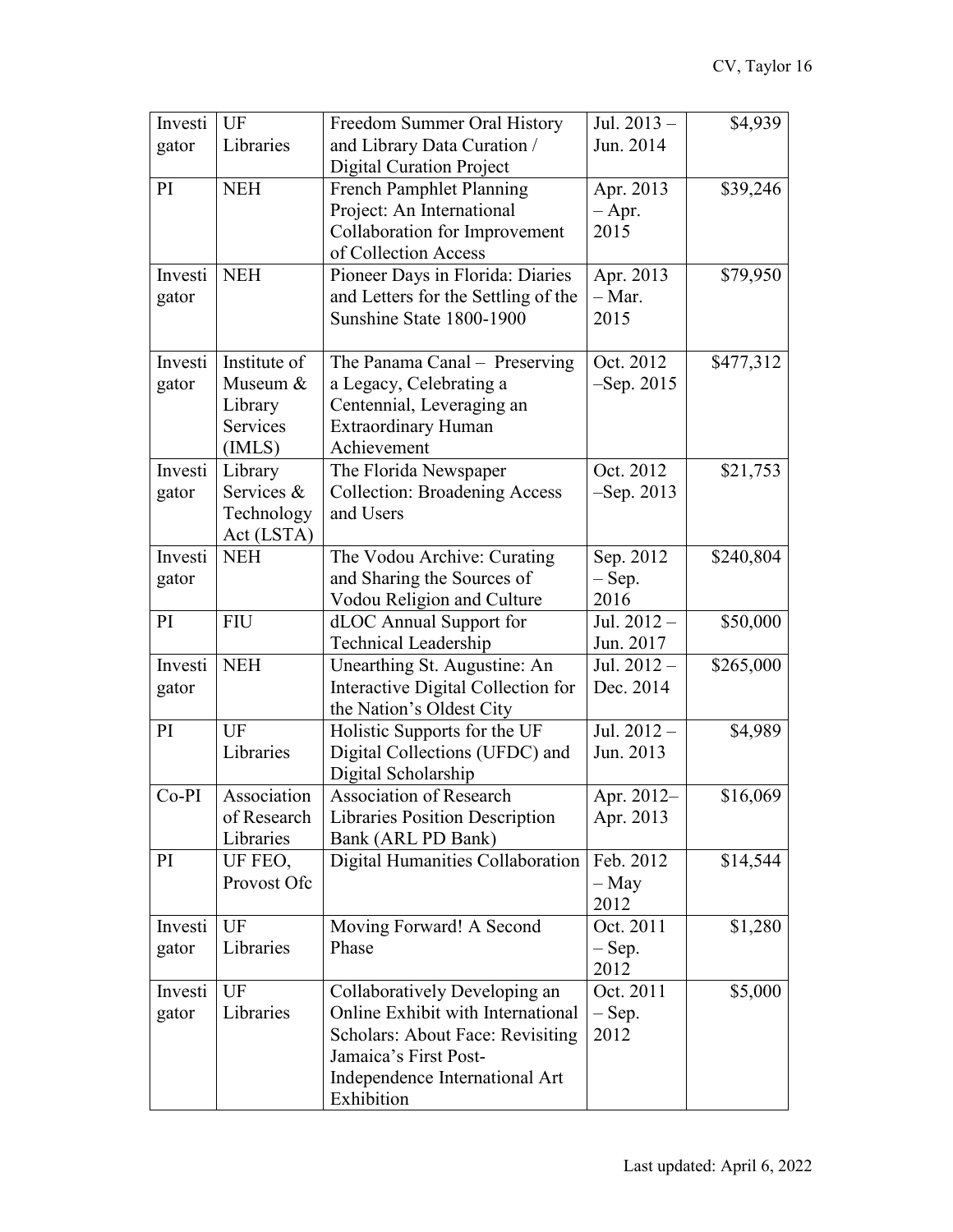| PI      | <b>FIU</b>   | Hosting/Digitization, Sustaining        | May 2011      | \$30,000 |
|---------|--------------|-----------------------------------------|---------------|----------|
|         |              | Member Agreement of the                 | $-$ Jan. 2013 |          |
|         |              | Digital Library of the Caribbean        |               |          |
| Investi | UF           | The Price Library of Judaica            | Oct. 2010     | \$2,390  |
| gator   | Libraries    | <b>Anniversary Collection</b>           | $-$ Sep. 2011 |          |
| PI      | <b>FIU</b>   | Caribbean Newspaper Digital             | Nov. 2009     | \$33,608 |
|         |              | Library: Disseminating $&$              | $-$ Sep.      |          |
|         |              | Preserving Records of Daily Life        | 2011          |          |
| Investi | UF           | <b>UF Institutional History Project</b> | Nov. 2009     | \$8,600  |
| gator   | Libraries    | (EAC-CPF)                               | $-$ Oct.      |          |
|         |              |                                         | 2010          |          |
| $Co-PI$ | <b>NHPRC</b> | America's Swamp: The                    | Jan. 2009 -   | \$72,650 |
|         |              | Historical Everglades Project           | Dec. 2011     |          |
| PI      | <b>FIU</b>   | Digital Library of the Caribbean:       | Nov. 2008     | \$90,954 |
|         |              | Crossing Borders (00054801)             | $-$ Sep.      |          |
|         |              |                                         | 2009          |          |
| PI      | UF           | Picturing Text: Comics and              | Oct. 2007     | \$2,880  |
|         | Libraries    | Other Imagetexts                        | $-$ Sep.      |          |
|         |              |                                         | 2008          |          |

- 1. 2022. "Revitalizing the Digital Library of the Caribbean (dLOC)." Amount funded: \$2,000,000. Funding agency: Andrew W. Mellon. This project team seeks to build and sustain the Digital Library of the Caribbean (dLOC) will reinforce and strengthen the organization and its collections to allow dLOC's community to flourish in the years to come. By intentionally collaborating with Partners to address unmet needs, the project proposes to directly invest in the Caribbean institutions and people who comprise the dLOC network. The project will scaffold programmatic supports for executing core activities such as digitization and preservation workflows, copyright, and the ethical reuse of dLOC collections in teaching and research. Role: PI.
- 2. 2021. "Today's Technology for Accessing Florida Newspapers." Requested funding: \$533,604. Funding agency: Florida Division of Library & Information Services, American Rescue Plan Act. The UF Libraries seek to produce the Florida Digital Newspaper Library portal to deliver free and open access to millions of pages of historical content previously only available in a UF digital collection. In response to feedback provided by the Division of Library Services Grant Review Panel for a Florida newspapers digitization LSTA proposal, the project team proposes to eliminate accessibility and usability barriers extant in the 2006 release of FDNL 1.0 through a fully functional, contemporary online portal. Today's Technology seeks to serve local communities and individuals who have been impacted by the COVID-19 pandemic who require electronic access to their civic histories that strengthen community ties. To achieve this, the project will: 1) completed FDNL 2.0 portal goes live, 2) select and digitize 1.5 million additional pages of Florida newspaper from microfilm to add to the existing 2.9 million digital newspaper pages at UF, 3) conduct usability testing on FDNL 2.0 as a precursor to a more comprehensive FDNL 3.0, 4) create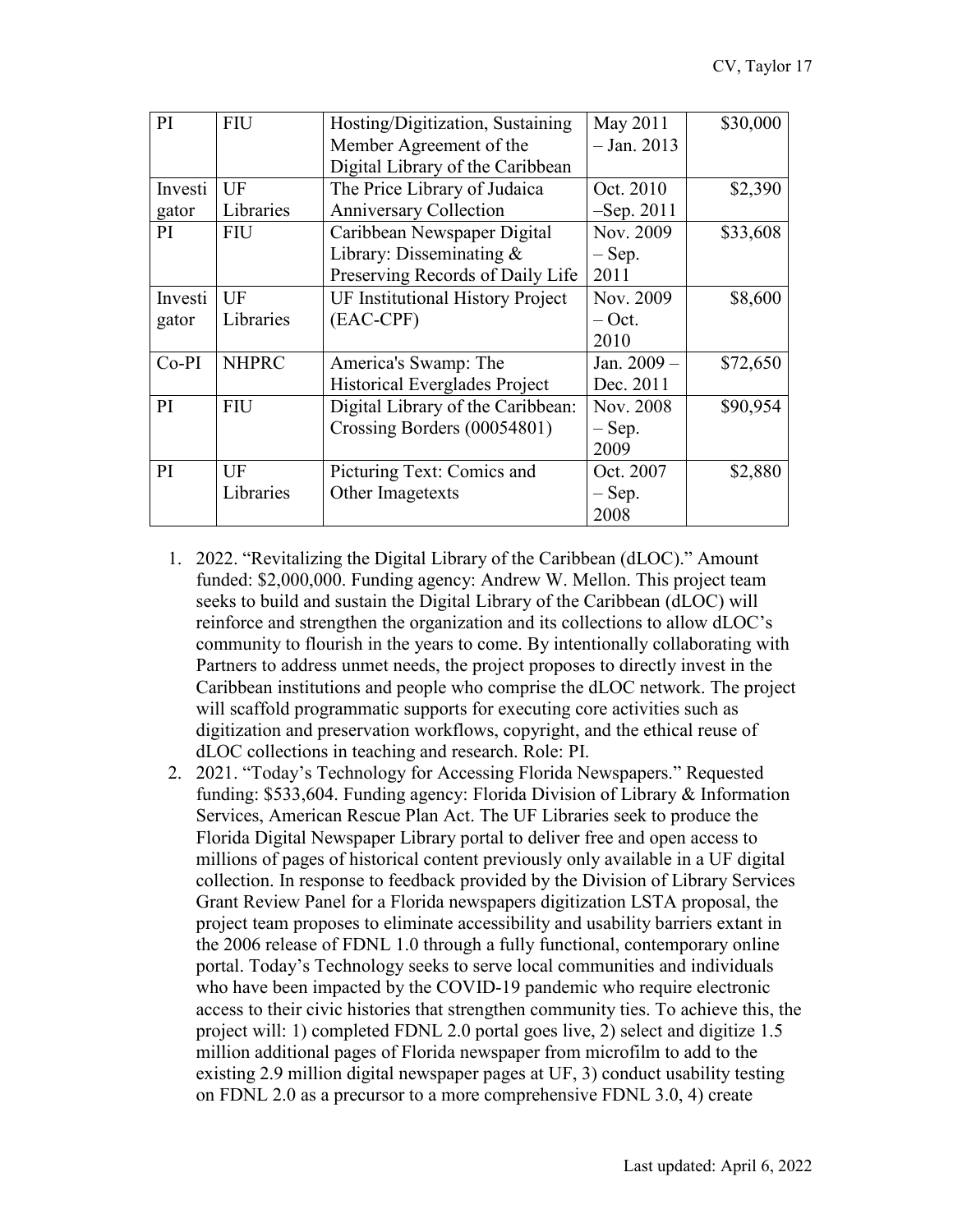online training modules for user enhanced access and features,5) develop and deliver guest lectures to Florida Library and Information Studies programs, 6) release FDNL3.0 portal, and 7) promote content and training to users statewide. Role: Co-PI.

- 3. 2021. Project: "Academic Library Web Presence: Assessing Information Organization across Interdependent Webpages." Funding agency: UF Libraries. Amount funded: \$4,858. Project: This internal partnership project proposes to revise portions of the Smathers main website (site) information architecture design, to 1) include all user policies and core materials on the main site and, 2) have content accurately reflected within the information architecture. By conducting a deep analysis of the Access and Resources Sharing site in particular, this action research and planning will result in 1) an improved information architecture for the main site, 2) improved information architecture for the ARS site, and, 3) Best Practices for use across all unit-level sites, an innovation that supports the Libraries' decentralized website framework. Role: Co-PI.
- 4. 2021. "Middle Grade and Young Adult Books with Black, Indigenous People and People of Color: Where are they?" Funding agency: Institute of Museum & Library Services (IMLS). Amount funded: \$427,100. Project: The project team, in partnership with Bates College and California State University-Fresno, with promotional support from state library associations, seeks \$427,100 to enhance the discoverability of middle grade (MG) and young adult (YA) novels featuring Black and Indigenous people and People of Color (BIPOC) characters. The two primary goals of this project are to: 1) create a database that identifies not just who are included in MG/YA books featuring BIPOC characters, but how they are represented and 2) to create a freely available analysis tool that can easily be used by librarians to analyze the diversity of their own MG/YA novel collections. Role: Investigator. Proposal:<https://ufdc.ufl.edu/l/IR00011268/00001>
- 5. 2021. Project: "ARL Position Description Bank (PD Bank) Programming and Testing." Amount funded: \$11,900. Funding agency: Association of Research Libraries. The project team's partnership will the Association of Research Libraries continues with this third phase to program and test new enhancements to the ARL PD Bank managed at UF serving academic libraries nationally. As an enhancement, the plans will be executed to collaborate with the Research Libraries UK comprising 32 university libraries and three national libraries, and the Wellcome Collection in the United Kingdom and Ireland, to expand international contributions of position descriptions to the searchable database. Role: Co-PI.
- 6. 2020. Project: "Emergency Response Archive of Puerto Rico." Amount funded: \$325,000. Funding agency: Mellon. The "Emergency Response Archive of Puerto Rico" is a first phase project to create a digital open access repository of Puerto Rican artifacts of disaster pertaining to Hurricane María (2017), the Guayanilla earthquakes (2020), and COVID19 (2020). The project involves collaboration between MSU, the University of Puerto Rico-Río Piedras, the University of Puerto Rico-Mayagüez, and the Digital Library of the Caribbean. The "Emergency Response Archive of Puerto Rico" will produce a freely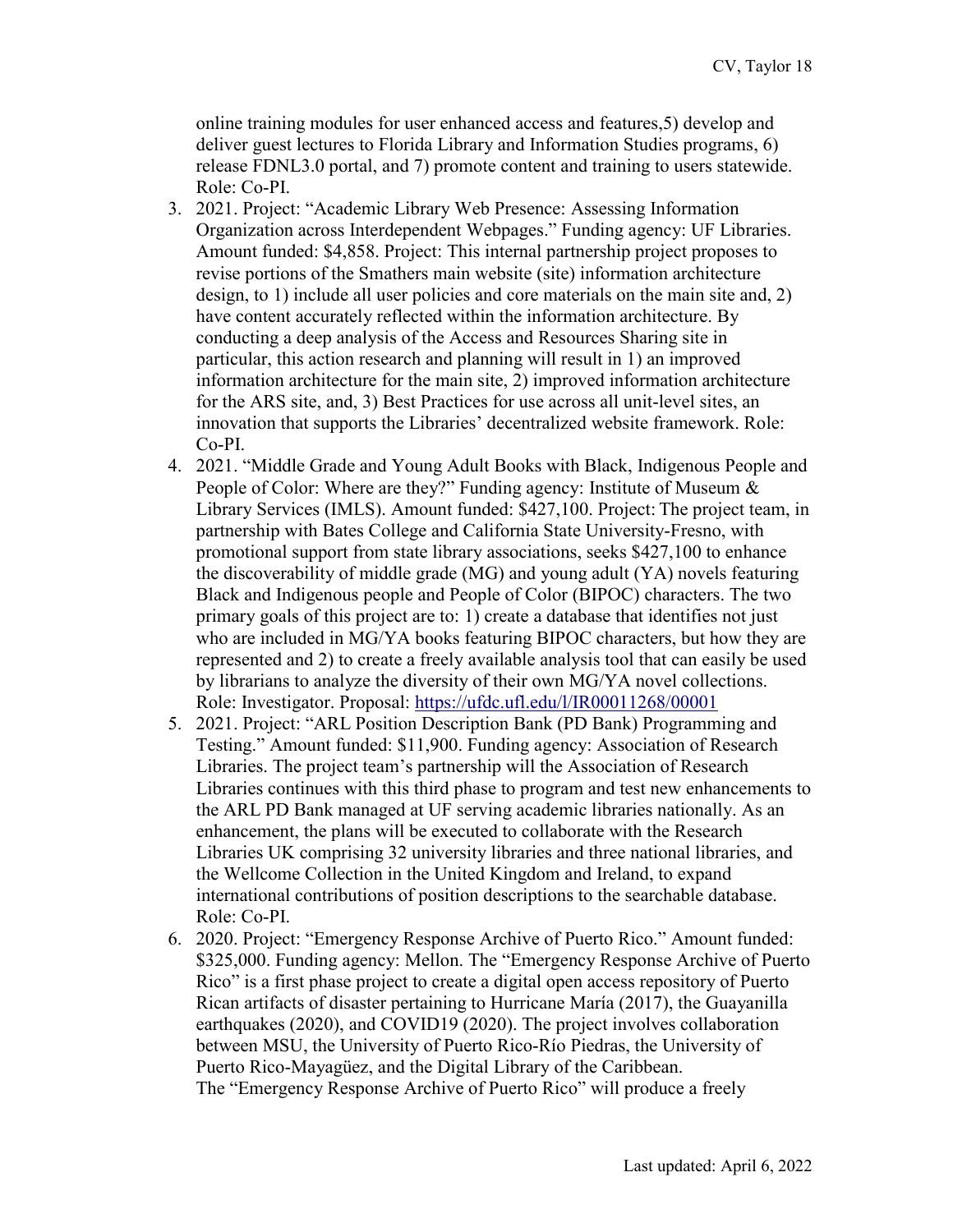available Omeka S site that depicts and describes the innovative knowledge production of grassroots community organizations in Puerto Rico in the wake of both natural and man-made disasters. Role: Investigator.

- 7. 2020. Project: "Enhancing the Diversity of Digital Children's Literature Collections in the UK and US." Amount funded: \$21,373. Funding agency: Arts and Humanities Research Council (AHRC), UK. The partnership between the University of Cambridge and the University of Florida is based on work from a previous research network grant. This second round of funding will allow the team to create a pilot project related to diversity (DEI) in children's literature. The project seeks to achieve five goals: 1) Digitize more diverse titles; 2) Develop platforms for own-voices, researcher, and user created metadata to enhance cataloging and digital texts by offering a rich set of keywords; 3) Develop automated trigger warnings for derogatory terms/images in historical texts; 4) Enhance digital curation of content by adding commentary and critical apparatus to digitized titles; 5) Deliver a professional development workshop event on Decolonizing the Digital Archive for Cambridge PhD students, and local librarians, archivists, etc. The project aims to digitize about 100 books. Role: Investigator. Proposal:<https://ufdc.ufl.edu/IR00011337/00001/pdf>
- 8. 2020.Project: "dLOC as Data." Amount funded, subaward: \$14,209. Funding agency: Andrew W. Mellon Foundation – Collections as Data: Part to Whole. The project team, in partnership with Florida International University (applicant), seeks to enhance access to its existing Caribbean newspaper collections by making texts available for bulk download to its users. The team will demonstrate the potential of newspaper data by creating a pilot thematic toolkit focused on hurricanes and tropical cyclones. Role: Investigator.
- 9. 2019. Project: "US Caribbean and Ethnic Florida Newspaper Project." Amount funded: \$324,965. Funding agency: National Endowment for the Humanities (NEH). The University of Florida (UF) in partnership with the University of Puerto Rico (UPR) and the University of the Virgin Islands (UVI) seeks to select, digitize and make available to the Library of Congress 100,000 historic newspaper pages through the National Digital Newspaper Program (NDNP). Approximately one third of the pages will come from Florida papers, one third from newspapers published in Puerto Rico and one third from those published in the US Virgin Islands. This project builds on three phases of NEH/NDNP newspaper digitization grant awards, since 2013, received by the George A. Smathers Libraries at UF in partnership with UPR. Proposed with start date: 9/1/2019; end date: 8/31/2021. Role: Investigator.
- 10. 2019. Project: "Film on a Boat: Digitizing Historical Newspapers of the Caribbean." Amount funded: \$434,124. Funding agency: Council on Library and Information Resources (CLIR). Film on a Boat will serve a continuing partnership between the University of Florida (UF) and the University of Puerto Rico-Rio Piedras (UPR) to digitize each institutions' unique, hidden holdings of Caribbean newspapers on master microfilm. This three-year project seeks to digitize and make freely available 800,000 pages of pre-1923 Caribbean newspapers. The partners will produce new second generation microfilm negatives; catalog individual titles; conduct issue-level collation; send to a vendor for digitization,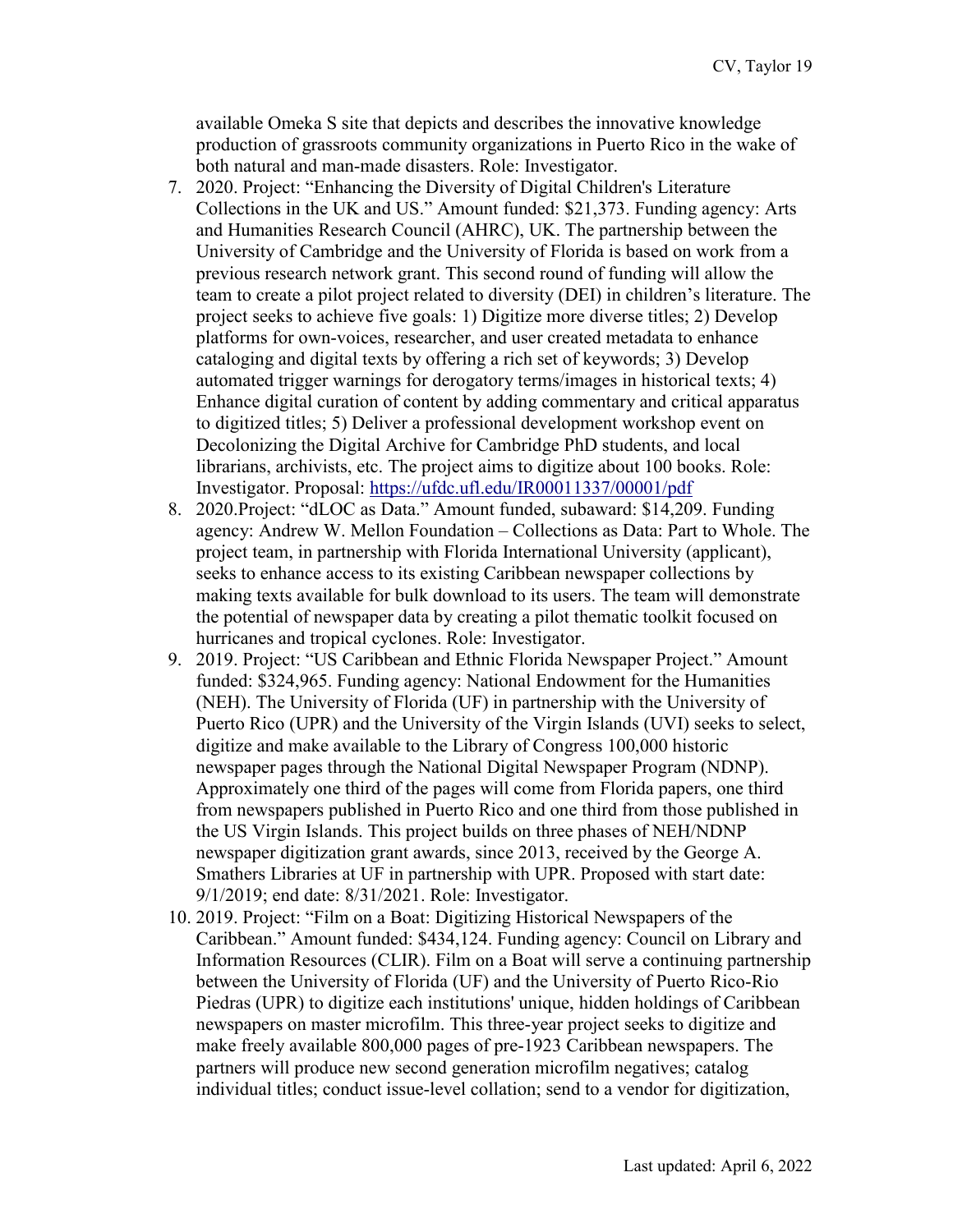creation of derivative files, and OCR text files; perform quality control on deliverables; and ingest into the Digital Library of the Caribbean (www.dloc.com) and Biblioteca Digital Puertorriqueña (http://bibliotecadigital.uprrp.edu/cdm/). Once available digitally, these resources will provide scholars with access to previously unavailable information on daily life in the Caribbean to enable new research and research questions from a variety of fields and disciplines on crosscutting issues including migration, social movements, history, and literature. Role: Co-PI. Proposal:<http://ufdc.ufl.edu/l/AA00064298/00001>

- 11. 2019. Project: "Digital Collections in Children's Literature: Distance Reading, Scholarship, Community Partnership." Funding agency: Arts and Humanities Research Council, UK. Amount funded: In-kind. Role: Investigator. Proposal:<http://ufdc.ufl.edu/l/IR00010702/00001/pdf>
- 12. 2019. Project: "Building Dialogue About Collections with Museum Educators and Libraries." Funding agency: UF Libraries. Amount funded: \$4,973. Project: This is a project to formalize the community of practice for UF's George A. Smathers Libraries, the Florida Museum of Natural History, and Harn Museum of Art. The project will focus on building dialogue around collections, including conversations on collection access, presentation and exhibition spaces and the impact of collections on research, learning, campus, and community inclusivity and other important outcomes. To meet project goals and objectives for the community of practice, proposed activities for this project include bringing two expert Museum Educators to UF (from art and science museums) and hosting two CoLAB events to foster discussions on educational practices with collections. Role: Principal Investigator. Proposal:<http://ufdc.ufl.edu/l/IR00010688/00001/>
- 13. 2019. Project: "Latin American Feminist Video Oral History Archive." Funding agency: UF Libraries. Amount funded: \$5,000. Project: The team leading Latin America Feminist Video Oral History Archive in partnership with the University College London requests \$5,000 to cover field costs (inclusive of honoraria) for eight scholars to take part in conducting interview and collaborative conversations, which will be recorded and transcribed. The project will support four pairs of senior and less senior scholars of Latin American feminism, with two pairs each in Mexico and Chile. This project is in collaboration with Maxine Molyneux, professor of sociology and director of the Institute of the Americas, University College London, and is a pilot for a larger grant proposal in development. Role: Investigator. Proposal:<http://ufdc.ufl.edu/IR00010686/00001>
- 14. 2019. Project: "Enhancing the Legacy Digital Collections of the SPOHP for Improved User Access." Funding agency: UF Libraries. Amount funded: \$4,954. Project: This project alms at improving the accessibility and discoverability of SPOHP's digital collections by assessing the quality of existing transcripts, adding item-tevel metadata, and re-structuring the collections using the latest available tools: Descript and Data Harmony. Descript transcribes text from audio recordings, while Data Harmony Suite reads the transcripted text and generates subject terms based on a selected thesaurus. This project will further improve the collections' usability and discoverability through updates to SPOHP's landing pages in the UF Digital Collections database and the creation of reference materials. Role: Investigator. Proposal:<http://ufdc.ufl.edu/l/IR00010689/00001>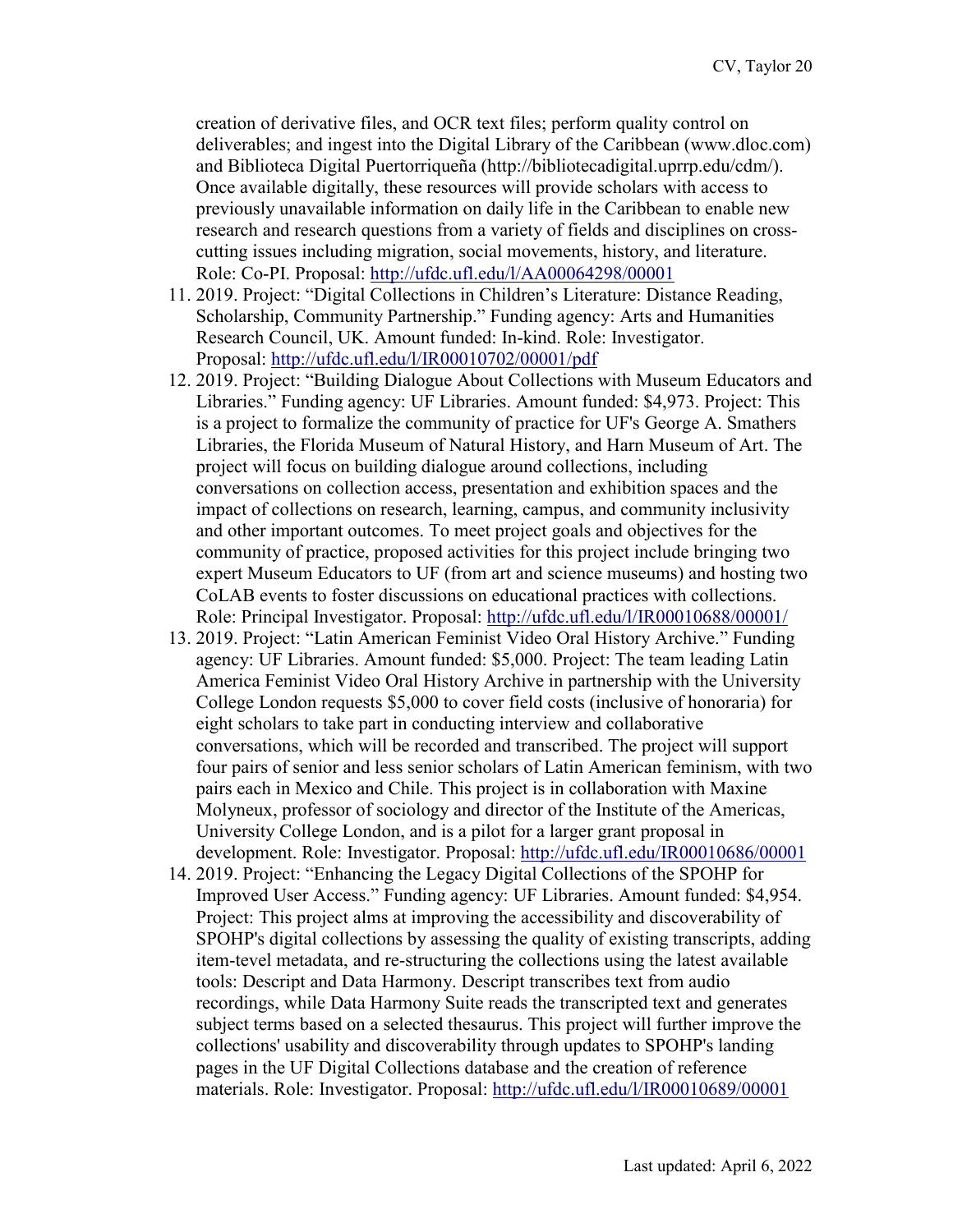- 15. 2018. Project: "Migration, Mobility, and Sustainability: Caribbean Studies and Digital Humanities." Funding agency: National Endowment for the Humanities (NEH). Project in partnership with the Digital Library of the Caribbean (dLOC) requesting \$207,749 to host a week-long, in-person workshop and five additional monthly virtual workshops on collaborative Digital Humanities (DH) and Caribbean Studies. Participants, especially from under-resourced institutions and those with preservation concerns, will gain DH teaching experience and in-depth knowledge of how to utilize digital collections in teaching. The Institute will provide training in tools, processes, and resources for developing lessons, modules, and/or courses. Twenty-six participants will achieve: 1) acquisition of concrete digital skills and DH approaches for teaching and research utilizing Open Access digital collections; 2) participation in an enhanced community of practice for DH; and, 3) creation of Open Access course and teaching materials that blend DH and Caribbean Studies. Role: Principal Investigator. Proposal:<http://ufdc.ufl.edu/l/IR00010262/00001>
- 16. May 2018-Apr. 2018. Amount funded: \$5,628. Project: "Collaborating Across Undersea Cables: Creating a Collaborative International Teaching Network (CITN)." Funding agency: UF Creative Campus. Proposal to create the CITN, which will guide and support faculty to engage creatively with collaborative international teaching opportunities. Virtual exchange (VE) enables students and faculty to connect virtually across national borders and campuses to engage in asynchronous and synchronous project-based activities to examine global issues and problem-solving from diverse perspectives. The CITN will facilitate these opportunities by building upon existing UF VE initiatives to connect UF faculty with each other and with international partners. It will organize and impart training activities to develop course materials and compile resources at a central web location. The ultimate goal is to establish a campus-wide initiative that trains, supports, and rewards instructors for implementing pedagogies that break down campus boundaries and disciplinary silos to transform learning. Role: Investigator. Proposal:<http://ufdc.ufl.edu/AA00062691/00001>
- 17. Jan. Jul. 2018. Amount funded: \$15,000. Funding agency: Association of Research Libraries. Project: ARL Position Description (PD) Bank Phase II. Project to create an automated retrieval interface with the ARL Job/Residency/Internship Listings API to collect data from user-submitted job postings. The data for each posting will be compared to existing material in the ARL PD Bank to avoid redundancy, and be converted into a templatized PDF document. This PDF document will be associated with a record in the PD Bank with metadata from the posting that will support organizing, indexing and searching functionality. The web-based user interface of the ARL PD Bank will be modified to ensure ease and effectiveness of use. The new interface will be tested by users and the functionality confirmed through their assessment. Role: Investigator.
- 18. Oct. 2017-Sept. 2020. Amount funded for subaward: \$59,686. Funding agency: Andrew W. Mellon Foundation. Project: "Intersections: Animating Conversations with the Humanities." Project by the Center for the Humanities and the Public Sphere (CHPS) to raise the visibility of CHPS by shaping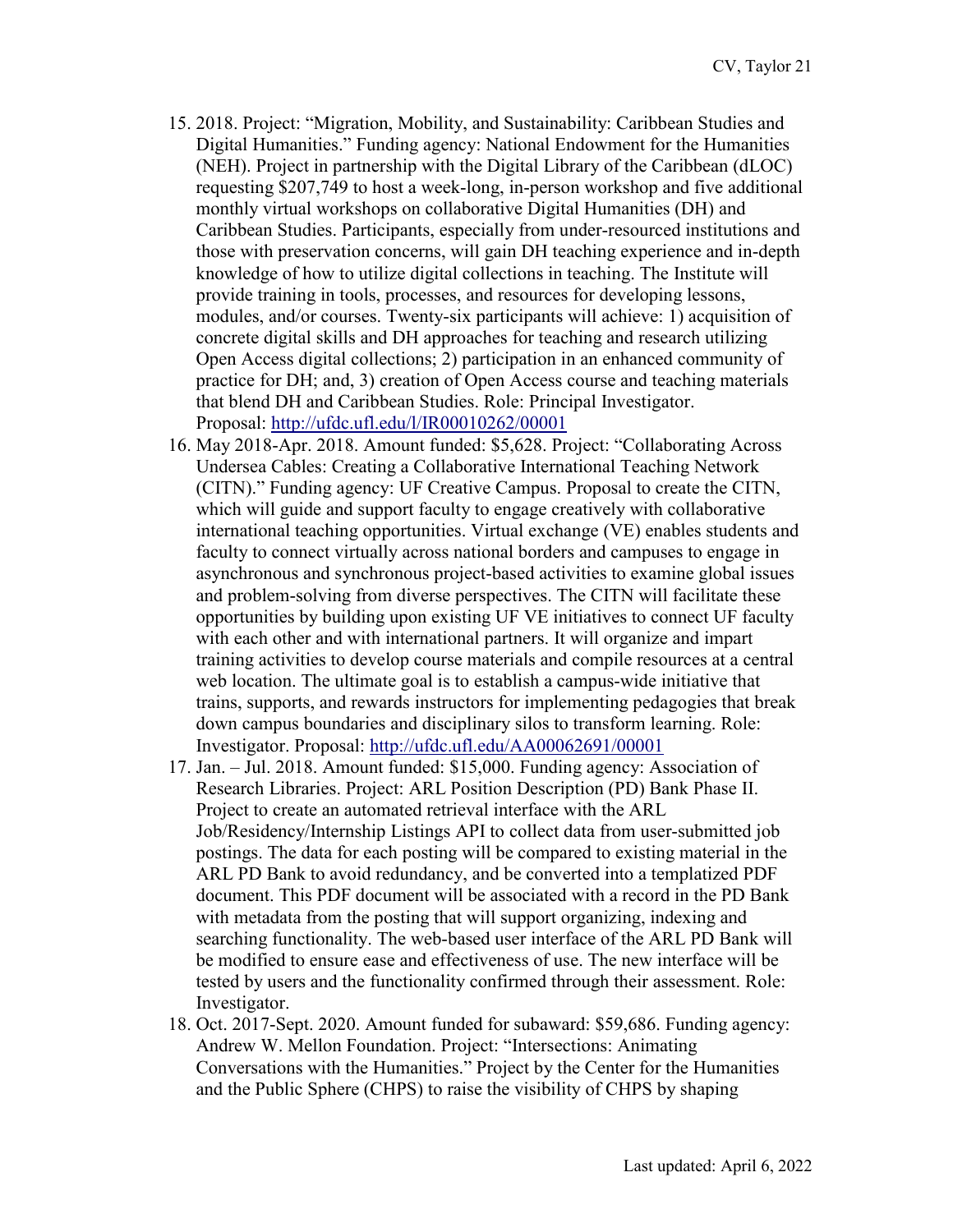undergraduate humanities general education and highlighting the contribution of humanities disciplines to solving local and global challenges. This program is designed to harness the perspectives and methodologies of humanities disciplines to address grand challenge questions. The program will encourage faculty and doctoral students to work collaboratively, identify essential themes from a variety of disciplinary perspectives, and develop a research-based undergraduate curriculum that integrates scholarly approaches to these complex issues. Role: Investigator.

- 19. Aug. 2017 Apr. 2018. Amount funded: \$5,000. Project: "Digital Humanities (DH) & Public Humanities Graduate Student Internship." Funding agency: Smathers Libraries Graduate Student Internship Program. Proposal for internship to strengthen the presented connection of DH as Public Humanities, through collaboration with the Samuel Proctor Oral History Program (SPOHP), a campus champion for Public Humanities, for a year of events themed on the digital-aspublic humanities. The intern for this project will plan several events to showcase and build upon the recent naming of SPOHP as the official repository for the oral history archives of the Women's March on Washington, the collaboration with SPOHP, the Center for Gender, Sexualities, and Women's Studies Research, and the Libraries, as well as events to further connect the DHWG with the Imagining America group at UF, a group that is explicitly public humanities. The intern for this position will build understanding across UF while gaining self-insight into the digital-as-public humanities. Role: Principal Investigator. Proposal:<http://ufdc.ufl.edu/AA00055784/00001>
- 20. Aug. 2017 Apr. 2018. Amount funded: \$5,000. Project: "Digital Library of the Caribbean (dLOC) & Digital Pedagogy Graduate Student Internship." Funding agency: Smathers Libraries Graduate Student Internship Program. Proposal to support further enhancement and expansion for digital pedagogy, specifically through engagement with the Fall 2017 "Migration and Mobility" Distributed Online Collaborative Course (DOCC), engagement with the fall 2017 symposium on Caribbean Studies and digital pedagogy, writing of reflective and teaching pieces, research and collaboration to create new records for digital pedagogy projects in dLOC, and collaborative preparation of materials for writing the environmental scan sections of two grant proposals to extend dLOC's technologies and communities in regards to digital scholarship. Role: Principal Investigator. Proposal:<http://ufdc.ufl.edu/AA00055785/00001>
- 21. Aug. 2017-Apr. 2018. Amount funded: \$3,737. Project: "Collaborating Across the Divide: Digital Humanities and the Caribbean." Funding agency: Creative Campus Catalyst Award. Proposal to fund travel costs for internationally acclaimed novelist and leader in digital arts and education in the Caribbean to UF. Role: Investigator. Proposal: [http://ufdc.ufl.edu/AA00054469.](http://ufdc.ufl.edu/AA00054469)
- 22. Aug. 2017-May 2018. Amount funded: \$5,000. Project: "Collaborating Across the Divide: Digital Humanities and Globalization." Funding agency: Center for the Humanities and the Public Sphere. Proposal to fund travel costs for international scholars to participate in a two day symposium that brings together Caribbean and Digital Humanities/Public Humanities scholars, to focus conversations and plan for next phase activities regarding digital pedagogy and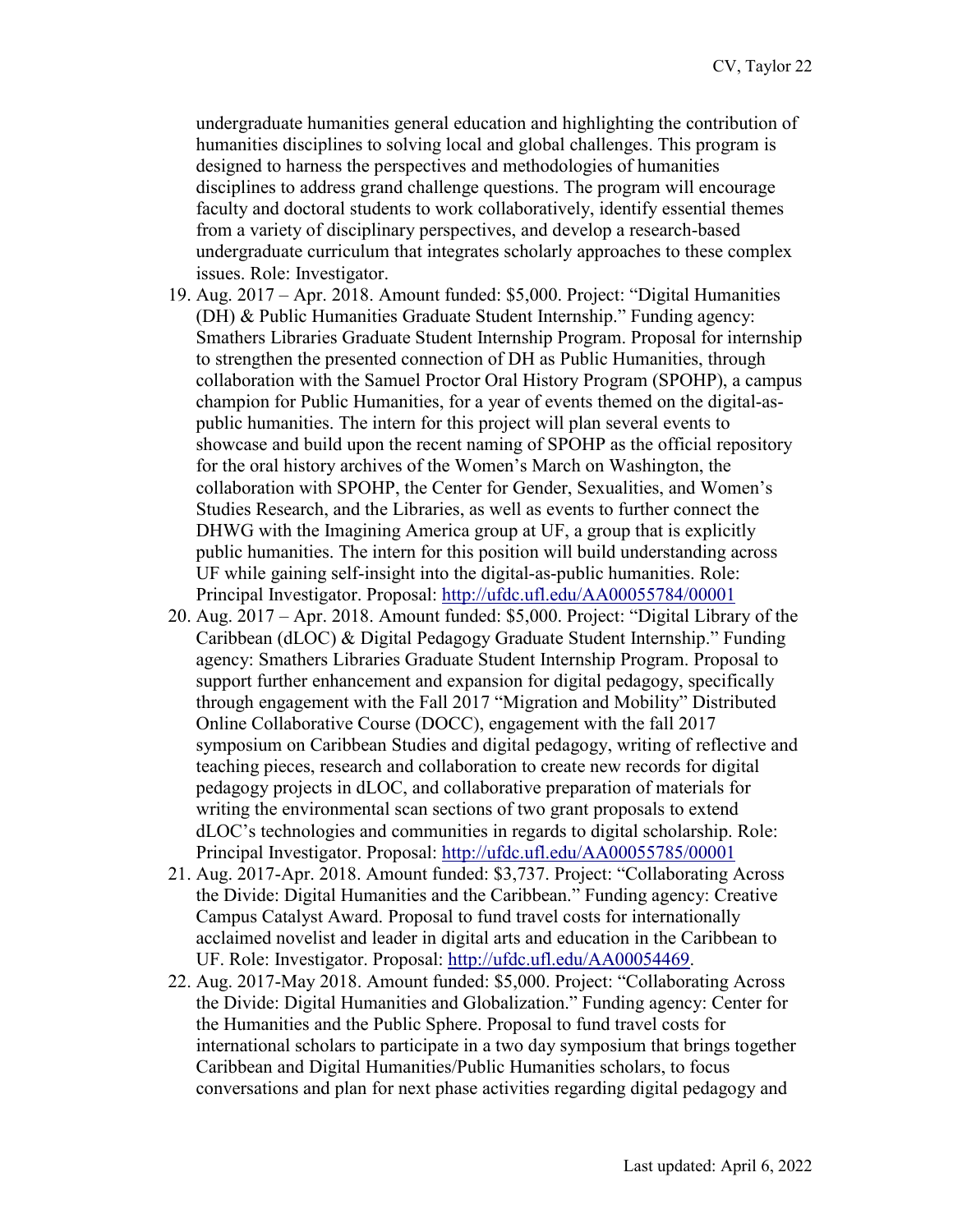public scholarship in relation to the Digital Library of the Caribbean (dLOC) and broad community of practice for Caribbean Studies and Digital Scholarship. Role: Principal Investigator. Proposal: [http://ufdc.ufl.edu/AA00053705.](http://ufdc.ufl.edu/AA00053705)

- 23. May 2017-Aug. 2018. Amount funded: \$4,914. Project: Digital Humanities in the Caribbean, Study Abroad Program. Funding agency: UF Study Abroad, International Center. Funded proposal to plan study abroad for Summer 2018 for the Digital Humanities in the Caribbean study abroad program will be a 4-5 week intensive internship and independent study opportunity in St. Augustine, Trinidad. Faculty from the Samuel Proctor Oral History Program (SPOHP), the Latin American and Caribbean Collection, and the Digital Library of the Caribbean (dLOC) will help students learn different applications of technology to conduct and disseminate humanities research such as oral history, podcasting, film editing, and digital archiving. The program will run in Summer B and will be based at the University of West Indies, St. Augustine campus, making it the first international study abroad research trip run by SPOHP. The Alma Jordan Library at the UWI-St. Augustine has premier collections in Caribbean studies, including topics such as slavery, colonialism, and independence movements, and it is the repository of the C.L.R. James Collections, the Derek Walcott Collection, the Eric Williams Memorial Collection, and the Earl Lovelace Collection. Role: Co-Principal Investigator. Proposal: [http://ufdc.ufl.edu/AA00054805.](http://ufdc.ufl.edu/AA00054805)
- 24. Jul. 2017-Jun. 2019. Amount funded: \$167,700. Project: Postdoctoral Fellow in Caribbean Studies Data Curation, CLIR Postdoctoral Fellowship Hosts for 2017- 2019. Funding agency: Council on Library & Information Resources (CLIR). Funded host institution application for UF to host a postdoctoral fellow in Caribbean Studies Data Curation, with salary and benefits for the two year position paid through the CLIR program. Role: Principal Investigator. Proposal: [http://ufdc.ufl.edu/AA00048442.](http://ufdc.ufl.edu/AA00048442)
- 25. Oct. 2016-May 2018. Amount funded: \$4,300. Project: "Digital Library of the Caribbean (dLOC) as a Research/Teaching Commons: An Interdisciplinary Working Group on the Arts and Humanities." Funding agency: UF Center for Latin American Studies, Title VI. This project brings together UF experts as the Interdisciplinary Working Group on the Arts and Humanities to collaborate on investigations into and planning for the Digital Library of the Caribbean (dLOC, www.dLOC.com) as a Research/Teaching Commons for the arts and humanities. Many scholars around the world are utilizing dLOC in their research and teaching. This Interdisciplinary Working Group will focus on UF to engender changes that would create a lasting positive impact on the institution and for Caribbean Studies, as a focus, and Latin American and Caribbean Studies overall. This group would inform and collaborate with the UF Arts, Humanities, and Cultural Institutions Master Plan Working Group as a model for how UF supports digital and public research for other fields as well. Role: Principal Investigator. Proposal: [http://ufdc.ufl.edu/AA00048585/.](http://ufdc.ufl.edu/AA00048585/)
- 26. Aug. 2016 Apr. 2017. Amount funded: \$20,952. Project: "'Librarian on a Boat' or Digital Scholarship, Caribbean Studies, and the Digital Library of the Caribbean (dLOC)." Funding agency: UF Alternative Sabbatical Program for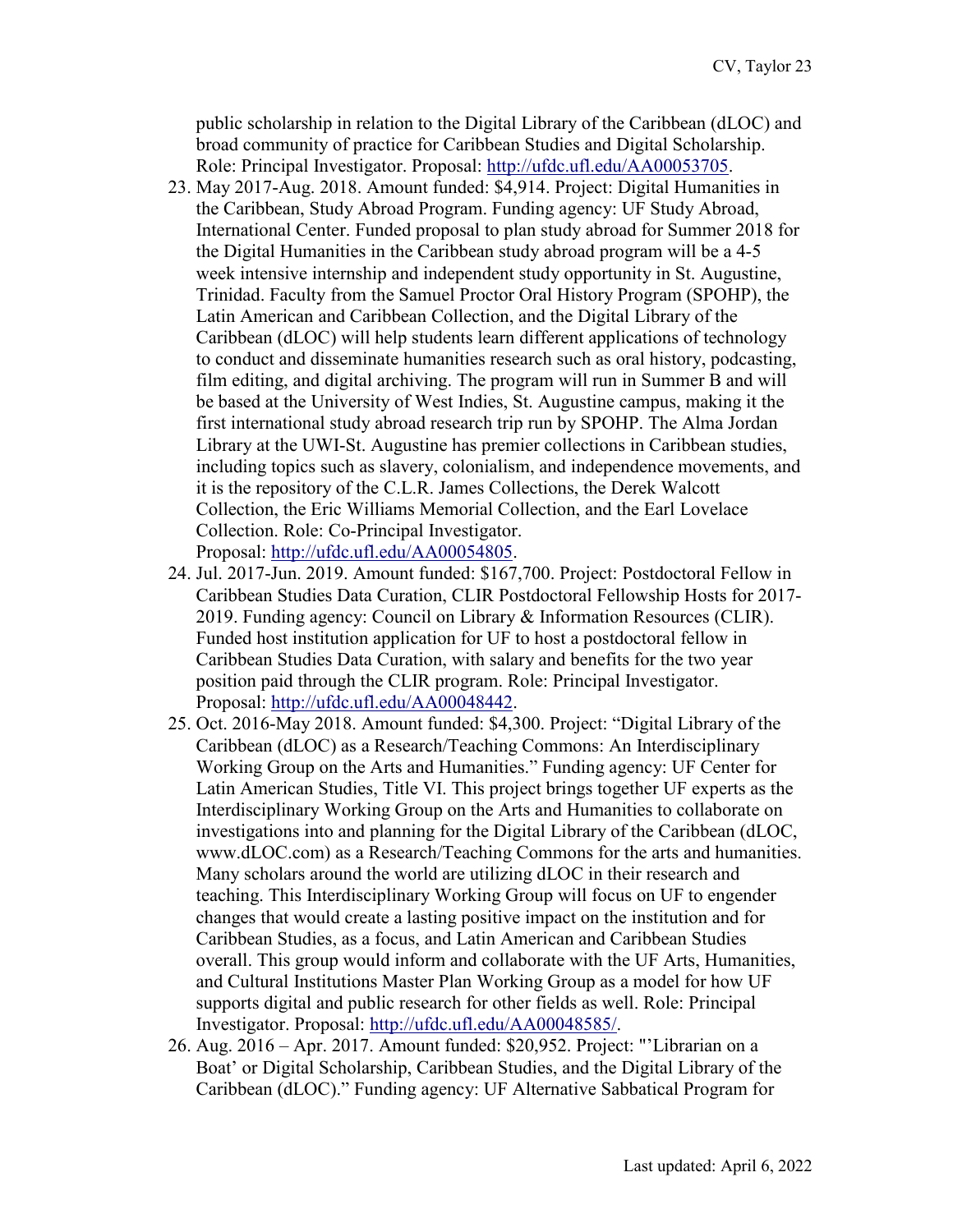2016-2017. Funded sabbatical proposal for research trips fall 2016 and spring 2017 to seven locations: The Bahamas; Barbados; Curaçao; Jamaica; Netherlands, Leiden University (KITLV Dutch Caribbean Archives); Trinidad & Tobago; and the US Virgin Islands. The purpose of these research trips includes information gathering and, from the conversations created through these research trips, developing capacity for digital scholarship with the UF Libraries and Digital Library of the Caribbean (dLOC) to grow capacity both within and between institutions, strengthen existing dLOC partner relationships, open discussions for new dLOC partners and collaborators, and enrich the community of practice for Caribbean Studies and digital scholarship. This research will inform and enable the Libraries' strategic directions and decisions on digital scholarship for expanding UF campus-wide support. Role: Principal Investigator. Proposal: [http://ufdc.ufl.edu/AA00037232.](http://ufdc.ufl.edu/AA00037232)

- 27. Aug. 2016 Apr. 2017. Amount funded: \$2,500. Project: "Convening a Research Group for Collaboration Development of Caribbean Studies Research & Teaching Commons." Funding agency: UF, Southeastern Conference Visiting Faculty Travel Grant. Funded travel proposal to bring a team of three UF faculty members (Elizabeth Dale, Professor of History and Law, Leah Rosenberg, Professor of English/Caribbean Literature, and led by Laurie Taylor, Digital Scholarship Librarian all of whom are members of the core team for the planned resubmission of the NEH Next Generation Humanities PhD Program grant, "Publicly Engaging and Employing Scholars in the Humanities" with Dale serving as PI and Rosenberg and Taylor both serving as co-PIs) to the University of South Carolina (USC) to advance individual and institutional digital and public initiatives in the humanities, especially in relation to Caribbean Studies. The anticipated activities of the UF visiting team will be to develop strategies for engaging an interdisciplinary Caribbean Studies Research Group based at UF, with support from the international Digital Library of the Caribbean (dLOC) collaborative partners, along with USC collaborator Ashley Williard. Role: Principal Investigator. Proposal: [http://ufdc.ufl.edu/AA00040753/00001.](http://ufdc.ufl.edu/AA00040753/00001)
- 28. May 2016 Apr. 2017. Amount funded: \$7,500. Project: Digital Scholarship & Library Publishing Graduate Student Internship. Funding agency: Smathers Libraries Graduate Student Internship Program. The Digital Scholarship & Publishing Internship will enhance graduate student experience in DH and digital publishing, strengthen collaboration with the Libraries and Humanities Departments by serving as a co-convenor for the Digital Humanities Working Group (DHWG) with all event planning and implementation. In addition, the intern will support projects and activities to further develop the LibraryPress@UF, and the related Mellon Open Book project to further support and strengthen collaboration with the Libraries, Humanities Departments, and the UF Press. As the co-convenor of the DHWG, the intern will collaborate with the Libraries to help build a community of practice across campus through facilitation and interaction on the many DHWG meet-ups, DHLG meetings, and related activities, helping to plan the full year program of events, promote events, conduct outreach for events, facilitate events, and/or develop events. Role: Principal Investigator. Proposal: [http://ufdc.ufl.edu/AA00039304/00001.](http://ufdc.ufl.edu/AA00039304/00001)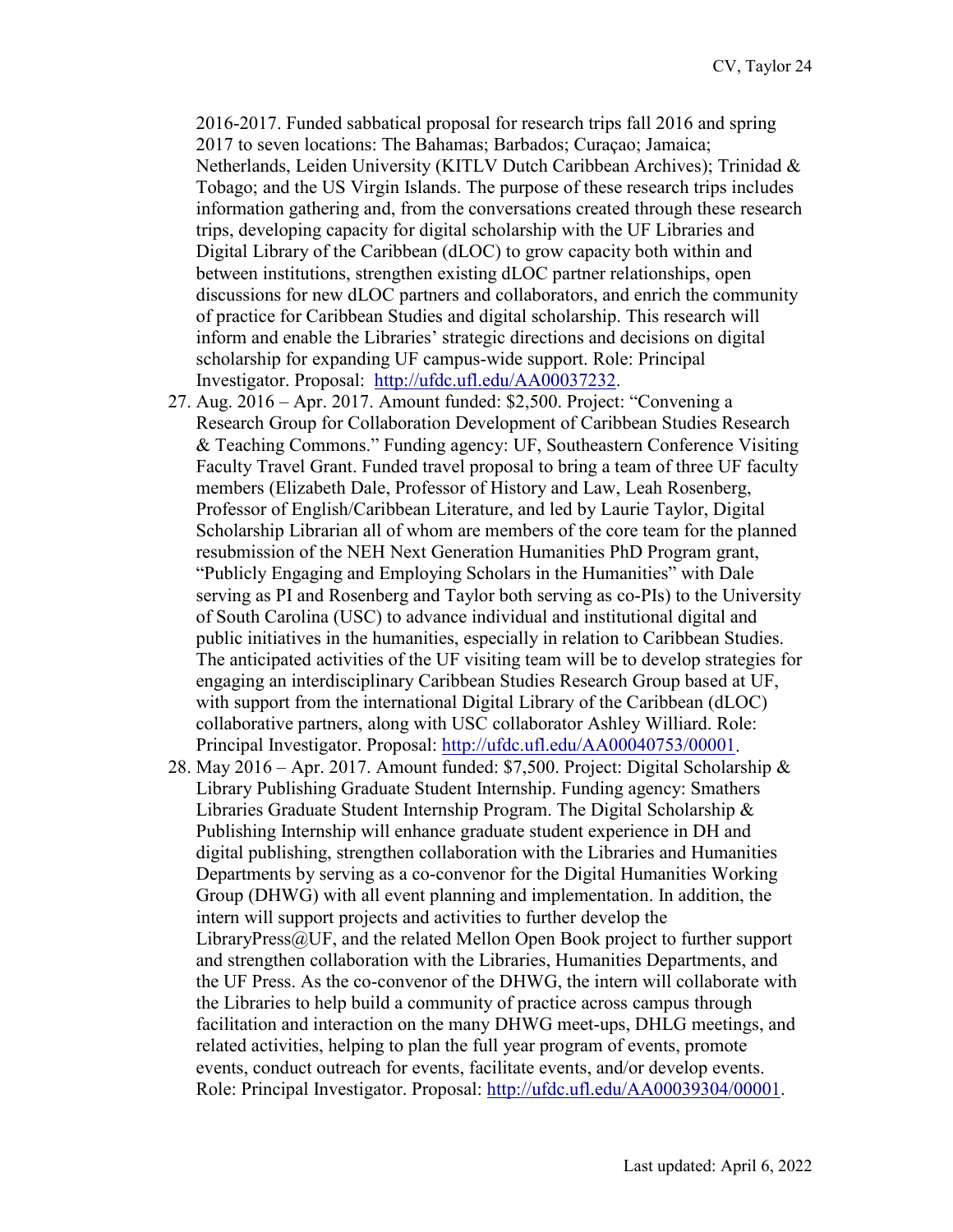- 29. May 2016 Apr. 2017. Amount funded: \$7,500. Project: Digital Library of the Caribbean (dLOC) Graduate Student Internship. Funding agency: Smathers Libraries Graduate Student Internship Program. Project supports a graduate student for three semesters working as the Digital Library of the Caribbean (dLOC) Digital Scholarship Intern, which will introduce a graduate student in the humanities to collaborative ways of working to support needs in the Libraries and to help build a community of practice across campus through facilitation and interaction on the many dLOC related activities, including grants where the student will be involved in preparing research and materials in support of grant writing and proposal submission and in the permissions and curation processing for materials created by scholars in relation to the "Panama Silver, Asian Gold" Distributed Online Collaborative Courses. Role: Principal Investigator. Proposal: [http://ufdc.ufl.edu/AA00040749/00001.](http://ufdc.ufl.edu/AA00040749/00001)
- 30. Jan. 2016 Dec. 2017. Amount funded: \$79,000. Project: "Books about Florida and the Caribbean: from The University Press of Florida to the world." Funding agency: Andrew W. Mellon Foundation/National Endowment for the Humanities (NEH). Project in collaboration with the University Press of Florida and advisory board of humanities scholars, the project team will make 30 out-ofprint books freely available online and in electronic formats; project team to complete the following deliverables: 1) secure rights and permissions for selected books about Florida and the Caribbean published by the UPF from 1968 to 1992; 2) digitize and distribute with Creative Commons-licensing for books in EPUB 3.0.1, PDF for print-on-demand, and Web PDF formats; 3) implement a marketing plan to broadly promote online availability of books to scholars, educators, students, and the general public; 4) engage an expert Advisory Board to prioritize selections and plan for promotional and educational programmatic opportunities for university press and academic library collaborations; and, 5) produce a white paper that documents processes, costs, and impacts for rights issues while serving as a guide for replicating the collaborative process for other university presses and academic libraries. Role: Principal Investigator. Proposal: [http://ufdc.ufl.edu/AA00032435/00001.](http://ufdc.ufl.edu/AA00032435/00001)
- 31. Oct. 2015 Jul. 2016. Amount funded: \$4,550. Funded project: "Guantanamo Naval Base Newspapers Digitization Project, 1948-2208." Funding agency: Sub‐ award from FIU/Digital Library of the Caribbean (dLOC), funding from the Latin American Materials Project (LAMP) of the Seminar for the Acquisition of Latin American Library Materials (SALALM), supported by the Center for Research Libraries (CRL). Project will facilitate the digitization of newspapers from the Guantanamo Naval Base from 1948-2005, spanning multiple newspaper titles and formats. Dates: Oct. 2015-July 2016. Role: Investigator. Proposal: [http://dloc.com/AA00031278/00001/pdf.](http://dloc.com/AA00031278/00001/pdf)
- 32. Sept. 2015 Aug. 2017. Amount funded: \$288,000. Project: "Florida and Puerto Rico Digital Newspaper Project – Phase II." Funding agency: National Endowment for the Humanities (NEH). Project for UF in partnership with the University of Puerto Rico-Rio Piedras to select, digitize and make available to the Library of Congress 100,000 newspaper pages through the National Digital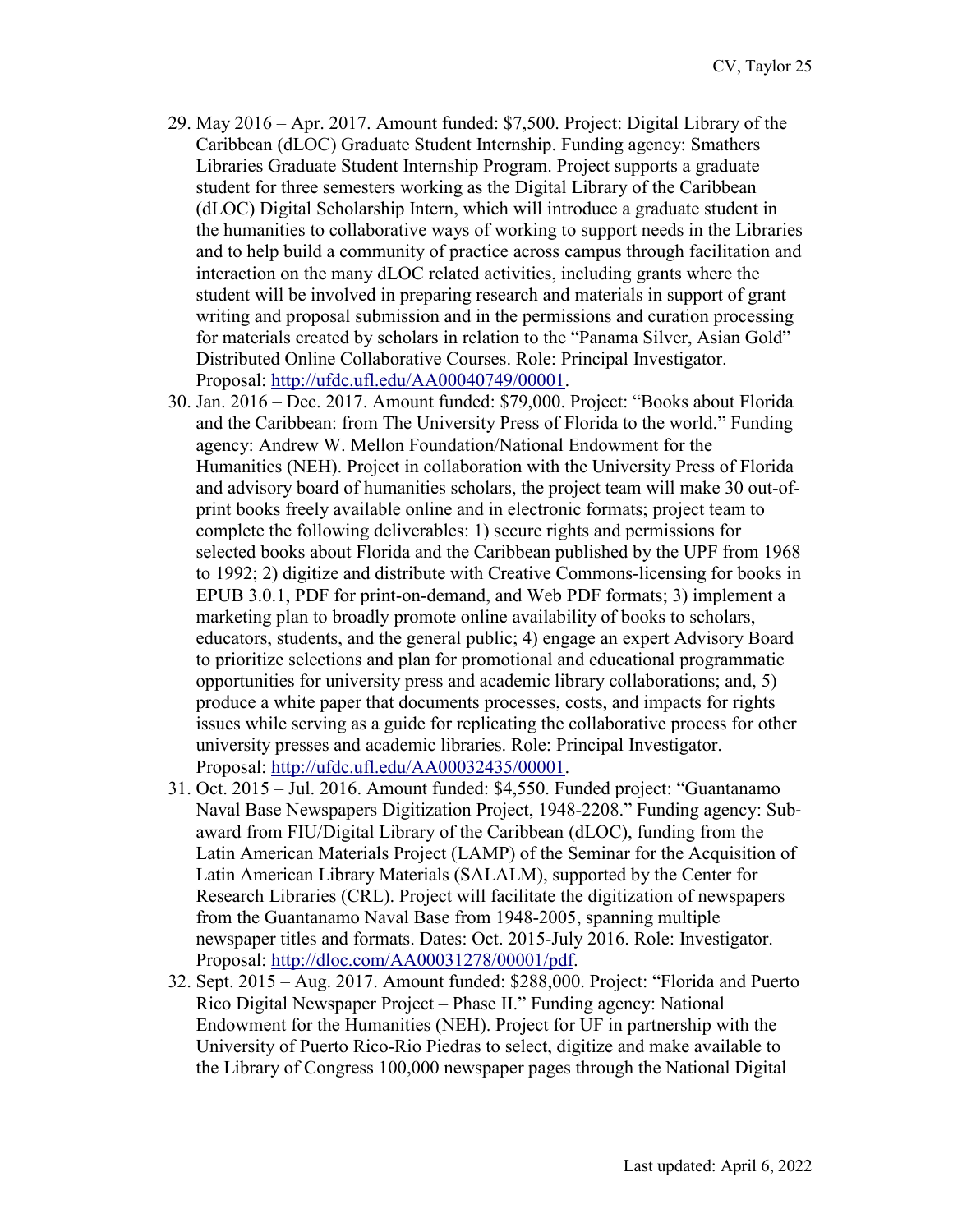Newspaper Project (NDNP). Role: Investigator. Proposal: [http://ufdc.ufl.edu/AA00028169.](http://ufdc.ufl.edu/AA00028169)

- 33. Aug. 2015 May 2016. Amount funded: \$28,123. Project: "Community Engagement Engine (CEE): Fostering Student Connections with Experts and Unique Library Materials." Funding agency: UF Technology Fee Grants. Grant project for the Libraries in partnership with UF Enterprise Systems for 25 iPads—with the Libraries and Enterprise Systems each contributing an additional \$12,500 for the necessary software database development costs—to enable UF students who attend exhibits and presentations to: 1) have increased interactions with and inquiries directed to exhibit curators or speakers; 2) request follow-up information or notifications of future exhibits, presentations or events; 3) provide comments and input on exhibits and presentations; and 4) receive related materials to increase the educational impact of the presentation or exhibit. For both exhibits and presentations, the availability of designated iPads with customized database/software will allow students to register their attendance by swiping their Gator 1 cards, thus automating a secure process to receive course credit for attendance, with potential applications beyond the Libraries, such as documenting attendance at other extra credit activities like performing arts events. Role: Investigator. Proposal: [http://ufdc.ufl.edu/AA00028727/00001.](http://ufdc.ufl.edu/AA00028727/00001)
- 34. May 2015 Apr. 2016. Amount funded: \$49,837. Project: "MassMine Development and Training Project." Funding agency: UF Informatics Institute Seed Grants. Project that represents a new interdisciplinary collaboration among the Department of English, College of Journalism and Communications (CJC), George A. Smathers Libraries, and Research Computing at the University of Florida, with funding for graduate assistants to collaborate with this project team and the larger MassMine for: (1) the development of new teaching and research applications for MassMine and Research Computing within the CJC; and, (2) the pursuit of extramural funding to support: the ongoing development of MassMine, the creation of an interdisciplinary training institute for the collection and analysis of social network data, and future research projects and curriculum development in the CJC. MassMine is an open source software project that was started at the University of Florida, and it has been extensively tested and supported by UF's Research Computing. MassMine manages long-term data collection projects for social network API (application programming interface) data. Role: Investigator.

Proposal: [http://ufdc.ufl.edu/AA00030744/00001/.](http://ufdc.ufl.edu/AA00030744/00001/)

35. May 2015 – Apr. 2016. Amount funded: \$60,000. Funded project: "MassMine: collecting and archiving big data for social media humanities researchers." Funding agency: National Endowment for the Humanities (NEH). Grant request for MassMine open source software development and training. MassMine enables researchers to collect their own social media data archives and supports data mining, thus providing free access to "big data" for academic inquiry. Project team participants from the Department of English, George A. Smathers Libraries (Libraries), and Research Computing to finish the version 1.0 release, establish a robust training program, and promote the MassMine open source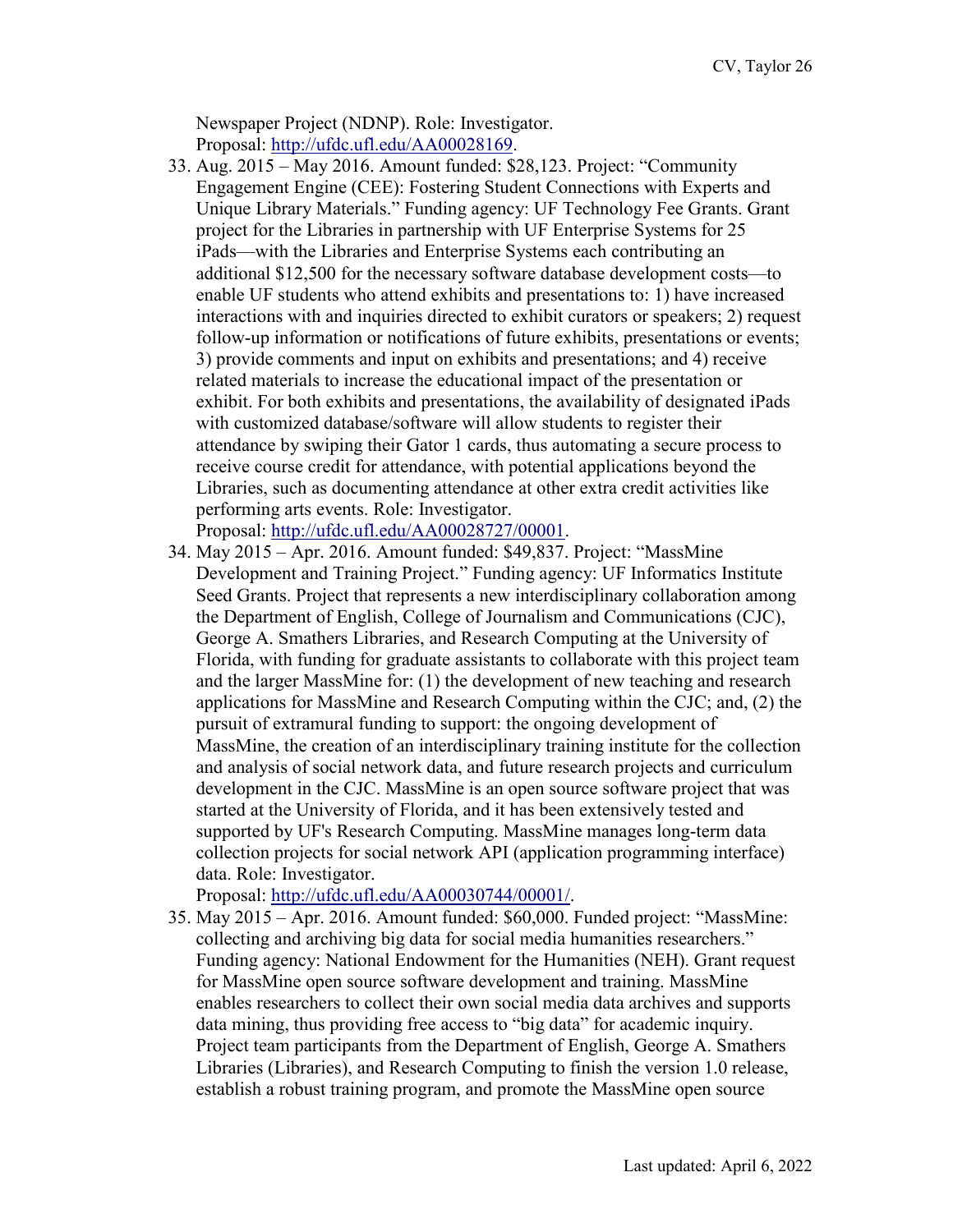software. Role: Co-Principal Investigator. Proposal: [http://ufdc.ufl.edu/AA00025642/00001/pdf.](http://ufdc.ufl.edu/AA00025642/00001/pdf)

- 36. Jan. 2015 Apr. 2015. Amount funded: \$10,000 (\$14,936 requested). Project: "Digital Humanities Collaboration Bootcamp." Funding agency: UF Creative Campus Committee. Project for an intensive two-day Digital Humanities (DH) Bootcamp to grow a culture of radical collaboration across campus by serving 60, with the majority being first-time DH practitioners, by providing multiple trainings for skill development to be used to create new instructional materials for infusing DH within courses. This initial start-up activity will train faculty and graduate students to enhance teaching and research practices with new technologies and highly collaborative approaches, organized into small groups to reach a mix of disciplines and experience. Role: Principal Investigator. Proposal: [http://ufdc.ufl.edu/AA00028978/00002.](http://ufdc.ufl.edu/AA00028978/00002)
- 37. Dec. 2014 Nov. 2018. Amount requested: \$500,000 (to match \$1.5 million to be raised). Funded project: "Repositioning Florida's Judaic Library: Increasing Access to Humanities Resources from Florida, Latin America, and the Caribbean Communities." Funding agency: National Endowment for the Humanities (NEH). Grant project request for NEH support of \$500,000 to match \$1.5 million to be raised in the next four years to endow acquisitions, public and scholarly outreach activities, and collaborative digitization projects related to the Jewish experience in Florida, Latin America, and the Caribbean. With the Price Library of Judaica as its foundation, UF is uniquely qualified to lead a national and international effort to inspire greater study of the Jewish diaspora. The expanded and enhanced Judaica collections and services will be the foundation for the American portal of Florida, Latin American, and Caribbean Jewry, and will emphasize the importance of scholarship, preservation, and access to these exceptional resources. Role: Investigator.

Proposal: [http://ufdc.ufl.edu/AA00022790/00001/pdf.](http://ufdc.ufl.edu/AA00022790/00001/pdf)

- 38. Dec. 2014 Apr. 2015. Amount funded: \$1,000. Funded project: "Remembering Lincoln." Funding agency: Institute of Museum and Library Services (IMLS). Project, funded by an award from IMLS to Ford's Theatre, will create an online collection titled *Remembering Lincoln* that compiles and shares responses to the assassination of President Abraham Lincoln from around the country and world. UF, through a sub-award from Ford's Theatre, was selected as one of the project's contributing institutions to contribute five public domain items to the shared online collection and one blog entry on the materials from UF's collections. UF materials contributed to *Remembering Lincoln* also crosspromote the *Pioneer Days in Florida: Diaries and Letters for the Settling of the Sunshine State 1800-1900* grant project. Role: Investigator. Project website: [http://www.fords.org/remembering-lincoln.](http://www.fords.org/remembering-lincoln)
- 39. Sep. 2014 Oct. 2015. Amount funded: \$10,125. Funded project: "University of the Virgin Islands (UVI) and University of Florida collaboration: digitization for preservation." Funding agency: US Agricultural Information Network (USAIN) - CERES. Project to digitize and make available print materials (published 1962-1988) and essential to the study of Caribbean History and Economics of Agriculture. Role: Investigator.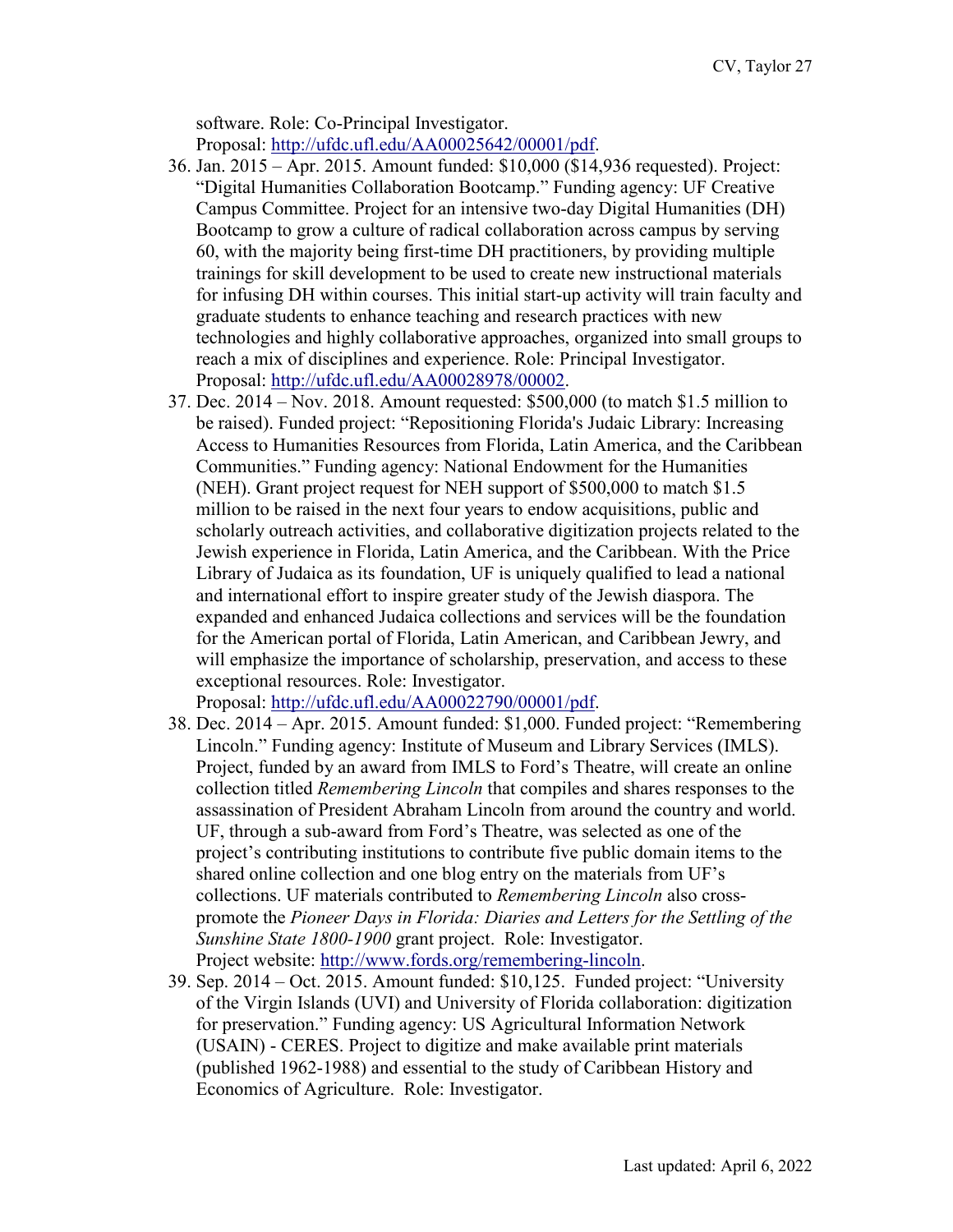Proposal: [http://ufdc.ufl.edu/AA00020002/00001/pdf.](http://ufdc.ufl.edu/AA00020002/00001/pdf)

40. Jul. 2014 – Jun. 2015. Amount funded: \$4,993. Funded project: "Developing Librarian Digital Humanities Pilot Training Project." Funding agency: Smathers Libraries Mini Grants Program. Focused project: "Developing Librarian" refers to re-skilling programs to meet increased user demand for digital humanities services. This intensive pilot training program will benefit those interested in improving their skills by working collaboratively on a digital humanities project that will strengthen the usefulness of the Grimm Brothers on line sub-collection in the Baldwin Library. Training experts will be drawn from the Smathers Libraries and from other academic institutions. Funding will support visiting experts to present training sessions for the Libraries and other campus participants, and for an OPS student to assist participants and support the scholars lab. Role: Co-Principal Investigator.

Proposal: [http://ufdc.ufl.edu/AA00022054/00001/pdf.](http://ufdc.ufl.edu/AA00022054/00001/pdf)

- 41. Nov. 2013 –Nov. 2014. Amount funded: \$4,983. Funded project: "Forging a Collaborative Structure for Sustaining Scholarly Access to the Baldwin Library of Historical Children's Literature." Funding agency: Smathers Libraries Mini Grants Program. Focused project to: 1) establish a Baldwin Library Scholars Council with local and national participation, and Smathers Libraries endorsement; 2) Increase multidisciplinary research by local, national, and international scholars and graduate students; 3) Prepare for submission to external federal and private funding agencies, including planning for a collaborative digital collection of Early American and British Juvenile Literature and Religious Tracts; 4) Create protocols and testing a distributed digitization process based on the successful dLOC model; 5) Assist and inform the curator of the Baldwin Library of scholarly trends in children's literature and related fields for program development, digitization priorities, and other related activities; and, 6) Formal guidelines for paid and volunteer positions that provide support to enhance scholarly access. Role: Investigator. Proposal: [http://ufdc.ufl.edu/IR00003577/.](http://ufdc.ufl.edu/IR00003577/)
- 42. Sep. 2013 Aug. 2015. Amount funded: \$325,000. Funded project: "Florida and Puerto Rico Digital Newspaper Project." Funding agency: National Endowment for the Humanities (NEH) and Library of Congress. Project in collaboration with the University of Florida and the University of Puerto Rico to select, digitize, and make available 100,000 newspaper pages with approximately half each from historic (1836‐1922) Florida and Puerto Rico newspapers. Role: Investigator. Proposal: [http://ufdc.ufl.edu/AA00013482/.](http://ufdc.ufl.edu/AA00013482/)
- 43. Jul. 2013 Jun. 2014. Amount funded: \$4,939. Funded project: "Freedom Summer Oral History and Library Data Curation / Digital Curation Project." Funding agency: Smathers Libraries Mini Grants Program. Focused topical project to create digital collection of born digital oral history, video, and other files related to Freedom Summer. In the process of creating the new collection, also creating a data curation workflow that normalizes born digital and re-born digital curation workflows to ensure support for the full digital curation lifecycle for the Samuel Proctor Oral History Program (with all materials accessible and preserved through the Libraries) and with the new processes applicable to other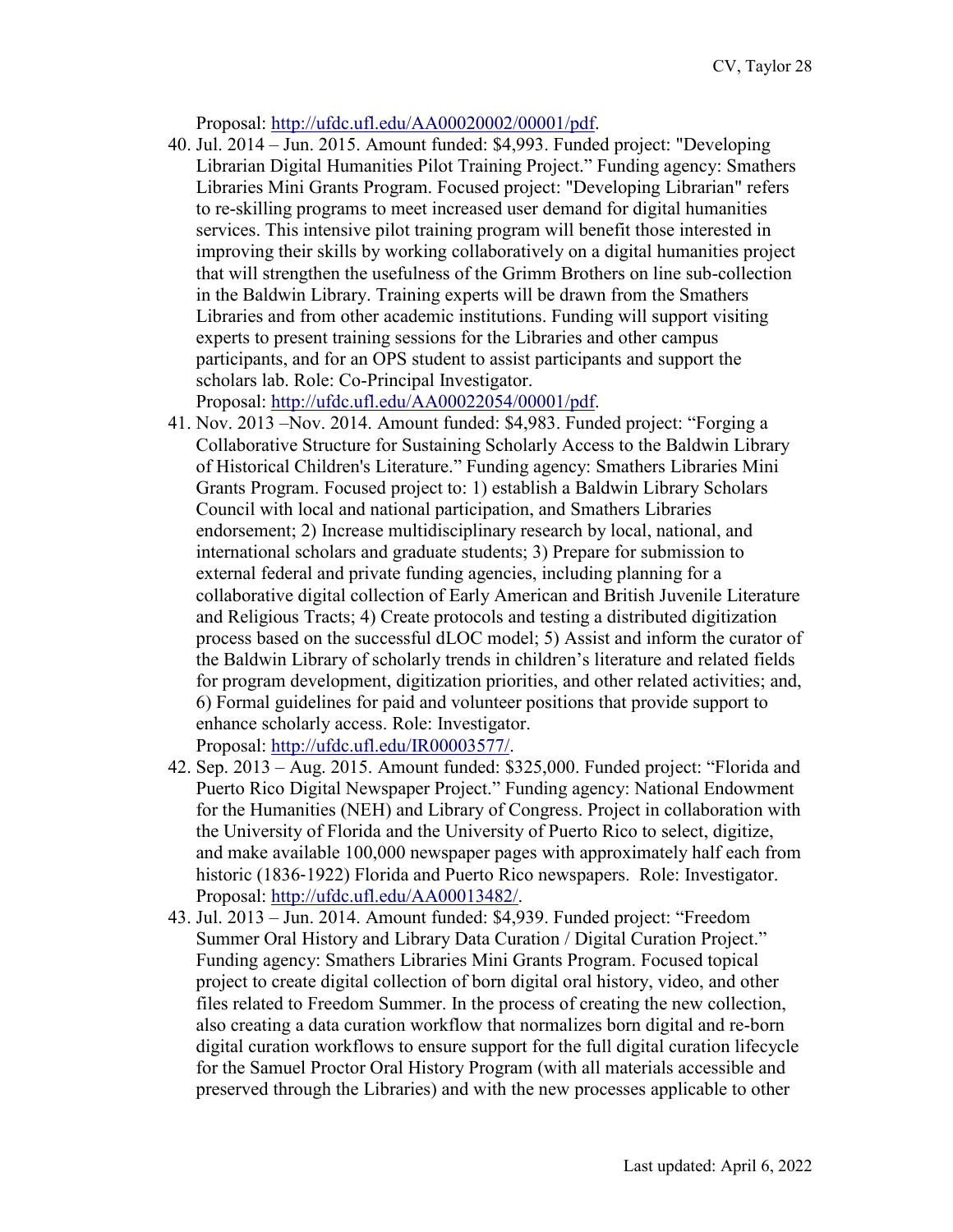entities on campus and external entities. Role: Investigator. Proposal: [http://ufdc.ufl.edu/IR00003180/.](http://ufdc.ufl.edu/IR00003180/)

- 44. Apr. 2013 Apr. 2015. Amount requested: \$39,246. Funded project: "French Pamphlet Planning Project." Funding agency: National Endowment for the Humanities (NEH). Planning project to gather data, conduct data analysis of existing collections, planning and collaboration for intellectual control of extant collections and identification and organization of collaborative frameworks and corresponding data sources, and planning of preliminary online collections and resources to improve overall discoverability of all related collections regardless of location. Role: Principal Investigator (originally Investigator). Proposal: [http://ufdc.ufl.edu/AA00012378/.](http://ufdc.ufl.edu/AA00012378/)
- 45. Apr. 2013 Mar. 2015. Amount requested: \$79,950. Funded project: "Pioneer Days in Florida: Diaries and Letters for the Settling of the Sunshine State 1800- 1900." Funding Agency: National Historic Publications & Records Commission (NHPRC). Create a digital collection of diaries and letters describing frontier life in Florida from the end of the colonial period to the beginning of the modern state, and create educational materials and other resources to support the primary source materials. Role: Investigator. Proposal: [http://ufdc.ufl.edu/IR00001005/.](http://ufdc.ufl.edu/IR00001005/)
- 46. Oct. 2012 –Sep. 2015. Amount funded: \$477,312. Funded project: "The Panama Canal - Preserving a Legacy, Celebrating a Centennial, Leveraging an Extraordinary Human Achievement." Funding agency: Institute of Museum and Libraries Services (IMLS). Project to actualize, integrate, evaluate, and disseminate museum materials from the Panama Canal Museum; lead a multiinstitutional centennial celebration of the opening Panama Canal in 2014-2015 to promote public understanding of the achievement and the heritage resources available for scholarly, educational, and civic purposes; and initiate a national dialog about the potential for best practices in library-museum collaborations, strategic alliances, and partnerships. Role: Investigator. Proposal: [http://ufdc.ufl.edu/AA00009715.](http://ufdc.ufl.edu/AA00009715)
- *47.* Oct. 2012 –Sep. 2013. Amount funded: \$21,753. Funded project: "The Florida Newspaper Collection: Broadening Access and Users." Funding agency: Library Services & Technology Act (LSTA). Collaborating with the Jewish Museum of Florida and three Florida county public libraries' systems to provide technical assistance and training to broaden access to the Florida Newspaper Library and highlight "hidden" local and ethnic Florida newspapers, and to add additional digital content. Role: Investigator. Proposal: [http://ufdc.ufl.edu/AA00010438/.](http://ufdc.ufl.edu/AA00010438/) *(Resubmission from 2011. Prior proposal: [http://ufdc.ufl.edu/AA00000517/.](http://ufdc.ufl.edu/AA00000517/)*
- 48. Sep. 2012 Sep. 2016. Amount funded: \$240,804 (subcontract: \$15,590). Funded project: "The Vodou Archive: Curating and Sharing the Sources of Vodou Religion and Culture." Funding agency: National Endowment for the Humanities (NEH). Creating an openly accessible online archive within the Digital Library of the Caribbean (dLOC) on Vodou in order to improve understanding of a central Haitian and Haitian-American spiritual tradition by gathering audiovisual and textual sources of Vodou, providing translations and contextual information for all resources, and providing the socio-technical infrastructure for scholarly contributions to be validated and incorporated into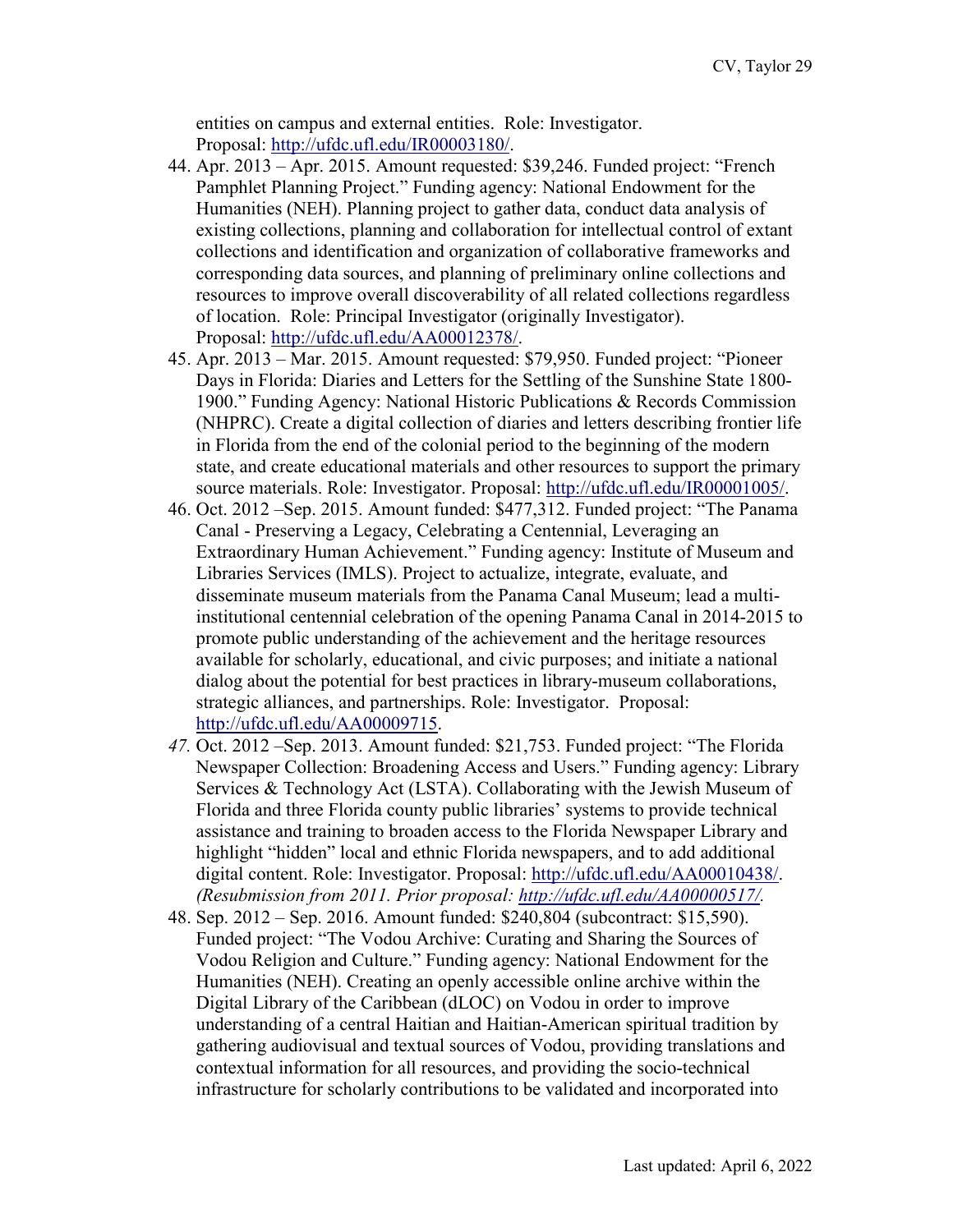the Archive. Role: Principal Investigator for subcontract. Proposal: [http://ufdc.ufl.edu/AA00008614/.](http://ufdc.ufl.edu/AA00008614/)

- 49. Jul. 2012 Jun. 2017. Amount funded: \$50,000. Funded project: "Digital Library of the Caribbean (dLOC) Annual Support for Technical Leadership for 2012-2017 (5 years)." Funding Agency: Florida International University, dLOC Member Funds. Digitization and digital/data curation of materials selected by members and supported through dLOC member funds, creation of scholarly resources and digitization of scholar-selected materials through the Digital Library of the Caribbean (dLOC) to support dLOC partner and member digital scholarship goals. Role: Principal Investigator. Project Documents: [http://www.dloc.com/info/bylaw.](http://www.dloc.com/info/bylaw)
- 50. Jul. 2012 Dec. 2014. Amount funded: \$265,000. Funded project: "Unearthing St. Augustine: An Interactive Digital Collection for the Nation's Oldest City." Funding Agency: National Endowment for the Humanities (NEH). Create an interactive online collection of key resources related to colonial St. Augustine, Florida, with additional, specialized functionality, in collaboration with multiple partners in St. Augustine and UF and the Scholarly Advisory Board. Role: Investigator. Proposal:<http://ufdc.ufl.edu/AA00004298/>

*(Resubmission from 2011. Prior proposal: [http://ufdc.ufl.edu/UF00101289/.](http://ufdc.ufl.edu/UF00101289/)* 

- 51. Jul. 2012 Jun. 2013. Amount funded: \$4,989. Funded project: "Holistic Supports for the UF Digital Collections (UFDC) and Digital Scholarship." Funding agency: Smathers Libraries Mini Grants Program. Developing standardized materials and costs for non-production supports for promotion, assessment, creation of scholarly contextual materials, and integration with scholarship and teaching on campus. Role: Principal Investigator. Proposal: [http://ufdc.ufl.edu/AA00011752/.](http://ufdc.ufl.edu/AA00011752/)
- 52. Apr. 2012– Apr. 2013. Amount funded: \$16,069. Funded project: "Association of Research Libraries Position Description Bank (ARL PD Bank)." Funding Agency: Association of Research Libraries (ARL). Creation of a system and database for individual institutions to upload, search, and save position descriptions to support ease of collaboration between personnel officers from different academic libraries as well as provide participating institutions with a sophisticated and customizable system for managing their own PDs. Project focuses on developing the system as informed by the needs of the community of practitioners, eliciting feedback and participation throughout the process with webinars, presentations, demonstrations, surveys, focus groups, and usability testing. Co-Principal Investigator. Proposal: [http://ufdc.ufl.edu/IR00000787.](http://ufdc.ufl.edu/IR00000787)
- 53. Feb. 2012 May 2012. Amount funded: \$14,544. Funded project: "Digital Humanities Collaboration." Funding agency: UF Office of the Provost, Faculty Enhancement Opportunity (FEO) Grant Program. Traveling to and supporting visitors from Emory to develop digital humanities collaboration including a whitepaper for best practices and example digital scholarship project. Role: Principal Investigator. Proposal: [http://ufdc.ufl.edu/IR00000695.](http://ufdc.ufl.edu/IR00000695)
- 54. Oct. 2011 Sep. 2012. Amount funded: \$1,280. Funded project: "Moving Forward! A Second Phase." Funding agency: Smathers Libraries Mini Grants Program. Digitize anniversary issues of the legendary American Jewish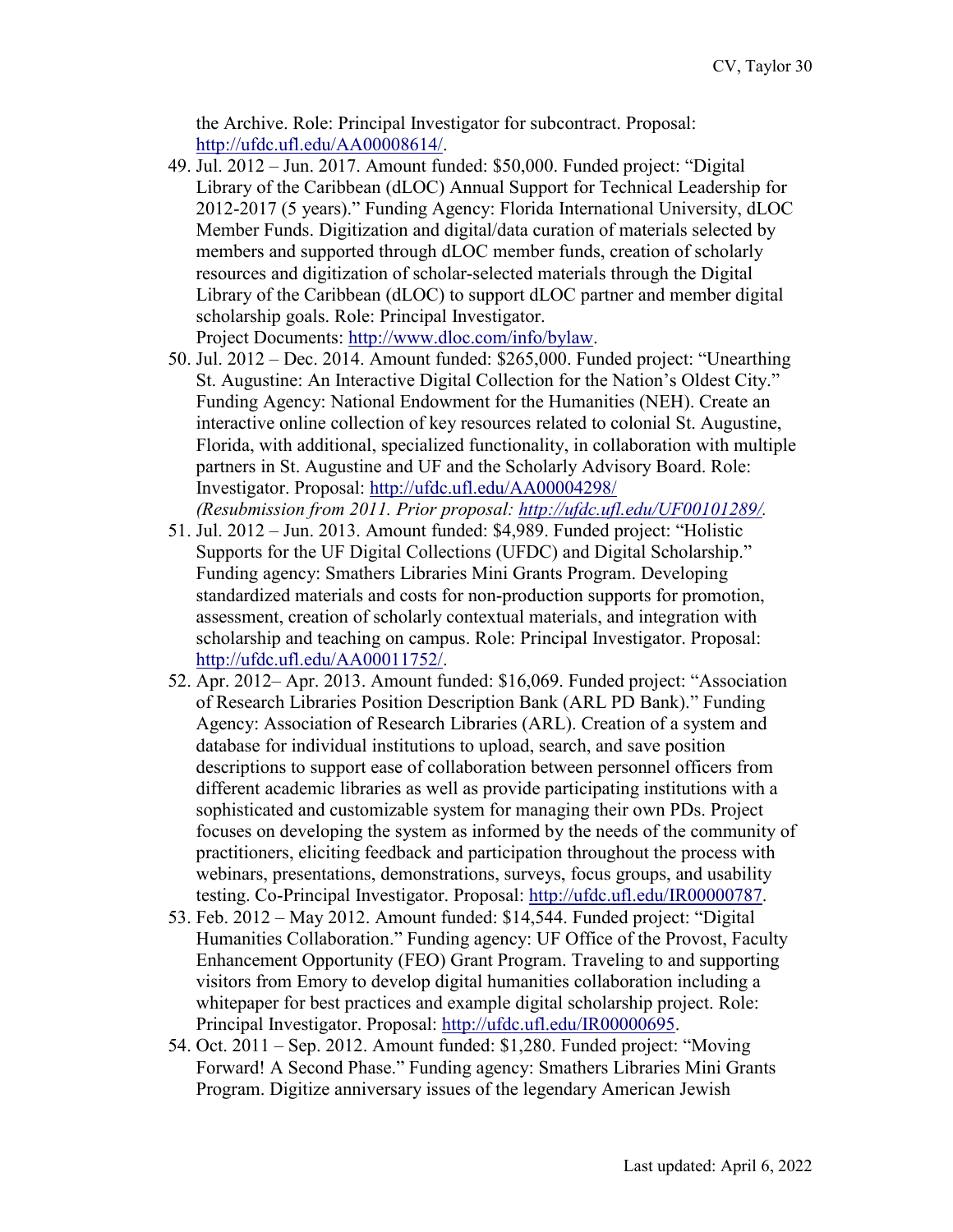newspaper, the *Forverts* (*Jewish Daily Forward*) and create a special digital collection within the Price Library of Judaica Anniversary Digital Collection. Role: Investigator.

Proposal: [http://ufdc.ufl.edu/IR00000778/.](http://ufdc.ufl.edu/IR00000778/)

- 55. Oct. 2011 Sep. 2012. Amount funded: \$5,000. Funded project: "Collaboratively Developing an Online Exhibit with International Scholars: About Face: Revisiting Jamaica's First Post-Independence International Art Exhibition." Funding agency: Smathers Libraries Mini Grants Program. Develop a scholarly curated online exhibit and digital collection that represents the historical exhibit, Face of Jamaica. One Year after Jamaica celebrated its independence, this exhibit featuring a cross section of Jamaican artists toured Europe from 1963-64 yet, was never shown in Jamaica, including materials from the original, its staging, and its reception in newspapers and reviews, as well as digital scholarship where the scholar curators will analyze and deconstruct the original to create the new exhibit. Role: Investigator. Proposal: [http://ufdc.ufl.edu/IR00000782/.](http://ufdc.ufl.edu/IR00000782/)
- 56. May 2011 Jan. 2013. Amount funded: \$48,991 (subcontract: \$30,000). Funded project: "Hosting/Digitization, Sustaining Member Agreement of the Digital Library of the Caribbean /Strengthening Caribbean Research Through Technology Using the Digital Library of the Caribbean (dLOC)." Funding Agency: Florida International University, Technology Fee. Creation of scholarly resources and digitization of scholar-selected materials through the Digital Library of the Caribbean (dLOC) to support dLOC core goals for the UF and FIU Libraries and digital scholarship goals for FIU and UF faculty. Role: Principal Investigator for subcontract. Proposal: [http://ufdc.ufl.edu/AA00004148/.](http://ufdc.ufl.edu/AA00004148/)
- 57. Oct. 2010 –Sep. 2011. Amount funded: \$2,390. Funded project: "The Price Library of Judaica Anniversary Collection." Funding agency: Smathers Libraries Mini Grants Program. Digitize anniversary issues of important American Jewish newspapers, and create a special digital collection: Price Library of Judaica Anniversary Digital Collection. Role: Investigator. Proposal: [http://ufdc.ufl.edu/UF00103161.](http://ufdc.ufl.edu/UF00103161)
- 58. Nov. 2009 Sep. 2011. Amount funded: \$440,000 (subcontract: \$61,386); funding program cut, final full awarded subcontract was only for two years, for \$33,608. Funded project: "Caribbean Newspaper Digital Library," subcontract. Funding agency: Technological Innovation and Cooperation for Foreign Information Access (TICFIA). Creation of a collaborative international digital newspaper library to preserve and provide access to newspapers, government gazettes, and other works in newsprint, and digitizing a critical mass of these resources. Role: Principal Investigator for subcontract. Proposal: [http://ufdc.ufl.edu/UF00091464.](http://ufdc.ufl.edu/UF00091464)
- 59. Nov. 2009 Oct. 2010. Amount funded: \$8,600. Funded project: "UF Institutional History Project (EAC-CPF)." Funding agency: Smathers Libraries Mini Grants Program. Creating infrastructure to support authority records and creating authority records for campus entities – colleges, institutes, centers, and departments. Role: Investigator. Proposal: [http://ufdc.ufl.edu/UF00095574.](http://ufdc.ufl.edu/UF00095574)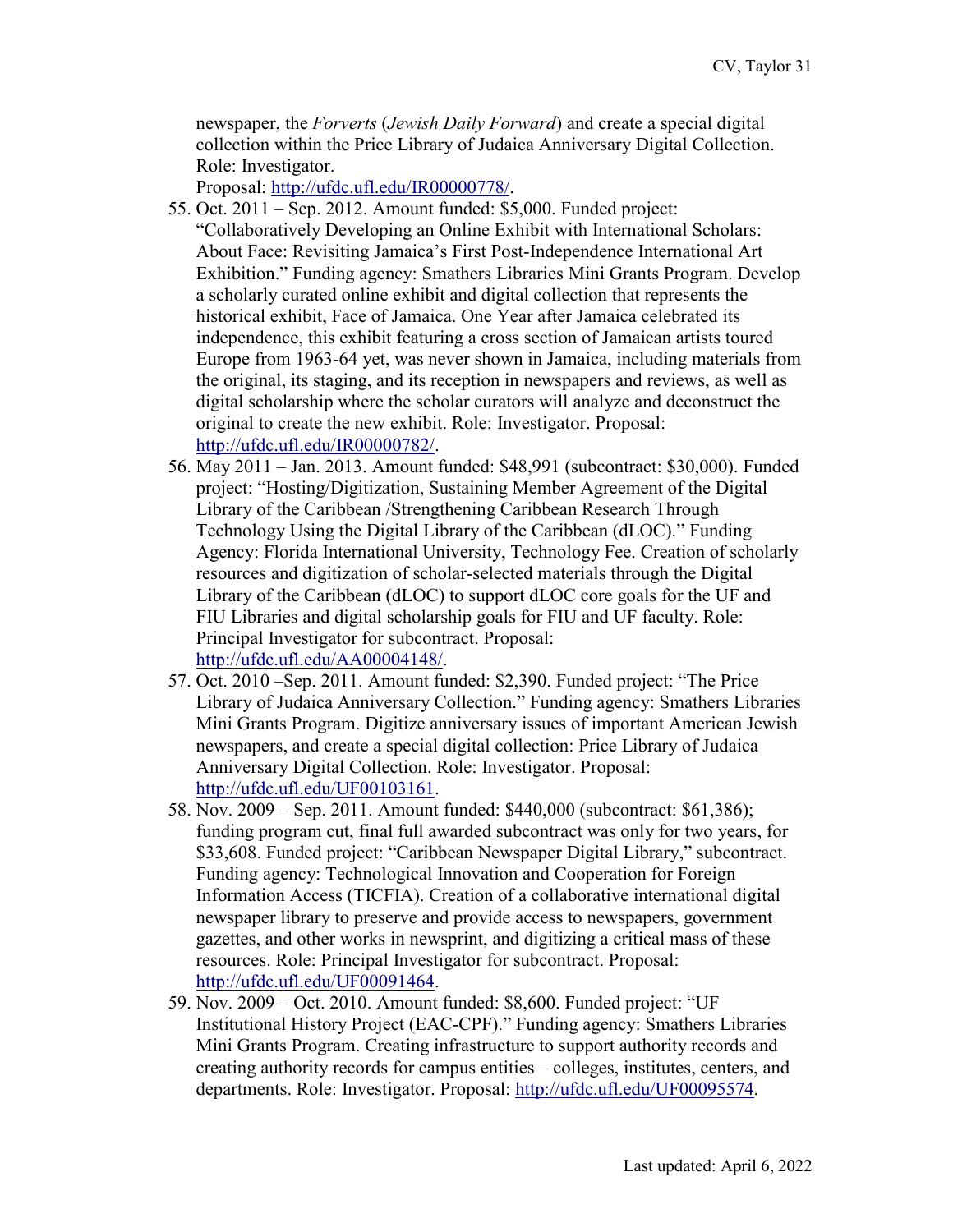- 60. Jan. 2009 Dec. 2011. Amount funded: \$72,650. Funded project: "America's Swamp: The Historical Everglades Project." Funding agency: National Historical Publications and Records Commission (NHPRC). Cost-effective digitization of six archival collections relating to the Everglades. Role: Co-Principal Investigator. Proposal: [http://ufdc.ufl.edu/UF00089457.](http://ufdc.ufl.edu/UF00089457)
- 61. Nov. 2008 Sep. 2009. Amount funded: \$460,000 (subcontract: \$90,954) for the full project; joined the project in November 2008, so role included a fourth of the total project or \$22,753. Funded project: "Digital Library of the Caribbean." Funding agency: Technological Innovation and Cooperation for Foreign Information Access (TICFIA). Creation of a collaborative international digital library to preserve and provide access to historical through current materials on the Caribbean and circum-Caribbean, digitizing a critical mass of these resources and building infrastructure for ongoing digitization. Role: Principal Investigator for subcontract. Full project, Oct. 2005-Sept. 2009; dates for role: Nov. 2008 – Sept. 2009 (prior time by former PI). Proposal: [http://ufdc.ufl.edu/FI04071904.](http://ufdc.ufl.edu/FI04071904)
- 62. Oct. 2007 Sep. 2008. Amount funded: \$2,880. Funded project: "Picturing Text: Comics and Other Imagetexts." Funding agency: Smathers Libraries Mini Grants Program. Creating digital collection with 20,000 pages of historical imagetext materials. Role: Principal Investigator. Proposal: [http://ufdc.ufl.edu/UF00091744/.](http://ufdc.ufl.edu/UF00091744/)

#### **Submitted, Pending Decision**

#### **Submitted, Not Funded**

- 1. 2020. Not funded. Requested funding: \$139,881. Funding agency: NEH New Directions for Digital Scholarship in Cultural Institutions. Project: "Diversifying the Archives of Childhood." The collaborative partnership created in 2018 by the University of Cambridge and the University of Florida (UF) seeks to achieve the primary aim in Decolonising Digital Childhoods to enhance diversity (DEI) representation in UF's Baldwin Library of Historical Children's Literature, Gainesville, Florida, which holds over 120,000 items and one of the largest digital collection of children's literature in the world (https://ufdc.ufl.edu/juv). The partnership will mirror these techniques in a nationally-significant collection at Homerton College, Cambridge, UK (holdings of over 10,000 children's books and magazines). The project key aims will be: 1) to enhance access to and knowledge of diversity within these collections through digitization and extended metadata; and 2) to enhance curator knowledge of digital widening-participation strategies. The partners are fortunate to be able to build upon previous research conducted together through grant awards from the UK-US Collaboration for Digital Scholarship in Cultural Institutions Partnership Development program and Research Networking Highlight Notice for UK–US Collaborations in Digital Scholarship in Cultural Institutions program. Role: Investigator.
- 2. 2019. Not funded. Project: "Future Museum Professionals." Funding agency: Institute of Museum and Library Services (IMLS). Future Museum Professionals: A Study of Museum Studies Graduate Programs and the Future of Museum Professional Development is a three-year research project (October 1, 2019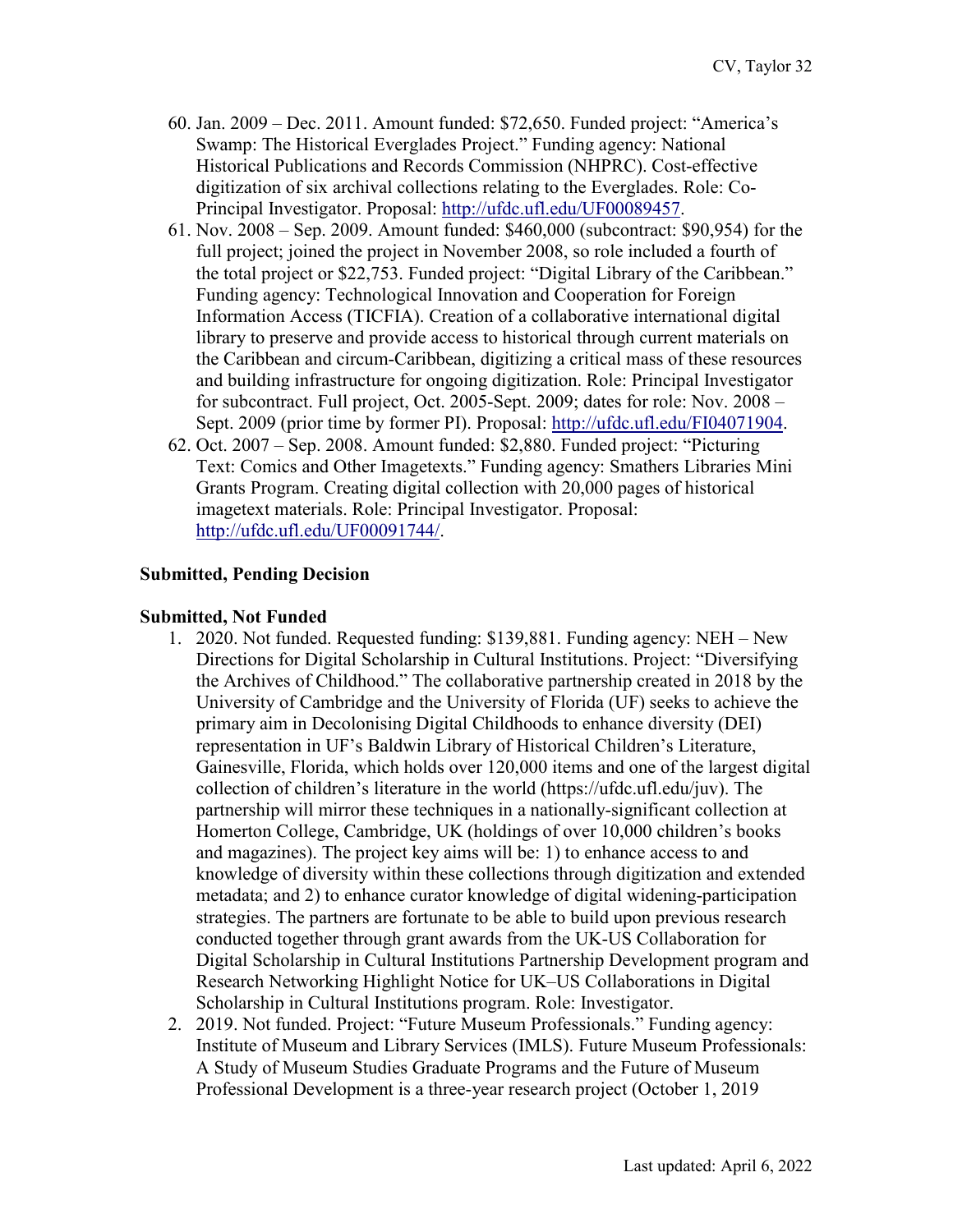through September 30, 2022) of the Graduate Program in Museum Studies and George A. Smathers Libraries, at the University of Florida (UF) with the support of the American Alliance of Museums (AAM) Standing Committee on Museum Professional Training (COMPT), and in partnership with Museum Studies and professional training programs at George Washington University (GWU), Johns Hopkins University (JHU), New York University (NYU), San Francisco University (SFU), University of Washington (UW), and the Getty Leadership Institute (GLI). This project will conduct extensive and field-wide longitudinal research about Museum Studies graduate programs, their alumni, and museum professional training more broadly, that has not been previously undertaken. Role: Co-PI.

*Resubmission of 2018 proposal.*

3. 2018. Not funded. Project: "Open-source 3D Data Streaming Framework for Libraries." Funding agency: National Endowment for the Humanities (NEH). Project for a foundational and fundamental next step in the advancement of the Digital Humanities with cultural heritage and information science holding institutions for the next phase on computational and digital practices with 3D objects by creating new capacity to increase interest and value from digitizing and sharing 3D objects by developing an open-source and cross-platform 3D framework for data streaming and inter-linking, designed for the needs of cultural heritage and educational institution needs. The specific deliverables will include the viewer, with specific user features that is embeddable, the framework mechanism for connecting 3D models across institutions with automated recommendation service, and the groundwork for community involvement and engagement to grow support after establishing the working model. Role: Investigator.

*Resubmission from 2017.*

4. 2016. Not funded. Amount requested: \$349,900. Project: "Race, Community and Memory: Digitizing African American Oral History of Florida." Funding agency: National Endowment for the Humanities (NEH). The Samuel Proctor Oral History Program (SPOHP), in conjunction with the George A. Smathers Libraries of the University of Florida, proposes a digital humanities project to improve the preservation, usability, and accessibility of 1,100 oral history interviews regarding African Americans in Florida. These interviews include unique narratives on themes such as: racial violence, including the 1923 Rosewood Massacre; the Great Migration; community upbuilding during the Jim Crow era; Civil Rights activism; the integration of public schools and institutions of higher learning; and a wealth of other topics. Role: Investigator.

Proposal: [http://ufdc.ufl.edu/IR00007990.](http://ufdc.ufl.edu/IR00007990)

*Resubmission from 2015, [http://ufdc.ufl.edu/AA00024653,](http://ufdc.ufl.edu/AA00024653) which was a revised/resubmission from 2014,<http://ufdc.ufl.edu/AA00024653>*

5. 2016. Not funded. Amount requested: \$310,410. Project: "The Humanity Within Her Science: Digging into the Impact of Elizabeth Wing's Papers." Funding agency: National Endowment for the Humanities (NEH). The UF George A. Smathers Libraries (Libraries) in partnership with the Florida Museum of Natural History (FLMNH) request \$310,410 (with \$364,744 in contributed cost share) to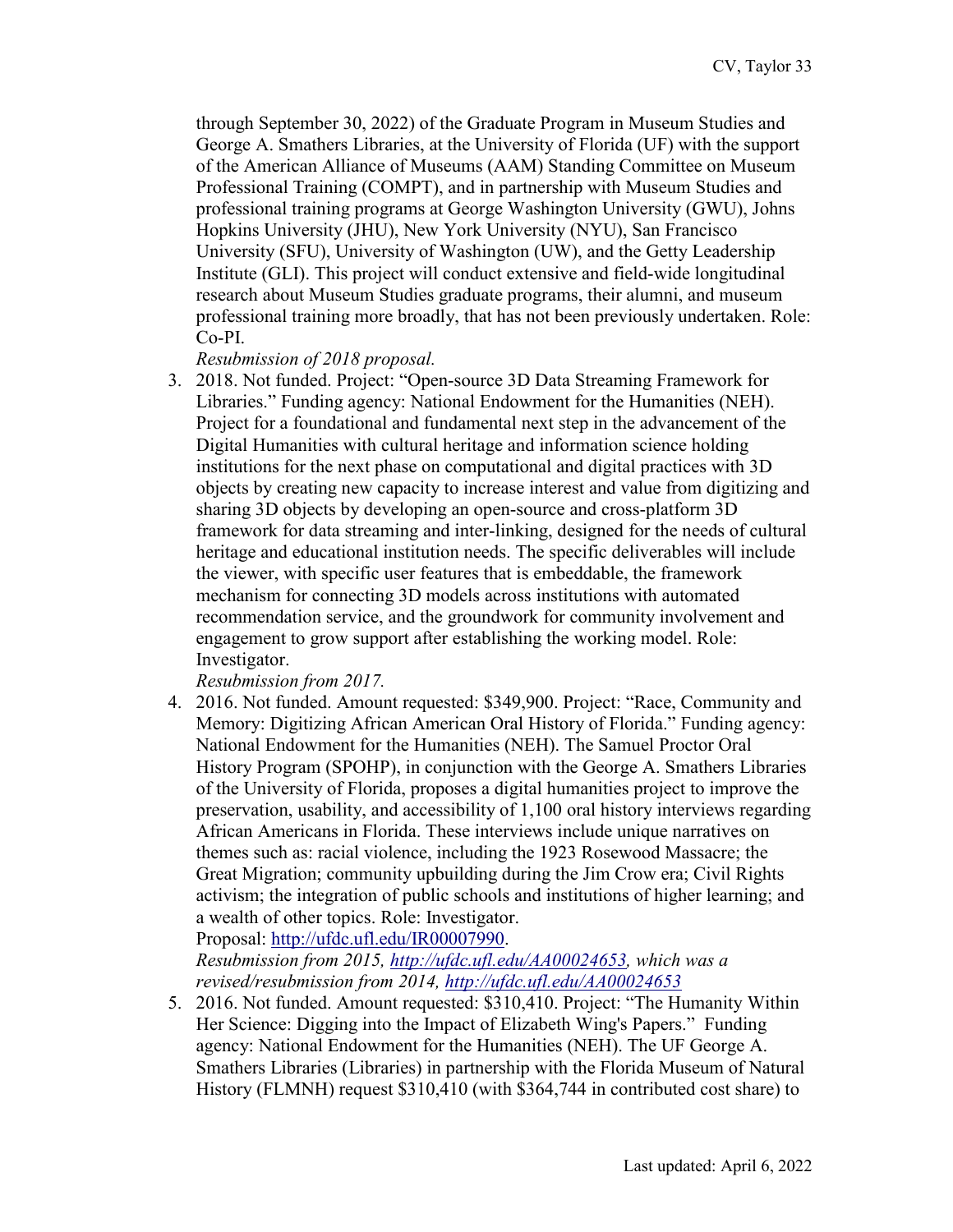provide accessibility and discoverability of the Elizabeth S. Wing Papers, the meticulously organized collection of documents, images, illustrations, and recordings related to the development of the scientific fields of zooarchaeology and environmental archaeology in North America. Role: Investigator. Proposal: [http://ufdc.ufl.edu/IR00007991/00001.](http://ufdc.ufl.edu/IR00007991/00001)

- 6. 2016. Not funded. Amount requested: \$348,450. Project: "Publicly Engaging and Employing Scholars in the Humanities: Grant Proposal NEH Next Generation Humanities PhD Program." Funding agency: National Endowment for the Humanities (NEH). Project by the College of Liberal Arts and Sciences (CLAS), in partnership with the George A. Smathers Libraries (Libraries) and the Center for the Humanities and the Public Sphere (CHPS) at UF for an implementation grant for the Next Generation Humanities PhD Program. UF aims to transform graduate education by integrating public and digital humanities training and practical experiences to prepare students for intellectually rewarding careers outside the academy as well as within it. Role: Co-Principal Investigator. Proposal: [http://ufdc.ufl.edu/AA00038894/.](http://ufdc.ufl.edu/AA00038894/)
- 7. 2015. Not funded. Amount requested: \$344,185. Project: "Early American and British Children's Literature Digital Collection: A full-text digital collection for research, teaching, and public programming." Funding agency: National Endowment for the Humanities (NEH). Project for the UF Libraries, Baldwin Library of Historical Children's Literature in partnership with Illinois State University, San Francisco State University, the University of Rochester, and the University of North Texas to create the Early American and British Children's Literature Digital Collection (EABCL), an open access repository with full-text and contextual resources. Role: Investigator. Proposal: [http://ufdc.ufl.edu/AA00032859/.](http://ufdc.ufl.edu/AA00032859/)
- 8. 2015. Not funded. Amount requested: \$348,774. Project: "Race, Community and Memory: Digitizing African American Oral History in Florida." Funding agency: National Endowment for the Humanities (NEH). Project for a three-year partnership between SPOHP and the Libraries proposes a digital humanities project to improve the preservation, usability, and accessibility of 1060 oral history interviews regarding African Americans in Florida. These interviews include unique narratives on themes such as: racial violence, including the 1923 Rosewood Massacre; the Great Migration; community upbuilding during the Jim Crow era; Civil Rights activism; the integration of public schools and institutions of higher learning; and a wealth of other topics. Role: Investigator. Proposal: [http://ufdc.ufl.edu/AA00024653/.](http://ufdc.ufl.edu/AA00024653/)

*Resubmission from 2014.*[http://ufdc.ufl.edu/AA00024653/.](http://ufdc.ufl.edu/AA00024653/)

9. 2014. Not funded. Amount requested: \$284,139. Project: "Building Cultures of Data Management through Integrative Approaches to Humanities Research." Funding agency: National Endowment for the Humanities. Grant project to develop core support required by humanists for using data, specifically by building a "data module" with reusable tools to integrate humanities data within existing Institutional Repositories (IRs) and subject repositories. To achieve this end, the project will: 1) create data tools; 2) test integration with multiple platforms; 3) refined abstracted tools for wide scale deployment; 4) evaluate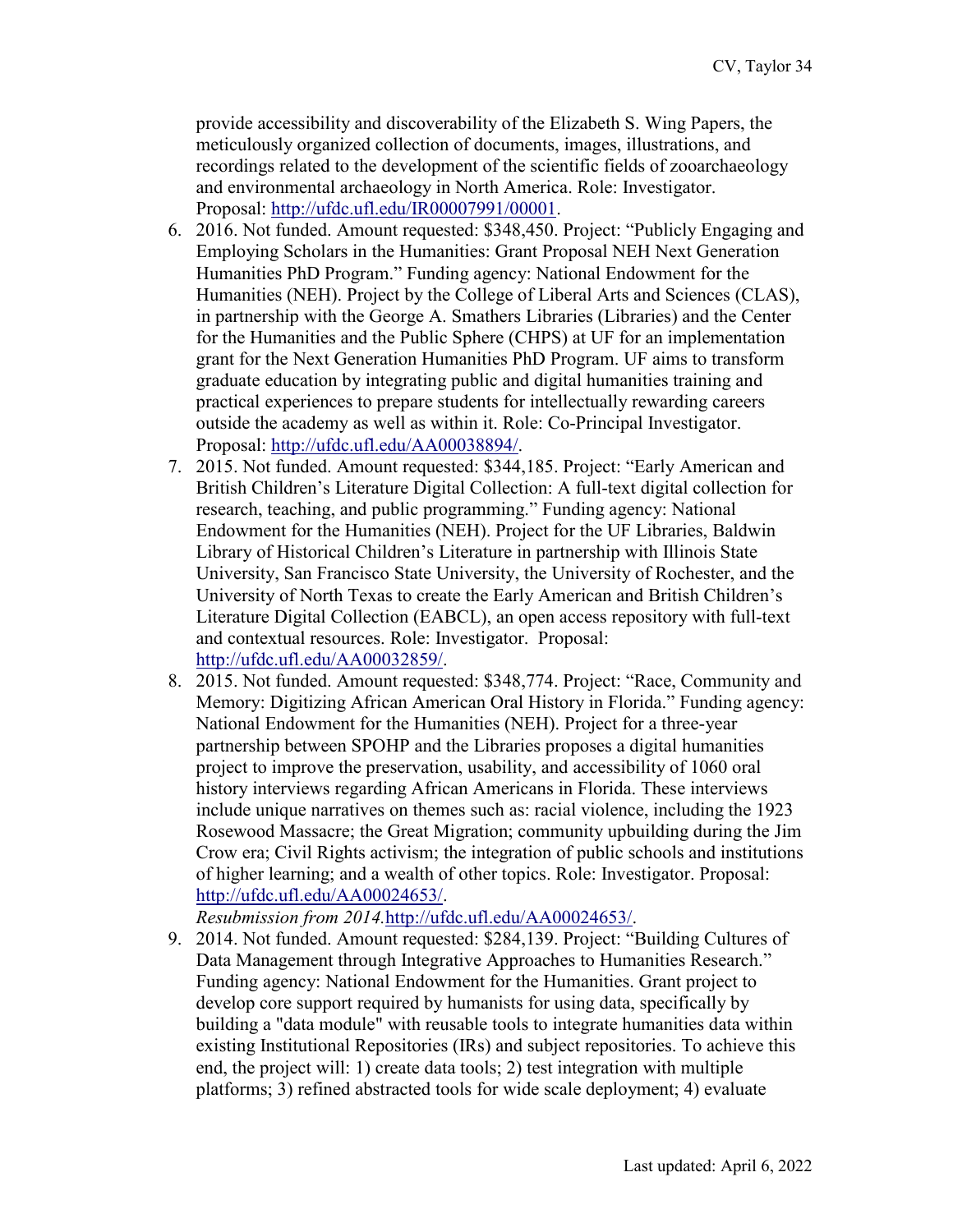process and tools; and, 5) disseminate project evaluation, documentation, and availability of data tools. Role: Principal Investigator (Originally Co-Principal Investigator).

Proposal: [http://ufdc.ufl.edu/AA00020047/00001/pdf.](http://ufdc.ufl.edu/AA00020047/00001/pdf)

- 10. 2013. Not funded. Amount requested: \$19,995. Project: "Grant Proposal: Integration of ORCID Identifiers (ORCID iDs) in SobekCM at the University of Florida and for the Digital Library of the Caribbean (dLOC)." Funding agency: ORCID, Sloan Foundation. Grant project to integrate ORCID identifiers (iDs) into the Open Source SobekCM repository software (https://code.google.com/p/sobekcm/), developed at the University of Florida (UF) and now used by institutions around the world. Role: Investigator. Proposal: [http://ufdc.ufl.edu/AA00016466/00001.](http://ufdc.ufl.edu/AA00016466/00001)
- 11. 2013. Not funded. Amount requested: \$51,350. Project: "UF Technology Fee Proposal: Pilot for Campus Interactive Information Portals and Digital Signage." Funding agency: UF Technology Fee Grants. UF Technology Fee Proposal submitted in spring 2013: Pilot for Campus Interactive Information Portals and Digital Signage to create interactive information signage with portal information for wayfinding and to embed information in the physical landscape where, when, and how students need access to information. Role: Investigator. Proposal: [http://ufdc.ufl.edu/AA00013898/.](http://ufdc.ufl.edu/AA00013898/)
- *12.* 2012. Not funded. Amount requested: \$51,350. Funding agency: Library Services & Technology Act (LSTA). Project: "eGovDocs: Building Statewide Capacity." Project to build digitization and digital collection capacity in partnership with 34 Selective Depository Libraries by providing technical assistance and training to build a statewide program. Role: Investigator. Proposal: [http://ufdc.ufl.edu/IR00000781.](http://ufdc.ufl.edu/IR00000781)

*(Resubmission from 2011. Prior proposal: [http://ufdc.ufl.edu/AA00000578.](http://ufdc.ufl.edu/AA00000578)*

- 13. 2010. Not funded. Amount requested: \$349,999. Funding agency: National Endowment for the Humanities (NEH). Proposed project: "Phase IV: Cataloguing and Creating Access to American and British Children's Literature Collection (undated)." Digitizing undated volumes from the Baldwin Library of Historical Children's Literature. Role: Investigator. Proposal: [http://ufdc.ufl.edu/UF90000018/00005.](http://ufdc.ufl.edu/UF90000018/00005)
- 14. 2010. Not funded. Amount requested: \$43,816. Project: "Helios: Connecting Florida's Asian Collections Planning Project." Funding agency: Institute of Museum and Library Services (IMLS). Project to plan and create a shared database of Florida's Asian art collections and museums. Role: Investigator. Proposal: [http://ufdc.ufl.edu/HARN000001/.](http://ufdc.ufl.edu/HARN000001/)
- 15. 2009. Not funded. Amount requested: \$72,385. Project: "An Ontology Framework for Digital Humanities Collections." Funding agency: National Endowment for the Humanities (NEH). Fellowship project selected by researcher Howard Beck for fellowship at the UF Digital Library Center. Role: Principal Investigator. Proposal: [http://ufdc.ufl.edu/UF00094671.](http://ufdc.ufl.edu/UF00094671)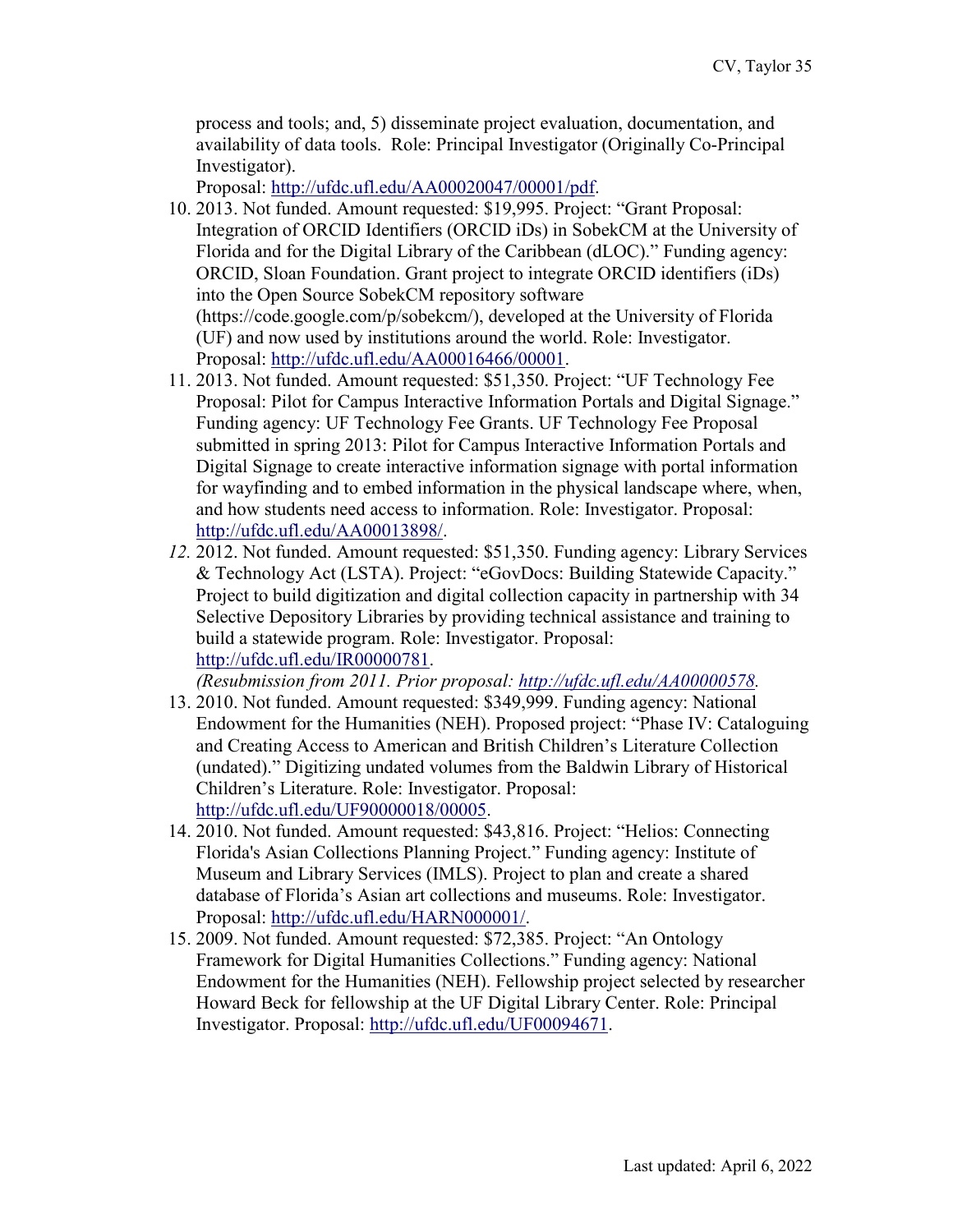# **CREATIVE WORKS OR ACTIVITIES**

- 1. As Editor-in-Chief for the LibraryPress@UF, leads and contributes to all publications. Specific roles in this small press include: Acquisitions Editor, Developmental Editor, Copyeditor, Promotion, and more. Publications include:
	- a. *SOURCE Magazine*, two issues per year filled with stories from the Libraries of enduring relevance
	- *b. African American Studies: 50 Years at the University of Florida*
	- *c. Dear Dordo: The World War II Letters of Dorothy and John D. MacDonald*
	- *d. Delivering Cuba through the Mail: Cuba's Presence in Non-Cuban Postage Stamps and Envelopes*
	- *e. Inspired by Cuba: A Survey of Cuba-themed Ceramics*
	- f. *My Scrapbook of My Illness with Polio*
	- g. See all:<https://librarypress.domains.uflib.ufl.edu/titles/>
- 2. Digital Partnerships & Strategies and the Library Press $@$ UF, developed resources for strategic planning/development, collaborated with the team to develop program supports and processes (e.g., project tracker, project proposal template, name policy, editorial criteria, news items, promotion standards) including those available internally and openly online:<https://librarypress.domains.uflib.ufl.edu/> and<https://digitalpartnerships.uflib.ufl.edu/>
- 3. Library Technology Services, developed resources for strategic planning/development, including pre-readings, statement of values, and process/procedural materials (project retrospective template, spreadsheet/workbook for tracking/reporting agile scrum sprints for one month sprints and three month stakeholder check-ins, case briefing template), 2020- 2021:<https://ufdc.ufl.edu/l/AA00078428/00001/allvolumes>
	- a. Creation and maintenance of the first Library Technology Services LibGuide, 2020-:<https://guides.uflib.ufl.edu/lts>
	- b. Collaborative creation of important technical, policy, and values-statement materials to support workforce and DEIAJ, as with "Accessibility Rights/Responsibilities for Remote Access to Meetings," 2020. <https://ufdc.ufl.edu/AA00077445/00001>
- 4. "How We Do DH in Libraries: Conversation with Hélène Huet." Published in digital companion to *Digital Humanities for Librarians* by Emma Wilson, Rowman and Littlefield's textbook series, 2019. <https://www.dhforlibrarians.com/meet-the-people-of-dh>
- 5. Laurie N. Taylor. Various writings on the Digital/Public Humanities/Scholarship, Digital Library of the Caribbean (dLOC), and related for promotion and search engine optimization. *Laurie N. Taylor Blog* (2007-present): [http://www.laurientaylor.org.](http://www.laurientaylor.org/)
- 6. Laurie N. Taylor. Various added entries and edits to support accuracy and comprehensiveness of coverage in Wikipedia, focusing on adding references and links from existing pages to items in the UF Digital Collections and dLOC (2007 present). [http://en.wikipedia.org/wiki/Special:Contributions/Mrtoes.](http://en.wikipedia.org/wiki/Special:Contributions/Mrtoes)
- 7. Journalism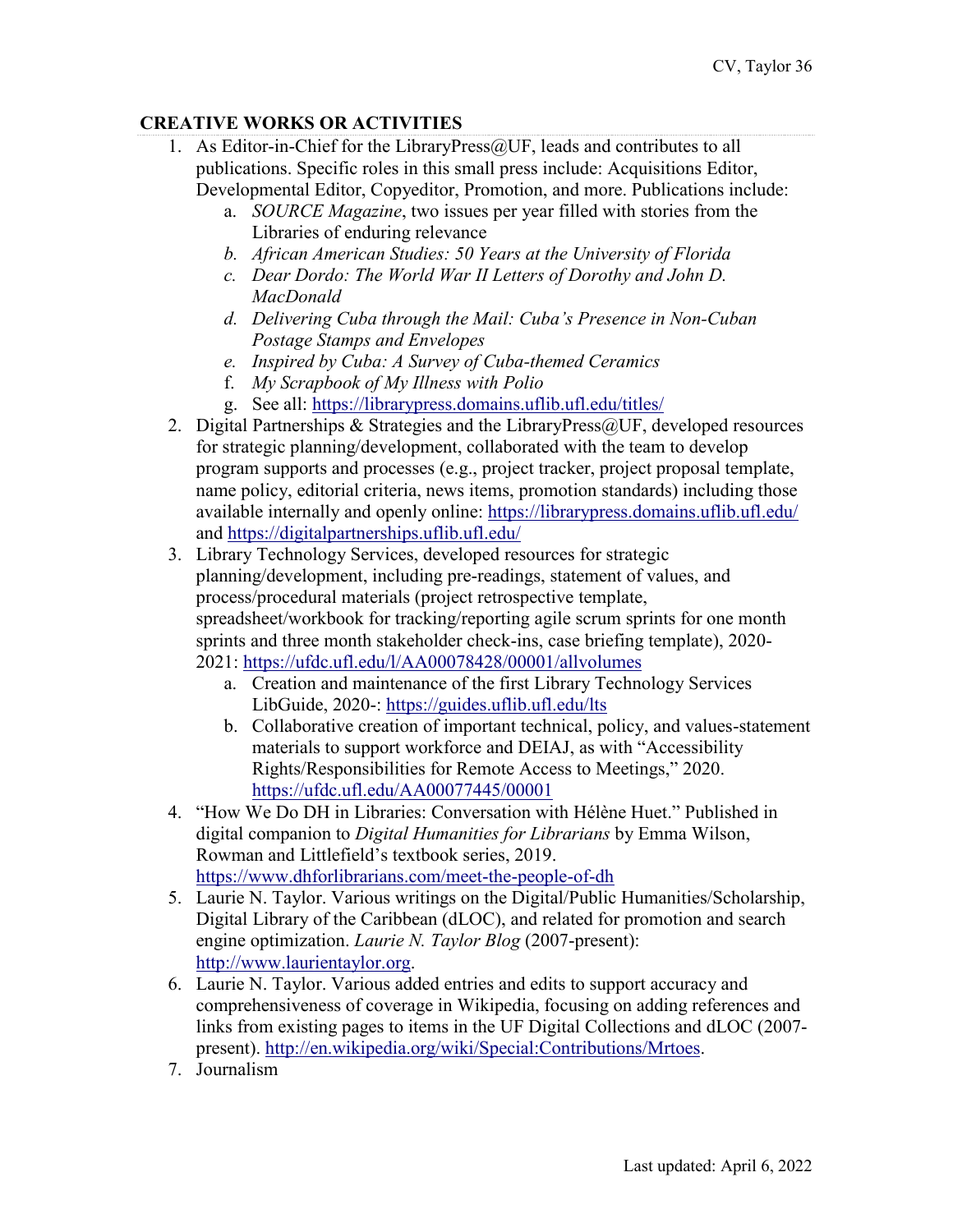- a. *The Gainesville Sun* (2006-2008): game reviews and articles on games and game studies (total of 56): [http://laurientaylor.org/research-programs](http://laurientaylor.org/research-programs-projects/journalism#sun)[projects/journalism#sun.](http://laurientaylor.org/research-programs-projects/journalism#sun)
- b. *GamesFirst!* (2005-2007): game and technology reviews, and various articles on topics related to games and game studies (total of 37). <http://gamesfirst.com/> and [http://laurientaylor.org/research-programs](http://laurientaylor.org/research-programs-projects/journalism/#gamesfirst)[projects/journalism/#gamesfirst.](http://laurientaylor.org/research-programs-projects/journalism/#gamesfirst)
- c. *Recess!* (2003-2005): authoring and voicing interviews, commentary, reviews, and other radio pieces related to children's culture, visual and electronic media, toys, animation, comics, games, and game studies (total of 29):<http://www.recess.ufl.edu/> and [http://laurientaylor.org/research](http://laurientaylor.org/research-programs-projects/journalism#recess)[programs-projects/journalism#recess.](http://laurientaylor.org/research-programs-projects/journalism#recess)
- d. *Gameology* (2004-2011): Various writings on game studies and academia
- e. *UF Smathers Libraries* (2009-2013): News releases to promote new digital collections (total of 8): [http://laurientaylor.org/research-programs](http://laurientaylor.org/research-programs-projects/journalism/)[projects/journalism/](http://laurientaylor.org/research-programs-projects/journalism/)
- 8. Documentation, Guides, Training and Outreach, and Similar Materials
	- a. Digital/Public Scholarship, Data Curation/Management, and Digitization Administrative Resources; includes online exhibit technical preparation, webinar series, and more: [http://laurientaylor.org/documentation-guides](http://laurientaylor.org/documentation-guides-training-and-outreach-and-similar-materials/)[training-and-outreach-and-similar-materials/](http://laurientaylor.org/documentation-guides-training-and-outreach-and-similar-materials/)

# **LECTURES, SPEECHES OR POSTERS PRESENTED**

## *International: Invited*

- 1. Speaker for "CLIR Digitizing Hidden Collections: Amplifying Unheard Voices: Accessing Collections for Digitization." (with Lourdes Santamaría-Wheeler) Online, Aug. 25, 2021. <https://ufdc.ufl.edu/l/AA00083755/00001>
- 2. Panelist for the "DCDC AHRC-RLUK project long table." DCDC (Discovering Collections Discovering Communities) 2021 Conference, June 30, 2021.
- 3. "The Digital Library of the Caribbean (dLOC) & Open Access Resources for Studies of the Caribbean." St. George's University, Grenada, Sept. 26, 2019. [https://dloc.com/AA00068846/00001](https://dloc.com/AA00068846/00001/citation?search=laurie+%3dgrenada)
- 4. "The Digital Library of the Caribbean (dLOC) for Librarians." St. George's University, Grenada, Sept. 26, 2019.<https://dloc.com/AA00068846/00002>
- 5. "Digital Library of the Caribbean (dLOC): Partners, Platforms, & Practices for Studies of the Caribbean in the Digital Age." St. George's University, Grenada, Sept. 26, 2019.<https://dloc.com/AA00068846/00003>
- 6. "New Roles, Core Competencies, Skillsets for GLAM Professionals." Panelist for the University of the West Indies DLIS Summer Institute. Webinar and Mona, Jamaica, Jun. 12, 2019.
- 7. "Victorian Studies and the Caribbean: Workshop on the Digital Library of the Caribbean: Historical Sources and Digital Resources." Presentation (with Leah Rosenberg, University of Florida) at the North American Victorian Studies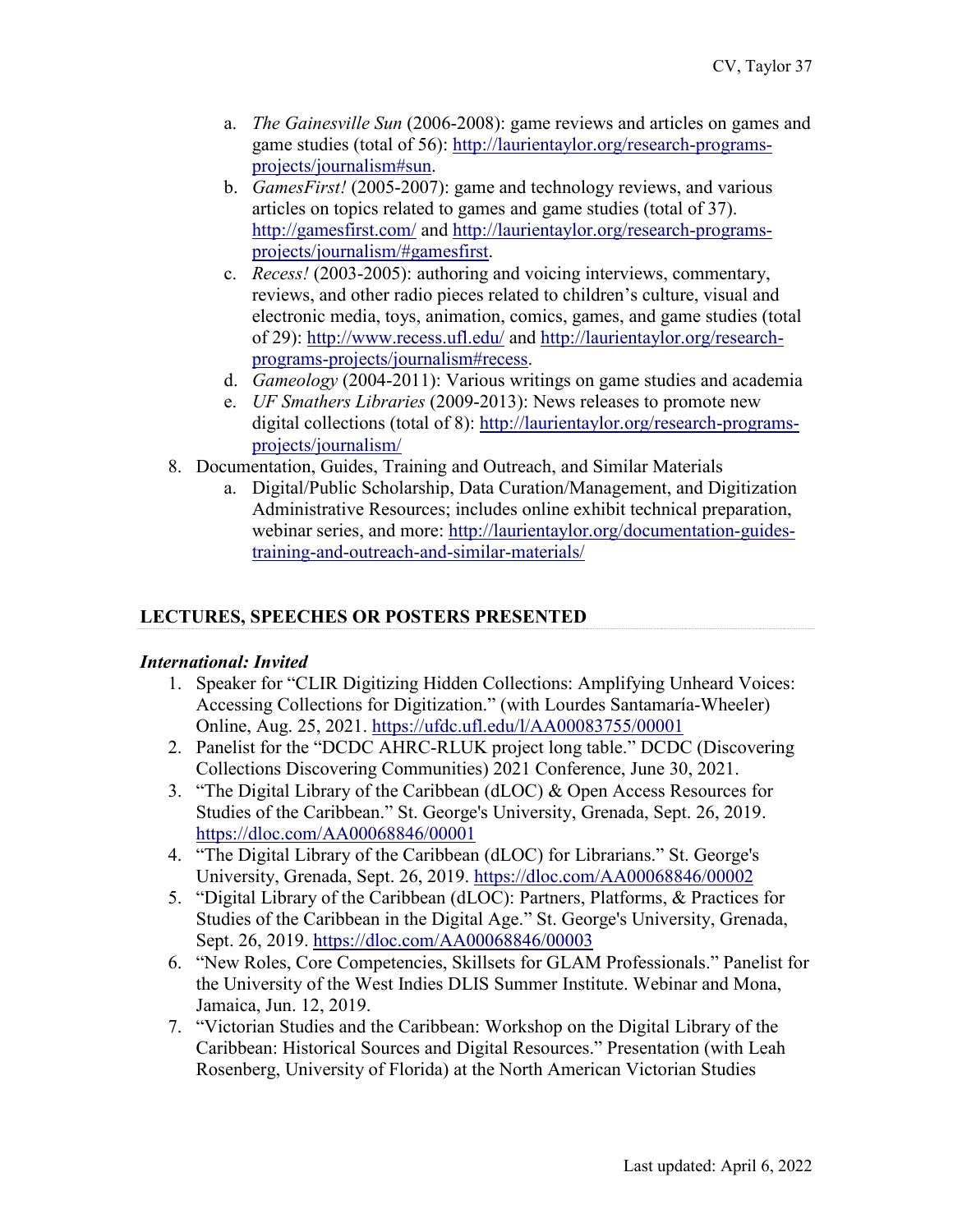Association (NAVSA) 2018 Conference. Tampa, Florida: Oct. 12, 2018. <http://dloc.com/AA00064357/00001>

- 8. "Newspaper Stories: Digital Re-staging of Early Caribbean Texts." Presentation at the IFLA News Media 2018 Conference. University of Florida, Gainesville, FL. Apr. 19, 2018. [www.dloc.com/AA00062356](http://www.dloc.com/AA00062356)
- 9. "Libraries, Presses, and Publishing." Webcast presentation on *ARL SPEC Kit 357* (with Brian W. Keith, Meredith Morris Babb, and Chelsea Dinsmore, University of Florida). Washington, DC: Association of Research Libraries (ARL), Dec. 5, 2017. <http://ufdc.ufl.edu/AA00061915/00001/>
- 10. "The Digital Library of the Caribbean (dLOC), Caribbean Studies, and Digital Scholarship." Presented at the Plenary meeting with Leiden University and KITLV Researchers and Colleagues of the Leiden University Libraries Centre for Digital Scholarship, Leiden University, Leiden, Netherlands, Mar. 8, 2017. [http://dloc.com/AA00054264.](http://dloc.com/AA00054264)
- 11. "Generosity Enabling Engagement: the Digital Library of the Caribbean and the Digital Humanities as Public Scholarship." Presented at the Centre for Digital Humanities (UCLDH), University College London, London, UK, Mar. 6, 2017. [http://dloc.com/AA00053803/00001.](http://dloc.com/AA00053803/00001)
- 12. "The Digital Library of the Caribbean (dLOC)." Presented at the launch of the Barbados Synagogue Restoration Project Records Online, Barbados Museum & Historical Society, Barbados, Oct. 26, 2016. [http://dloc.com/AA00052216/.](http://dloc.com/AA00052216/)
- 13. "The Digital Library of the Caribbean and Digital Libraries for National Development: Presentation & Workshop." Presented (with Miguel Asencio, Florida International University; and Chelsea Dinsmore, University of Florida) at Nassau, The Bahamas: The College of The Bahamas, Feb. 26, 2016. [http://dloc.com/AA00038575.](http://dloc.com/AA00038575)
- 14. "The Digital Library of the Caribbean (dLOC) and Digital Humanities." Presented (with Leah Rosenberg, University of Florida) for the Diaspora and the Digital Workshop of the Diasporic Literary Archives, New Haven, CT: Yale University, Oct. 24, 2014. [http://ufdc.ufl.edu/AA00024623/.](http://ufdc.ufl.edu/AA00024623/)
- 15. "Digital Library of the Caribbean (dLOC) and Cultural Heritage Institutions." Presented (with Mark Sullivan, University of Florida) at the Tinker Cultural Heritage Meeting, Nassau, Bahamas: May 17, 2012.
- 16. "New and Emerging Technologies of the Digital Library of the Caribbean." Presented (with Mark Sullivan, University of Florida) at the Digital Library of the Caribbean (dLOC) Summit Meeting, Florida International University, Miami, FL: Nov. 16, 2009.
- 17. "Practical Steps Toward Your Local and/or Regional Digitalisation Project." Presented at the Seminar for Libraries of the Dutch Caribbean, University of the Netherlands Antilles, Willemstad, Curaçao: Sept. 25-6, 2008. <http://ufdc.ufl.edu/UF00087007/>
- 18. "Choices for Building Digital Libraries." Presented for The College of The Bahamas' Virtual Library Committee, The College of The Bahamas, Nassau, Bahamas: Mar. 3, 2008. [http://ufdc.ufl.edu/AA00012018.](http://ufdc.ufl.edu/AA00012018)

## *International: Non-invited/Refereed*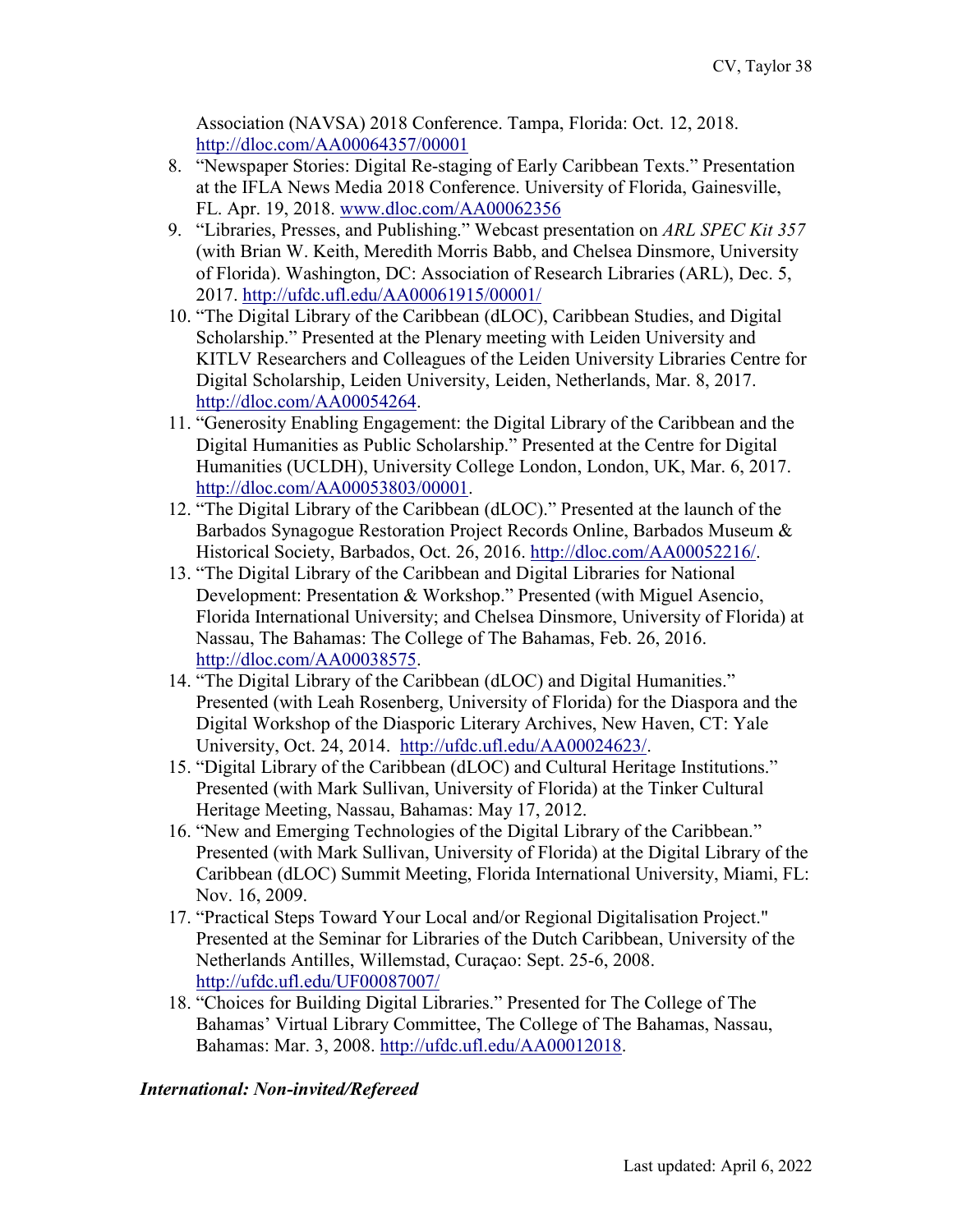- 1. "Collaboratively Managing Change with the Digital Library of the Caribbean (dLOC)." Refereed poster presentation (with Judith C. Russell, University of Florida) for the Association of Caribbean University, Research, and Institutional Libraries (ACURIL), June 5-9, 2022.
- 2. "Maturing Our Program: Criteria for Selection, Content Advisories, and Celebrating Great Work." Refereed presentation (with Perry Collins, Chelsea Johnston, and Tracy MacKay-Ratliff, University of Florida) for the Library Publishing Forum, Pittsburgh, PA, May 25-26, 2022.
- 3. "'Position descriptions over the pond': the experience and early results of RLUK's onboarding into the ARLPD Bank." Refereed presentation (with Matthew Greenhall, Research Libraries UK) for the Research Libraries UK Conference, UK/online, March 14-16, 2022.
- 4. "Using Innovative Cultural Information Processing To Assess an Academic Library Web Presence." Refereed presentation (with Lisa Campbell, Laura Spears, Pauline Bickford-Duane, Amy G. Buhler, Sarah "Moxy" Moczygemba, Hannah F. Norton, David Carnell, University of Florida) for the 14<sup>th</sup> International Conference on Performance Measurement in Libraries (LibPMC), UK/online, November 2-4, 2021.
- 5. "Generous Thinking to Meet Community Needs with the Digital Library of the Caribbean (dLOC)." Refereed presentation (with Perry Collins and Hélène Huet, and with work by Brittany A. Mistretta, Hannah Toombs, Juliet Glenn-Callender, Keja Valens) for the DCDC (Discovering Collections Discovering Communities) 2021 Conference, June 28, 2021.<https://ufdc.ufl.edu/AA00082285/00001>
- 6. "Designing with StoryMapJS and TimelineJS: Easy Tools for Digital Humanities/Scholarship." Refereed workshop for the ACURIL Conference, Virtual (was Nassau, The Bahamas), November 2020. <https://ufdc.ufl.edu/AA00069059/00001>
- 7. "When Lines Are Down: Celebrating Cuba! and the Digital Library of the Caribbean (dLOC) Collaboration, Solidarity, and Mutual Aid." Refereed presentation for the ACURIL Conference, Oranjestad, Aruba, Jun. 6, 2019. [www.dloc.com/l/AA00064933/00001](http://www.dloc.com/l/AA00064933/00001)
- 8. "The Morant Bay Rebellion as Digital Bridge between Caribbean and Victorian Studies." Refereed presentation (with Leah Rosenberg, University of Florida, and Rhonda Cobham-Sander, Amherst College) for the Caribbean Digital IV, St. Augustine, Trinidad and Tobago, Dec. 6-7, 2018. http://dloc.com/AA00064358
- 9. "Digital Humanities Tools for Disaster Response: Hosting Mapathons and Telling Our Stories." Refereed workshop for 48th ACURIL Conference, Santo Domingo, Dominican Republic, Jun. 3-7, 2018. <http://dloc.com/AA00061960/00001>
- 10. "Finding and Promoting Caribbean Open Access Audio Books, and Especially Caribbean Children's Audio Books." Refereed paper presentation for 48th ACURIL Conference, Santo Domingo, Dominican Republic, Jun. 3-7, 2018. <http://dloc.com/AA00062001/00001>
- 11. "Generous and Generative Communities for the Digital Humanities with the Digital Library of the Caribbean (dLOC) and Caribbean Studies." Refereed short paper presentation for the Digital Humanities 2017 Conference, Montréal, Canada, Aug. 9, 2017. [http://dloc.com/AA00052469/.](http://dloc.com/AA00052469/) [*See Abstracts*]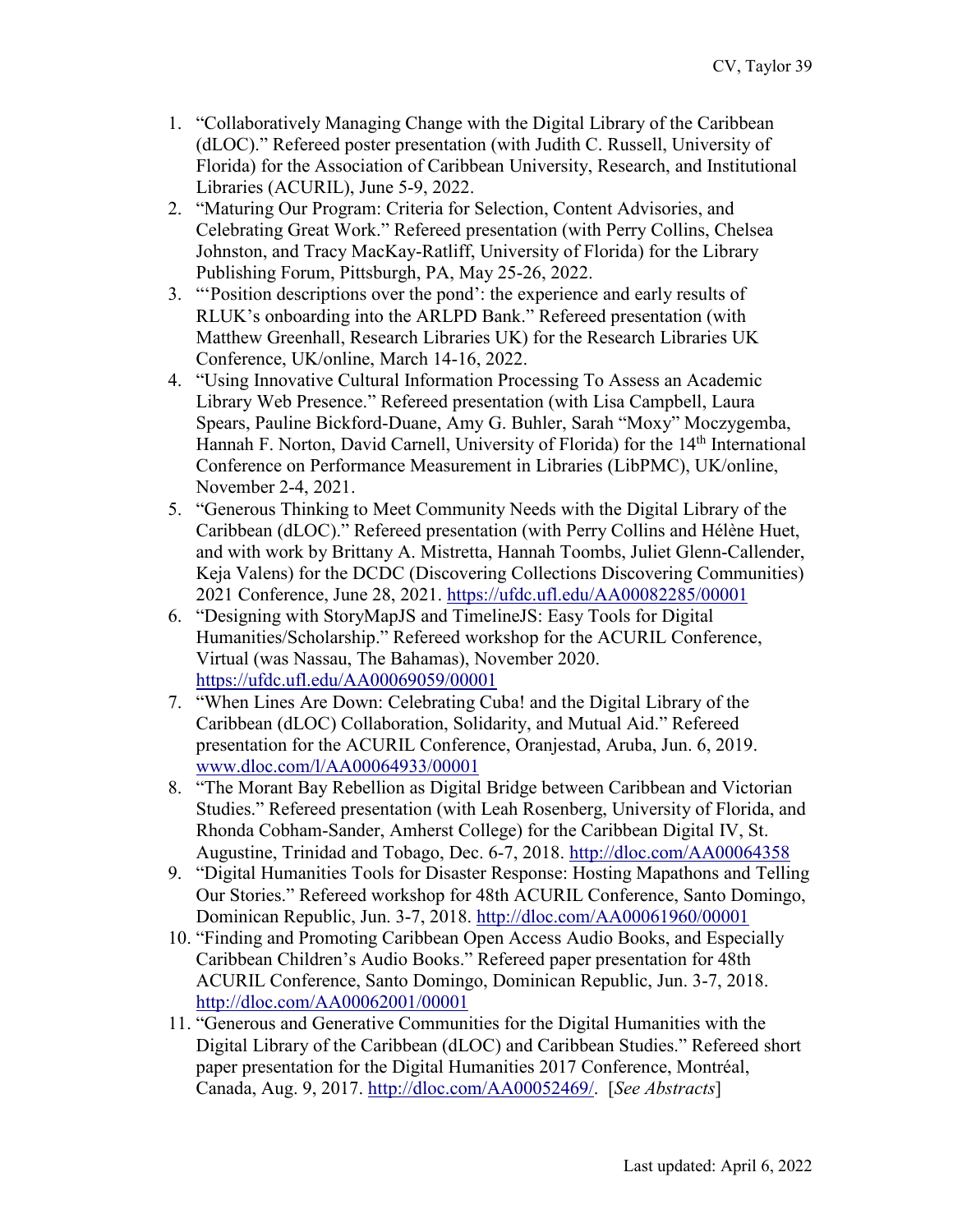- 12. "Critical Connections with GLAMR (Galleries, Libraries, Archives, Museums, Repositories) and Scholars." Refereed presentation within panel "Collaboration Across Disciplines to Make a Path Where None Existed" for the Association of Caribbean University, Research, and Institutional Libraries (ACURIL) Conference, Puerto Rico, Jun. 5-9, 2017. [http://dloc.com/AA00054636.](http://dloc.com/AA00054636)
- 13. "Caribbean Digital Publishing." Refereed presentation within Roundtable for the West Indian Literature Conference (WILC), University of the West Indies, Western Jamaica Campus, Montego Bay, Jamaica, Oct. 8, 2016. [http://ufdc.ufl.edu/AA00040791/.](http://ufdc.ufl.edu/AA00040791/)
- 14. "Roundtable Discussion on Teaching with Caribbean Digital Libraries & Archives." Refereed presentation within Roundtable for the West Indian Literature Conference (WILC), University of the West Indies, Western Jamaica Campus, Montego Bay, Jamaica, Oct. 7, 2016. [http://dloc.com/AA00040791.](http://dloc.com/AA00040791)
- 15. "Teaching with Caribbean Digital Libraries & Archives." Refereed presentation (with Randi Gill-Sadler, Leah Rosenberg, and Prea Persaud, University of Florida; and Rhonda Cobham-Sander, Amherst College) within Lightning Round Panel for the West Indian Literature Conference (WILC), University of the West Indies, Western Jamaica Campus, Montego Bay, Jamaica, Oct. 6, 2016. [http://dloc.com/AA00040791.](http://dloc.com/AA00040791)
- 16. "Reframing the Role of the Librarians from Service Oriented Information Specialists to Co-producers/creators of Knowledge in the Era of Digital Humanities." Refereed workshop (led by Leonora Lianne, University of Curaçao) for the Association of Caribbean University, Research and Institutional Libraries (ACURIL) Conference, Pétion-Ville, Haiti, Jun. 9, 2016. [http://dloc.com/AA00040760/00002.](http://dloc.com/AA00040760/00002)
- 17. "The Digital Library of the Caribbean (dLOC): a Case Study for Best Practices in Innovation with Digital Libraries." Refereed poster presentation (with Brian W. Keith, Chelsea Dinsmore, Lourdes Santamaria-Wheeler, Ben Walker, Fletcher Durant, University of Florida; and Miguel Asencio, Florida International University) for the Association of Caribbean University, Research and Institutional Libraries (ACURIL) Conference, Pétion-Ville, Haiti, Jun. 6, 2016. [http://dloc.com/AA00040395/00001.](http://dloc.com/AA00040395/00001)
- 18. "Leading Excellence in Scholarly Publishing with Best Practices in Innovation for Academic Publishing and Libraries: A New Collaboration for Innovation with the Digital Library of the Caribbean (dLOC) and the Florida Press." Refereed poster presentation (with Brian W. Keith, Chelsea Dinsmore, Lourdes Santamaria-Wheeler, University of Florida; and, Miguel Asencio, Florida International University) for the Association of Caribbean University, Research and Institutional Libraries (ACURIL) Conference, Pétion-Ville, Haiti, Jun. 6, 2016. [http://dloc.com/AA00040396/00001.](http://dloc.com/AA00040396/00001)
- 19. "Collaborative Continuing Education Opportunities with the Digital Library of the Caribbean (dLOC)." Refereed presentation (with Brooke Wooldridge, Florida International University) for the Association of Caribbean University, Research and Institutional Libraries (ACURIL) Conference, Paramaribo, Suriname: Jun. 11, 2015. [http://dloc.com/AA00030797/00001.](http://dloc.com/AA00030797/00001)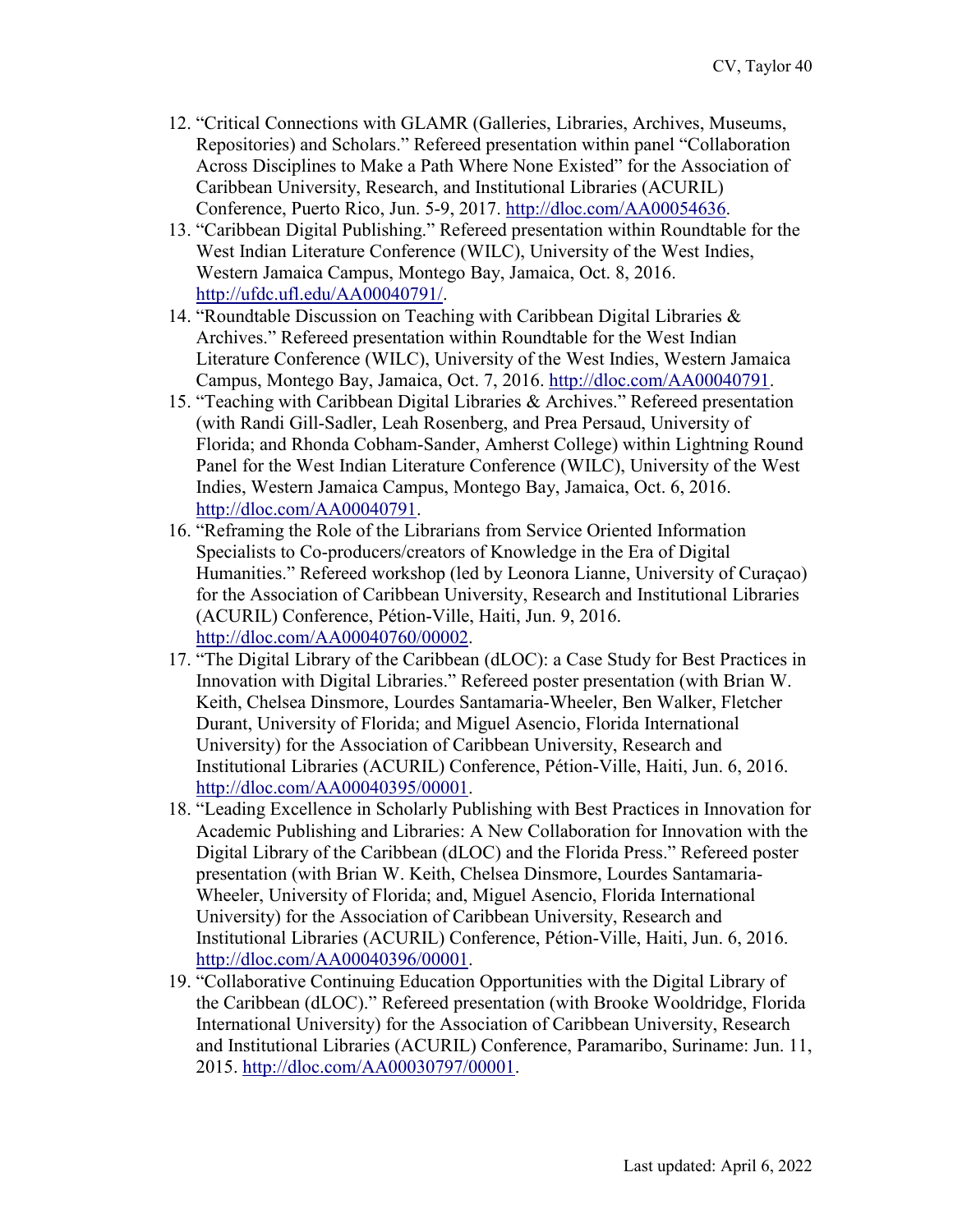- 20. "Collaborative Continuing Education Opportunities with the Jewish Diaspora Collection and the Digital Library of the Caribbean (dLOC)." Refereed presentation (with Rebecca Jefferson, Haven Hawley, Chelsea Dinsmore, and Lourdes Santamaria-Wheeler, University of Florida, and Brooke Wooldridge, Florida International University) for the Association of Caribbean University, Research and Institutional Libraries (ACURIL) Conference, Paramaribo, Suriname: Jun. 8, 2015. [http://dloc.com/AA00031300/00002/.](http://dloc.com/AA00031300/00002/)
- 21. "Digital Library of the Caribbean (dLOC): Digital Humanities & Caribbean Studies // La Biblioteca Digital del Caribe: Humanidades Digitales y Estudios Caribeños." Refereed presentation for the Caribbean Studies Association (CSA) Conference, New Orleans, Louisiana: May 25, 2015. [http://dloc.com/AA00031873/00002.](http://dloc.com/AA00031873/00002)
- 22. "Collaboratively Developing Data Curation Literacy with the Digital Library of the Caribbean (dLOC)." Refereed presentation for the Association of Caribbean University, Research and Institutional Libraries (ACURIL) Conference, Nassau, The Bahamas: Jun. 12, 2014. [http://dloc.com/AA00020051/00001/pdf.](http://dloc.com/AA00020051/00001/pdf)
- 23. "Digital Library of the Caribbean An ACURIL Collaboration Success Story: 10 Years of the Digital Library of the Caribbean." Refereed poster (with Brooke Wooldridge, Florida International University, and Judith Rogers and Ashley Till, University of the Virgin Islands). Presented at the Association of Caribbean University, Research and Institutional Libraries (ACURIL) Conference, Nassau, The Bahamas: Jun. 11, 2014. [http://dloc.com/AA00023801/00001/pdf.](http://dloc.com/AA00023801/00001/pdf)
- 24. "SobekCM's Community Ecosystems & Socio-Technical Practices." Refereed presentation (with Mark Sullivan, University of Florida) for the Open Repositories 2014 Conference, Helsinki, Finland: Jun. 10, 2014. [http://ufdc.ufl.edu/AA00019927/00001/pdf.](http://ufdc.ufl.edu/AA00019927/00001/pdf)
- 25. "SobekCM for Curators and Collection Managers Webinars Training Series for International Partners: Managing Your Collection – Curator Tools." Training webinars/workshop part four of the SobekCM for Curators and Collection Managers Training Series at the University of Florida, Gainesville, FL: Dec. 17 and 19, 2013:<http://ufdc.ufl.edu/AA00019186/00003/pdf> and training overview for the full series: [http://ufdc.ufl.edu/AA00019186/00001/pdf.](http://ufdc.ufl.edu/AA00019186/00001/pdf)
- 26. "Workshop: Digital Library of the Caribbean (dLOC) / Biblioteca Digital del Caribe (dLOC)." Presented workshop (with Brooke Wooldridge, Florida International University, Lillian Guerra and Judith C. Russell, University of Florida). Presented at *THATCamp Caribe 2 (Campamento de Tecnología y Humanística*), La Casa de las Americas, La Habana, Cuba: Nov. 4-7, 2013. [http://dloc.com/AA00017957/00001/pdf.](http://dloc.com/AA00017957/00001/pdf)
- 27. "Digital Humanities and Area Studies: Introduction, Framing Remarks, and Discussion on Collaboration with Classes." Presentation at the *Digital Library of the Caribbean (dLOC) Partner Advanced Training Institute 2013* (partners from Belize, Curaçao, Haiti, Jamaica, US Virgin Islands, Florida International University, Florida State University, and University of Florida) at the University of Florida, Gainesville, FL: Jul. 31, 2013. [http://dloc.com/AA00016149/00002/pdf.](http://dloc.com/AA00016149/00002/pdf)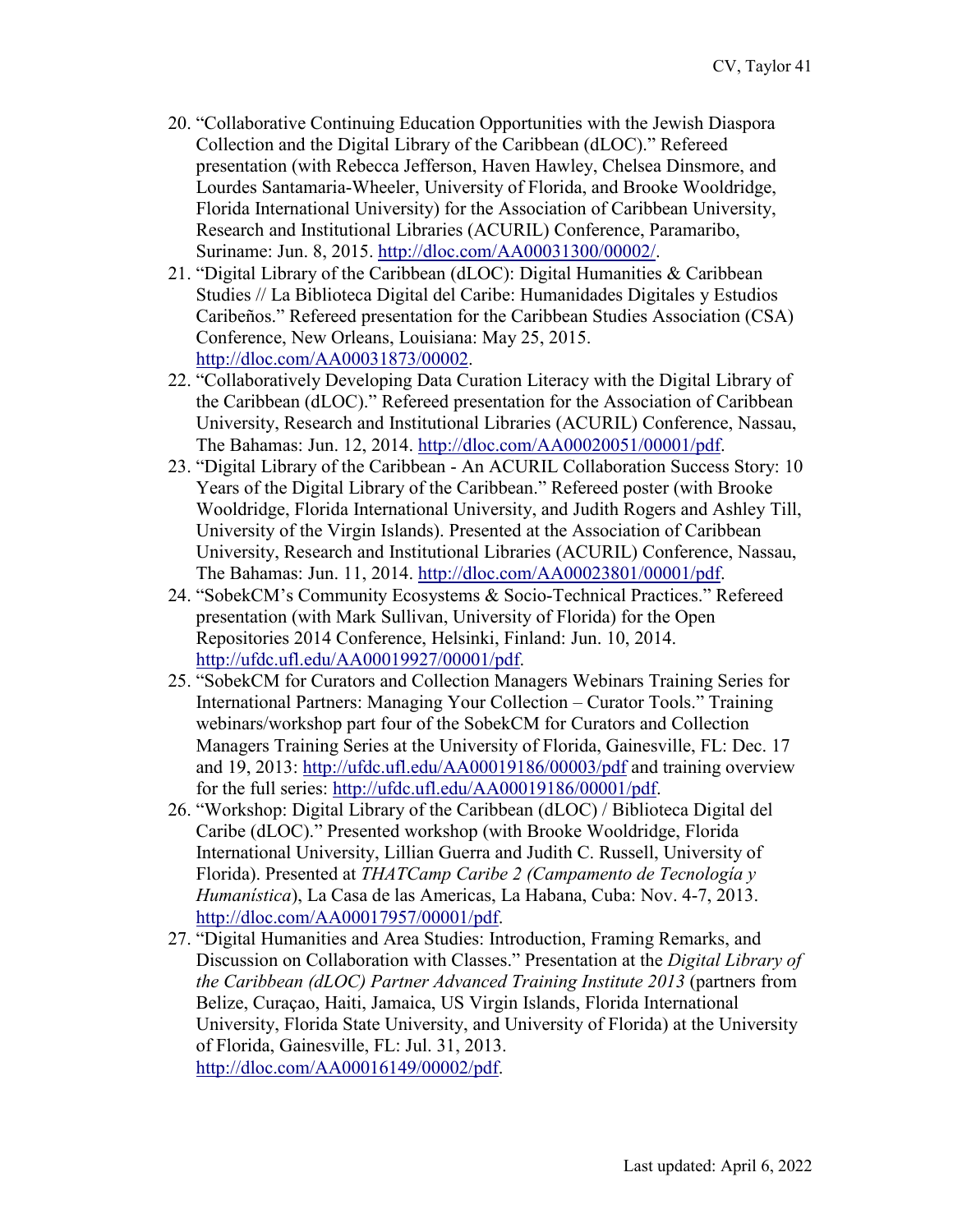- 28. "Workshop on the Digital Library of the Caribbean (dLOC) and the myDLOC Tools for Digital Curation, Research, and Teaching." Presented (with Brooke Wooldridge, Florida International University). Presented at the Association of Caribbean University, Research and Institutional Libraries (ACURIL) Conference, San Juan, Puerto Rico: June 12, 2013. [http://www.dloc.com/AA00015892/00001/pdf.](http://www.dloc.com/AA00015892/00001/pdf)
- 29. "The Digital Library of the Caribbean (dLOC): Creating a Shared Research Foundation." Refereed presentation (with Margarita Vargas-Betancourt, University of Florida, and Brooke Wooldridge, Florida International University). Presented at the Research Foundations for Understanding Books and Reading in the Digital Age: E/Merging Reading, Writing, and Research Practices Conference, Havana, Cuba: Dec. 12, 2012. [http://dloc.com/AA00019156/00001/pdf.](http://dloc.com/AA00019156/00001/pdf)
- 30. "Digital Library of the Caribbean (dLOC) Orientation and Workshop." Presentation (with Brooke Wooldridge, Florida International University). Presented at THATCamp (The Humanities And Technology Camp) Caribe Conference, Mayagüez, Puerto Rico: Nov. 12, 2012. [http://ufdc.ufl.edu/AA00017956/00001/pdf.](http://ufdc.ufl.edu/AA00017956/00001/pdf)
- 31. "Digital Library Representations of Popular Culture, and Relevance and Impact for Social Change with the Digital Library of the Caribbean (dLOC)." Refereed presentation (with Gayle Williams and Brooke Wooldridge, Florida International University). Presented at the Seminar on the Acquisition of Latin American Library Materials (SALALM) 2012 Conference, St. Augustine, Trinidad and Tobago: Jun. 18, 2012. [http://ufdc.ufl.edu/AA00010136.](http://ufdc.ufl.edu/AA00010136)
- 32. "The Promise of Digital Libraries Against the Perils of Erasure." Refereed presentation (with Brooke Wooldridge, Florida International University, and Lourdes Santamaria-Wheeler, University of Florida). Presented at the Association of Caribbean University, Research and Institutional Libraries (ACURIL) 2012 Conference, Pétion-ville, Haiti: Jun. 5, 2012. [http://dloc.com/AA00011751/00001.](http://dloc.com/AA00011751/00001) [See Refereed Proceedings]
- 33. "The Digital Library of the Caribbean (dLOC) and the Law Library Microform Consortium's (LLMC) Haiti Legal Patrimony Project." Refereed poster presentation (with Brooke Wooldridge, Florida International University, and Lourdes Santamaria-Wheeler, University of Florida). Presented at the Association of Caribbean University, Research and Institutional Libraries (ACURIL) 2012 Conference, Petion-ville, Haiti: Jun. 4, 2012. [http://dloc.com/AA00011331/00001.](http://dloc.com/AA00011331/00001)
- 34. "Association of Research Libraries Position Description Bank (ARL PD Bank)." Webinar presentations (with Brian Keith, Bonnie Smith, and Mark Sullivan). Presented for participants from various member institutions in the Association of Research Libraries. Webinar: May 10, 18, and 29, and Jun. 7, 2012. <http://ufdc.ufl.edu/AA00011258/> <http://ufdc.ufl.edu/AA00011384/00001> <http://ufdc.ufl.edu/AA00011384/00003> <http://ufdc.ufl.edu/AA00011434/00001>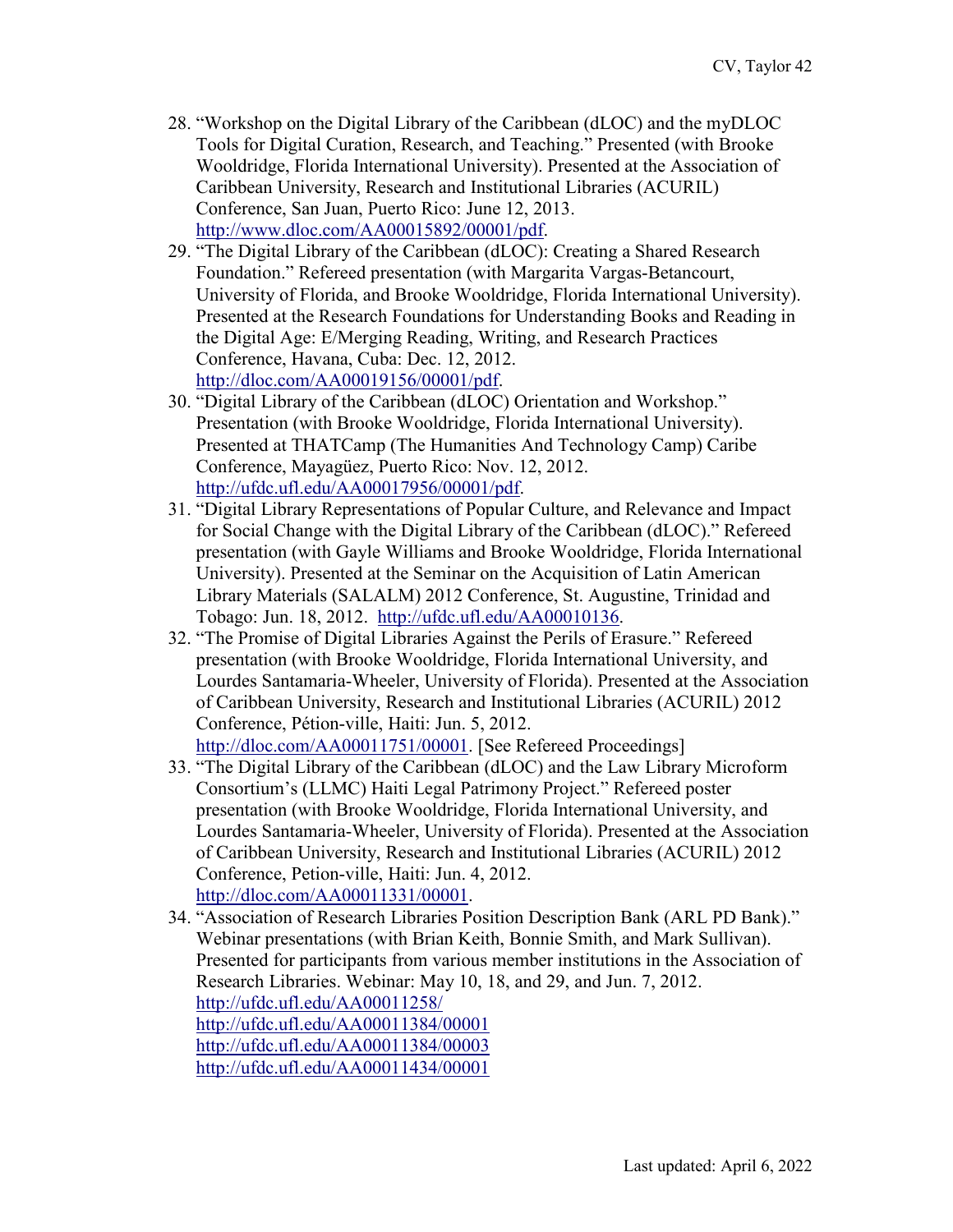- 35. "The Role of Digital Libraries in Disaster Preparedness and Mitigation." Refereed presentation (with Brooke Wooldridge, Florida International University). Presented at the Association of Caribbean University, Research and Institutional Libraries (ACURIL) 2011 Conference, Tampa, FL: Jun. 1, 2011. [http://ufdc.ufl.edu/AA00001689.](http://ufdc.ufl.edu/AA00001689)
- 36. "METS Metadata Editor & Viewer Tool for Libraries, Archives, Museums, and More." Refereed poster presentation (with Mark Sullivan, University of Florida). Presented at the Association of Caribbean University, Research and Institutional Libraries (ACURIL) 2011 Conference, Tampa, FL: Jun. 1, 2011. <http://ufdc.ufl.edu/AA00001506>
- 37. "The Digital Library of the Caribbean: Partners, Tools, and Facilitation Resources." Presented at the World Digital Library Meeting, Washington, DC: Jun. 23, 2010. <http://dloc.com/UF00100865>
- 38. "Applying emerging standards in developing a Caribbean Newspaper Digital Library." Refereed presentation. Presented at the annual meeting of the Association for Caribbean Universities, Research, and Institutional Libraries (ACURIL), Santo Domingo, Dominican Republic: Jun. 8, 2010.
- 39. "Caribbean Newspaper Digital Library: Disseminating and Preserving Records of Daily Life." Refereed poster session (with Brooke Wooldridge, Florida International University). Presented at the annual meeting of the Association for Caribbean Universities, Research, and Institutional Libraries (ACURIL), Santo Domingo, Dominican Republic: Jun. 8, 2010.<http://ufdc.ufl.edu/UF00099312>
- 40. "How to Develop Collaborative Digitization Projects to Promote Local Content at the Global Level: Leading the New Generation of Researchers to your Content." Refereed presentation. Presented at the annual meeting of the Association for Caribbean Universities, Research, and Institutional Libraries (ACURIL), Point-à-Pitre, Guadeloupe: Jun. 5, 2009. <http://ufdc.ufl.edu/UF00095124>

## *National: Invited*

- 1. "Library as Key Partner in Open Pedagogy." Invited speaker (with Brian W. Keith, University of Florida) as part of the author series from *Open Pedagogy Approaches: Faculty, Library, and Student Collaborations.* Jan. 26, 2021. <https://ufdc.ufl.edu/AA00079169/00001>
- 2. Panelist in "Networking Across and Managing Up" panel organized by Synatra Smith, for the *5 for 5: Conversations on Five Years* of Digitizing Hidden Collections Symposium. Council on Library and Information Resources, online, 2020. Nov. 13, 2020.
- 3. "Migration, Mobility, and Sustainability: Caribbean Studies Digital Humanities Institute." Invited speaker (with Hélène Huet, University of Florida) for the National Endowment for the Humanities Project Directors Meeting, Washington, DC: Mar. 18, 2019.<http://ufdc.ufl.edu/l/IR00010262/00003/>
- 4. "Panel Discussion: ways Librarians can Engage in Researching Library Publishing." Invited speaker (with Daniel Tracey, University of Illinois at Urbana-Champaign, Charlotte Roh, University of San Francisco, and John Warren, George Washington University) for the Library Publishing Coalition (LPC) Research, webinar: Nov. 6, 2018.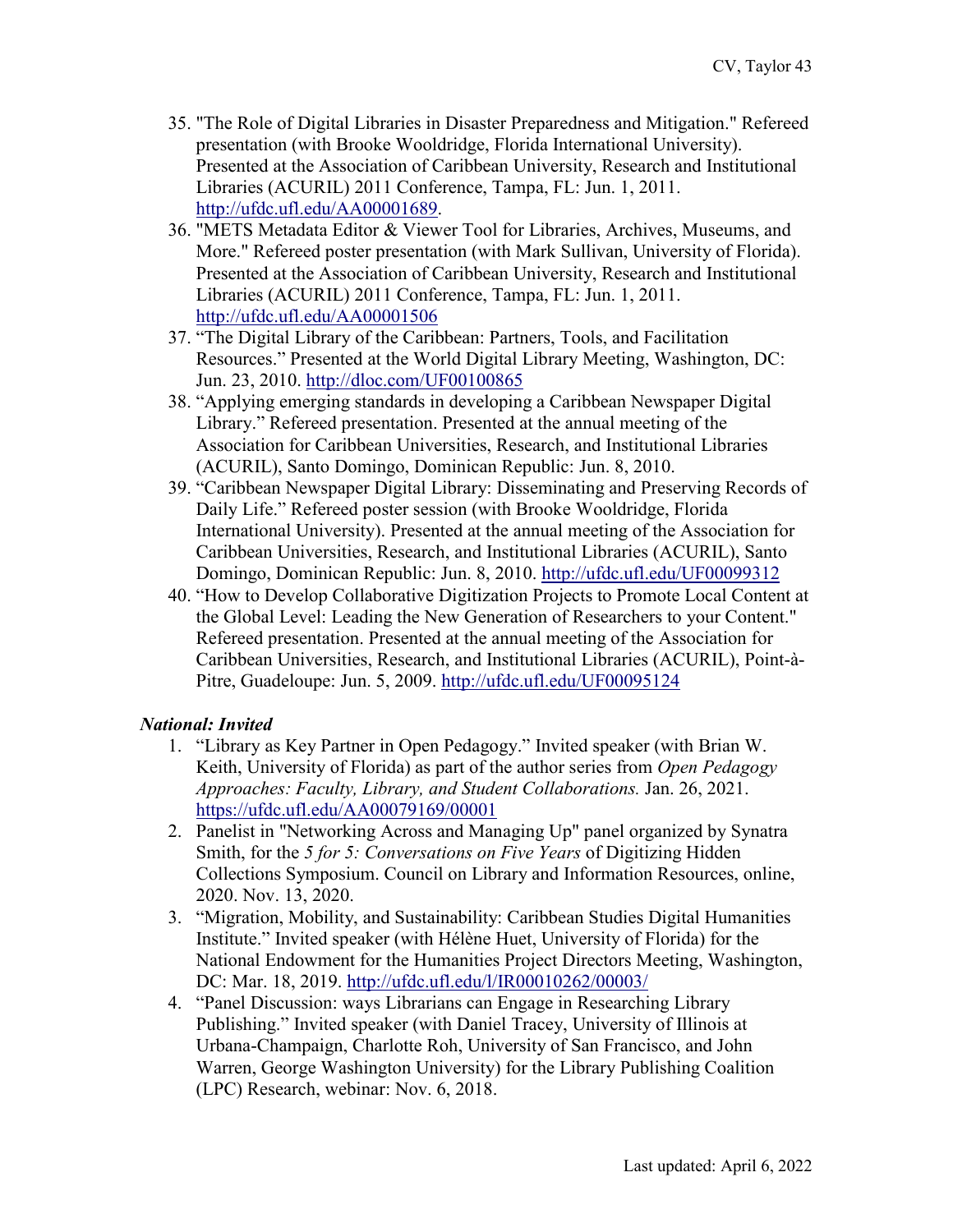- 5. "Assessing the Digital Humanities Working Group Projects at the University of Florida." Invited speaker via virtual presentation (with Laura Spears, University of Florida) for the Visual Resources Association 2017 Conference, Louisville, KY: Mar. 30, 2017.<http://ufdc.ufl.edu/IR00009680/00001/> [See Refereed Proceedings]
- 6. "Digital Humanities is Always Public Humanities." Invited speaker for "A Spectrum of Digital Initiatives: Project and Pedagogical Collaborations in DH" at the American Library Association (ALA) Annual Conference, Orlando, FL: Jun. 25, 2016. <http://ufdc.ufl.edu/AA00040290/00001>
- 7. "LibraryPress@UF." Invited speaker for the Best Practices Roundtable for the NEH/Mellon Humanities Open Book Program, Association of American University Presses Annual Conference, Philadelphia, PA: Jun. 17, 2016.
- 8. "Books about Florida and the Caribbean: from the University Press of Florida to the World." Invited speaker (with Meredith Morris Babb, Director of the University Press of Florida) for lightning round for the NEH/Mellon Humanities Open Book Program, Association of American University Presses Annual Conference, Philadelphia, PA: Jun. 17, 2016. <http://ufdc.ufl.edu/AA00040210/00001>
- 9. "The Digital Library of the Caribbean (dLOC) Growing Communities of Practice & Capacity." Invited speaker via Skype for the University of North Texas (UNT) Educating Librarians in the US-Affiliated Pacific, Brigham Young University-Hawaii campus, Laie, Hawaii: May 17, 2016. <http://dloc.com/AA00040209/00001>
- 10. "Maximizing Visibility & Impact for University of Florida Authors: A Bilateral Project Between the University of Florida and Elsevier for Access to Articles by UF Authors." Invited speaker (slides prepared as based on prior presentations by Judith C. Russell, Ben Walker, and Alicia Wise) for The Hunter Forum "Raising the Stakes: Librarians as Partners in the Research Enterprise for High-impact University Outcomes," hosted by Elsevier Library Connect, at the 2016 ALA Midwinter Meeting, Boston, MA: Jan. 9, 2016.<http://ufdc.ufl.edu/AA00038090>
- 11. "The Digital Library of the Caribbean (dLOC) Growing Communities of Practice & Capacity." Invited speaker via Skype for the University of North Texas (UNT) Educating Librarians in the Middle South (ELMS), Little Rock, AR: Dec. 19, 2015.<http://ufdc.ufl.edu/AA00037913/>
- 12. "Why there is No Such Thing as a Dead Archive." Invited speaker for the Munroe Center for Social Inquiry Speaker Series, Pitzer College, Claremont, CA: Nov. 17, 2015. <http://ufdc.ufl.edu/AA00037697>
- 13. "Enabling Digital Scholarship with the Digital Library of the Caribbean's (dLOC's) Community of Practice." Invited speaker participant for Ecclesiastical and Secular Sources for Slave Societies (ESSSS) Meeting, Vanderbilt University, Nashville, TN: Oct. 16, 2015.<http://dloc.com/AA00034911/>
- 14. "Digital Scholarship, Digital Humanities, and Academic Libraries." Invited speaker for the Digital Scholarship Workgroup, University of North Texas, Denton, TX: Mar. 26, 2015. <http://ufdc.ufl.edu/AA00030089/00001/>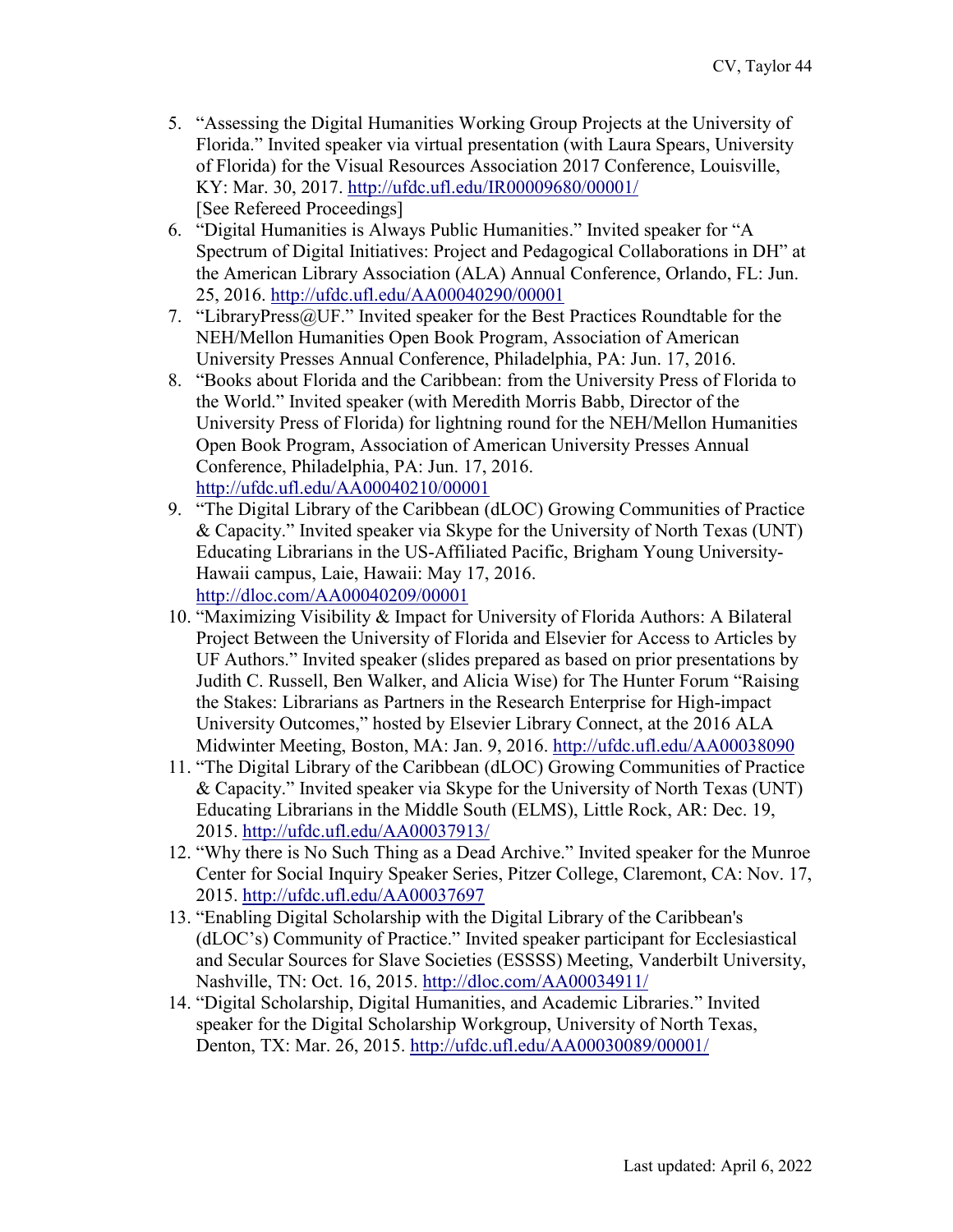- 15. "The Digital Humanities: Digital Scholarship in the Humanities." Invited keynote speaker for USETDA (US Electronic Thesis and Dissertation Association), Orlando, FL: Sept. 25, 2014.<http://ufdc.ufl.edu/AA00024186/>
- 16. "Core Concepts and Workflow Optimization for Digitization and Digital Curation." Invited presentation (with Mark Sullivan, University of Florida) for the iDigBio (Integrated Digitized Biocollections) - Developing Robust Object to Image to Data (DROID) Workflows Workshop, University of Florida, Gainesville, FL: May 30, 2012.
- 17. "UF Smathers Libraries Publishing Services." Invited presentation (with Isabel Silver, University of Florida) for the Institute of Museum and Library Services (IMLS) Library Publishing Services Workshop, Georgia Institute of Technology, Atlanta, GA: May 5, 2011.<http://ufdc.ufl.edu/IR00000415>
- 18. "Bioactive: A Game for Library Instruction." Presentation (with Val Davis, University of Florida). Presented at the annual conference of the American Libraries Association (ALA), Anaheim, CA: Jun. 30, 2008. <http://ufdc.ufl.edu/l/IR00000085/00001>
- 19. "The Digital Library of the Caribbean (dLOC)." Presented at the annual conference of the American Libraries Association (ALA), Anaheim, CA: Jun. 29, 2008.<http://ufdc.ufl.edu/IR00000085>
- 20. "Position Paper." Presented at the *Codework* National Science Foundation (NSF) Workshop at the Center for Literary Computing Workshop, West Virginia University, Morgantown, WV: Apr. 3-6, 2008.
- 21. "File Formats 101." Presented at the Digital Preservation Group Meeting at the midwinter meeting of the American Library Association, Philadelphia, PA: Jan. 13, 2008.
- 22. "Virtual Bodies: Game Gender as Style and Structure." Presented at *Power, Identity, and Community in Virtual Worlds: A Speaker Series* at the University of Idaho, Moscow, ID; Sept. 12, 2006.

# *National: Non-invited/Refereed*

- 1. "Developing Leaders at Every Level through Agile/Scrum Practices for Stakeholder Engagement in Library Technologies." Refereed presentation (with Brian Keith, University of Florida) for the 2021 American Library Association (ALA) Annual Conference, in the Core Division (Leadership, Infrastructure, Futures), Chicago, IL, June 24-29, 2021.<https://ufdc.ufl.edu/AA00079375/00001>
- 2. "Learnings from Our First Virtual Book Launch." Refereed presentation (with Perry Collins, Chelsea Johnston, and Tracy MacKay-Ratliff, University of Florida) for the Library Publishing Forum, May 10-14, 2021. <https://ufdc.ufl.edu/l/AA00081095/00001>
- 3. "Mutuality v. Decolonized Digital Library Collections." Refereed presentation (with Brian Keith, University of Florida) for the ACRL Virtual Conference, April 13-16, 2021. <https://ufdc.ufl.edu/AA00080652/00001> [See Refereed Proceedings]
- 4. "Project Update for *Celebrating Cuba! Collaborative Collections of Cuban Patrimony*." Refereed presentation (with Judith C. Russell and Todd Digby,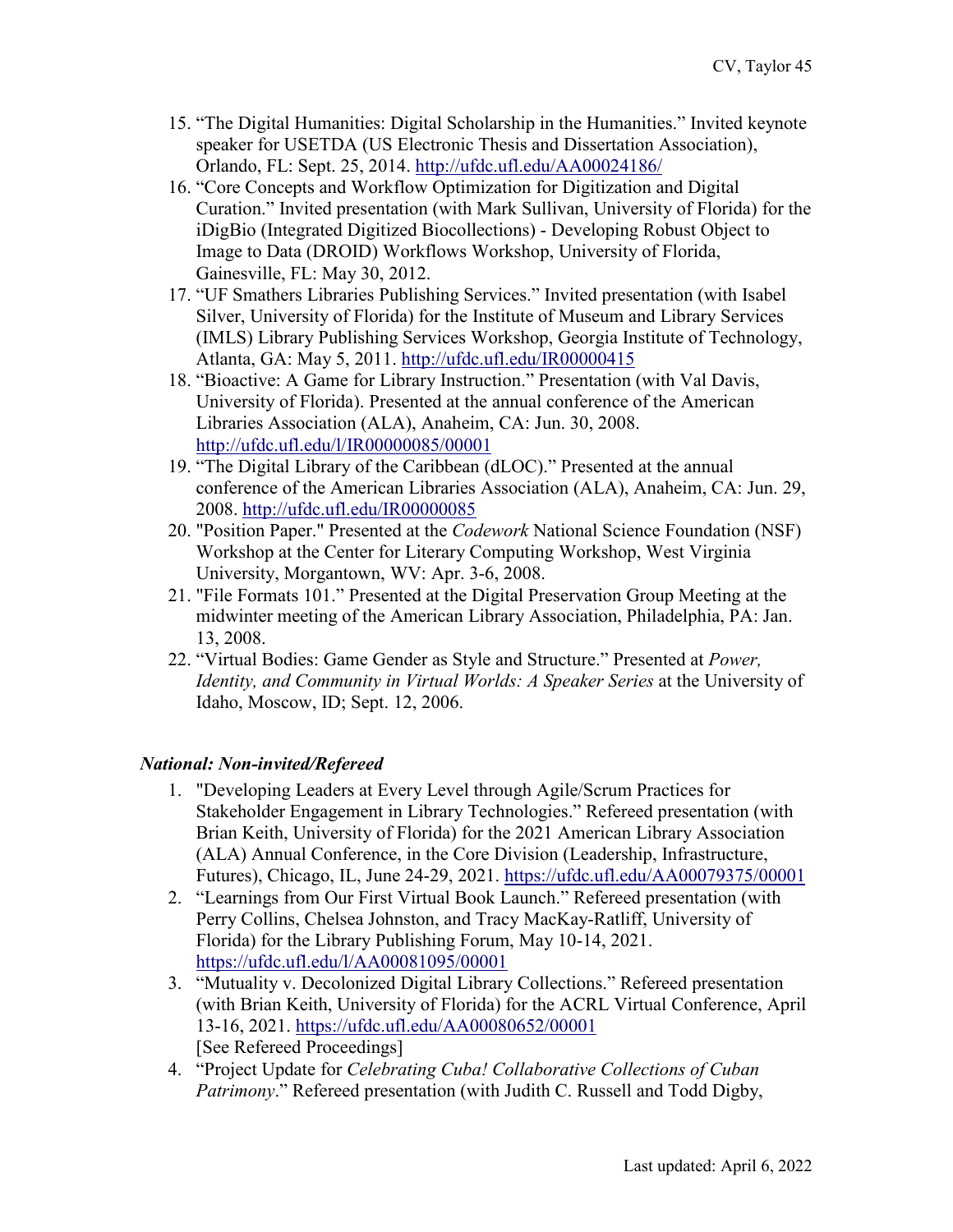University of Florida) for the CNI Spring Virtual Membership Meeting. Mar. 2021.<https://ufdc.ufl.edu/AA00081004/00001>

- 5. "Compassionate Computing: Leveraging Socio-Technical Practices for Technical and Cultural Change." Refereed presentation (with Todd Digby, University of Florida) for the CNI Fall Virtual Membership Meeting. Nov. 20, 2020. <https://ufdc.ufl.edu/AA00079120/00001>
- 6. "The Digital Library of the Caribbean's Use of Technical and Management Practices to Enable Equity." Refereed presentation (with Brian W. Keith, University of Florida) for the CNI Fall Virtual Membership Meeting. Nov. 12, 2020. <https://www.dloc.com/AA00079114/00001>
- 7. "Compassionate Computing: Building from Digital Collections to Build Together." Refereed presentation for the Virtual Upper Midwest Digital Collections Conference + MDL Annual Meeting, Minnesota/Online, November 5-6, 2020:<https://ufdc.ufl.edu/AA00078864/00001/>
- 8. "Careers in Library Publishing." Plenary presentation led by John Warren, contributor, for the Library Publishing Forum, Online (moved online because COVID-19, was University of Massachusetts Medical School, Worcester, MA), May 8, 2020.
- 9. "Leveraging a Library Journal for Grounding and Growing a Library Press Journal Program." Poster presentation (with Perry Collins, Chelsea Johnston, and Tracy MacKay-Ratliff). Presented for the Library Publishing Forum, Online (moved online because COVID-19, was University of Massachusetts Medical School, Worcester, MA), July 1, 2020. <https://ufdc.ufl.edu/l/AA00069183/00001>
- 10. "The Digital Library of the Caribbean (dLOC): Modelling Strong Governance and Un-Colonized Mutual Aid to Uplift Diversity and Inclusivity in Digital Libraries." Presentation (with Brian W. Keith). Presented for the IDEAL 2019 Conference, The Ohio State University, Columbus, OH, August 2019. <http://dloc.com/l/AA00065552/00001>
- 11. "Scalar." Workshop (with Hélène Huet and Hadassah St. Hubert). Presented for the Migration, Mobility, and Sustainability NEH Caribbean Studies Digital Humanities Institute, Gainesville, FL, May 20, 2019. <http://dloc.com/AA00067422/00001>
- 12. "TimelineJS." Workshop (with Brittany Mistretta and Hélène Huet). Presented for the Migration, Mobility, and Sustainability NEH Caribbean Studies Digital Humanities Institute, Gainesville, FL, May 20, 2019. [http://dloc.com/AA00067404/00001](http://dloc.com/AA00067404/00001?search=neh+=2019)
- 13. "Metadata to Bridge Collections, DH, and the Classroom." Workshop (with Hélène Huet). Presented for the Migration, Mobility, and Sustainability NEH Caribbean Studies Digital Humanities Institute, Gainesville, FL, May 20, 2019. [http://dloc.com/AA00067404/00001](http://dloc.com/AA00067404/00001?search=neh+=2019)
- 14. "The University Press and the Library Publisher: Spanning Boundaries to Create Diverse, Equitable, and Inclusive (DEI) Professional Development Resources for Library Publishers." Refereed roundtable presentation (with John Warren, George Mason University; Hannah Ballard, Educopia; Sara Benson, University of Illinois at Urbana-Champaign; Peter Berkery, Association of University Presses).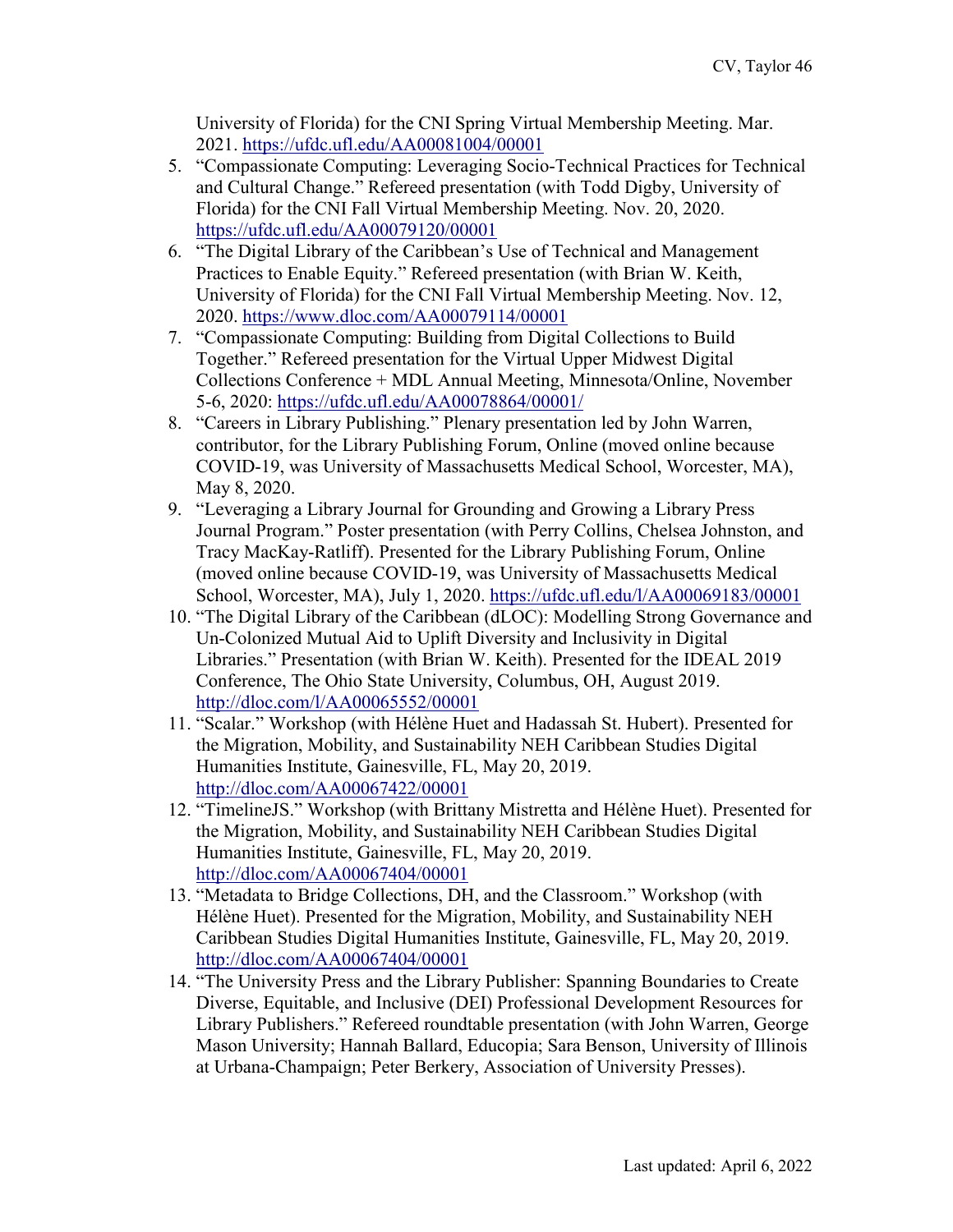Presented at the Library Publishing Coalition Forum, Minneapolis, MN, May 21- 23, 2018.

- 15. "The Digital Library of the Caribbean and Digital Humanities: Opportunities and Resources for Research, Teaching, and Collaboration." Invited presentation at the University of Puerto Rico for the Bodies on the Move NEH DH Grant Project, San Juan, Puerto Rico, Mar. 23, 2018.<http://www.dloc.com/AA00062358/>
- 16. "Creative Collaborations between Librarians and Professors: A New Take on an Old Idea Produces Unique, Transformative Library Internships for Grad Students." Refereed presentation (with Brian W. Keith). Presented at the "Transforming Libraries for Graduate Students Conference," Kennesaw State University. Kennesaw, GA, Mar. 22, 2018.<http://www.dloc.com/AA00060777/>
- 17. "Southeastern Academic Community for the Digital Humanities." Refereed threehour roundtable presentation (with Hélène Huet, Leah Rosenberg, Lauren Coats, Corrie Claiborne, Julian Chambliss, Laura Mandell, Emma Wilson, Jim Casey, Emily McGinn, Mike Gavin, Cliff Anderson, Justin Hosbey, and Daniel Genkins). Presented at the HASTAC Conference, Orlando, FL, Nov. 4, 2017.
- 18. "Case Studies and Business Plan Development Workshop on Strategies for Creating a Program for Paid Student Internships/ Assistantships in the Digital Humanities." Refereed presentation and workshop (with Poushali Bhadury, Julian Chambliss, Hélène Huet, Brian Keith, and Kalle Westerling). Presented at the HASTAC Conference, Orlando, FL, Nov. 3, 2017.
- 19. "Expanding & Enhancing Our Diverse Communities with Internships." Refereed presentation (with Brian W. Keith). Presented at the DLF (Digital Library Federation) Forum, Pittsburgh, PA, Oct. 2, 2017. <http://ufdc.ufl.edu/AA00054881/>
- 20. "Get Engaged at Your Library! The Open Source Community Engagement Engine (CEE)." Refereed poster presentation (with Brian W. Keith and Lourdes Santamaria-Wheeler). Presented at the Association of College & Research Libraries (ACRL) Conference 2017, Baltimore, MD, Mar. 24, 2017. <http://ufdc.ufl.edu/AA00040385>
- 21. "Let's Look to the Stars Together: Collaboratively Developing Constellations of Communities of Practice for Caribbean Studies Digital Scholarship." Refereed presentation. Presented at the Caribbean Digital III, Columbia University, New York City, New York, Dec. 2, 2016.<http://dloc.com/AA00047267>
- 22. "Communities Managing and Making Change by Tracing the Constellations of Communities of Practice for Caribbean Studies, Collections, & Digital Scholarship." Referred presentation as part of the panel "Navigating the Waters of a Caribbean Digital Library" (with Miguel Asencio, Florida International University; Chelsea Dinsmore, University of Florida; and Alex Gil, Columbia University). Presented at the Digital Library Federation (DLF) Forum 2016, Milwaukee, WI, Nov. 8, 2016. <http://dloc.com/AA00040397/>
- 23. "Digital Library of the Caribbean (dLOC) and Digital Scholarship; or, Librarian on a Boat, Part II." Refereed presentation. Presented at the Digital Library Federation (DLF) Forum 2016, Milwaukee, WI, Nov. 7, 2016. <http://dloc.com/AA00040313>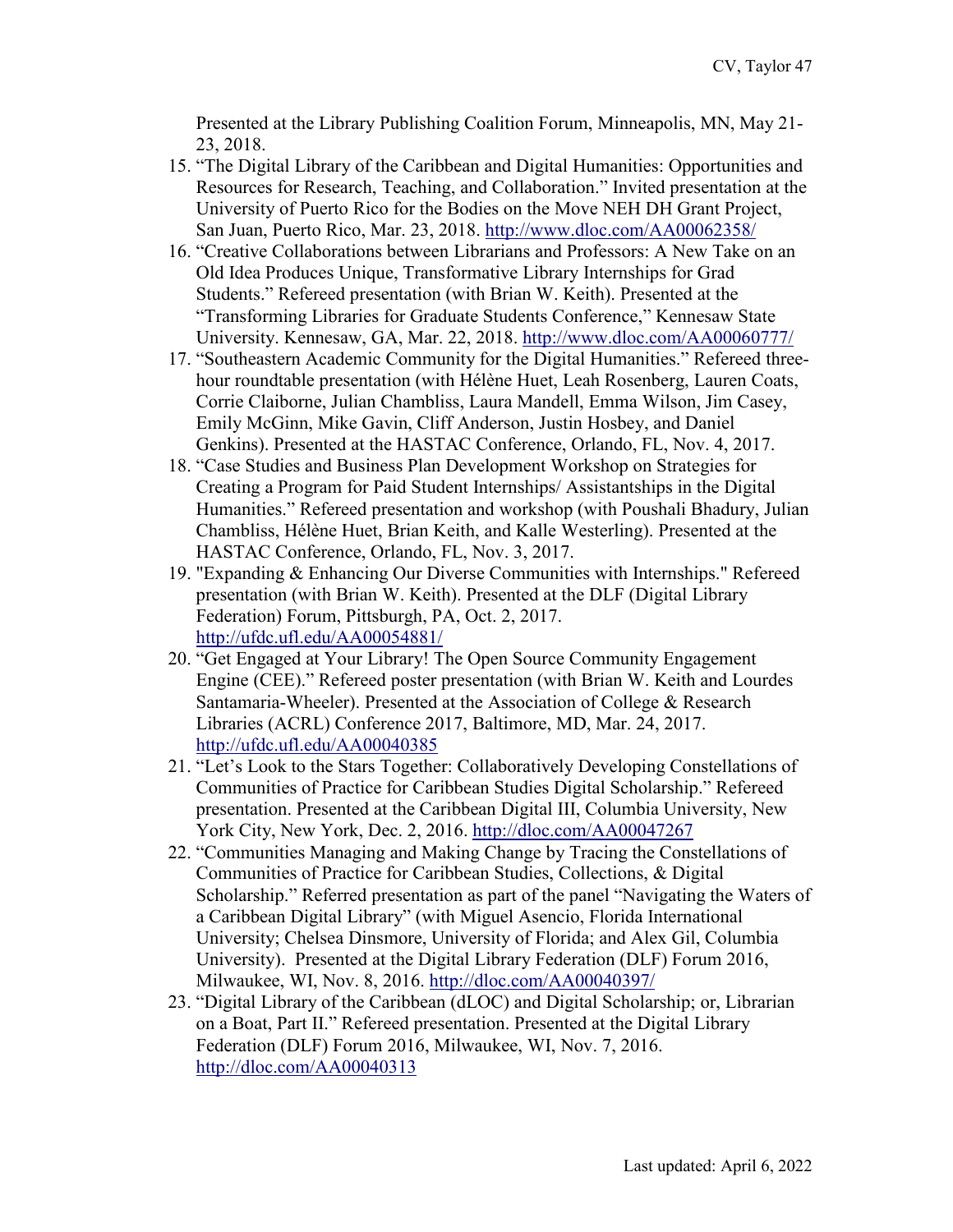- 24. "Assessing the Digital Humanities Working Group Project at the University of Florida." Refereed short paper presentation (with Laura I. Spears, University of Florida). Presented at the Library Assessment Conference 2016, Arlington, VA, Oct. 31, 2016.<http://ufdc.ufl.edu/AA00046756> [See Refereed Proceedings]
- 25. "Open Educational Resources (OER), Digital Scholarship & Caribbean Studies with the Digital Library of the Caribbean (dLOC)." Presented at the University of the Virgin Islands, St. Croix Campus and videoconference to the St. Thomas Campus, US Virgin Islands, Aug. 30, 2016.<http://dloc.com/AA00047346/00001>
- 26. "The Digital Library of the Caribbean (dLOC) Model: Leveraging Strong Governance for Procedural Justice to Strengthen the Community of Practice for Diversity and Inclusivity in Digital Libraries." Refereed poster (with Brian W. Keith and Lourdes Santamaría-Wheeler, University of Florida). Presented at the National Diversity in Libraries Conference, UCLA, Los Angeles, CA, Aug. 12, 2016.<http://ufdc.ufl.edu/AA00037768>
- 27. "Get Engaged with Patrons, Librarians, and Speakers at Your Library: the Open Source Community Engagement Engine (CEE)." Refereed poster presentation (with Brian W. Keith and Lourdes Santamaria-Wheeler, University of Florida). Presented at the America Library Association 2016 Conference, Orlando, FL, Jun. 26, 2016.<http://ufdc.ufl.edu/AA00037765/>
- 28. "Charting Change in Academic Libraries one Position Description at a Time." Refereed poster presentation (with Brian W. Keith and Bonnie Smith, University of Florida). Presented at the America Library Association 2016 Conference, Orlando, FL, Jun. 25, 2016. <http://ufdc.ufl.edu/AA00037766/00002/>
- 29. "Digital Humanities is What You Do with it: Going beyond Digitization in Special Collections." Refereed workshop (with Suzan Alteri, Chelsea Dinsmore, Rebecca Jefferson, Daniel Reboussin, and Richard Freeman, University of Florida). Presented at the Rare Book and Manuscript Section (RBMS) Conference, Miami, FL, Jun. 21, 2016.<http://ufdc.ufl.edu/AA00033088>
- 30. "Piloting a Peer-to-Peer Process for becoming a Trusted Digital Repository." Refereed presentation (with Mark Phillips, University of North Texas; and Chelsea Dinsmore and Suchitra Yellapantula, University of Florida). Presented at the Digital Library Federation (DLF) Forum, Atlanta, GA, Oct. 27, 2014. <http://ufdc.ufl.edu/AA00024188/00001/pdf>
- 31. [*Accepted, and had to cancel.*] "Gathering Lost Things and Connecting Lone Researchers: SobekCM and Digital Humanities Collaborations with the Librarians and Scholars." Refereed presentation (with Mark V. Sullivan, University of Florida). Accepted for the Data Driven: Digital Humanities in the Library Conference, Charleston, SC: Jun. 20-22 2014. <http://ufdc.ufl.edu/AA00019270/00001/pdf>
- 32. "Turning 'Views' into 'Visits': How Online Exhibits Can Encourage Collection Awareness and Usage." Refereed presentation (with Rebecca Jefferson and Lourdes Santamaria-Wheeler, University of Florida). Presented at the Association of College & Research Libraries (ACRL) Conference, Indianapolis, IN: Apr. 10- 13, 2013.<http://ufdc.ufl.edu/AA00014740/00002> [See Refereed Proceedings]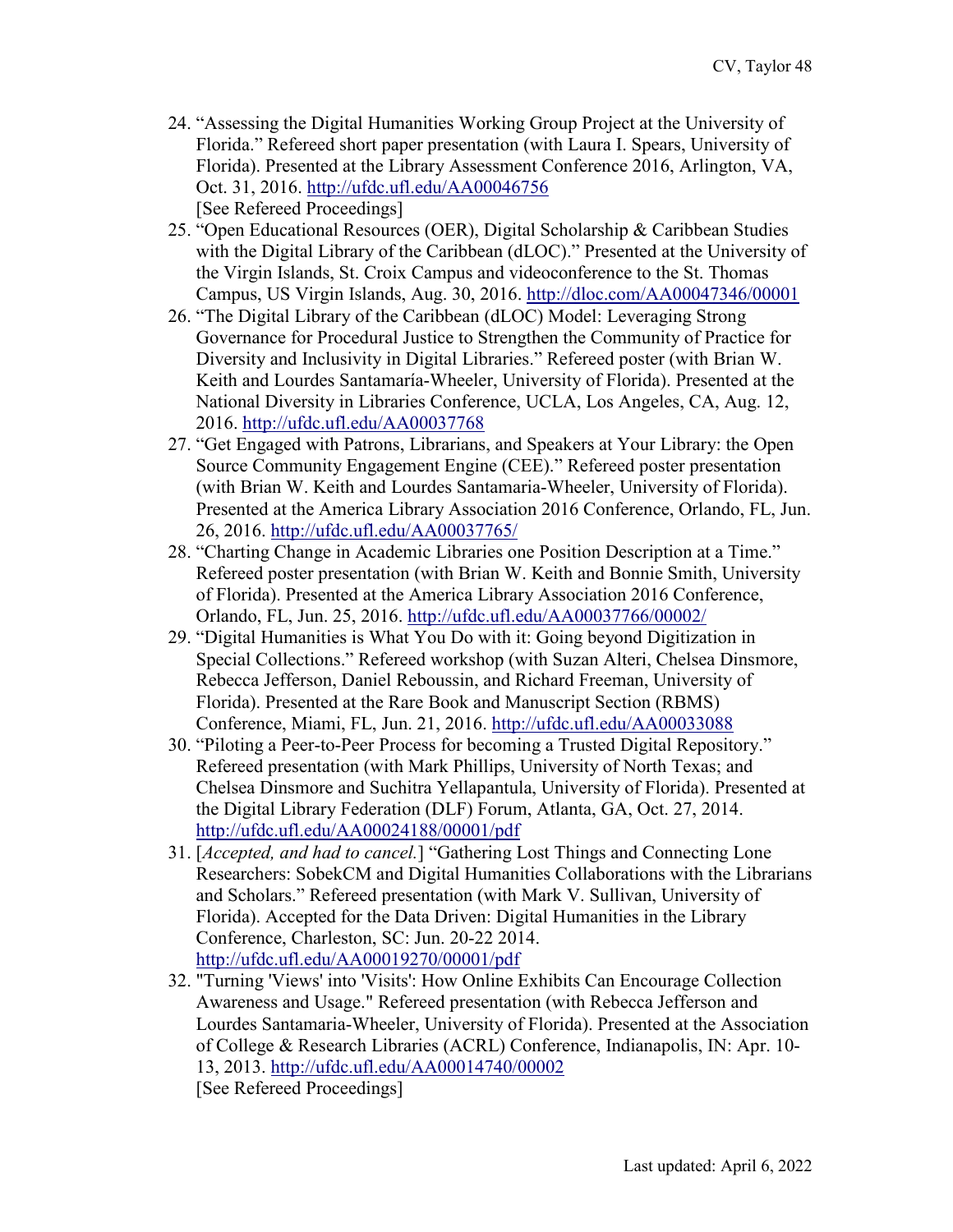- 33. "Use of an Institutional Repository to Promote Chemical Sciences Collections at the University of Florida." Refereed presentation and poster presentation (with Donna Wrublewski, Lois Widmer, and Dina Benson, University of Florida). Presented within the technical program of the 244th American Chemical Society (ACS) National Meeting, Philadelphia, Pennsylvania: Aug. 20 and Aug. 23, 2012.
- 34. <http://ufdc.ufl.edu/l/AA00012153/00000/allvolumes2>
- 35. "International Collaborative Digital Stewardship and Preservation: A case study of the Florida and Caribbean Newspaper Digital Libraries." Refereed poster presentation (with Lois Widmer and Lourdes Santamaria-Wheeler, University of Florida). Presented at the Digital Preservation 2012 Conference, Washington DC, Jul. 24, 2012. <http://ufdc.ufl.edu/AA00010977/00001>
- 36. "Digital Library of the Caribbean & the Caribbean Newspaper Digital Library." Panel presentation (with Brooke Wooldridge, Florida International University). Presented at the annual meeting of grant awardees for the Technological Innovation and Cooperation for Foreign Information Access (TICFIA) Program, Charlottesville, VA: May 6, 2010.<http://dloc.com/UF00100547>
- 37. "Love in the Binding." Refereed presentation. Presented at the annual Conference on Comics and Graphic Novels, University of Florida, Gainesville, FL: Mar. 21- 22, 2008.
- 38. "Laws, Ethics, Unwritten Rules, & Etiquette." Refereed presentation. Presented at the annual Game Studies Conference, University of Florida, Gainesville, FL: Mar. 1-2, 2007.
- 39. "Automated or Empty: Zombies in Video Games and Computers." Refereed presentation. Presented at the annual Film Studies Symposium, University of Florida, Gainesville, FL: Oct. 20, 2006.
- 40. "Time of the Twins: Video Games Presenting the Unrepresentable Through Haunting." Refereed presentation. Presented at the annual Game Studies Conference, University of Florida, Gainesville, FL: Apr. 7, 2006.
- 41. "Horror Video Games and Literature." Refereed presentation. Presented at the Modern Language Association (MLA) Conference, Washington, DC: Dec. 28, 2005.
- 42. "Game Studies Connecting to the World at Large: An Academic, and Activist use of the Blogosphere." Refereed presentation. Presented at the annual English Graduate Organization Conference, University of Florida, Gainesville, FL: Oct. 27, 2005.
- 43. "Scars, Tattoos, and History: Video Game Flesh as Memory." Refereed presentation. Presented at the Popular Culture Association in the South Conference, Jacksonville, FL: Oct. 7, 2005.
- 44. "Reading as Performance: Movable Books, Interactive Software, Video Games, and Wordless Picture Books." Refereed presentation (with Cathlena Martin, University of Florida). Presented at the Children's Literature Association Conference, University of Winnipeg: Jun. 9 - 12, 2005.
- 45. "Legendary Warlords in Honnou-ji Temple, Sakai City, Arc de Triomphe, and Notre Dame: Cross Influences of Video Games and Film." Refereed presentation. Presented at the 30th annual Conference on Literature and Film, Florida State University, Tallahassee, FL: Jan. 27-29, 2005.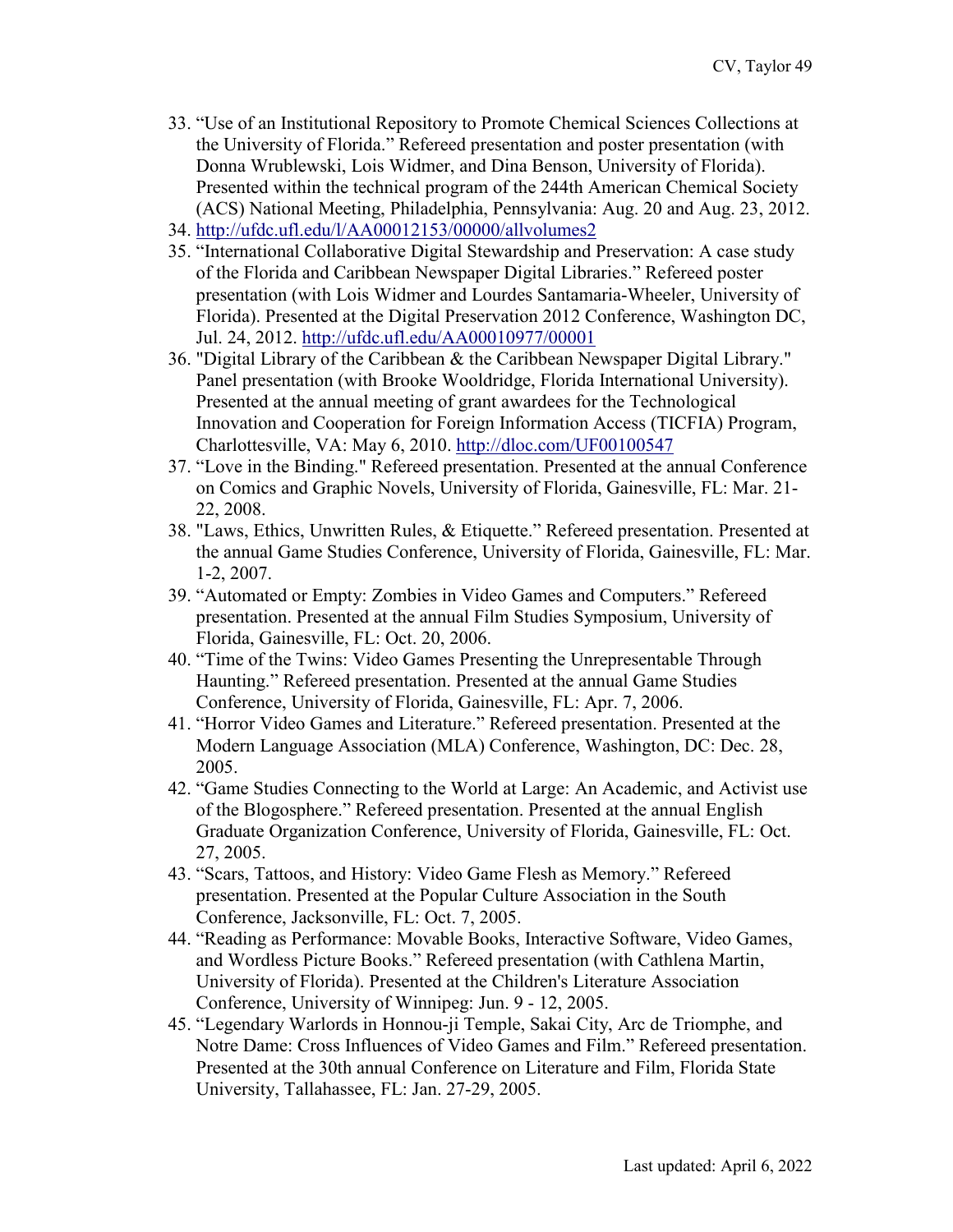- 46. "Fairytale Nightmares: Goth Comics' Women and Children Characters." Refereed presentation. Presented at the annual Conference on Comics and Graphic Novels, University of Florida, Gainesville, FL: Oct, 29, 2004.
- 47. "Engines and Spoilers: Racing Games for Children and Adults." Refereed presentation. Presented at the annual English Graduate Organization Conference, University of Florida, Gainesville, FL: Oct. 22, 2004.
- 48. "Gaming Girls Playing with Power: Possibility Spaces in Game Design and Game Play." Refereed presentation. Presented at the annual Society for Literature and Science Conference, Duke University: Oct. 14, 2004.
- 49. "Siblings (and Doppelgangers) in Video Games." Refereed presentation. Presented at the Digital Narratives Conference, University of California, Los Angeles, Los Angeles, CA: Apr. 23, 2004.
- 50. "The Open Source Model and Real World Collaborative Pedagogy." Refereed presentation (with Brendan Riley, University of Florida). Presented at the annual Marxist Reading Group Conference, University of Florida, Gainesville, FL: Mar. 25, 2004.
- 51. "Towards a Ludic Model? Smooth and Striated Space in Video Games." Refereed presentation. Presented at the Form, Culture, and Video Game Criticism Conference, Princeton University, Princeton, NJ: Mar. 6, 2004.
- 52. "Using MUDs in MOOs to Create Collaborative Narrative Practice." Refereed presentation. Refereed presentation (with Brendan Riley, University of Florida, and Mike Sansone, University of Florida). Presented at the annual Computers and Writing Conference, Lafeyette, IN: May 22-5, 2003.
- 53. "Webcomics and the Influence and Continuation of the Underground Comix Revolution." Refereed presentation (with Trena Houp, University of Florida, and Sean Fenty, University of Florida). Presented at the annual Conference on Comics and Graphic Novels, University of Florida, Gainesville, FL: Feb. 7, 2003.
- 54. "Retraceable Readings: Video Game and Comic Composite." Refereed presentation. Presented at the annual English Graduate Organization Conference, University of Florida, Gainesville, FL: Apr. 4, 2002.
- 55. "Compromised Divisions: Panels as Thresholds in Comics and Video Games." Presented at the First Annual Comics Conference, the Will Eisner Symposium, University of Florida, Gainesville, FL: Feb. 20-21, 2002.

# *Regional: Invited*

- 1. "The Digital Library of the Caribbean and Digital Humanities: Opportunities and Resources for Research, Teaching, and Collaboration." Invited keynote (with Leah Rosenberg and Hélène Huet, University of Florida) for the 12<sup>th</sup> Annual Symposium on Spanish and Portuguese Studies, Gainesville, FL: Jan. 27, 2018.
- 2. "Refashioning Caribbean Studies Pedagogy in the Digital Age." Invited presentation (with Leah R. Rosenberg and Elizabeth Dale, University of Florida) as part of the SEC Travel grant, University of South Carolina, Columbia, SC: Jan. 13, 2017.<http://dloc.com/AA00040753/00004>
- 3. "Publicly Engaging & Employing Humanities Scholars by Transforming Humanities Graduate Education." Invited presentation (with Leah R. Rosenberg and Elizabeth Dale, University of Florida) as part of the SEC Travel grant,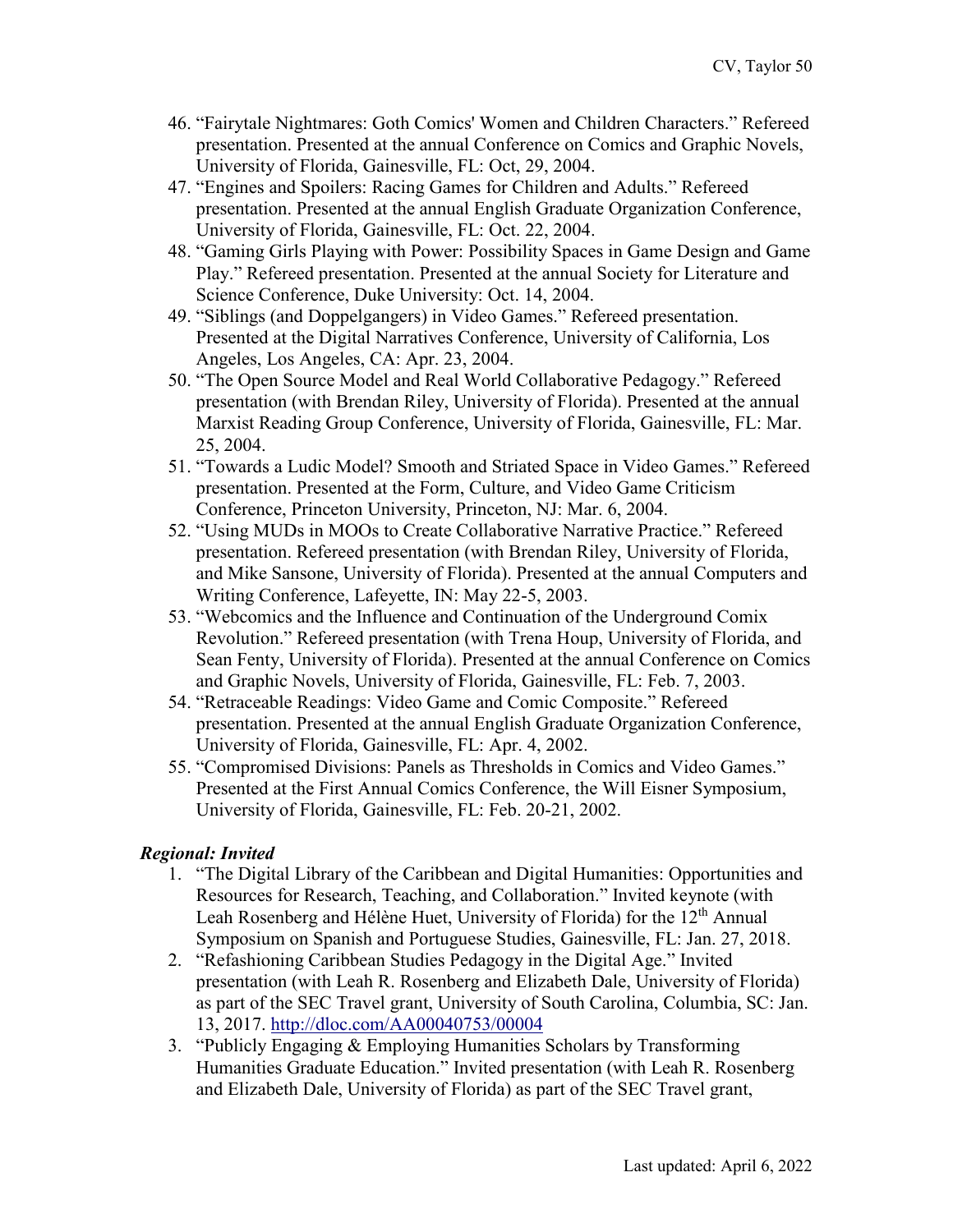University of South Carolina, Columbia, SC: Jan. 12, 2017. <http://ufdc.ufl.edu/AA00040753/00005>

- 4. "Digital Humanities in Higher Education: What Are The Possibilities?" Invited keynote speaker (with Elizabeth Dale, University of Florida) for the Southern Graduate Music Research Symposium, University of Florida, Gainesville, FL: Sept. 19, 2015. http://ufdc.ufl.edu/AA00034908/00001
- 5. "Mobile Services: SobekCM and Mobile Apps." Webinar, invited presentation (with Mark Sullivan, University of Florida, and James Taylor, BoxingClever). Presented at the Association for Southeastern Research Libraries (ASERL) Webinar: Nov. 8, 2010. <http://ufdc.ufl.edu/UF00103150/00001>

# *Regional: Non-invited/Refereed*

- 1. "UF Digital Scholarship: DH, Data, Research, and Teaching." Webinar presentation (with Crystal Felima, Hélène Huet, and Plato Smith, UF) for the Association for Southeastern Research Libraries (ASERL). Sept. 8, 2018. <http://ufdc.ufl.edu/AA00063351/00001>
- 2. "UF Digital Collections and SobekCM." Webinar presentation. Presented at the Association for Southeastern Research Libraries (ASERL) Information Technology & Digital Initiatives Interest Group Webinar: Feb. 9, 2010. <http://ufdc.ufl.edu/UF00098055/00001>

## *State: Invited*

- 1. "Digital in the Classroom: Collaborators, Tools & More." Invited presentation. Rollins College, Winter Park, FL: Feb. 15, 2017. <http://ufdc.ufl.edu/AA00053711/00001/>
- 2. "Defining Our Approaches to the Digital Humanities in Florida and the Caribbean: Futures of the Digital and Humanities." Invited presentation. Rollins College, Winter Park, FL: Feb. 14, 2017.<http://dloc.com/AA00053651/00001>
- 3. "Digital Library of the Caribbean (dLOC): Governance and Building Communities of Practice." Invited presentation (with Miguel Asencio, Florida International University; and Chelsea Dinsmore, University of Florida). PLAN Digitization Conference 2016: Digitization: Preserving the Past for the Future (and Preconference: Digitization 101), Panama City, FL: Aug. 19, 2016. <http://dloc.com/AA00040900/00002>
- 4. "By Any Other Name: Humanities Data, Capta, Research Materials, & Databasing; Data Discussions: Humanities Digital Projects and Data." Invited Presentation. New College, Sarasota, FL: Apr. 10, 2015. <http://ufdc.ufl.edu/AA00030847/>
- 5. "Humanities in the Digital Age: Electronic Dissertations and Open Access." Invited Presentation (with Sophia K. Acord, University of Florida). University of Central Florida Center for Humanities & Digital Research (CHDR) and the Texts & Technology Graduate Program, Orlando, FL: Feb. 26, 2015. <http://ufdc.ufl.edu/AA00029510>
- 6. "SobekCM Open Source Digital Library System Software and State University and College Libraries of Florida." Invited Presentation (with Mark Sullivan and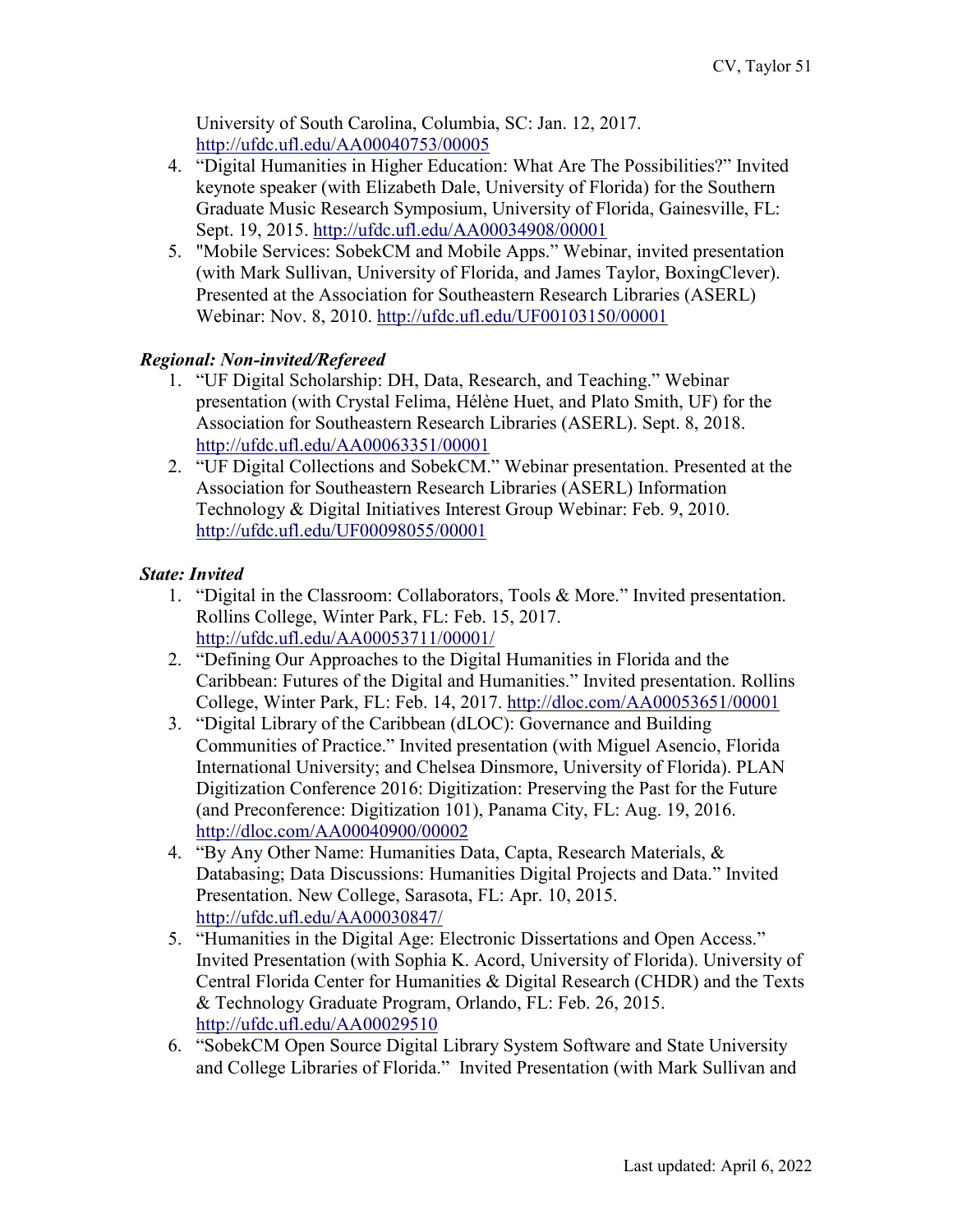Lourdes Santamaria-Wheeler, University of Florida). Council of State University Libraries (CSUL) Meeting. Mar. 8, 2013.<http://ufdc.ufl.edu/AA00014161/00002/>

- 7. "The Florida Digital Newspaper Library: Webinar for the Tampa Bay Library Consortium." Invited presentation (with Pat Reakes, University of Florida). Tampa Bay Library Consortium and Florida AskA Librarian. Webinar: Jan. 23, 2013.<http://ufdc.ufl.edu/AA00011618/00001>
- 8. "The Florida Digital Newspaper Library: Webinar for the Tampa Bay Library Consortium." Invited presentation (with Lois Widmer, Pat Reakes, and Colleen Seale, University of Florida). Tampa Bay Library Consortium and Florida AskA Librarian. Webinar: Jul. 18, 2012. <http://ufdc.ufl.edu/AA00011618/00001>
- 9. "Selecting a Mentor." Invited presentation for the Sunshine State Library Leadership Institute (SSLLI). Webinar: Aug. 31, 2011.
- 10. "The University of Florida Digital Collections (UFDC) Virtual Tour." Northeast Florida Library Information Network (NEFLIN). Webinar: Aug. 4, 2011. <http://ufdc.ufl.edu/AA00004340/00001/youtube>
- 11. "A Casebook for Revitalizing Legacy Databases / Data Sets" at the Sunshine State Library Leadership Institute (SSLLI) Graduation. Tallahassee, FL: Jul. 29, 2011.<http://ufdc.ufl.edu/IR00000502/00001>
- 12. "The Digital Library of the Caribbean (dLOC)." Presented (with Mark Sullivan, University of Florida, and Matt Loving, University of Florida) at the Florida State University Libraries, Tallahassee, FL: Mar. 26, 2010. <http://dloc.com/UF00099416>
- 13. "The Basics of Digitizing Collections." Presented (with Lourdes Santamaria-Wheeler, University of Florida) at the Society of Florida Archivists Annual Meeting, Gainesville, FL: Apr. 22, 2009.<http://ufdc.ufl.edu/UF00091725/00001>
- 14. "Why Are Comic Books Not Commonly Used in the Classroom? What Subjects Are Suitable For Comics?." Presented at the "Comics in the Classroom: Understanding the Educational Uses of Comic Books." Presented at the Jewish Museum of Florida's Professional Development Workshop, Miami Beach, FL: Oct. 21, 2007. <http://ufdc.ufl.edu/AA00004149>

# *State: Non-invited/Refereed*

- 1. "The New UF Digital Collections." Presentation with Todd Digby (University of Florida). The Florida Digital Humanities Consortium (FLDH), Flagler College, St., Augustine, FL: Apr. 2, 2022.
- 2. "Modelling Strong Governance and Un-Colonized Mutual Aid to Uplift Diversity and Inclusivity: Fostering our Inescapable Network of Mutuality with the Digital Library of the Caribbean (dLOC)." Presentation (with Brian W. Keith, University of Florida). The Florida Digital Humanities Consortium (FLDH), Flagler College, St., Augustine, FL: Feb. 12, 2021. <https://ufdc.ufl.edu/AA00069635/00001/> *a. Postponed from 2020 spring with COVID-19.*
- 3. "Building LibraryPress@UF: Library Publishing to Extend & Support Digital Scholarship." Presentation (with Perry Collins, Chelsea Johnston, and Tracy MacKay-Ratliff, University of Florida). The Florida Digital Humanities Consortium (FLDH), Flagler College, St., Augustine, FL: Mar. 27, 2020. <https://www.youtube.com/watch?v=juRpsKsZEqQ>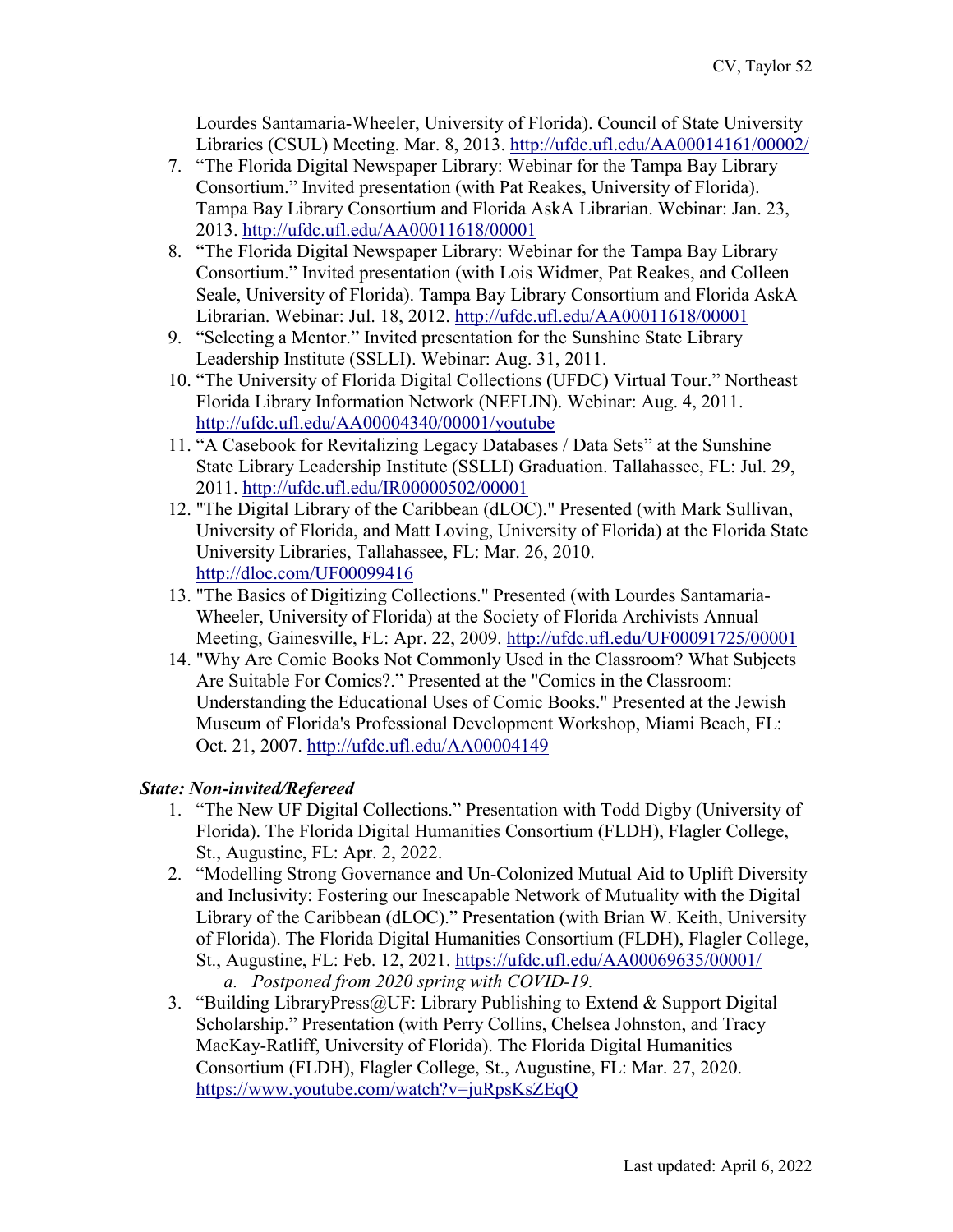- *a. Postponed with COVID-19; and reworked to be an online video.*
- 4. "The Digital Library of the Caribbean (dLOC) Model: Library Alliances for Social Justice." Poster presentation (with Brian W. Keith, University of Florida). The UF Social Justice Summit: For the Gator Good, Gainesville, FL: Jan. 27, 2018. <http://ufdc.ufl.edu/l/AA00061913/00001>
- 5. "Digital Humanities Graduate Certificate." Presentation (with Elizabeth Dale, University of Florida). THATCamp (The Humanities and Technology Camp) Gainesville, Santa Fe College, Gainesville, FL: Apr. 23, 2016.
- 6. "University Press and Library Collaborations, including Books about Florida and the Caribbean." Presentation (with Brian W. Keith, Chelsea Dinsmore, and Haven Hawley, University of Florida). THATCamp (The Humanities and Technology Camp) Gainesville, Santa Fe College, Gainesville, FL: Apr. 23, 2016. [http://gainesville2016.thatcamp.org/2016/03/16/university-press-and-library](http://gainesville2016.thatcamp.org/2016/03/16/university-press-and-library-collaborations-including-books-about-florida-and-the-caribbean/)[collaborations-including-books-about-florida-and-the-caribbean/](http://gainesville2016.thatcamp.org/2016/03/16/university-press-and-library-collaborations-including-books-about-florida-and-the-caribbean/)
- 7. "Community Engagement Engine." Presentation and facilitated discussion (with Brian W. Keith and Lourdes Santamaria-Wheeler, University of Florida). THATCamp (The Humanities and Technology Camp) Gainesville, Santa Fe College, Gainesville, FL: Apr. 23, 2016. [http://gainesville2016.thatcamp.org/2016/04/07/community-engagement-engine](http://gainesville2016.thatcamp.org/2016/04/07/community-engagement-engine-cee/)[cee/](http://gainesville2016.thatcamp.org/2016/04/07/community-engagement-engine-cee/)
- 8. "UF Digital Humanities Library Group and the Developing Librarian Project." Facilitated discussion (with Suzan Alteri and Richard Freeman, University of Florida). Discussion held at THATCamp (The Humanities and Technology Camp) Florida, University of Central Florida, Orlando, FL: Feb. 28, 2015. [http://florida2015.thatcamp.org/2015/02/09/uf-digital-humanities-library-groups](http://florida2015.thatcamp.org/2015/02/09/uf-digital-humanities-library-groups-developing-librarian-project/)[developing-librarian-project/](http://florida2015.thatcamp.org/2015/02/09/uf-digital-humanities-library-groups-developing-librarian-project/)
- 9. "Creating an Introduction to Data Course; perhaps, Data Translation for Working on Data Science Teams, Digital Literacy with a Maker Spirit: Discussion on Framing, Goals, and Concerns for Creating an Introductory Data Course." Facilitated discussion. Discussion held at THATCamp (The Humanities and Technology Camp) Florida, University of Central Florida, Orlando, FL: Feb. 15, 2014.<http://ufdc.ufl.edu/AA00019965/00001/pdf>
- 10. "Digital Collections and Scholarship: Discussion on Scholarly Advisory Boards for Digital Libraries/Collections." Facilitated discussion (with Suzan Alteri and Dhanashree Thorat, University of Florida). Discussion held at THATCamp (The Humanities and Technology Camp) Florida, University of Central Florida, Orlando, FL: Feb. 16, 2013.<http://ufdc.ufl.edu/AA00013939/00001/pdf>
- 11. "Enhancing Online Access to Historic Aerial Photography of Florida." Refereed poster presentation (with Carol McAuliffe and Joe Aufmuth, University of Florida). Presented at the Florida Library Association Conference, Orlando, FL: Apr. 19, 2012.
- 12. "Measuring Impact and Return on Investment for Digital Collections and Digital Humanities Projects." Refereed poster presentation (with Mark Sullivan and Lourdes Santamaria-Wheeler, University of Florida). Presented at the Florida Association of College and Research Libraries (FACRL) Conference, Daytona, FL: Oct. 15, 2011. <http://ufdc.ufl.edu/AA00005030/00001/>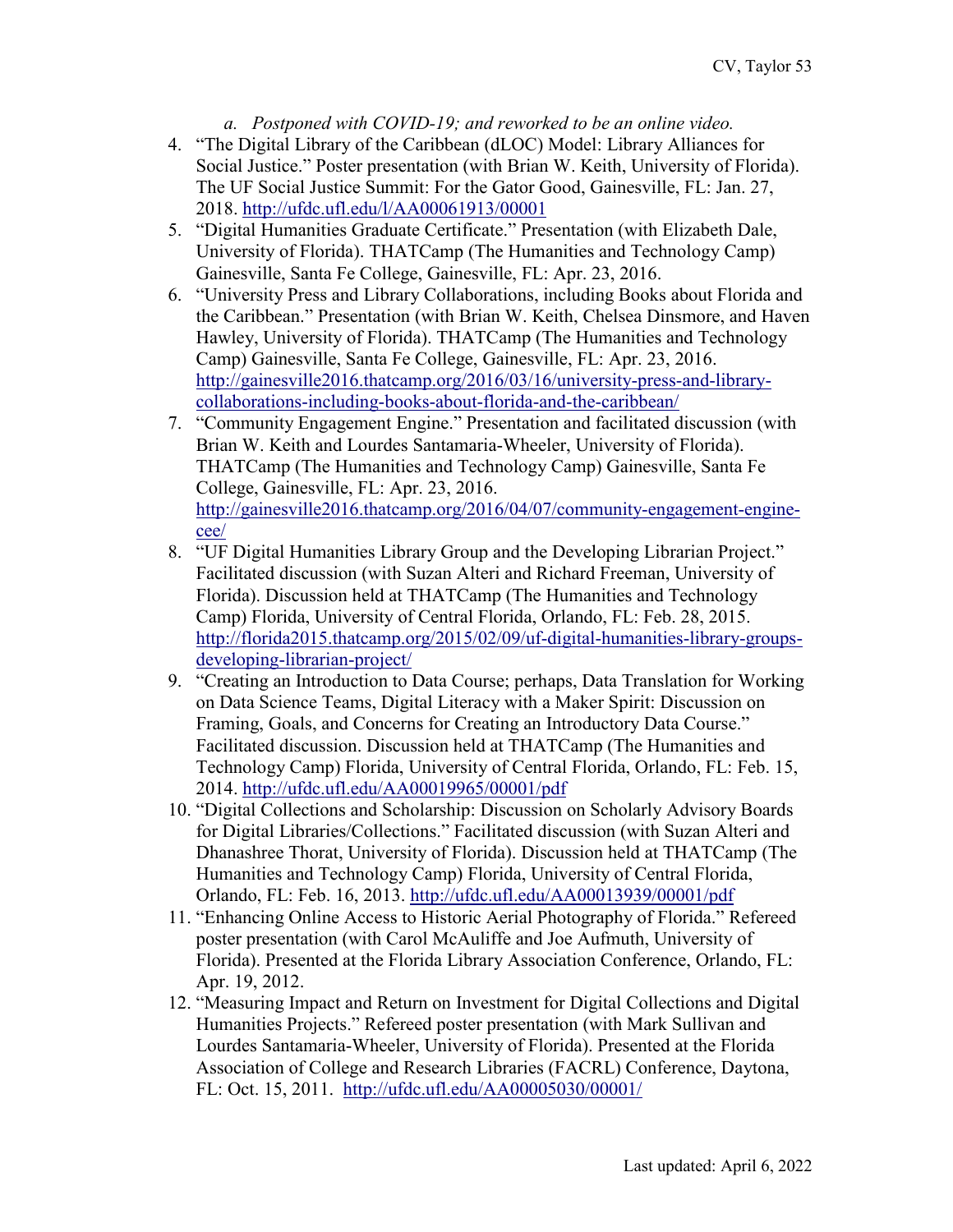- 13. "Collaboratively Supporting Undergraduate Research: the *Journal of Undergraduate Research* and the Libraries' Digital Collections." Refereed poster presentation (with Marilyn Ochoa, Donna Wrublewski, Dina Benson, Lourdes Santamaría-Wheeler, and Mark Sullivan, University of Florida) at the Florida Statewide Student Research Symposium: Engagement in Undergraduate Research, University of Central Florida, Orlando, FL: Oct. 14, 2011. <http://ufdc.ufl.edu/AA00005509>
- 14. "METS Metadata Editor & Viewer Tool for Libraries, Archives, Museums, and More." Refereed poster presentation (with Mark Sullivan and Lourdes Santamaria-Wheeler, University of Florida). Presented at the Florida Library Association Conference, Orlando, FL: May 5, 2011. <http://ufdc.ufl.edu/AA00001506/>
- 15. "Save America's Treasures Grant for Flagler College maps collaborative with UF." Refereed presentation (with Leslee Keys, Flagler College, and John Nemmers and John Freund, University of Florida). Presented at the Society of Florida Archivists Conference, St. Augustine, FL: May 5, 2011. <http://ufdc.ufl.edu/AA00001594/00002>
- 16. "IR and E-Serials New Academic Library Services, Poster Presentation." Refereed poster presentation (with Dan Reboussin, University of Florida). Presented at the Florida Association of College and Research Libraries (FACRL) Fall 2010 Conference, Sarasota, FL: Oct. 29, 2010. <http://ufdc.ufl.edu/UF00103075/00001>
- 17. "Using the Florida Digital Newspaper Library." Refereed poster presentation (with Missy Clapp, University of Florida). Presented at the Florida Library Association Conference, Orlando, FL: Apr. 8, 2010. <http://ufdc.ufl.edu/UF00099406/>
- 18. "Virtual Tour of UF Digital Collections (UFDC)." Webinar presentation (with Missy Shoop, University of Florida). Presented at the Northeast Florida Library Information Network (NEFLIN) Webinar: Feb. 19, 2009. <http://ufdc.ufl.edu/AA00004242/00002>

## *Local: Invited*

- 1. "Transformative Collaboration Partnerships: Undergraduate Fellowship Program, Graduate Internship Program, and the LibraryPress@UF." Invited presentation for the Library Leadership Board, University of Florida, Gainesville, FL: Oct. 7, 2021.
- 2. "Digital Library of the Caribbean (dLOC)." Invited presentation (with Crystal Felima, University of Florida) for the visit by the National Endowment for the Humanities, University of Florida, Gainesville, FL: Apr. 5, 2019. <http://dloc.com/AA00065191/00001>
- 3. "Digital Partnerships & Strategies." Invited presentation (with Crystal Felima and Leah Rosenberg, University of Florida) for the Intersections Groups, Center for the Humanities and the Public Sphere, University of Florida, Gainesville, FL: Apr. 1, 2019. <http://ufdc.ufl.edu/AA00066145/00001>
- 4. "Always Together, Always Collaborative: Digital Scholarship." Invited presentation (with Crystal Felima and Judith C. Russell, University of Florida) for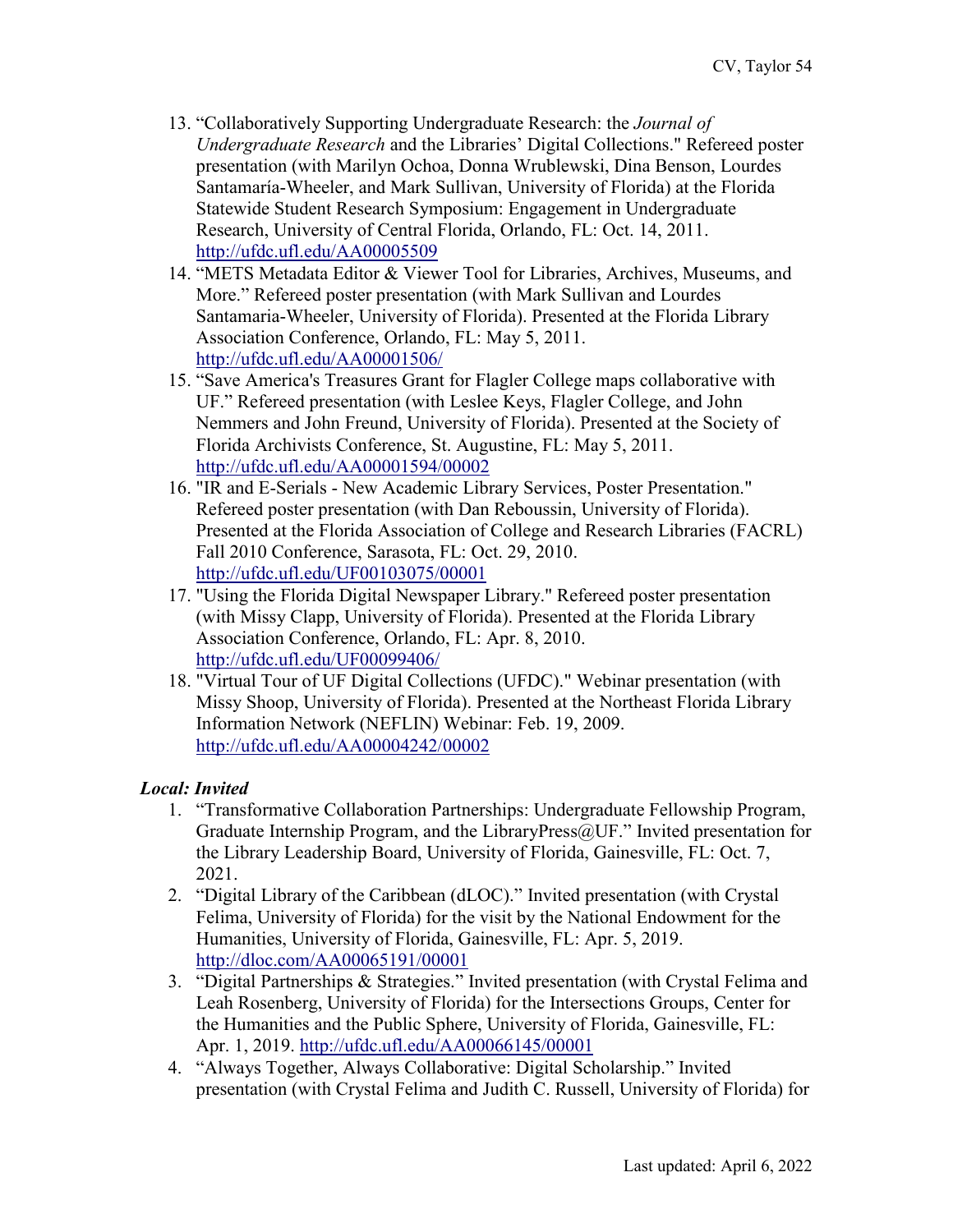visit by the ARL RLL Fellows (Association of Research Libraries, Research Library Leadership Fellows), University of Florida, Gainesville, FL: Feb. 28, 2019.<http://ufdc.ufl.edu/AA00065551/00001>

- 5. "UF Graduate Student Internship Program." Invited presentation (with interns and internship directors, University of Florida) for visit by the ARL RLL Fellows (Association of Research Libraries, Research Library Leadership Fellows), University of Florida, Gainesville, FL: Feb. 27, 2019. <http://ufdc.ufl.edu/AA00037247/00025>
- 6. "Workshop on Digital Scholarship/Humanities." Invited presentation (with Hélène Huet, University of Florida) for the English Graduate Organization Conference, University of Florida, Gainesville, FL: Feb. 15-16, 2019.
- 7. "Digital Collaborations between the Libraries and The Florida Museum." Invited presentation (with Valrie Minson, Suzan Alteri, and Hélène Huet, University of Florida) for the Florida Museum of Natural History Seminar Series, Florida Museum of Natural History, University of Florida, Gainesville, FL: Feb. 24, 2017.
- 8. "Digital Scholarship, Digital Libraries, and the Endless Frontier." Invited presentation for the UF Digital Collections Tenth Anniversary Celebration, University of Florida, Gainesville, FL: Mar. 30, 2016.
- 9. "We Don't Come in Empty: Digital Scholarship, Digital Humanities, and Libraries: Career and Professional Opportunities." Invited presentation for Alumni Career Symposium, Arts & Humanities Graduate Coordinators Group, University of Florida, Gainesville, FL: Jan. 24, 2016. <http://ufdc.ufl.edu/AA00038574>
- 10. "Collaborative Creativity: The Art of Giving to Get." Invited presentation (with Sophia Acord and Eric Segal, University of Florida) for the Idea Marketplace "un-conference," Academic and Professional Assembly (APA), University of Florida, Gainesville, FL: Dec. 16, 2015.
- 11. "Digital Humanities Graduate Certificate." Invited poster for the "Orientation to UF Graduate Certificates for the Humanities and Arts" by the UF Humanities and Arts Graduate Coordinators Group, University of Florida, Gainesville, FL: Sept. 29, 2015.
- 12. "UF's New Digital Humanities Certificate." Invited presentation (with Elizabeth Dale, University of Florida) for the Music Department Colloquium, University of Florida, Gainesville, FL: Sept. 18, 2015.<http://ufdc.ufl.edu/AA00034632/00001>
- 13. "UF Digital Collections & Communities: Collections, Technologies, Collaborations, & Leadership." Invited presentation for the Florida and Puerto Rico Newspaper Project funded by the National Digital Newspaper Project (NDNP), University of Florida, Gainesville, FL: Jul. 18, 2014. <http://ufdc.ufl.edu/UF00101360/00011/pdf>
- 14. "Digital Scholarship Systems for Connecting Scholars and Libraries." Invited presentation for the Digital Humanities Library Group (DHLG), University of Florida, Gainesville, FL: Jun. 24, 2014.<http://ufdc.ufl.edu/AA00024179/00001>
- 15. "Collaboratively Developing Intellectual Infrastructure with the Digital Library of the Caribbean (dLOC)." Invited presentation for the Baldwin Library of Historical Children's Literature, Planning Meeting for the Baldwin Scholars Council,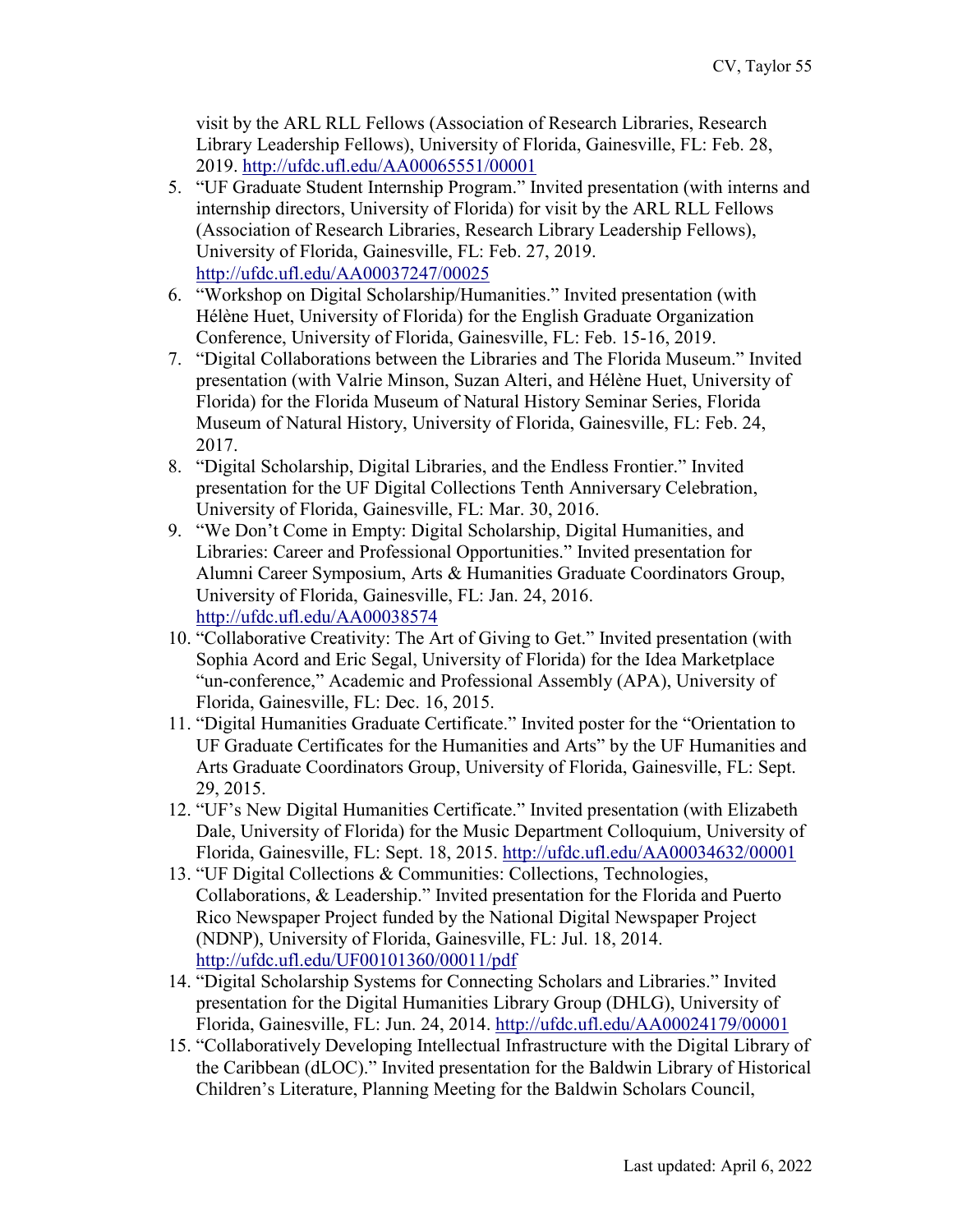University of Florida, Gainesville, FL: Jun. 6, 2014. <http://ufdc.ufl.edu/AA00022766/00001/pdf>

- 16. "Building Sustainable Intellectual Communities in Collaboration with the Libraries and Using Digital Collections and Practices (Presentation developed as part of responding to needs with UF Online)." Invited presentation (with Dan Reboussin, University of Florida) for the Languages, Literatures, and Cultures Department, University of Florida, Gainesville, FL: Jan. 29, 2014.
- 17. "Digital Collections & Holistic Supports Mini Grant." Invited presentation for the Smathers Libraries Mini Grant Showcase & Workshop, University of Florida, Gainesville, FL: Aug. 19, 2013.
- 18. "Tenure & Promotion: the Narratives." Invited presentation, within the Tenure & Promotion (T&P) Support Series, George A. Smathers Libraries, University of Florida, Gainesville, FL: Jun. 18, 2013.
- *19.* "Laurie N. Taylor: UF Research Computing for the Humanities." Filming and all video work led by Tim Sorel. Video for the UF Research Computing Video Series, University of Florida, Gainesville, FL: May 2013: <http://ufdc.ufl.edu/AA00015101/>
- 20. *UF Research Computing Introduction and Research Collaboration Video Series*, May 2013: [http://www.hpc.ufl.edu/about/impact/.](http://www.hpc.ufl.edu/about/impact/) Video series released to announce the new HiPerGator Supercomputer and UF Data Center, covered in national media.
- 21. "Digital Humanities, Libraries, Alt-Ac, and Many Job Markets." Invited presentation for the Market Wise: Alternative Career paths for Humanities PhDs Series, University of Florida, Gainesville, FL: Dec. 7, 2012. <http://ufdc.ufl.edu/AA00013282>
- 22. "Open Access isn't Just for Scientists: Digital Scholarship in the Humanities and Social Sciences." Presented with Sophia Acord for Open Access Week 2012, University of Florida, Gainesville, FL: Oct. 24, 2012. <http://ufdc.ufl.edu/AA00013160/00001/pdf>
- 23. "Open Access and the Institutional Repository (IR@UF)." Presented with Richard Saltzburg for the Department of Languages, Literatures and Cultures, Arabic Division, University of Florida, Gainesville, FL: Oct. 23, 2012.
- 24. "Concept and Process for Proposed UF Open Access Awards." Presented as part of the Scholarly Communications Working Group for the University Libraries Committee, University of Florida, Gainesville, FL: Aug. 28, 2012.
- 25. Respondent and Member of a Roundtable. Presentation as respondent to David Blakesley and Roundtable Member with David Blakesley, Jay Bolter, Terry Harpold, Elizabeth Swanstrom, and Greg Ulmer at the Digital Platforms and the Future of Books: A UF Digital Assembly Symposium. University of Florida, Gainesville, FL: Jan. 20-21, 2012. <http://ufdc.ufl.edu/IR00000728/>
- 26. "The University of Florida Digital Library Center & UF Digital Collections." Presentation for the Library Leadership Board. Presented with Lois J. Widmer, University of Florida, Gainesville, FL: Dec. 16, 2011. <http://ufdc.ufl.edu/UF00101360/00009/pdf>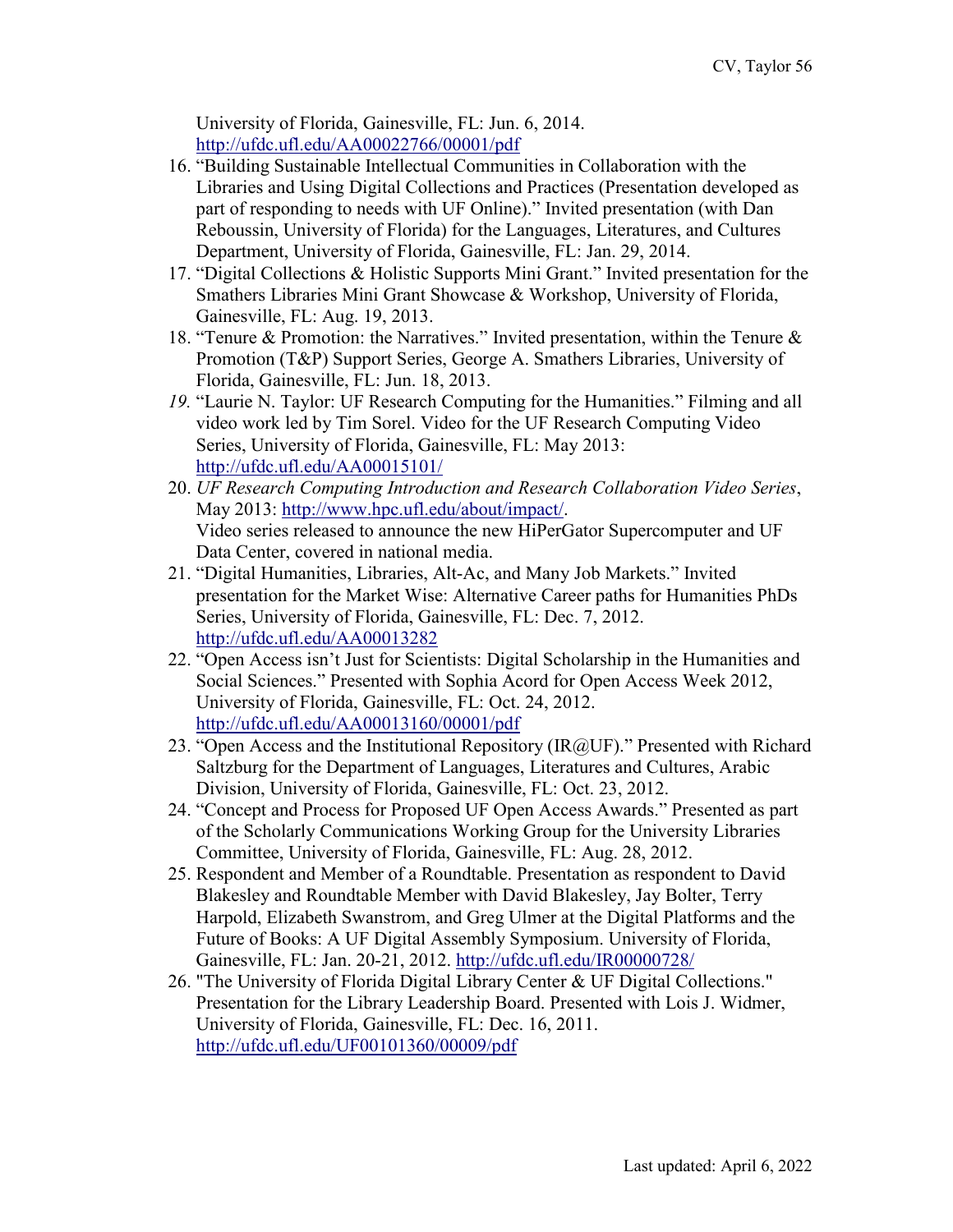- 27. "The IR@UF." Presentation for the Astronomy Department. Presented with Dina Benson and Michael Howell, University of Florida, Gainesville, FL: Dec. 14, 2011. <http://ufdc.ufl.edu/AA00005196/00004/pdf>
- 28. "Research Computing Advisory Committee and Subcommittee Members, Panel Discussion." Panelist for the UF Research Computing Day 2011 at the University of Florida, Gainesville, FL: Sept. 29, 2011.
- 29. "The UF Digital Collections." Invited presentation for the Grant and Fellowship Writing in the Humanities Workshop, UF Center for the Humanities and the Public Sphere, Gainesville, FL: May 10, 2011.
- 30. "The UF Digital Collections and the UF Digital Library Center." Presented to donors to the Judaica Collections (with Randall Renner and Lourdes Santamaria-Wheeler, both from the University of Florida) at the University of Florida, Gainesville, FL: Nov. 15, 2010.
- 31. "UF's Digital Library Center." Presented at the American Association of University Women (AAUW), University of Florida, Gainesville, FL: Jan. 10, 2009.
- 32. "Notes from a Feral Librarian." Presentation in the Graduate Student Workshop Series, "Graduate Students Leaving the Academy? Finding Your Passion and Getting a job outside the Ivory Tower." Invited presentation for the Career Resource Center, University of Florida, Gainesville, FL: Jul. 15, 2008.
- 33. "Science and Video Games." Presented (with Cathlena Martin, University of Florida) at the Transforming Encounters II: Children and Science, Imagination and Inquiry Colloquium, University of Florida; Feb. 18, 2005.
- 34. "The Learning, Cooperation, and Positives that Video Games Engender." Refereed presentation. Presented at The Children, Culture, and Violence Conference, University of Florida; Mar. 20-1, 2003.

# *Local: Non-invited*

- 1. Facilitator/speaker; Facilitated Discussions on Compassionate Computing and Library Technology & Digital Strategies, all at the University of Florida, Gainesville, FL. Materials:<https://ufdc.ufl.edu/AA00078428/00001/allvolumes>
	- a. "Internship and Undergraduate Fellowship Program." Mar. 15, 2021.
	- b. "Copyright and Controlled Digital Lending." Feb. 23, 2021.
	- c. "ArchivesSpace." Feb. 2, 2021.
	- d. "Virtual Accessibility." Dec. 3, 2020.
	- e. "Beyond Tickets: Consultations with Library Technology & Digital Strategies. Project and Partner Portfolio Management." Nov. 24, 2020.
	- f. "Our Website, Overall Web Presence, and Relation to Our Community Values and Ethics." Sept. 24, 2020.
	- g. "Socio-Technical Supports for Collaborative & Compassionate Computing." Jul. 14, 2020.
- 2. Information Session on the Undergraduate Fellowship Program. University of Florida, Gainesville, FL: Feb. 2, 2021.
- 3. Training: "Session 3: Partnering in the Pursuit of Grant Funding." In the Digital Partnerships Training Series, University of Florida, Gainesville, FL: Nov. 18, 2019: <https://ufdc.ufl.edu/AA00068592/00004>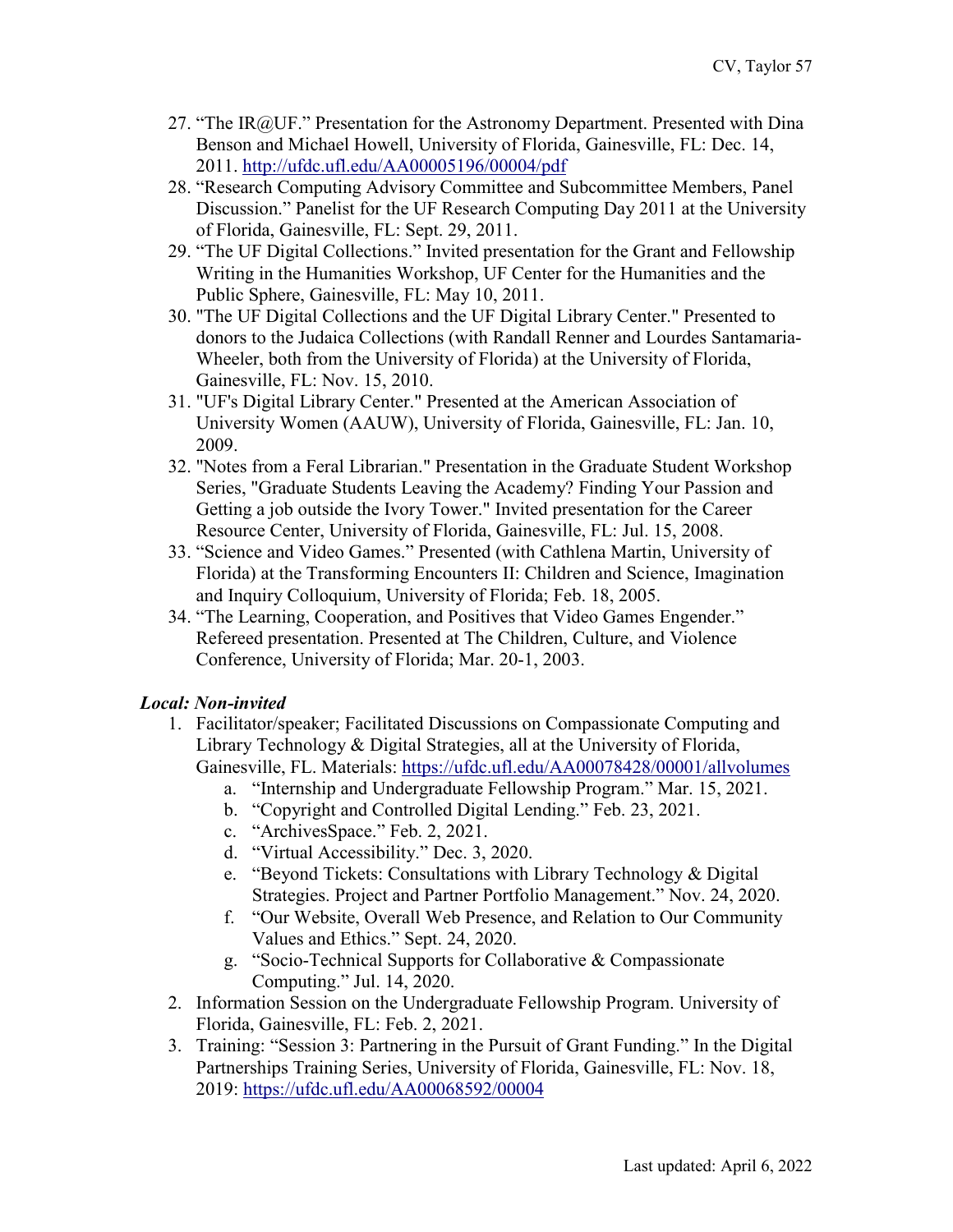- 4. Training: "Session 2: Digital Library of the Caribbean (dLOC): Modelling Strong Governance and UnColonized Mutual Aid to Uplift Diversity and Inclusivity in Digital Libraries." In the Digital Partnerships Training Series, University of Florida, Gainesville, FL: Oct. 23, 2019:<https://ufdc.ufl.edu/AA00068592/00004>
- 5. Training: "Session 1: Partnership Management & Project Portfolio Management." In the Digital Partnerships Training Series, University of Florida, Gainesville, FL: Oct. 8, 2019: [https://ufdc.ufl.edu/AA00068592/00003](https://ufdc.ufl.edu/AA00068592/00003?search=partnership+%3dmanagement)
- 6. "Community Organizing for Care, with the Alachua County Labor Coalition." Remarks for the Celebration of Women, Bo Diddley Plaza, Gainesville, FL: Jan. 21, 2018.
- 7. "Introduction to Collaborating with Strangers on Publishing." Presentation for the CoLAB Collaborating with Strangers event, University of Florida, Gainesville, FL: Oct. 20, 2016.
- 8. "Smathers Libraries Graduate Internship Program Orientation." Presentation for the Internship Orientation for Interns, Internship Directors, and Teaching Department Faculty Partners, University of Florida, Gainesville, FL: Sept. 7, 2016: [http://ufdc.ufl.edu/AA00037247/00015.](http://ufdc.ufl.edu/AA00037247/00015)
- 9. "Digital Humanities Bootcamp: Introduction." Opening remarks at the Digital Humanities (DH Bootcamp) Creative Campus Catalyst Grant Event, University of Florida, Gainesville, FL: Jan. 28, 2016: [http://ufdc.ufl.edu/AA00028978/.](http://ufdc.ufl.edu/AA00028978/)
- 10. "UF Collaborative Project on Elsevier Metadata." Academic Minute section of the Library Faculty Assembly (LFA), University of Florida, Gainesville, FL: Oct. 19, 2015; Mar. 21, 2016.
- 11. "Smathers Graduate Student Internship Program." Developed presentation slides with Brian W. Keith (presenter) at the Library Faculty Assembly (LFA), University of Florida, Gainesville, FL: Oct. 19, 2015; Mar. 21, 2016: [http://ufdc.ufl.edu/AA00037247.](http://ufdc.ufl.edu/AA00037247)
- 12. "Digital Humanities Introduction." Brief remarks at the Scott Nygren Scholars Studio Opening at the University of Florida, Gainesville, FL: Mar. 16, 2015.
- 13. "Workshop: Creating Your Professional Web Presence / Online Portfolios." Training workshop with Aaron Beveridge for the Digital Humanities Library Group at the University of Florida, Gainesville, FL: Oct. 8, 2014: [http://ufdc.ufl.edu/AA00021235/00001/pdf.](http://ufdc.ufl.edu/AA00021235/00001/pdf)
- 14. "Workshop: Project Charters & Pre-Nups for Scientists." Training workshop with Michelle Leonard for the Digital Humanities Library Group at the University of Florida, Gainesville, FL: Sept. 3. 2014: [http://ufdc.ufl.edu/AA00017119/00015/pdf.](http://ufdc.ufl.edu/AA00017119/00015/pdf)
- 15. "Workshop: SobekCM for Curators and Collection Managers: Managing Your Collection – Curator Tools." Training workshop (with Mark Sullivan, SobekCM Repository Community), part four of the SobekCM for Curators and Collection Managers Training Series at the University of Florida, Gainesville, FL: Dec. 13, 2013:<http://ufdc.ufl.edu/AA00019186/00003/pdf> and training overview for the full series: [http://ufdc.ufl.edu/AA00019186/00001/pdf.](http://ufdc.ufl.edu/AA00019186/00001/pdf)
- 16. "Opening Welcome" and "Digital Humanities Introduction." Training workshop (with the Data Management Curation Task Force and others) at the "Big Data, Little Data: Having it All – A Research Data Management Workshop" at the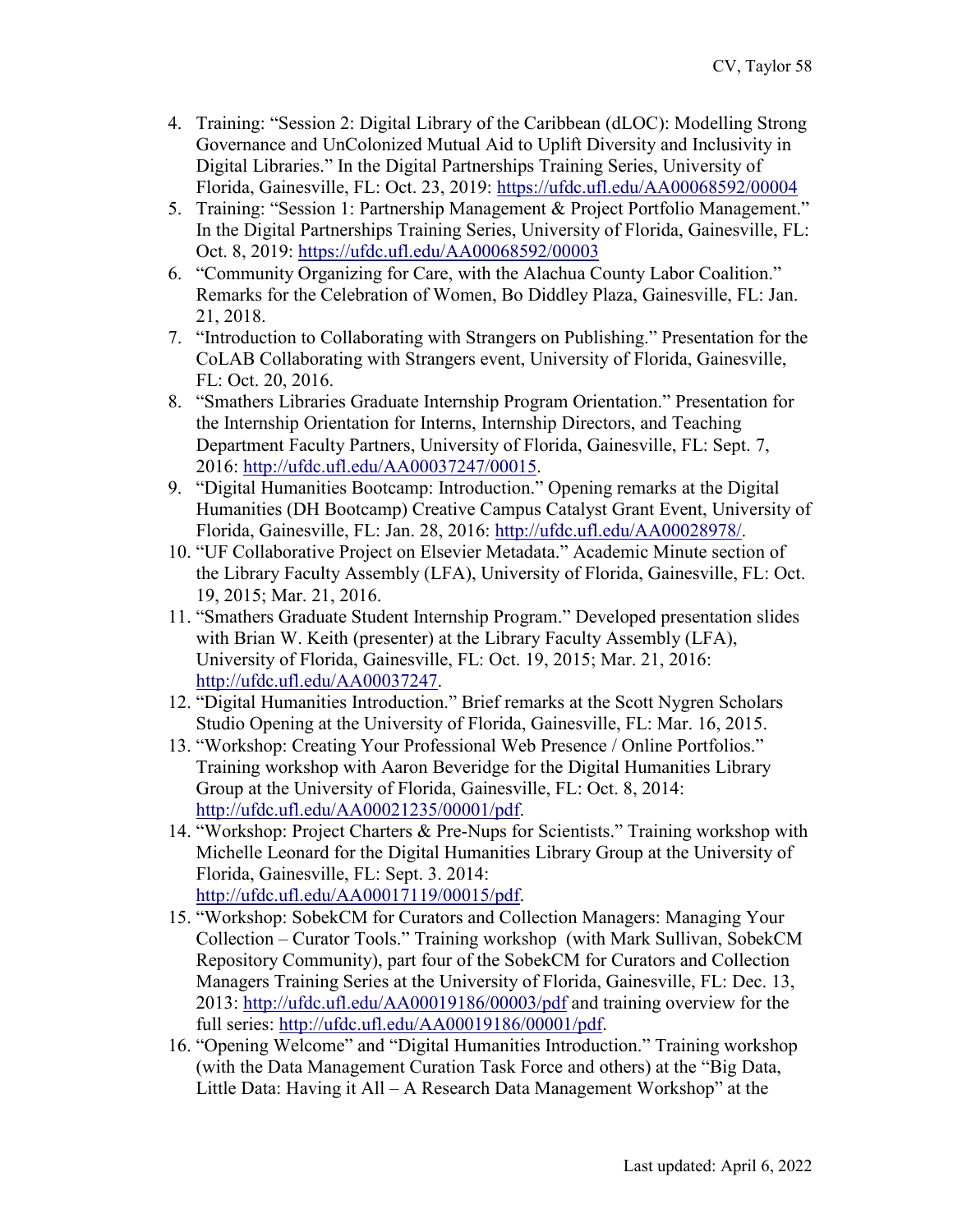University of Florida, Gainesville, FL: Oct. 3, 2013: [http://ufdc.ufl.edu/AA00017906/00008.](http://ufdc.ufl.edu/AA00017906/00008)

- 17. "Digital Library of the Caribbean (dLOC), myDLOC Tools, PBWorks, Zotero, and Tools in Service of Teaching for the *Panama Silver, Asian Gold Course*." Workshops and presentations for faculty members from Amherst College, University of Florida, and University of Miami. Presented (with Judith Roberts and Margarita Vargas-Betancourt, University of Florida) at the University of Florida, Gainesville, FL: Jun. 20-21, 2013.
- 18. "Training: Zotero Now & Future Extension / Integration (Zotero for Citation Management and Digital Scholarship)." Training workshop (with Blake Landor and Peggy McBride, University of Florida) at the University of Florida, Gainesville, FL: May 14, 2013. [http://ufdc.ufl.edu/AA00013899.](http://ufdc.ufl.edu/AA00013899)
- 19. "Training: Online Exhibits and Omeka." Training workshop (with Lourdes Santamaria-Wheeler and Dhanashree Thorat, University of Florida) at the University of Florida, Gainesville, FL: Jan. 24, 2013. [http://ufdc.ufl.edu/AA00013454.](http://ufdc.ufl.edu/AA00013454)
- 20. "Training: Introduction to Metadata & Creating Metadata Online Using the Self‐ Submittal Tool." Presentation at the University of Florida, Gainesville, FL: Jul. 16, 2012. [http://ufdc.ufl.edu/IR00000925/.](http://ufdc.ufl.edu/IR00000925/)
- 21. "Digital Humanities Introduction." Presented (with Sophia Acord, University of Florida) at Interface + UF Digital Humanities Day, University of Florida, Gainesville, FL: Apr. 26, 2012. [http://ufdc.ufl.edu/AA00010877/.](http://ufdc.ufl.edu/AA00010877/)
- 22. "UF Digital Collections & SobekCM, Open Source Software for Digital Scholarship." Poster presentation (with Mark V. Sullivan, Lourdes Santamaria-Wheeler, and Gus Clifton, University of Florida) at Interface + Digital Humanities Day, University of Florida, Gainesville, FL: Apr. 26, 2012. [http://ufdc.ufl.edu/AA00010836/00001.](http://ufdc.ufl.edu/AA00010836/00001)
- 23. "Roundtable Q&A with Members of the Research Computing Advisory Data Lifecycle committee." Roundtable presentation at UF Research Computing Day, University of Florida, Gainesville, FL: Apr. 25, 2012.
- 24. "UF Digital Collections & SobekCM, Open Source Software for Digital Scholarship." Poster presentation (with Mark V. Sullivan, Lourdes Santamaria-Wheeler, and Gus Clifton, University of Florida) at UF Research Computing Day, University of Florida; Apr. 25, 2012. [http://ufdc.ufl.edu/AA00010836/00001.](http://ufdc.ufl.edu/AA00010836/00001)
- 25. "Library Publishing Services." Presentation with Isabel Silver and Christine Ross at the University of Florida, Gainesville, FL: Feb. 9, 2012. [http://ufdc.ufl.edu/IR00000415/00002/.](http://ufdc.ufl.edu/IR00000415/00002/)
- 26. "Promoting UF Research, Collections, & Collection Materials with SEO and Wikipedia Writing/Editing." Presentation/Workshop with Dan Reboussin at the University of Florida, Gainesville, FL: Feb. 2, 2012. [http://ufdc.ufl.edu/AA00008692/.](http://ufdc.ufl.edu/AA00008692/)
- 27. "Assessing the Research Data Ecology of the University of Florida." Poster presentation with Hannah Norton, Rolando Garcia-Milian, Michele Tennant, and Erik Deumens at Florida Genetics 2011, University of Florida, Gainesville, FL: Nov. 10, 2011. [http://ufdc.ufl.edu/IR00000723/.](http://ufdc.ufl.edu/IR00000723/)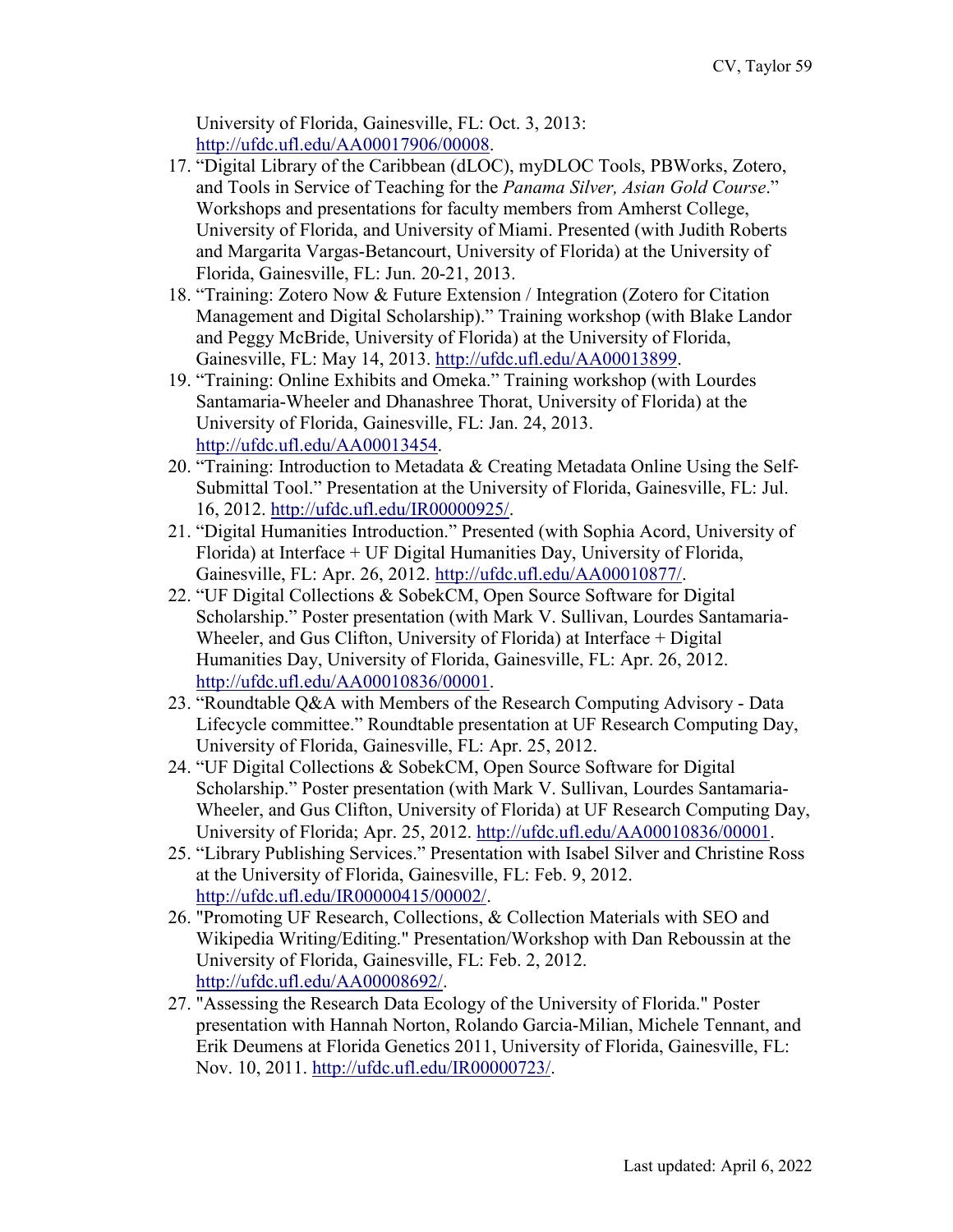- 28. "UF Digital Collections Update." Presented at the UFDC & Digital Dialog Meeting at the University of Florida, Gainesville, FL: Nov. 15 and Dec. 20, 2010; Feb. 21, Mar. 11, Apr. 18, May 16, Jun. 20, Aug. 15, Nov. 14, and Dec. 12, 2011. [http://ufdc.ufl.edu/sobekcm/development/highlights.](http://ufdc.ufl.edu/sobekcm/development/highlights)
- 29. "Introduction to Open Journal Systems (OJS)." Presentation/software tour at the University of Florida, Gainesville, FL: Jul. 27, 2011.
- 30. "Presentation on Joint Information Systems Committee (JISC) Report: Splashes and Ripples: Synthesizing the Evidence on the Impacts of Digital Resources and UF Digital Collections Update." Presented at the UFDC & Digital Dialog Meeting at the University of Florida, Gainesville, FL: Jul. 18, 2011.
- 31. "dLOC (Digital Library of the Caribbean) Intern Training." Training for 6 interns/fellows from the National Archives and National Library of Haiti for the Digital Library of the Caribbean (dLOC) at the University of Florida, Gainesville, FL: Jul. 11-19, 2011.
- 32. "Collaboratively Developing Open Access Digital Collections @ UF: The Samuel P. Harn Museum of Art & the Digital Library Center - Between the Beads: Reading African Beadwork." Poster presentation (with Lourdes Santamaria-Wheeler) at Open Access Week, University of Florida, Gainesville, FL: Oct. 2010. [http://ufdc.ufl.edu/UF00103007/00001.](http://ufdc.ufl.edu/UF00103007/00001)
- 33. "Digital Library Center Tours for the Libraries' Faculty and Staff." Presented (with Lourdes Santamaria-Wheeler and others, University of Florida) at the University of Florida, Gainesville, FL. Presented regularly 2007-2010.
- 34. "Digital Library of the Caribbean (dLOC)." Presented (with Brooke Wooldridge, Florida International University) at Florida International University, Miami, FL: Jul. 28, 2010.
- 35. "Digital Library of the Caribbean (dLOC)." Presented (with Brooke Wooldridge, Florida International University) at the University of Miami, Miami, FL: Jul. 27, 2010.
- 36. "Digital Library of the Caribbean (dLOC)." Presented (with Brooke Wooldridge, Florida International University, and Lourdes Santamaria-Wheeler, University of Florida) at HistoryMiami, Miami, FL: Jul. 26, 2010.
- 37. "University of Florida Digital Collections (UFDC) Recent Enhancements." Presented at the Digital Dialog Meeting, University of Florida, Gainesville, FL: Jul. 19, 2010.
- 38. "UF Digital Collection Self-Submittal and Metadata Editing for Library Faculty and Staff." Workshop presentation (with Dina Benson, University of Florida). Presented at the University of Florida, Gainesville, FL: Feb. 18, 2010.
- 39. "UF Digital Collection Self-Submittal and Metadata Editing for Library Faculty and Staff." Workshop presentation (with Dina Benson, University of Florida, and Mark Sullivan, University of Florida). Presented at the University of Florida, Gainesville, FL: Jan. 26, 2010.
- 40. "Exhibit Opening: Efraín Barradas Collection of Mexican and Cuban Film Posters: given by Ramón Figueroa. A few words on Digitization, Preservation, and Access." Presented at the George A. Smathers Libraries, Gainesville, FL: Jan. 22, 2010.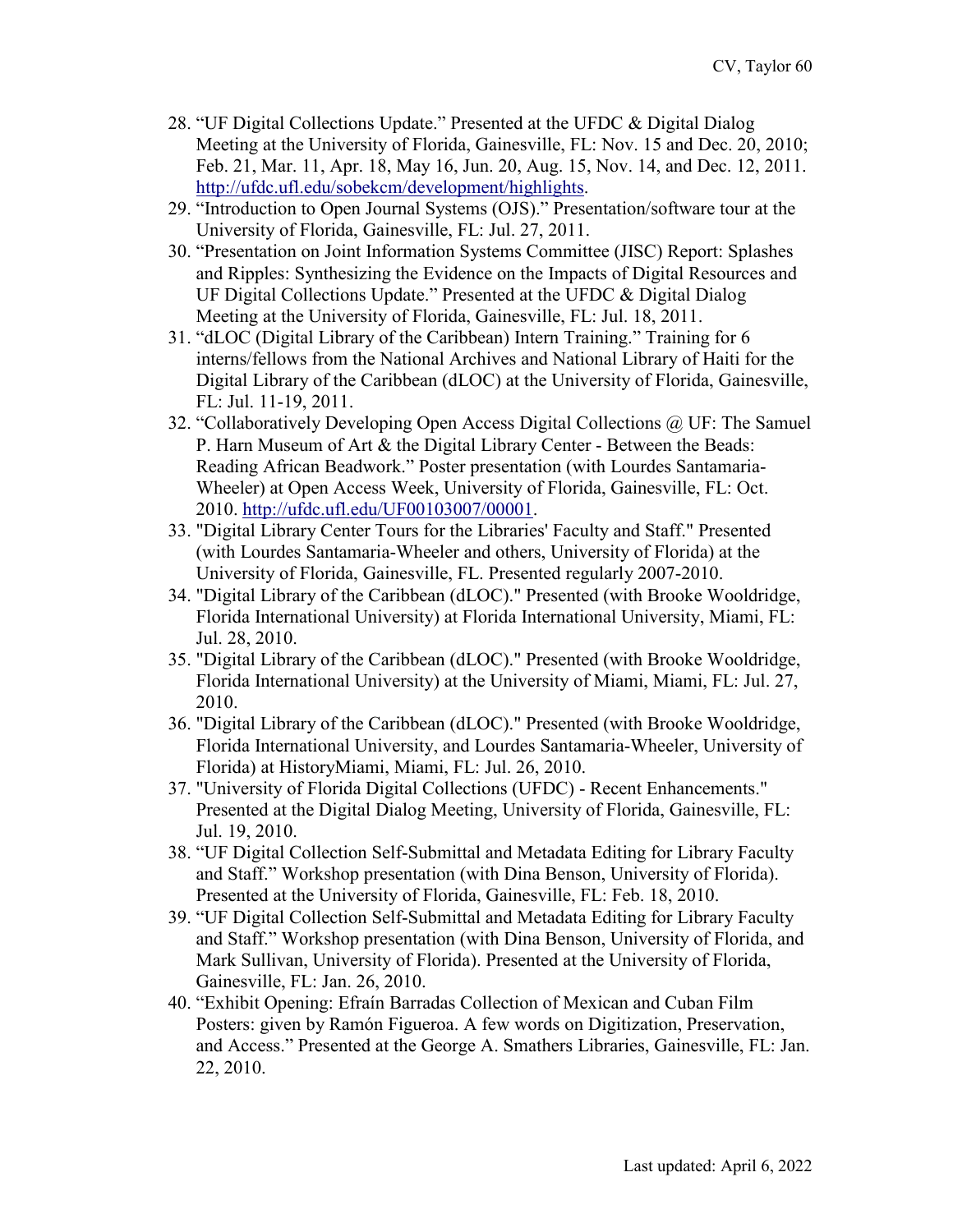- 41. "The Digital Library of the Caribbean (dLOC)." Presented (with Paul Losch, University of Florida, and Mark Sullivan, University of Florida) at the Latin American Center, LAS Fall 2009 Colloquium Series, Grinter Hall, University of Florida, Gainesville, FL: Oct. 1, 2009. [http://dloc.com/UF00095138/.](http://dloc.com/UF00095138/)
- 42. "The Panama Canal Digital Collections and the Digital Library Center at the University of Florida Libraries." Presented at the Panama Canal Museum meeting at the George A. Smathers Libraries, University of Florida, Gainesville, FL: Sept. 21, 2009. [http://ufdc.ufl.edu/AA00000553/.](http://ufdc.ufl.edu/AA00000553/)
- 43. "Researching with the University of Florida Digital Collections (UFDC)." Presented (with Missy Shoop, University of Florida) at the George A. Smathers Libraries, University of Florida, Gainesville, FL: May 21, 2009.
- 44. "Using the UF Digital Collections (UFDC)," Presented (with Missy Clapp, University of Florida, and Sam Huang, University of Florida) at Oak Hammock, Gainesville, FL: Mar. 11, 2009.
- 45. "Researching with the University of Florida Digital Collections (UFDC)." Presented (with Missy Clapp, University of Florida) at the Center for Instructional Teaching and Training (CITT) New Faculty Training Series, University of Florida, Gainesville, FL: Sept. 11, 2008. [http://ufdc.ufl.edu/AA00009731.](http://ufdc.ufl.edu/AA00009731)
- 46. "Providing Research Assistance for the University of Florida Digital Collections (UFDC)." Presented (with Missy Clapp, University of Florida) at the George A. Smathers Libraries, University of Florida, Gainesville, FL: Jul. 30, 2008. [http://ufdc.ufl.edu/AA00009731/00001.](http://ufdc.ufl.edu/AA00009731/00001)
- 47. "Library 2.0: UF Libraries Technology Expo." Presented at the George A. Smathers Libraries, University of Florida, Gainesville, FL: Apr. 15, 2008.
- 48. "Library 2.0: Internal Pre-show for the UF Libraries Technology Expo." Presented at the George A. Smathers Libraries, University of Florida, Gainesville, FL: Apr. 9, 2008.
- 49. "Library 2.0: LibGuides." Presented at the George A. Smathers Libraries, University of Florida, Gainesville, FL: Mar. 20, 2008.
- 50. "Second Life and the Library." Presented (with Sara Gonzalez, University of Florida, and Laura Woodruff, University of Florida) at the George A. Smathers Libraries, University of Florida, Gainesville, FL: Sept. 20, 2007.
- 51. "Playing in the Digital Sandbox: Digital Tools that are Fun and Functional." Presented at the George A. Smathers Libraries, University of Florida, Gainesville, FL: Sept. 6, 2007.
- 52. "Games and Learning." Presented at the George A. Smathers Libraries, University of Florida, Gainesville, FL: Aug. 14, 2007.

#### **EXHIBITS**

1. "Books about Florida and the Caribbean, from the University Press of Florida to the World." (curated with Poushali Bhadury and Hélène Huet, UF). Role: Exhibit co-curator. Physical Installation: George A. Smathers Libraries, Gainesville, FL: Jan. 2017.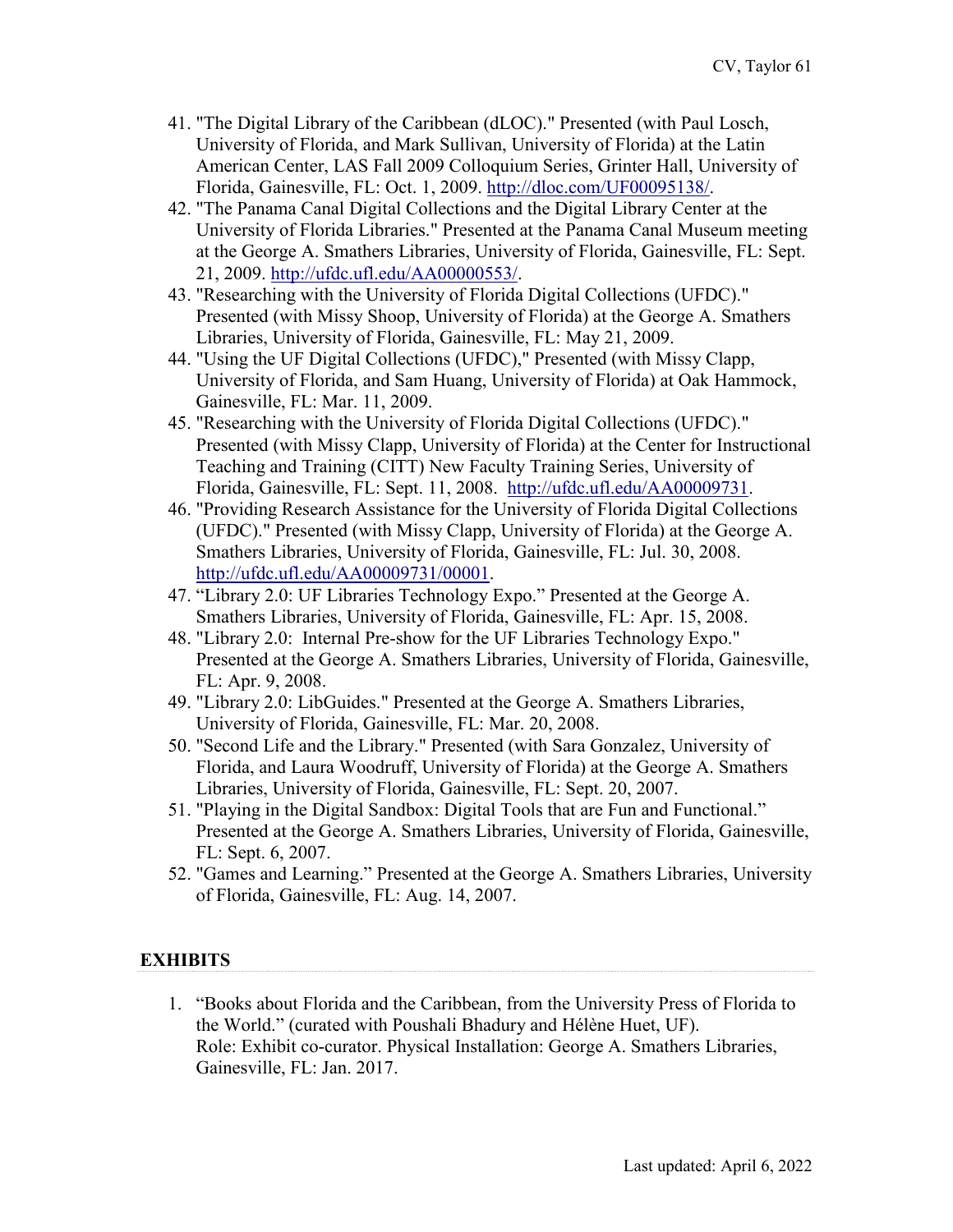2. "Ada Lovelace Day." (curated with Sara Russell Gonzalez, UF Smathers Libraries). Role: Exhibit co-curator. Physical Installation: George A. Smathers Libraries, Gainesville, FL: Oct. 2015. Online Exhibit: <http://exhibits.uflib.ufl.edu/AdaLovelace/>

#### **TEACHING**

I was a founding member of the DH Graduate Certificate Board and co-taught the required capstone course for the Certificate, the DH Graduate Studio. My teaching experience includes workshops on Digital Scholarship, Digital Humanities, Data Curation, and Digital Curation; integrated teaching of skills and theory within other forcredit courses; guest lecturing on these in for-credit courses; creating documentation to support teaching digital scholarship and data curation with project-based coursework; mentoring interns and serving on the internship program for the Libraries.

#### **Recent Teaching Activities**

#### *2021-2023*

Facilitating the Learning Community for Digital Archives. In 2021, the Dean of University Libraries generously provided funding for twelve people for the Society of American Archivists' Digital Archives Specialist Certificate. This important professional development opportunity is of strong interest to people working in Digital Partnerships & Strategies (DP&S), Digital Support Services (DSS), and Special & Area Studies Collections (SASC). Additionally, representatives in Library Technology Services (LTS) are interested in learning about aspects of this to further their work, and to connect to their stakeholders. In addition to the twelve funded participants, the full cohort for the Learning Community includes representatives from each of the four departments. Expected results from this first-of-kind program include benefits directly to participants and a model to follow for future professional development that builds our internal competencies as a community of practice.

#### *Summer 2019*

NEH Caribbean Studies Digital Humanities Advanced Institute. See description under Grants. See specific presentations under national presentations.

#### *Fall 2017-Spring 2018 and Summer 2016-Spring 2017: Interns:*

See listing under grants. Four proposals awarded for paid graduate student internships, Digital Scholarship & Library Publishing, Public/Digital Scholarship, the Digital Library of the Caribbean (dLOC)  $\&$  Digital Scholarship, and dLOC  $\&$ Digital Pedagogy.

*Spring 2017 and Spring 2016: HUM 6836, Digital Humanities Graduate Studio Course* Representative for the Libraries and contributing collaborative member of the Digital Humanities Certificate Working Group and the DH Certificate Board, who designed and gained approval for the course. Co-taught the DH Studio with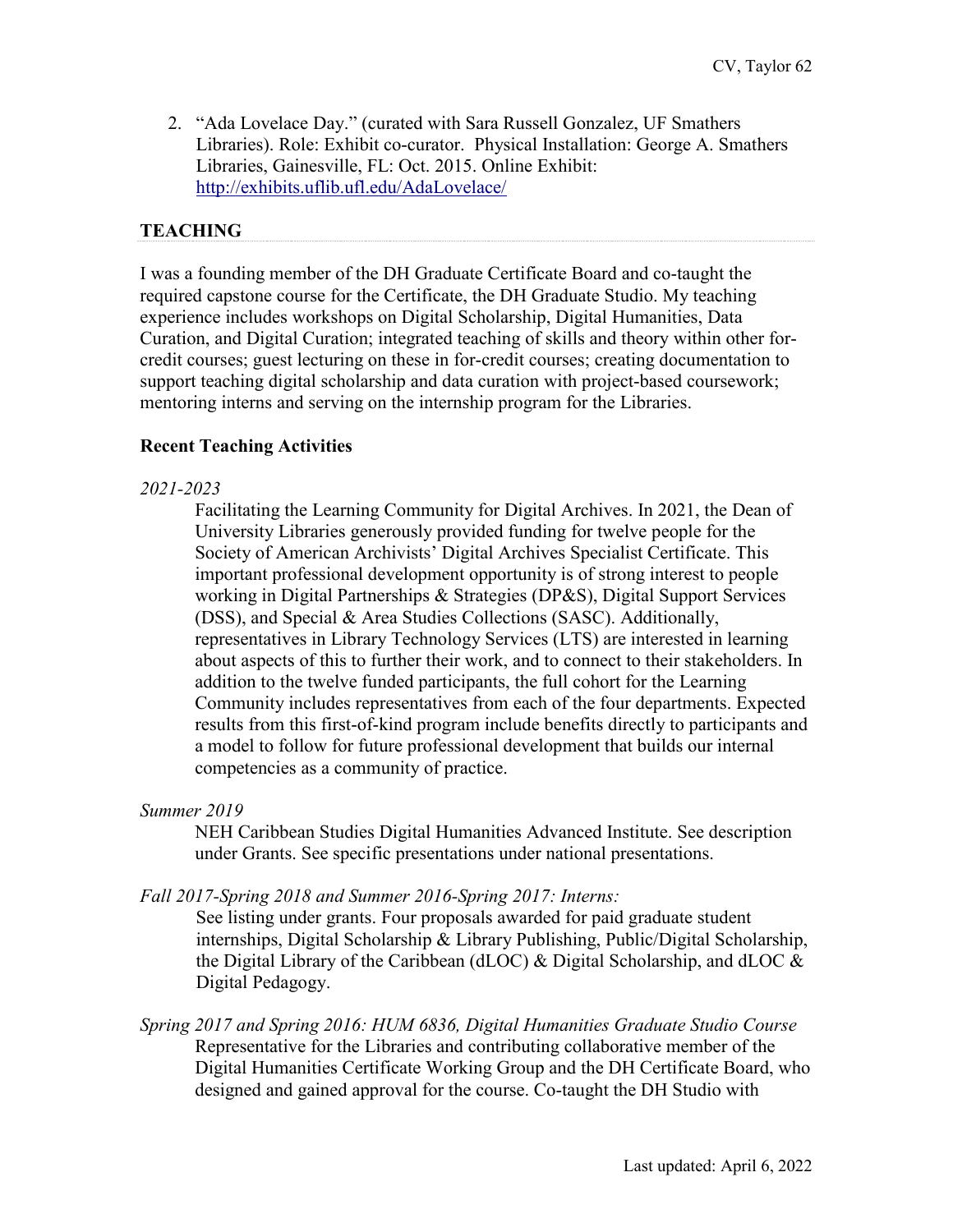Elizabeth Dale, Professor of History and Law, Spring 2016 and 2017: [http://digitalhumanities.group.ufl.edu/dh-graduate-certificate/dh-studio/.](http://digitalhumanities.group.ufl.edu/dh-graduate-certificate/dh-studio/)

*Fall 2013 – Spring 2016: Course Planning and Instruction*

Liaising with Subject Specialist Librarians and others to support the collaborative class taught simultaneously at 3 institutions in Fall 2013 (UF, University of Miami, and Amherst College; UF lead, Leah Rosenberg), at UF only in Spring 2014, and at 4 institutions in spring 2016 (adding the University of the West Indies, Cave Hill, Barbados) building on and with the Digital Library of the Caribbean (dLOC). *Syllabi and other course materials in dLOC*: [https://dloc.com/AA00037039/00001.](https://dloc.com/AA00037039/00001)

*2013 - 2016: Selected Internships, Classes, Workshops & Trainings* 

- Liaising, coordinating, facilitating, and providing training for:
	- o Digital Humanities Working Group (e.g., Online Exhibits and Omeka, EVIA Digital Archive, GIS, and Zotero and citation management tool integration)
	- o Developing Librarian Project, Digital Humanities Library Working Group (DHLG):<http://ufdc.ufl.edu/AA00022054/00001/pdf>
	- o Data Management/Curation Task Force (DMCTF)
	- o "SobekCM Training Series for Curators and Collection Managers: Trainings One-Four." Live and webinars.
- Fall 2014: Independent Study on digital scholarship; graduate non-thesis project
- Spring 2013: Preserving History (HIS4944); co-teaching with course designers: Jim Cusick, John Nemmers, and Flo Turcotte.
- Spring 2013: Supervising for-credit graduate intern
- 2007, Internship Director for student research project to create the *Radical Women in Gainesville Digital Collection and Exhibit*: <https://ufdc.ufl.edu/AA00079452/00001>

Prior to the Libraries, I taught multiple sections of writing courses (first year, ENC 1101, 1102; "Advanced Writing for Accounting Graduate Students," ENC 5326) and media studies and production courses ("Writing Through Media," ENG 1131; "Gaming Cultures," LIT 4930), as well as the first-year student orientation course ("First Year Florida"). I also taught training courses and workshops for researchers and instructors on using digital media for research, professional development, and instruction.

## **Selected Instructional Presentations within Credit Courses**

*Also, see presentations for workshops, trainings, and other presentations.*

- 1. "Digital Scholarship Resources at UF." Presentation (with Hélène Huet) for the Department of English, new graduate student orientation, UF, Aug. 16, 2018.
- 2. "Introduction to Digital Archives." Presentation for course taught by Amrita Bandopadhyay, UF, Sept. 18, 2018.
- 3. "Writing for Wikipedia and Public Scholarship." Presentation for course taught by Professor Margaret Galvan, UF, Sept. 24, 2018.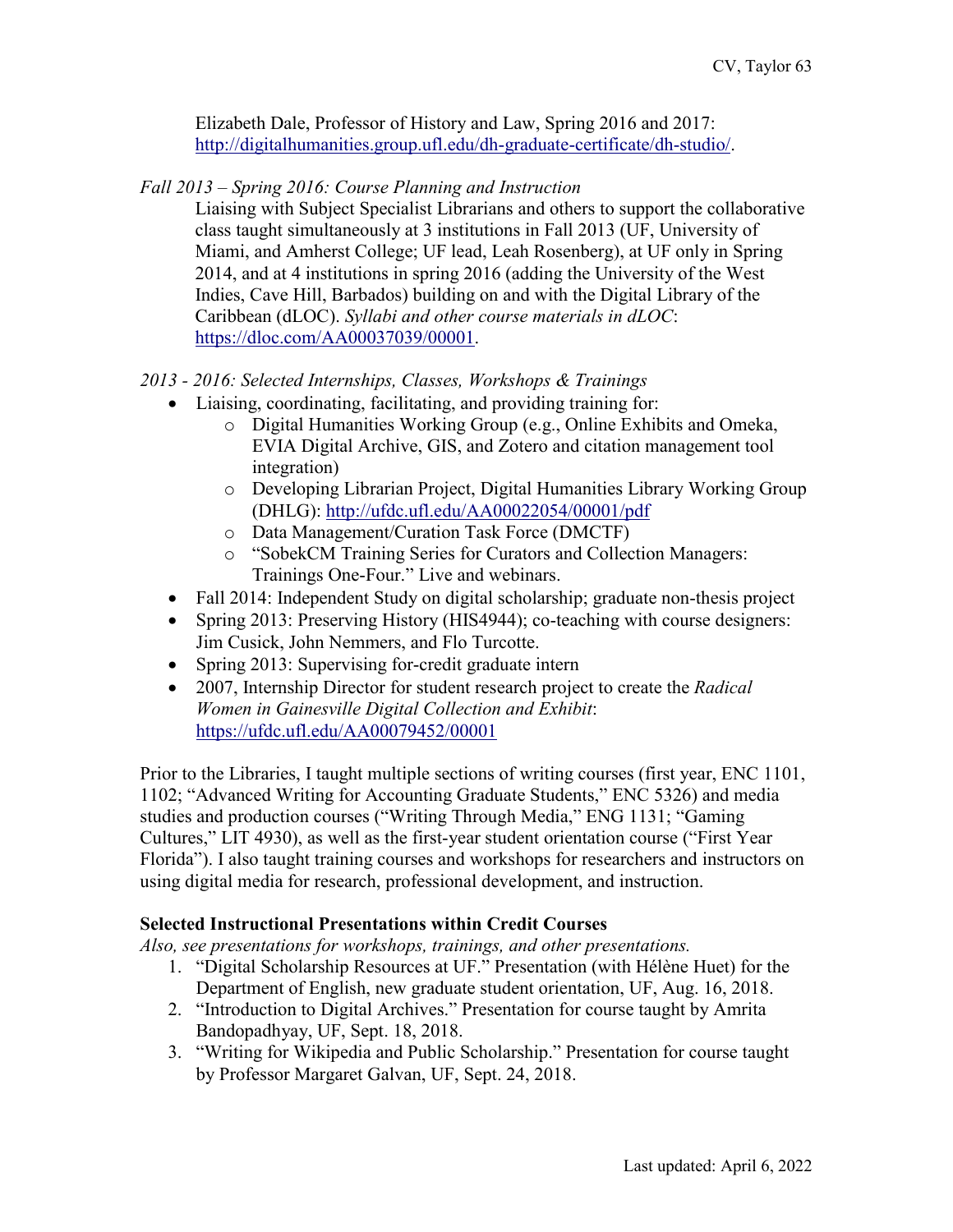- 4. "Careers and Possibilities with Libraries and Librarianship." Presentation/discussion for course taught by Alyssa Zucker, UF, Nov. 1, 2017.
- 5. "Wikipedia Writing as Public Scholarship." Presentation (with Julian Chambliss) for course taught by Professor Margaret Galvan, UF, Sept. 26, 2017.
- 6. "Our Digital Future: A Partnership of Digital Libraries and Scholars." Presentation (with Leah Rosenberg) via Skype for Tech Talks, Department of Library and Information Science, University of the West Indies, Mona, Jamaica, Jun. 22, 2017.<http://dloc.com/AA00058464/00001>
- 7. "Digital Library of the Caribbean (dLOC) and Language Studies." Presentation (with Hélène Huet, University of Florida) for course taught by Professor Emily Hind, University of Florida, Gainesville, FL, Feb. 16, 2017.
- 8. "Digital Library of the Caribbean (dLOC) and Historical Research." Presentation via Skype for course taught by Professor Matthew Smith, University of the West Indies, Mona, Jamaica, Dec. 8, 2016.
- 9. "Caribbean Digital Scholarship & Opportunities in the Digital Age." Presentation for course taught by Professor Evelyn O'Callaghan, University of the West Indies, Cave Hill, Barbados, Oct. 27, 2016.
- 10. "Digital Humanities, Interviews, Graphs, Maps, and Scholarly Forms." Presentation with Poushali Bhadury and Randi Gill-Sadler for course taught by Leah Rosenberg, University of Florida, Gainesville, FL, Oct. 21, 2016.
- 11. "Digital Scholarship, Public Scholarship, the Digital Humanities & More." Invited presentation for Researching Anthropology Graduate Course taught by Richard Freeman, University of Florida, Gainesville, FL: Oct. 19, 2016.
- 12. "Writing for Blogs and Online, Digital and Public Scholarship." Presentation with Poushali Bhadury and Randi Gill-Sadler for course taught by Leah Rosenberg, University of Florida, Gainesville, FL, Sept. 23, 2016.
- 13. "Metadata: Ethics, Access, and Representation with the Digital Library of the Caribbean (dLOC)." Invited presentation for the "Panama Silver, Asian Gold: Reimagining Diasporas, Archives, and the Humanities" DOCC (Distributed Online Collaborative Course, collaboratively created and taught at Amherst College, University of Florida, University of Miami, and the University of the West Indies, Cave Hill, Barbados in Spring 2016). Online webinar: Mar. 22, 2016.
- 14. "Digital Humanities and Digital History." Invited presentation for Digital History Course taught by Michelle Campos, University of Florida, Gainesville, FL: Mar. 14, 2016.
- 15. "The Digital Library of the Caribbean (dLOC): Introduction for Panama Silver, Asian Gold." Invited presentation for the "Panama Silver, Asian Gold: Reimagining Diasporas, Archives, and the Humanities" DOCC (Distributed Online Collaborative Course, collaboratively created and taught at Amherst College, University of Florida, University of Miami, and the University of the West Indies, Cave Hill, Barbados in Spring 2016). Online webinar: Jan. 26, 2016. [http://dloc.com/AA00038699/00001.](http://dloc.com/AA00038699/00001)
- 16. "Digital Scholarship with the Digital Humanities & More." Invited presentation for Researching Anthropology Graduate Course taught by Richard Freeman, University of Florida, Gainesville, FL: Oct. 7, 2015.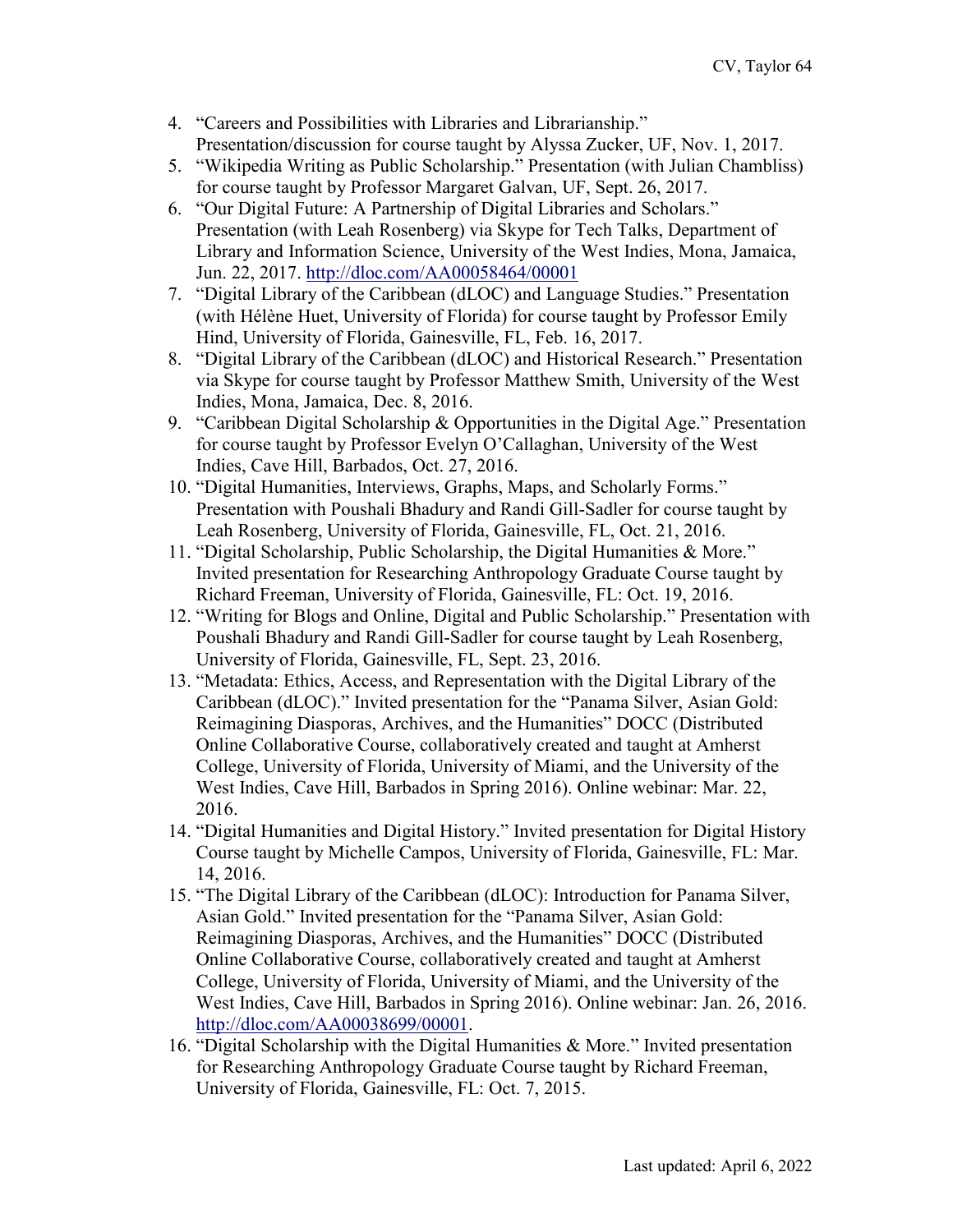- 17. "Digital Humanities." Invited presentation (with Missy Clapp) for "Humanities and the Sunshine State: Exploring Florida's Past, Present, and Future" by the UF Center for the Humanities and the Public Sphere and the Center for Precollegiate Education and Training, University of Florida, Gainesville, FL: Jun. 15, 2015. [http://ufdc.ufl.edu/AA00032140/00001.](http://ufdc.ufl.edu/AA00032140/00001)
- 18. "Data Management, Digital Curation, Digital Collections, Digital Scholarship, Digital Humanities, & More." Invited presentation for Researching Anthropology Graduate Course taught by Richard Freeman, University of Florida, Gainesville, FL: Oct. 8, 2014.
- 19. "Metadata, Context, and Practices for Creating and Sustaining Intellectual Access with the Digital Library of the Caribbean (dLOC)." Invited presentation for Modern Caribbean Literature Course taught by Leah Rosenberg, University of Florida, Gainesville, FL: Mar. 13, 2014. [http://www.dloc.com/AA00016041/00002.](http://www.dloc.com/AA00016041/00002)
- 20. "Digital Library of the Caribbean (dLOC): Digital Archives & Digital Humanities." Invited presentation for Modern Caribbean Literature Course taught by Leah Rosenberg, University of Florida, Gainesville, FL: Jan. 23, 2014. [http://dloc.com/AA00019457/00001/pdf.](http://dloc.com/AA00019457/00001/pdf)
- 21. "Enhancing Metadata & Creating Context: Creating Intellectual Infrastructure as Scholarship." Presented for the *Panama Silver, Asian Gold: Migration, Money, and the Making of the Modern Caribbean* Digital Humanities DOCC (distributed online collaborative course) taught at Amherst College, University of Florida, and University of Miami in Fall 2013. Recorded webinar presentation for classes: Nov. 5-6, 2013. [http://dloc.com/AA00016041/00002/.](http://dloc.com/AA00016041/00002/)
- 22. "Data Management, Digital Curation, Digital Collections, Digital Scholarship, Digital Humanities, & More." Invited presentation for African Studies Bibliography Graduate Course taught by Dan Reboussin, University of Florida, Gainesville, FL: Oct. 22, 2013.
- 23. "Data Management, Digital Curation, Digital Collections, Digital Scholarship, Digital Humanities, & More." Invited presentation for Researching Anthropology Graduate Course taught by Richard Freeman, University of Florida, Gainesville, FL: Sept. 25, 2013.
- 24. "Digital Library of the Caribbean (dLOC) Introduction & Overview Presentation: Collaboratively Developing Intellectual Infrastructure with dLOC." Presented for the *Panama Silver, Asian Gold: Migration, Money, and the Making of the Modern Caribbean* Digital Humanities DOCC (distributed online collaborative course) taught at Amherst College, University of Florida, and University of Miami in Fall 2013. Presentation for Sept. 3, 2013. [http://dloc.com/AA00016467/.](http://dloc.com/AA00016467/)
- 25. "Digital History and Digital Humanities." Presented for History Practicum (HIS 3942) taught by Jessica Harland-Jacobs, University of Florida, Gainesville, FL: Oct. 30, 2012. [http://ufdc.ufl.edu/AA00013195.](http://ufdc.ufl.edu/AA00013195)
- 26. "UF Digital Collections, Digital Scholarship, and Socio-Technical Concerns for Digital Scholarship." Presented for Graduate Anthropology Class taught by Richard Freeman, University of Florida, Gainesville, FL: Oct. 10, 2012.
- 27. "Scholarly Publication, Institutional Repositories, Author Permissions and Rights." Presented for Graduate Africana Bibliography Class (AFS5061) taught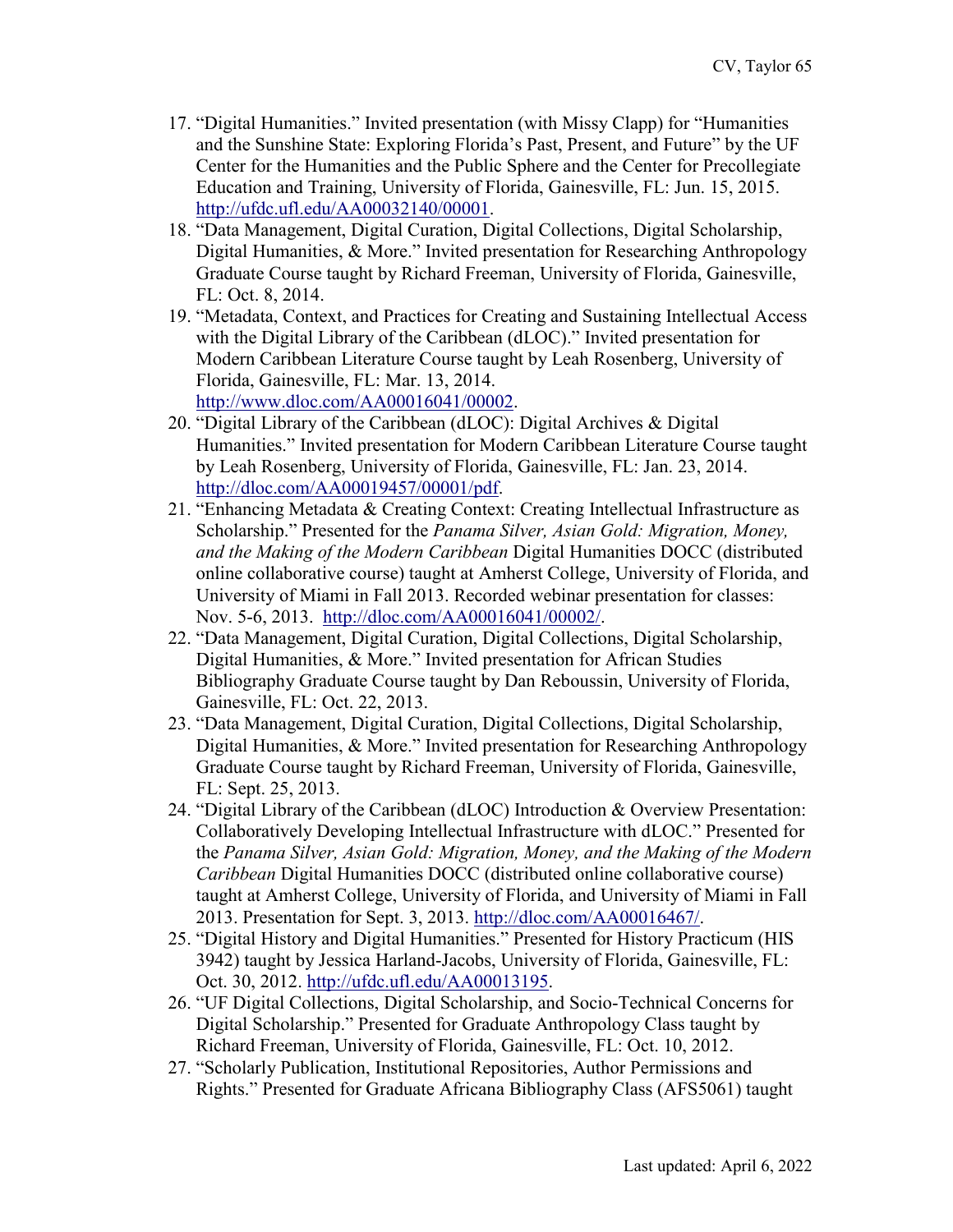by Dan Reboussin, University of Florida, Gainesville, FL: Oct. 2, 2012. [http://ufdc.ufl.edu/AA00005202/.](http://ufdc.ufl.edu/AA00005202/)

- 28. "Introduction to Library Resources (Digital and Physical) and to Digital History and Digital Humanities." Presented for History Practicum (HIS 3942) taught by Michelle Campos, University of Florida, Gainesville, FL: Sept. 11, 2012.
- 29. "UF Digital Collections and Digital Scholarship Support." Presented for the Department of History New Graduate Student Orientation, University of Florida, Gainesville, FL: Aug. 17, 2012. [http://ufdc.ufl.edu/UF00101360/00010.](http://ufdc.ufl.edu/UF00101360/00010)
- 30. "Scholarly publication, Institutional Repositories, author permissions/rights." Presented for Africana Bibliography (AFS 5061), taught by Dan Reboussin, University of Florida, Gainesville, FL: Oct. 4, 2011. [http://ufdc.ufl.edu/AA00005202.](http://ufdc.ufl.edu/AA00005202)
- 31. "Presentation for ART6933." Presented (with Dina Benson, Randall Renner, and Lourdes Santamaria-Wheeler, University of Florida) at the University of Florida, Gainesville, FL: Sept. 1, 2010. [http://ufdc.ufl.edu/UF00101360.](http://ufdc.ufl.edu/UF00101360)

# **SELECTED CONSULTATIONS OUTSIDE THE UNIVERSITY**

- 2022: Invited participant for Academic and research libraries: International skills conversation, organized by RLUK for select collaborators.
- 2021: Case study participant for the AHRC-RLUK Scoping study: The role of academic and research libraries as active participants and leaders in the production of scholarly research:<https://www.rluk.ac.uk/university-of-florida-library/>
- 2020: Interview with Ariel Pomputius, for article "Compassionate Computing in the Time of COVID-19: Interview with Laurie N. Taylor" in Medical Reference Services Quarterly, Oct. 2020 (pages 399-405): <https://www.tandfonline.com/doi/full/10.1080/02763869.2020.1826232>
- 2020: Phone consultation on digital collections with multilingual metadata and interfaces with Senior Development Editor, Adam Matthew Digital
- 2020: *Reframing History* program "Laurie N. Taylor and Cultivating Caribbean Knowledge." Online. May 19, 2020. [http://chambl91.msu.domains/ReframingHistory/interview/laurie-n-taylor-and](http://chambl91.msu.domains/ReframingHistory/interview/laurie-n-taylor-and-cultivating-caribbean-knowledge/)[cultivating-caribbean-knowledge/](http://chambl91.msu.domains/ReframingHistory/interview/laurie-n-taylor-and-cultivating-caribbean-knowledge/)
- 2020: "New Strategies for Acquiring Learning Materials." Participant for the CNI Spring 2020 Executive Roundtable. Online. March 31, 2020.
- 2019: Digital Library Labor Forum, meeting Oct. 2019
- 2018: Digital Humanities and Libraries consultant on *Bodies on the Move*, NEHfunded project by the University of Puerto Rico
- 2016: Phone interview consultation with subsequent email with Rikk Mulligan, Association of Research Libraries (ARL), Program Officer for Scholarly Publishing on Digital Scholarship Centers (resulting article: "University of Florida Libraries Support Digital Scholarship: Fourth Profile in ARL Series," [http://www.arl.org/focus](http://www.arl.org/focus-areas/scholarly-communication/digital-scholarship-support/4037-library-digital-scholarship-support-profile-university-of-florida)[areas/scholarly-communication/digital-scholarship-support/4037-library-digital](http://www.arl.org/focus-areas/scholarly-communication/digital-scholarship-support/4037-library-digital-scholarship-support-profile-university-of-florida)[scholarship-support-profile-university-of-florida\)](http://www.arl.org/focus-areas/scholarly-communication/digital-scholarship-support/4037-library-digital-scholarship-support-profile-university-of-florida)
- 2014: Consultant on digital project panning with Rollins College on an Associated Colleges of the South R-1 Collaborative Project grant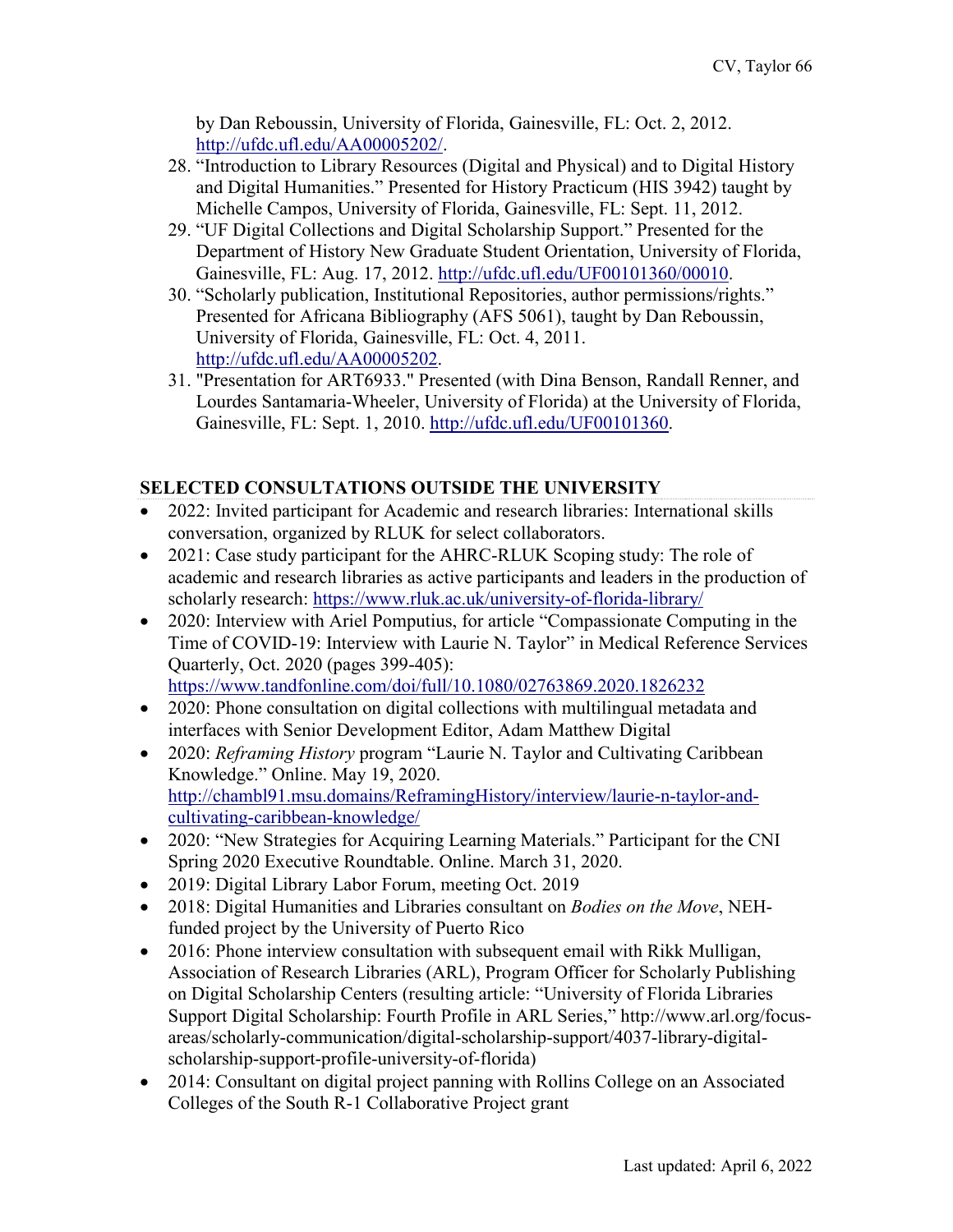• 2011: Consultant on digital preservation and archiving for the International Ocean Drilling Program - US Implementing Organization (IODP-USIO, [http://iodp.tamu.edu/\)](http://iodp.tamu.edu/)

#### **EDITOR OF A SCHOLARLY JOURNAL, SERVICE ON AN EDITORIAL ADVISORY BOARD OR REVIEWER FOR A SCHOLARLY JOURNAL**

Current:

- LibraryPress@UF, Editor-in-Chief [\(https://librarypress.domains.uflib.ufl.edu/;](https://librarypress.domains.uflib.ufl.edu/) 2015present)
- HeritEdge, Inc. (Barbados), Advisory Board, Member (2017-present)
- TRACE Advisory Board, Member [\(http://trace.english.ufl.edu;](http://trace.english.ufl.edu/) 2015-)
- *Archive Journal,* Contributing Editor [\(http://archivejournal.net/;](http://archivejournal.net/) 2011-)

# Completed:

- Reviewer for book proposal, *Encyclopedia of Library Science* (2021)
- Reviewer, *Journal of West Indian Literature* (2020)
- *sx: archipelagos, Reviewer [\(http://smallaxe.net/sxarchipelagos/;](http://smallaxe.net/sxarchipelagos/) 2019)*
- Reviewer, *Digital Black Atlantic* (2018)
- British Chilean Newspaper Project, Advisory Board, Member (2018)
- Reviewer, *Library Collections, Acquisitions Reviews and Technical Services* (2016)
- Reviewer, *Law and History Review* (2016)
- Tester/Participant, Early Caribbean and the Digital Collaborative Research Cluster, Northeastern University Humanities Center (2016)
- Scientific Committee Member, Game History Annual Symposium (2013-2016)
- Reviewer, *Handbook of Research on Academic Library Partnerships and Collaborations* (2015)
- Reviewer, *Managing Digital Audiovisual Resources,* Rowman & Littlefield (2014)
- Reviewer, *Digital Studies* (2014)
- Editorial Review Board Member and Reviewer, *International Journal of Gaming and*
- *Computer-Mediated Simulations* (2008-2013)
- Reviewer, *Handbook of Research on Effective Electronic Gaming in Education* (2008)
- *Digital Humanities Quarterly,* Reviewer (2007)
- Reviewer, *Publications of the Modern Language Association* (2007)
- Reviewer, *Learning, Media, and Technology: Special Issue on Digital Games and Learning, 31.4* (2006)

# **DISSERTATION AND THESIS COMMITTEES**

- Amrita Bandopadhyay (PhD, English, UF), Outside Reader
- Clarissa Carr (PhD, Historic Preservation, UF), Outside Reader
- Brie Rosenbloom (MA, Museum Studies, UF), Reader
- PhD Examiner for candidate (Queensland University of Technology, Australia, 2020)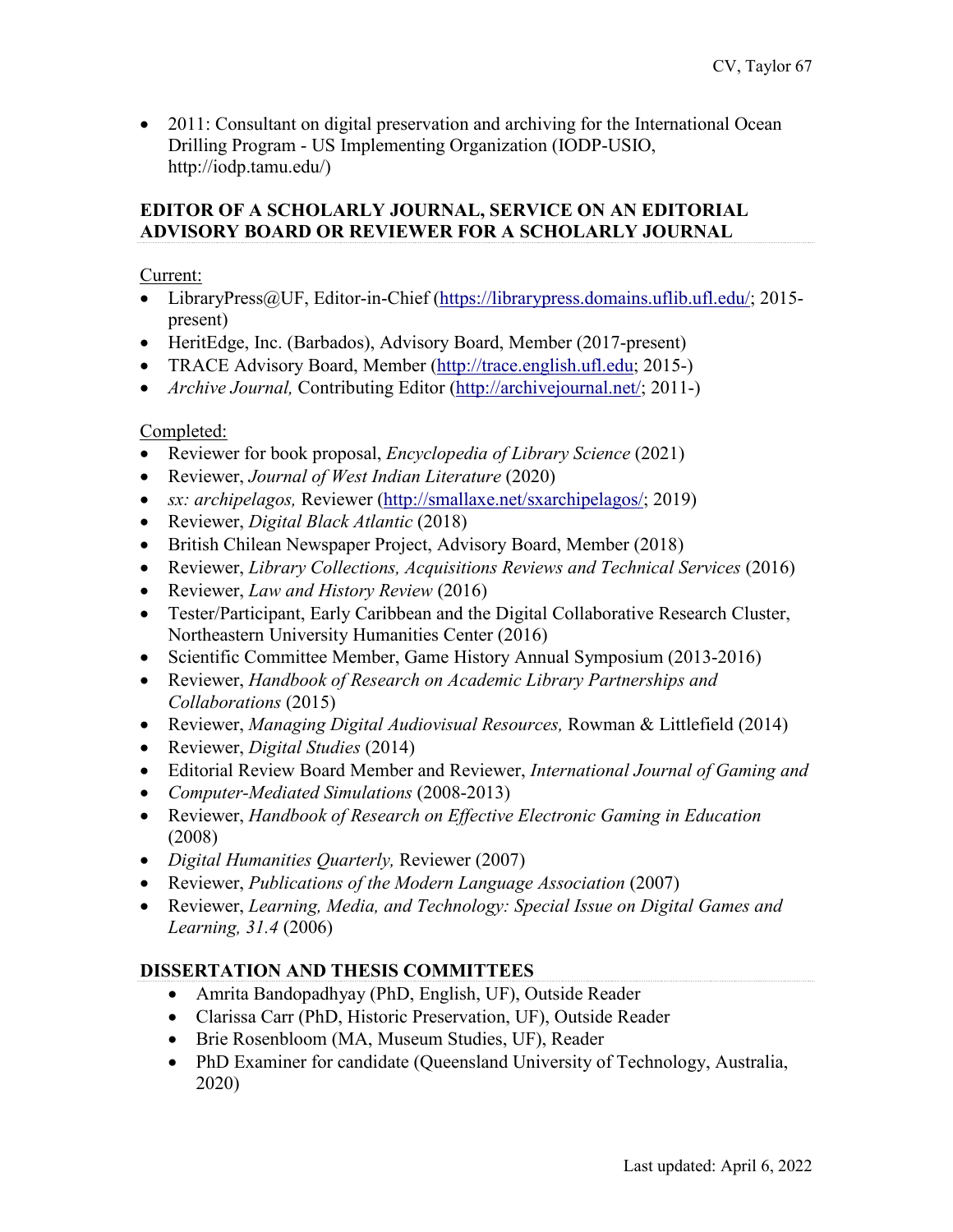• Lukasz Ziemba (PhD, Agricultural & Biological Engineering, UF), Outside Reader

# **UNIVERSITY, COLLEGE, & DEPARTMENTAL SERVICE**

# **University of Florida**

- Digital Humanities Graduate Certificate Board, ex officio Member (2017-present)
- Digital Humanities Working Group, Member (2008-present)
- Data Management/Curation Working Group, Member (2017-present)
- Cuba Program Steering Committee, Center for Latin American Studies, Member (2016-present)
- Research Computing Advisory Committee (RCAC), Member (2011-present) Completed:
- Creative Campus Committee, Member (2016-2019)
- Arts & Humanities Graduate Coordinators Group, Library Representative (2015- 2019)
- United Faculty of Florida, UF Chapter (UFF-UF, Faculty Union)
	- o Chief Negotiator, Chair of the Collective Bargaining Committee (May-September 2018)
	- o Senator Alternate (May September 2018)
	- o Senator (2017-2018)
	- o Nominating Committee (2018)
- Digital Humanities Working Group, Co-Convener (2011-2018)
	- o THATCamp-Gainesville, web and conference team member (2014, 2015, 2016, 2017, 2018)
- UF Master Plan, Working Group for Arts, Humanities, and Cultural Institutions, Member (2016-2017)
- Digital Humanities Graduate Certificate Board, Member (2015-2017)
- E-Portfolio Core Task Force, UF Core Program, Member (2016-2018)
- UF Informatics Institute Seed Grants, Reviewer (2016)
- UF Faculty Senate, Budget Council Member (2014-2017)
- Digital Humanities Graduate Certificate Working Group, Member (2014-2015)
- Cuba Program Working Group, Center for Latin American Studies, Member (2013- 2015)
- UF Faculty Senate, Faculty Senator for the Libraries (2012-2015)
- Information Technology Advisory Committee Academic Technology (ITAC-AT), Member (2008 - Sept. 2010)
- Association for Academic Women, Publicity Chairperson (2008-2009)
- Distance Learning Council & WebCT Committee, Member (2006-2007)

# **University Press of Florida**

• Diversity (DEI) Committee for the University Press of Florida, Member (2016-2017)

# **Center for Gender, Sexualities, and Women's Studies Research**

• Social Media Committee, Member (2016-2017)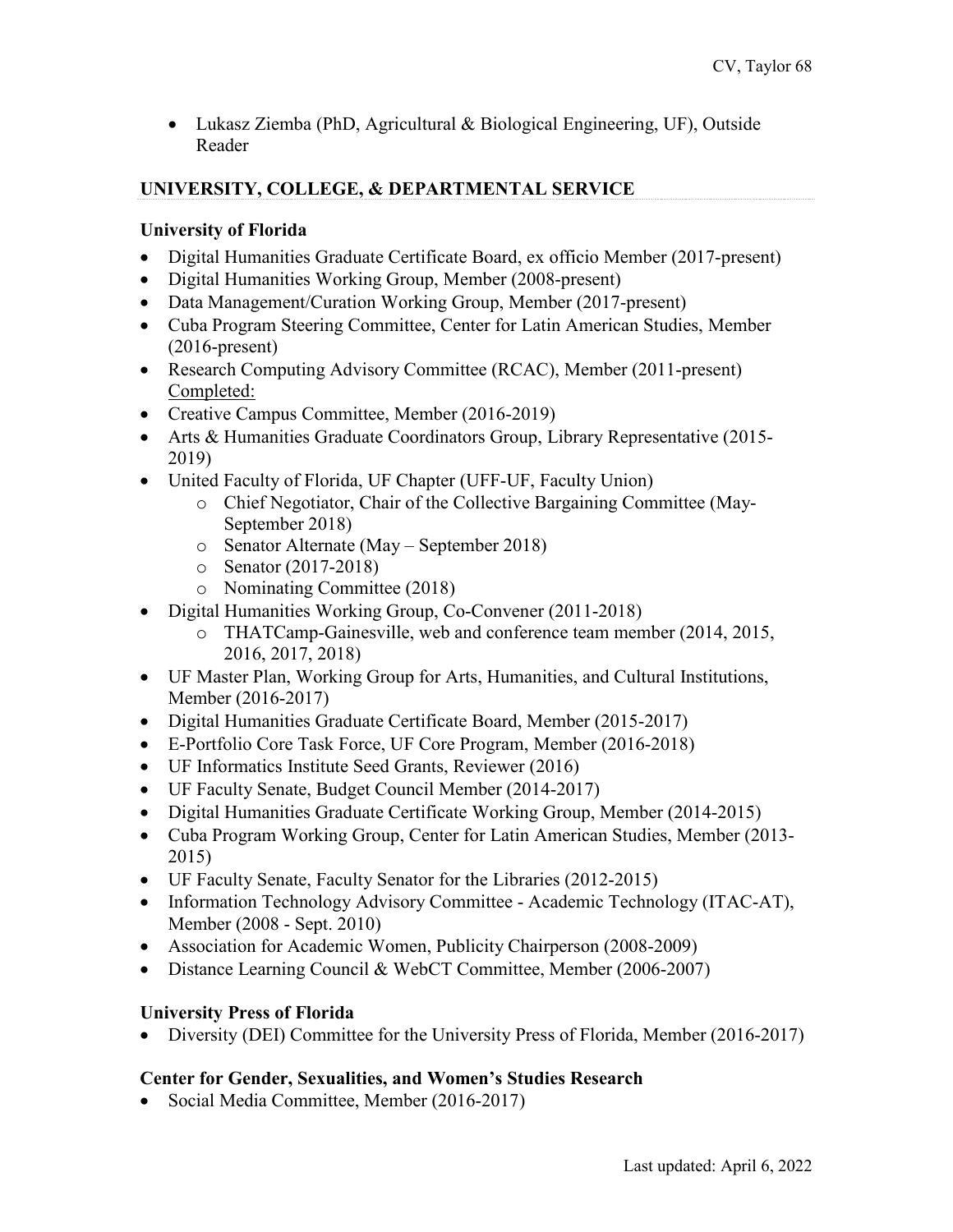# **Smathers Libraries**

- Cataloging & Discovery Services Chair Search Committee, Chair (2021)
- Sabbatical/Professional Development/FEO Committee, Member (2021-2023), Chair (2021)
- Assessment Advisory Committee (2021-present)
- Usability Task Force (2021-present)
- LibraryPress@UF Editorial Collective, ex officio (2018-present)
- *SOURCE* Editorial Collective, ex officio (2018-present)
- Tenure & Promotion Committee, Appointed Member (2013-2022); Chair (2017- 2018)
- Internship Program Committee, Chair (2015-present)
- Faculty Mentor for four faculty members; current for two (2013-present)
- Library Faculty Assembly, Member (2007-present)
- Electronic Theses & Dissertations (ETD) Committee, Member (2018-present) Completed:
- Usability Committee (2020-2021)
- IT Web Developer I Search Committee, Member (2020)
- IT Application Developer Search Committee, Member (2020)
- Sustained Performance Evaluation Program (SPEP) Committee, Member (2018- 2022)
- IT Front-End Developer Search Committee, Member (2020)
- IT Back-End Developer Search Committee, Member (2020)
- Diversity, Equity, and Inclusion (DEI) Librarian Search Committee, Chair (2019)
- Faculty Mentor for Global Fellows Program for Dr. Briley Rasmussen, 2019
- Faculty Mentor for Global Fellows Program for Dr. Plato Smith, 2018
- UF Team for the Digital Library of the Caribbean (dLOC) Subcommittee to the COSDD, Chair (2016-2018); Member (2018-2019)
- Committee on Strategic Digital Directions (COSDD), Member (2016-2018)
- Scholarly Communications Librarian Search Committee, Chair (2017-2018)
- Committee on Diversity, Equity, and Inclusion (DEI), Member (2016-2018)
- Digital Humanities Library Group (DHLG), Co-Coordinator (2014-2015), Member (2016-2018)
- Faculty Mentor for Graduate Student, HASTAC Scholars Program (2016-2018)
- LibraryPress@UF Search Committee, Chair (2017)
- Digital Library of the Caribbean (dLOC) Sustainability Planning Committee, Member (2011-2017)
- Sustained Performance Evaluation Program (SPEP) Committee, Chair (2015-2017)
- Assessment Librarian Search Committee, Member (2015)
- Program Director for the Digital Library of the Caribbean (dLOC) Search Committee, Ex-Officio (2015)
- Data Management/Curation Task Force, Co-Chair (2012-2016)
- Data Management Librarian Search Committee, Member (2014-2015)
- BIBFrame Working Group (2015)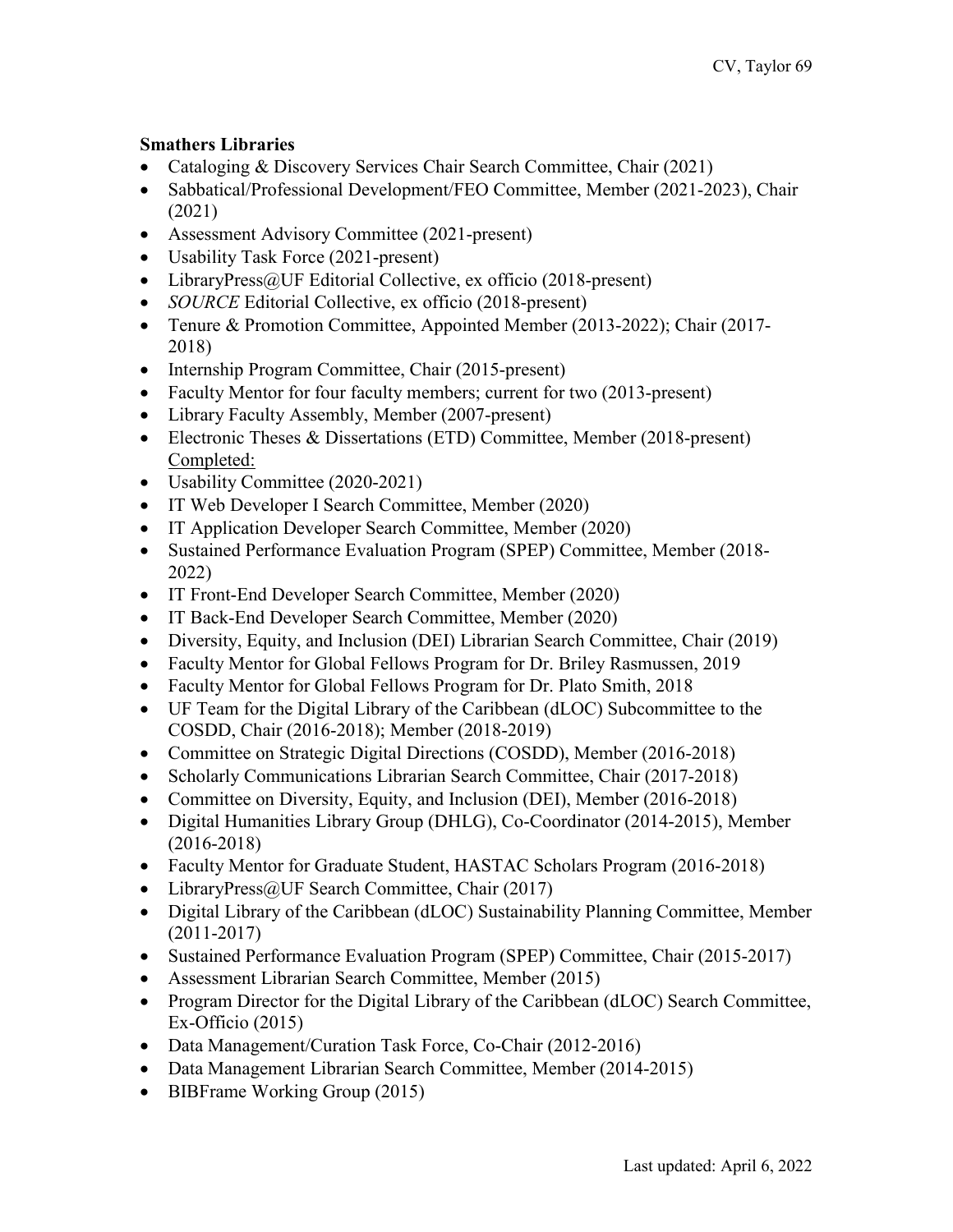- Digital Humanities Library Group (DHLG) & Studio Subgroup, Coordinator (2015)
- Open Journal Systems (OJS) Liaison Team Member (2012-2015)
- Florida Newspaper Project, Webmaster (2008-2013)
- Facilitated Peer Review Committee, Chair (2012-2013)
- Special & Area Studies Collections Chair Search Committee, Member (2012-2013)
- Electronic Theses and Dissertations Committee, Member (2007-2012) Scholarly Communications Working Group, Alternate Member (2012)
- Electronic Resources Librarian Search Committee, Member (2012)
- Advisory Group for Research Services & Scholarly Resources, Member (2009-2012)
- Digital Library Center & IT on the UF Digital Collections, Member (2007-2012)
- Library Council, Member (2009-2011)
- Technology & Support Services Heads, Member (2009-2011)
- Technology & Support Services Division, Webmaster (2009-2011)
- Open Access Task Force, Member (2008-2009; 2010-2011)
- LibGuides, System Administrator (2008-2009)
- Brittle Books Task Force, Member (2007-2009)
- Library 2.0 Working Group, Chair (2007-2008)
- Task Force on Undergraduate Education for the Libraries, Member (2007-2008)

# **MEMBERSHIPS & ACTIVITIES IN THE PROFESSION**

## **International**

- 1. International Collections and Content Group, Collections and Services Policy Committee (CSPC), Center for Research Libraries (2020-2023)
- 2. Digital Library of the Caribbean (dLOC), Program Team Member (2008-present)
	- a. Scholarly Advisory Board (Ex-officio Member, 2008-present)
	- b. Re-Envisioning dLOC's Scholarly Advisory Board, Member (2014-2019)
	- c. Caribbean Newspaper Digital Library, Technical Director (2010-2015)
- 3. Association of the Caribbean University, Research and Institutional Libraries (ACURIL), Member (2008-present)
	- a. Executive Council, Member (2021-2023)
	- b. Academic Libraries, IT, and Special Libraries Special Interest Group, Co-Chair (2017-present)
	- c. Information Technology Special Interest Group (IT-SIG), Co-Chair (2010- 2015), Chair (2016-2017)
	- d. ACURIL 2018 Conference Planning Team, member (2017-2018)
- 4. Seminar on the Acquisition of Latin American Library Resources (SALALM), Member (2016-present)
	- a. Latin American Materials Project (LAMP) Technical Advisory Board/Digital Proposal Subcommittee, Member (2012-present)
- 5. Caribbean Studies Association (CSA), Member (2015-present)
- 6. FORCE11 (2013-present)
- 7. Fembot Collective, Member (2014-present)
- 8. Research Data Alliance (2013-present)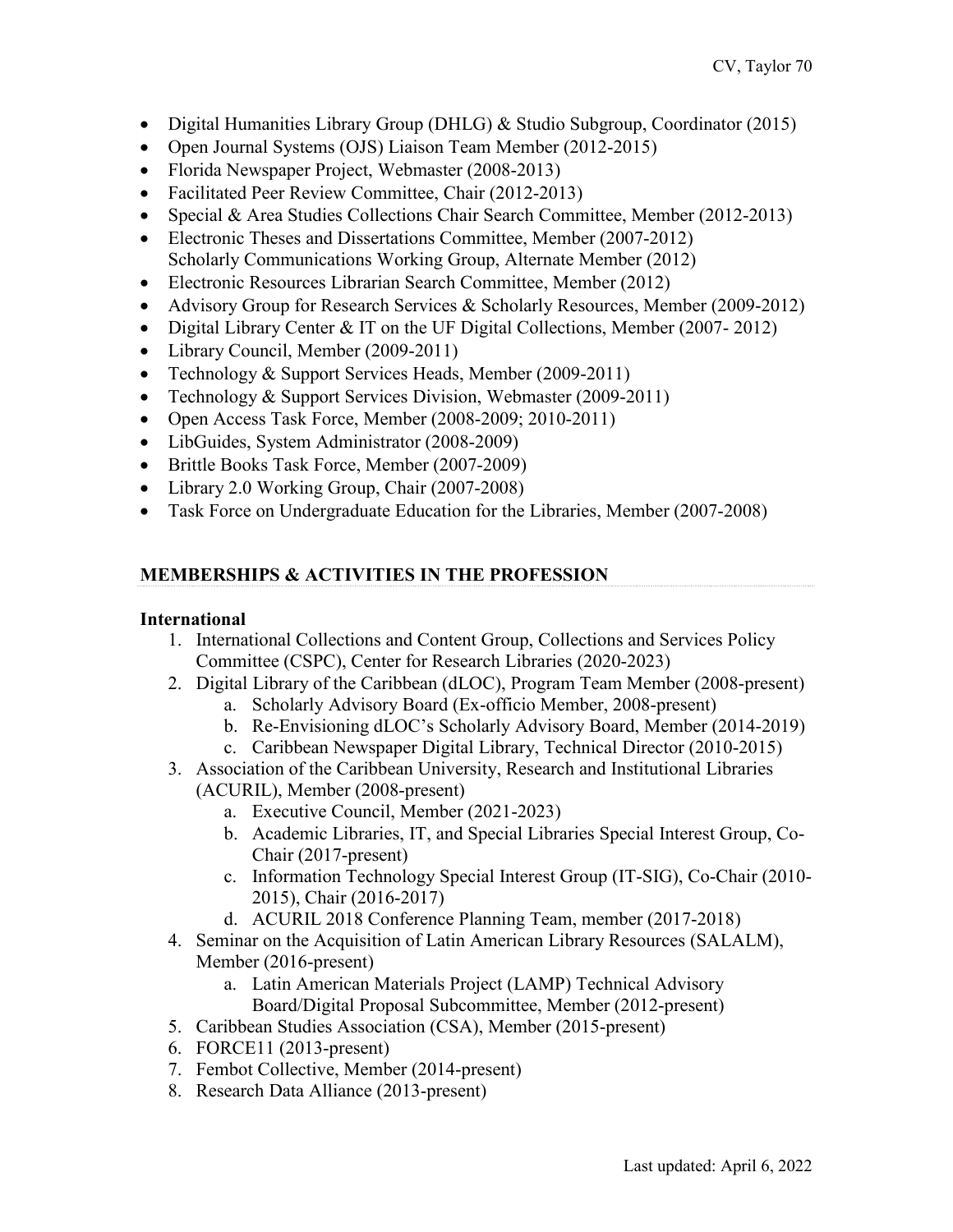- 9. Electronic Literature Organization (ELO), Member (2016-2020)
- 10. Global Outlook::Digital Humanities (GO::DH), GO::DH Member (2013-2019)
	- a. Executive Board Member, Officer on the Bylaws Committee (2013-2014) b. Reviewer for the GO::DH Essay Competition (2013)
- 11. Alliance of Digital Humanities Organizations (ADHO) Joint Membership: Association for Computers and the Humanities (ACH); The European Association for Digital Humanities (EADH); Canadian Society for Digital Humanities / Société canadienne des humanités numériques (CSDH/SCHN); Australasian Association for Digital Humanities (aaDH); Japanese Association for Digital Humanities (JADH), Member (2010-2018)
- 12. SobekCM Worldwide Developers and Users Group, Member (2013-2018)
- 13. Digital Library Federation (DLF), DLF 2015 Forum Program Planning Committee, Member (2015)
	- a. DLF 2015 Forum Scholarships Subcommittee, Member (2015)
	- b. DLF 2015 Forum Sponsorships Subcommittee, Chair (2015)
- 14. Anvil Academic, Built Upon Series, UF Digital Collections Liaison (2013)

# **National**

- 1. Reviewer, SSRC/NEH Sustaining Humanities Infrastructure Program (SHIP) (2022)
- 2. Reviewer, Institute of Museum and Library Services (IMLS) (2020)
- 3. Reviewer, National Endowment for the Humanities (NEH) and Andrew W. Mellon Foundation, Fellowships for Digital Publication Program (2020)
- 4. Reviewer, National Endowment for the Humanities (NEH) and Andrew W. Mellon Foundation, Humanities Open Books Grants Program (2017)
- 5. Board Member, Library Publishing Coalition (LPC; Elected, 2017-2019, resigned in 2018 to serve as Union Chief Negotiator)
	- a. Treasurer (Elected, 2017-2018)
	- b. Ex Officio Member, Ethical Framework for Library Publishing Task Force (2017-2018)
- 6. Reviewer, National Historical Publications and Record Commission (NHPRC), Access to Historical Records - Major Initiatives Preliminary (2017)
- 7. National Federation of Abstracting and Information Services (NFAIS), Humanities Roundtable Committee, Member (2013-2018)
- 8. Reviewer, National Endowment for the Humanities (NEH) Digital Humanities Implementation Grants Program (2016)
- 9. Modern Language Association (MLA), Member (2006-present) a. Delegate Assembly Representative (2011-2014)
- 10. American Library Association (ALA), Member (2008-2013); ALA Divisions:
	- a. Association for Library Collections & Technical Services (ALCTS), Member (2009-2013)
	- b. Preservation Standards & Practices Committee, Virtual Member (2011- 2013), Member (2009-2011), Intern (2008-2009)
	- c. Library & Information Technology Association (LITA), Member (2008- 2010), Publication Committee, Member (2008-2010)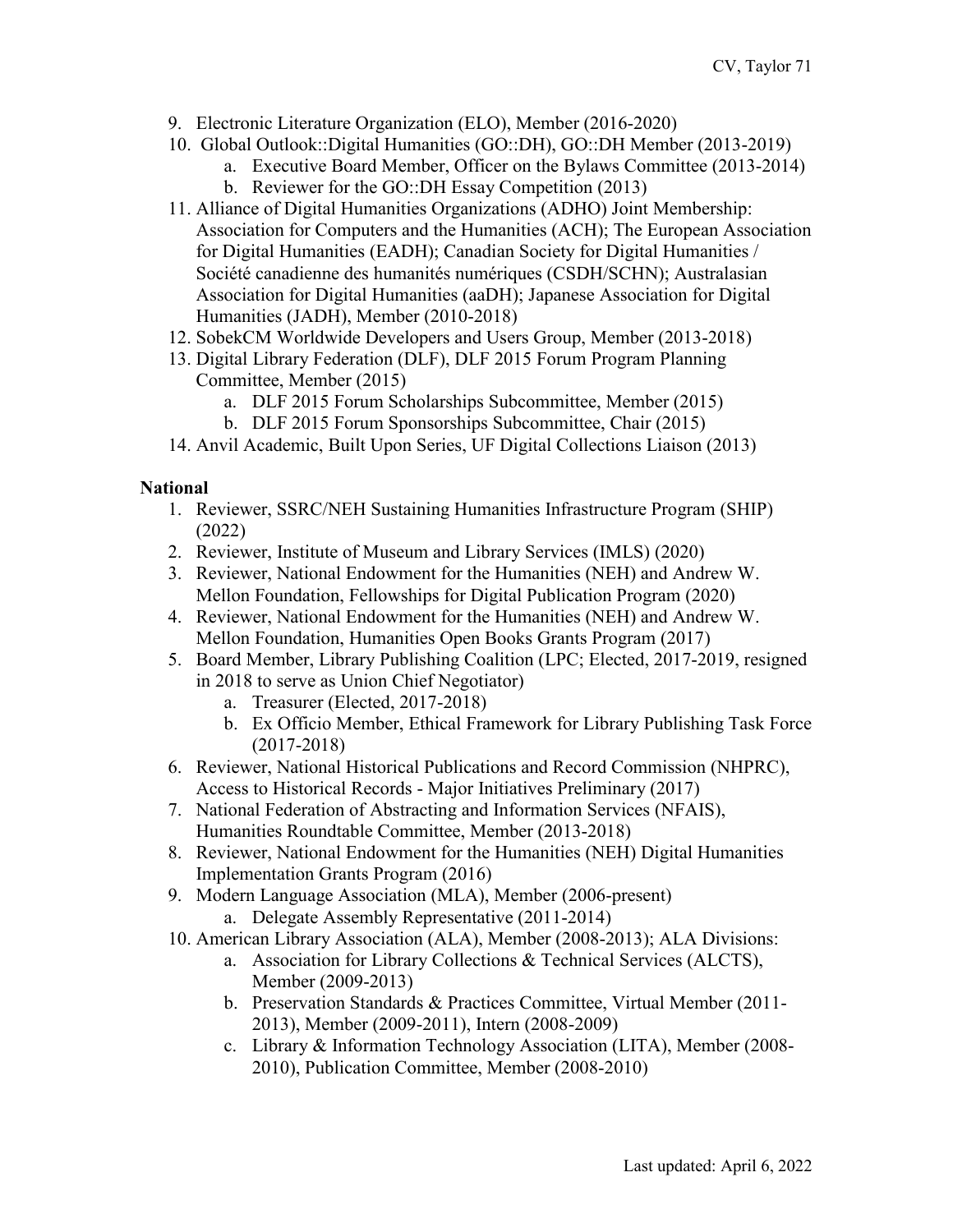11. Reviewer, National Endowment for the Humanities (NEH) Digital Humanities Start-Up Grants Program (2009)

## **Regional**

- 1. Southeastern Universities Research Association (SURA) Research Data Management (RDM), representative (2013-2014)
	- a. SURA-RDM, Dataverse Network (DVN) Pilot, UF representative (2013- 2014)
- 2. Association of Southeastern Research Libraries (ASERL), Information Technology & Digital Initiatives Interest Group, Member (2009-2014)
	- a. Implementation Committee for the Intellectual Underpinnings of the American Civil War Digital Project, Member (2009-2011)

#### **State**

- 1. Florida Digital Humanities Consortium, Member (2014-present)
	- a. Executive Council Member and Founding Steering Committee Member (2014-2016)
- 2. Mentor, Sunshine State Library Leadership Institute (2016-2017)
- 3. Florida Digital Newspaper Library, Technical Director (2008-2014)
- 4. Digital Initiatives & Services Committee (DISC), Council of State University Libraries, Chair (2011-2012)
- 5. Digital Initiatives Subcommittee (DISC), Council of State University Libraries, Member (2008-2011), Vice Chair (2010-2011)
- 6. Florida Digital Archive (FDA) Affiliates Group, Council of State University Libraries, Member (2007-2015)

## **HONORS**

- 2022 Distinguished Partnership Award for Community-Engaged Creative Activity, Michigan State University, for Archivo de Respuestas Emergencias de Puerto Rico
- Led departments, units, and personnel in award-winning work:
	- o Cliff Richmond, Digital Development Team, Library Technology Services, Innovation, George A. Smathers Libraries Employee Excellence Awards, 2021
	- o Library Technology Services, Behind-the-Scenes, George A. Smathers Libraries Employee Excellence Awards, 2020
	- o Web Team, Library Technology Services, DEI, George A. Smathers Libraries Employee Excellence Awards, 2020
	- o Digital Partnerships & Strategies & DEI Librarian, Innovation, George A. Smathers Libraries Employee Excellence Awards, 2020
- 2019 LoPresti Award by the Southeast Chapter of the Art Libraries Society of North America for the publication *Madagascar from A to Z* in the Children's Book category, 2019 (role: Editor-in-Chief for the LibraryPress@UF)
- Association of Caribbean University, Research, and Institutional Libraries (ACURIL), Caribbean Information Professional of the Year Award, 2018